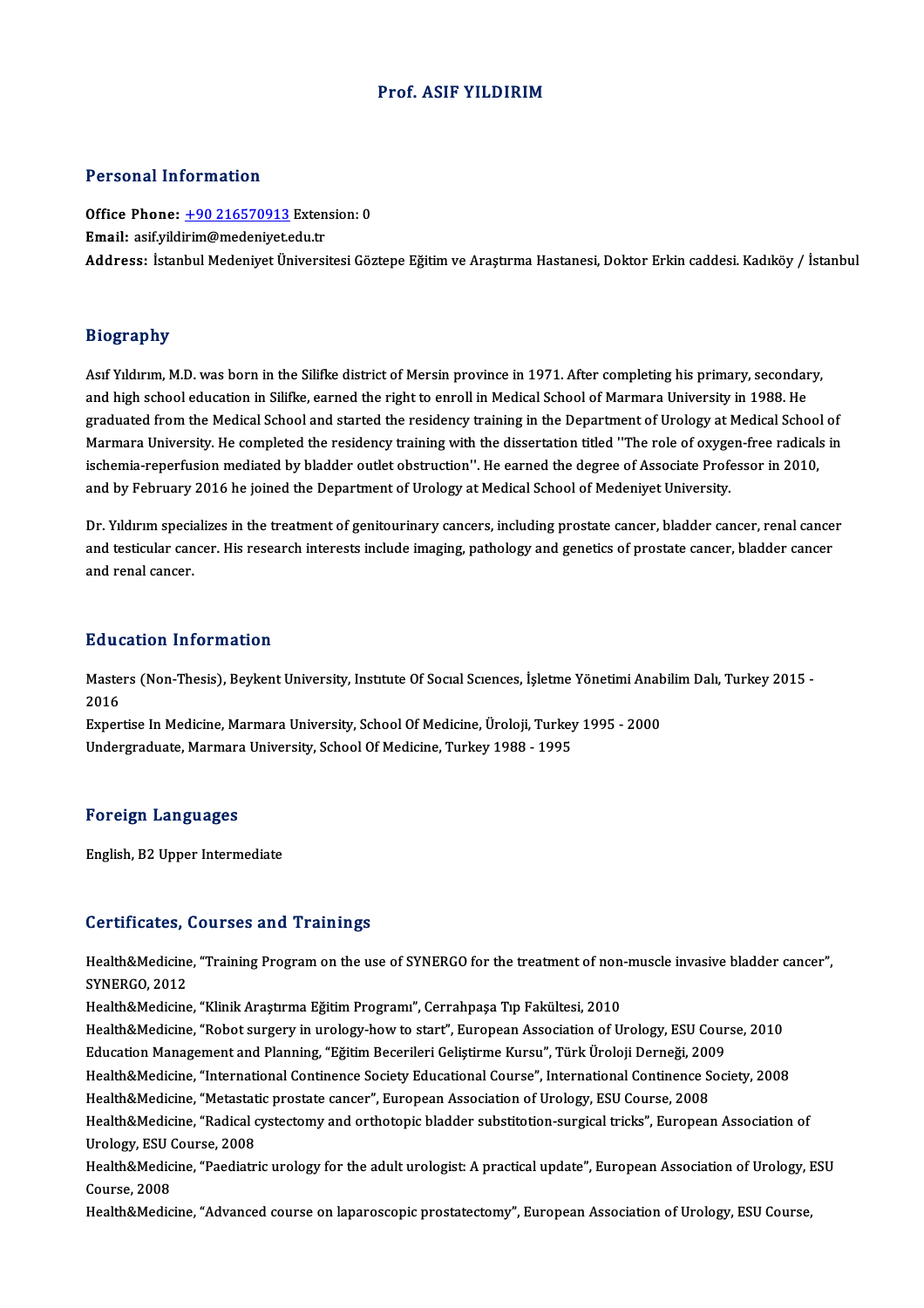2008

2008<br>Health&Medicine, "Management and outcome in invasive and locally advanced bladder cancer", European Association of<br>Unalagy, ESU Cauree, 2009 2008<br>Health&Medicine, "Manager<br>Urology, ESU Course, 2008<br>Health&Medicine, "Medical I Urology, ESU Course, 2008<br>Health&Medicine, "Medical uro-oncology", European Association of Urology, ESU Course, 2008 Urology, ESU Course, 2008<br>Health&Medicine, "Medical uro-oncology", European Association of Urology, ESU Course, 2008<br>Health&Medicine, "Renal cell carcinoma-surgical aspects", European Association of Urology, ESU Course, 20 Health&Medicine, "Medical uro-oncology", European Association of Urology, ESU Course, 2008<br>Health&Medicine, "Renal cell carcinoma-surgical aspects", European Association of Urology, ESU Course, 2006<br>Health&Medicine, "How t Health&Medicine, "Renal cell carcinoma-surgical aspects", European Association of Urology, ESU Course, 2006<br>Health&Medicine, "Advanced prostate cancer-New perspectives", European Association of Urology, ESU Course,<br>Health& Health&Medicine, "Advanced prostate cancer-New perspectives", European Association of Urology, ESU Course, 2006<br>Health&Medicine, "How to write a paper for publications", European Association of Urology, ESU Course, 2006<br>He Health&Medicine, "How to write a paper for publications", European Association of Urology, ESU Course, 2006<br>Health&Medicine, "Advanced course on laparoscopic cystectomy", European Association of Urology, ESU Course, 2006<br>H Health&Medicine, "Advanced course on laparoscopic cystectomy", European Association of Urology, ESU Course, 20<br>Health&Medicine, "Advanced prostate cancer-New perspectives", European Association of Urology, ESU Course, 200<br> Health&Medicine, "Advanced prostate cancer-New perspectives", European Association of Urology, ESU Course, 2006<br>Health&Medicine, "Prostate cancer-screening, diagnosis and staging", European Association of Urology, ESU Cour Health&Medicine, "Prostate cancer-screening, diagnosis and staging", European Association of Urology, ESU Course,<br>2006<br>Health&Medicine, "Ultrasound for the urologist-TRUS and TRUS guided biopsies", European Association of 2006<br>Health&Medic<br>Course, 2005<br>Health&Medic Health&Medicine, "Ultrasound for the urologist-TRUS and TRUS guided biopsies", European Association of Urology, l<br>Course, 2005<br>Health&Medicine, "Advanced course on laparoscopy-lower tract", European Association Urology, ES Course, 2005<br>Health&Medicine, "Advanced course on laparoscopy-lower tract", European Association Urology, ESU Course, 2005<br>Health&Medicine, "Advanced course on laparoscopy-upper tract", European Association of Urology, ESU Health&Medicine, "Advanced course on laparoscopy-lower tract", European Association Urology, ESU Course, 2005<br>Health&Medicine, "Advanced course on laparoscopy-upper tract", European Association of Urology, ESU Course, 20<br>H Health&Medicine, "Advanced course on laparoscopy-upper tract", European Association of Urology, ESU Course, 2005<br>Health&Medicine, "Retropubic radical prostatectomy-Tips, trics and pitfalls", European Association of Urology Health&Medicine, "Retropubic radical prostatectomy-Tips, trics and pitfalls", European Association of Urology, ESU Health&Medicine, "İnkontinans Kursu", Kontinans Derneği, 2004 Health&Medicine, "Uygulamalı Laparoskopi Kursu", Gülhane Askeri Tıp Akademisi, Üroloji Anabilin<br>Health&Medicine, "İnkontinans Kursu", Kontinans Derneği, 2004<br>Health&Medicine, "Temel İstatistik Programı", Omega İstatistik v Health&Medicine, Ankara Üroloji Günleri, "Uygulamalı Laparoskopi Kursu", Gülhane Askeri Tıp Akademisi, Üroloji<br>Anabilim Dalı, 2004 Health&Medicine, "T<br>Health&Medicine, Ar<br>Anabilim Dalı, 2004<br>Health&Medicine, "D Health&Medicine, Ankara Üroloji Günleri, "Uygulamalı Laparoskopi Kursu", Gülhane Askeri Tıp Akademisi, Üroloji<br>Anabilim Dalı, 2004<br>Health&Medicine, "Meguniyet Sonnesi Făttim Kursu, Ünejinekeleji", Ünejinekeleji Derneği, 20 Anabilim Dalı, 2004<br>Health&Medicine, "Deneysel Tümör Oluşturma ve Hücre Kültür Teknikleri Kursu", Erciyes Ünive<br>Health&Medicine, "Mezuniyet Sonrası Eğitim Kursu, Ürojinekoloji", Ürojinekoloji Derneği, 2003<br>Health&Medicine, Health&Medicine, "Deneysel Tümör Oluşturma ve Hücre Kültür Teknikleri Kursu", Erciyes Üniversitesi Tıp Faültesi, 20<br>Health&Medicine, "Mezuniyet Sonrası Eğitim Kursu, Ürojinekoloji", Ürojinekoloji Derneği, 2003<br>Health&Medic Health&Medicine, "Mezuniyet Sonrası Eğitim Kursu, Ürojinekoloji", Ürojinekoloji Derneği, 2003<br>Health&Medicine, Erkek İnfertilitesinde Varikosel (Mezuniyet Sonrası Eğitim Kursu)", Abant İzz<br>Üroloji Anabilim Dalı, 2002 Health&Medicine, Erkek İnfertilitesinde Varikosel (Mezuniyet Sonrası Eğitim Kursu)", Abant İzzet Baysal Üniversitesi, Health&Medicine, "Prostat Kanseri Tedavisi" Mezuniyet Sonrası Eğitim Kursu, Marmara Üniversitesi Tıp Fakültesi, Üroloji<br>Anabilim Dalı, 2000 Health&Medicine, Üreteroskopi Kursu, Endoüroloji Derneği, Acıbadem Hastanesi, 2001

#### **Dissertations**

Expertise In Medicine, Mesane çıkım obstrüksiyonunda iskemi-reperfüzyon ve oksijen radikallerinin rolü, Marmara Üniversitesi,Tıp Fakültesi,Üroloji,2000

#### **Research Areas**

Research Areas<br>Medicine, Health Sciences, Internal Medicine Sciences, Internal Diseases , Oncology, Medical Genetics, Surgery Medicine<br>Sciences, Pathelegy, Urelegy Nedicine, Health Sciences, Int<br>Sciences, Pathology, Urology Sciences, Pathology, Urology<br>Academic Titles / Tasks

Professor, Istanbul Medeniyet University, Faculty Of Medicine, Department Of Surgical Medical Sciences, 2016 -Continues

#### Courses

Ürogenital travma, Undergraduate, 2017 - 2018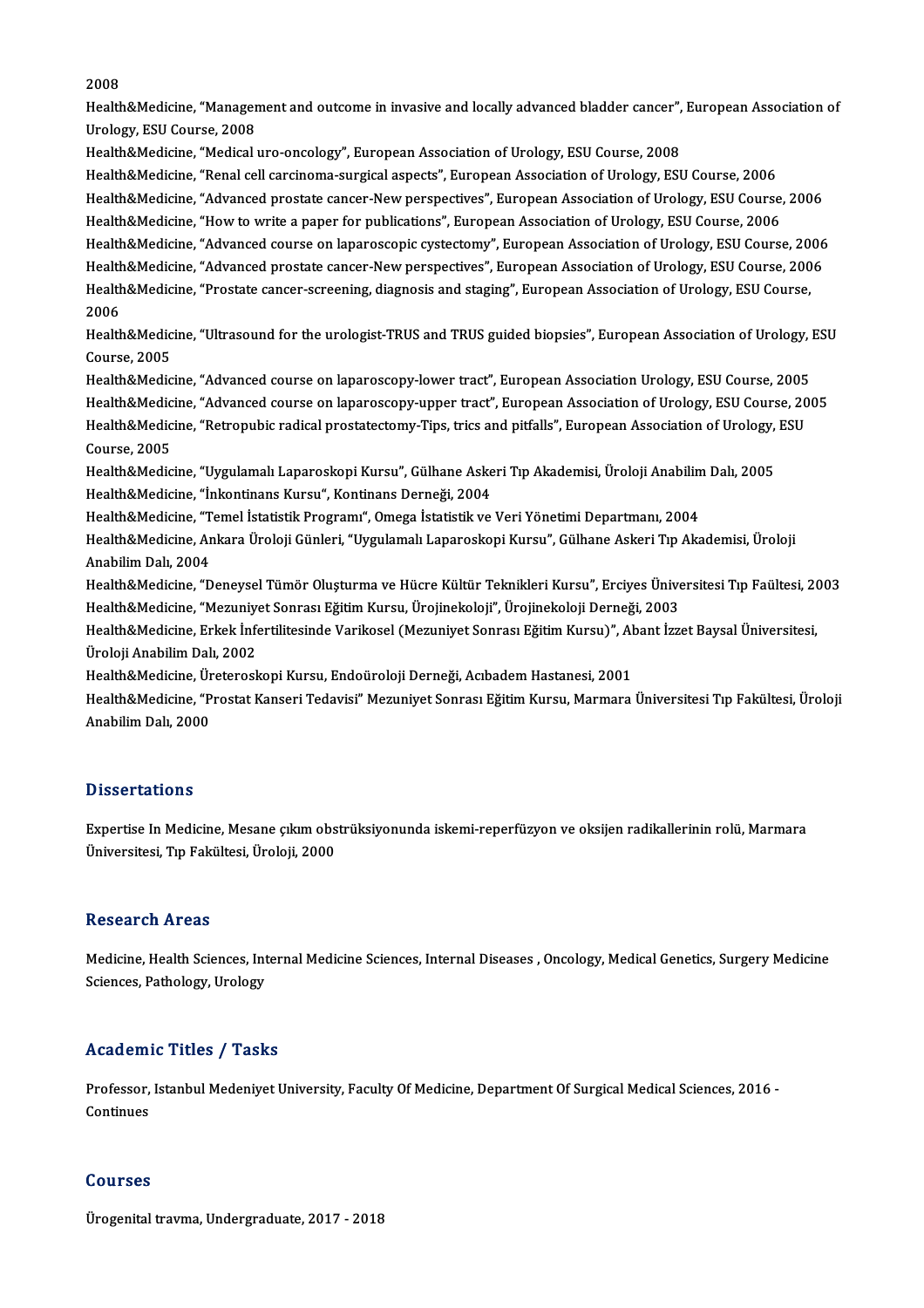#### Advising Theses

Advising Theses<br>YILDIRIM A., Yüzeyel Mesane Tümörlerinde Ki-67, Cathepsin Z ve Profilin-1 Varlığının Nüks ve Progresyon Üzerine<br>Etkisi Evnertise In Medisine M.Culnan(Student), 2016 rra viernig i rresee<br>YILDIRIM A., Yüzeyel Mesane Tümörlerinde Ki-67, Cath<br>Etkisi, Expertise In Medicine, M.Çulpan(Student), 2016<br>VILDIBIM A. Kes inveziy olmayan mesane kanserinde s YILDIRIM A., Yüzeyel Mesane Tümörlerinde Ki-67, Cathepsin Z ve Profilin-1 Varlığının Nüks ve Progresyon Üzerine<br>Etkisi, Expertise In Medicine, M.Çulpan(Student), 2016<br>YILDIRIM A., Kas invaziv olmayan mesane kanserinde seru

Etkisi, Expertise In Medicine, M.Çulpan(Student), 2016<br>YILDIRIM A., Kas invaziv olmayan mesane kanserinde s<br>Medicine, C.ÇANAKÇI(Student), 2013 YILDIRIM A., Kas invaziv olmayan mesane kanserinde serum ve idrar fractalkine düzeyinin klinik önemi, Expertis<br>Medicine, C.ÇANAKÇI(Student), 2013<br>YILDIRIM A., Akut renal kolik tedavisinde Tramadol ve Parasematol tedavileri

YILDIRIM A., Akut renal kolik tedavisinde Tramadol ve Parasematol tedavilerinin etkinliklerinin karşılaştırılması,<br>Expertise In Medicine, E.ARŞ(Student), 2012

#### **Jury Memberships**

Jury Memberships<br>Doctorate, Role of tissue transglutaminase induced integrin trafficking in kidney cancer metastasis, Yeditepe Üniversitesi,<br>Iune 2016 Juny Trem<br>Doctorate, l<br>June, 2016 Doctorate, Role of tissue transglutaminase induced integrin trafficking in kidney cancer metastasis, Yeditepe Ünivel<br>June, 2016<br>Doctorate, Chemotherapeutic Effect of Everolimus and ABT-737 Combination on Renal Cell Carcino

June, 2016<br>Doctorate, Chemotherapeu<br>ÜNİVERSİTESİ, June, 2015<br>Doctorate, İmpertance of ti Doctorate, Chemotherapeutic Effect of Everolimus and ABT-737 Combination on Renal Cell Carcinoma, YEDİTEPE<br>ÜNİVERSİTESİ, June, 2015<br>Doctorate, Importance of tissue transglutaminase (TG2) in cell migration, invasion andEpit

ÜNİVERSİTESİ, June, 2015<br>Doctorate, Importance of tissue transglutaminase (TG2) in cell migration, ir<br>(EMT) in renal cell carcinoma (RCC), YEDİTEPE ÜNİVERSİTESİ, June, 2015

# (EMT) in renal cell carcinoma (RCC), YEDITEPE ÜNIVERSITESI, June, 2015<br>Articles Published in Journals That Entered SCI, SSCI and AHCI Indexes

I. Comparison of Tumor Enucleation and Standard Partial Nephrectomy According to Trifecta Outcomes: A Multicenter Study by the Turkish Academy of Urology, Uro-Oncology Working Group. Comparison of Tumor Enucleation and Standard Partial Nephrectomy According to Trifecta<br>Outcomes: A Multicenter Study by the Turkish Academy of Urology, Uro-Oncology Working Group.<br>ÇULPAN M., Atis G., Sanli O., BOZKURT Y., **Ou**<br>CU<br>Iol CULPAN M., Atis G., Sanli O., BOZKURT Y., ATMACA A. F. , Semerci B., Kutsal C., Canda A. E. , Akbulut F., Tugcu V., e<br>al.<br>Journal of investigative surgery : the official journal of the Academy of Surgical Research, vol.35,

al.<br>Journal of investigative surgery : the official journal of the Academy of Surgical Research, vol.35, no.5, pp.1112-<br>1118, 2022 (Journal Indexed in SCI Expanded) Journal of investigative surgery : the official jo<br>1118, 2022 (Journal Indexed in SCI Expanded<br>II. Lip Metastasis After Radical Cystectomy.

- 1118, 2022 (Journal Indexed in SCI Expanded<br>Lip Metastasis After Radical Cystectomy.<br>Iplikci A., Cakici M. C. , Simsek B. C. , Yildirim A. Iplikci A., Cakici M. C., Simsek B. C., Yildirim A.<br>Urology, vol.161, pp.17-18, 2022 (Journal Indexed in SCI Expanded)
- Iplikci A., Cakici M. C., Simsek B. C., Yildirim A.<br>Urology, vol.161, pp.17-18, 2022 (Journal Indexed in SCI Expanded)<br>III. Effects of androgen deprivation therapy on metabolic markers and bioelectrical impedance analyze<br>i Urology, vol.161, pp.17-18, 2022 (Journal Indexed in SCI Expanded)<br>Effects of androgen deprivation therapy on metabolic markers and bioelectrical impedance anal<br>in prostate cancer patients Efectos de la terapia de privació Effects of androgen deprivation therapy on metabolic markers and bioelectrical imped<br>in prostate cancer patients Efectos de la terapia de privación de andrógenos sobre ma<br>metabólicos y análisis de impedancia bioeléctrica e in prostate cancer patients Efectos de la terapia de privación de andróg<br>metabólicos y análisis de impedancia bioeléctrica en pacientes con cánc<br>Çakıcı M. Ç. , Can B., Kazan Ö., Efiloğlu Ö., Şendoğan F., Uçar T., Turan T., metabólicos y análisis de impedancia bioeléctrica en pacientes con cá<br>Çakıcı M. Ç. , Can B., Kazan Ö., Efiloğlu Ö., Şendoğan F., Uçar T., Turan T., Yıldırın<br>Revista Internacional de Andrologia, 2022 (Journal Indexed in SCI Cakıcı M. Ç. , Can B., Kazan Ö., Efiloğlu Ö., Şendoğan F., Uçar T., Turan T., Yıldırım A.<br>Revista Internacional de Andrologia, 2022 (Journal Indexed in SCI Expanded)<br>IV. SARS-CoV-2 infection and venous thromboembolism afte
- Revista Internacional de Andrologia, 2022 (Journal Indexed in SCI Expanded)<br>SARS-CoV-2 infection and venous thromboembolism after surgery: a<br>cohort study.<br>Li E. SAR<br>coho<br>Li E.<br>Anac
	-

Anaesthesia, vol.77, no.1, pp.28-39, 2022 (Journal Indexed in SCI Expanded)

Li E.<br>Anaesthesia, vol.77, no.1, pp.28-39, 2022 (Journal Indexed in SCI Expanded)<br>V. PTEN Loss and PD-L1 Expression of Different Histological Patterns of Prostate Cancer<br>V.P.C. Cosikosky C.E., Olgyn 7.C., Vasar H.O., VII D Anaesthesia, vol.77, no.1, pp.28-39, 2022 (Journal Indexed in<br>**PTEN Loss and PD-L1 Expression of Different Histolo**<br>KIR G., Cecikoglu G. E. , Olgun Z. C. , Kazan H. O. , YILDIRIM A.<br>PATHOLOCY RESEARCH AND PRACTICE vol.229, PTEN Loss and PD-L1 Expression of Different Histological Patterns of<br>KIR G., Cecikoglu G. E. , Olgun Z. C. , Kazan H. O. , YILDIRIM A.<br>PATHOLOGY RESEARCH AND PRACTICE, vol.229, 2022 (Journal Indexed in SCI)<br>Accuracy of Inc

KIR G., Cecikoglu G. E. , Olgun Z. C. , Kazan H. O. , YILDIRIM A.<br>PATHOLOGY RESEARCH AND PRACTICE, vol.229, 2022 (Journal Indexed in SCI)<br>VI. Accuracy of Inchworm Sign on Diffusion-Weighted MRI in Differentiating Muscl PATHOL<br>Accurae<br>Cancer<br><sup>Karan</sub> u</sup> Accuracy of Inchworm Sign on Diffusion-Weighted MRI in Differentiati<br>Cancer<br>Kazan H. O. , ÇULPAN M., GÜNDÜZ N., Keser F., Iplikci A., ATIŞ R. G. , YILDIRIM A.<br>BLADDER CANCER val 8 no 1 nn 35 44 3033 (Jeurnal Indexed in SCL

Cancer<br>Kazan H. O. , ÇULPAN M., GÜNDÜZ N., Keser F., Iplikci A., ATIŞ R. G. , YILDIRIM A.<br>BLADDER CANCER, vol.8, no.1, pp.35-44, 2022 (Journal Indexed in SCI)

VII. Effects of pre-operative isolation on postoperative pulmonary complications after elective surgery: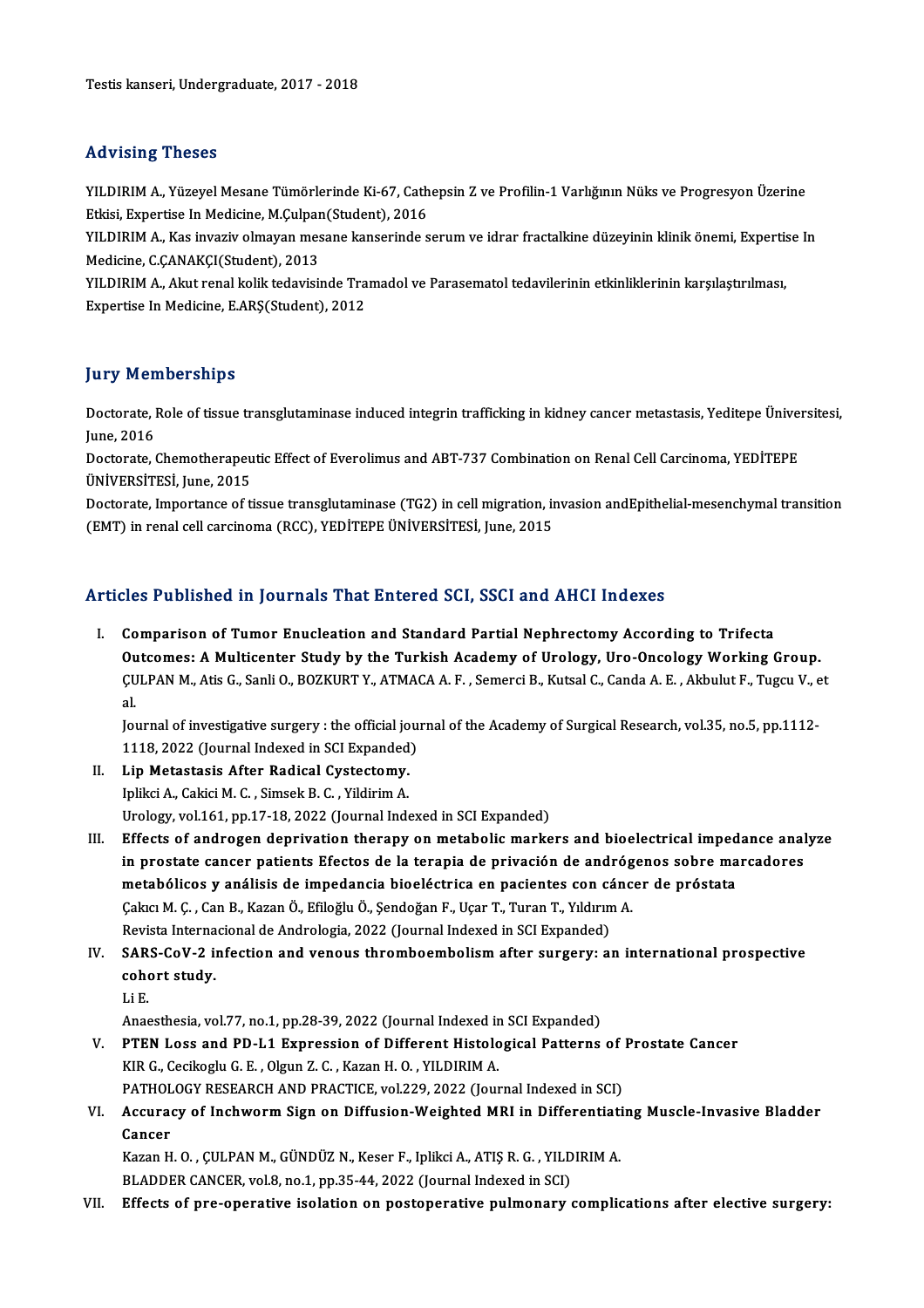an international prospective cohort study<br>Simoes I an inter:<br>Simoes J.<br>ANAESTL

Simoes J.<br>ANAESTHESIA, vol.76, no.11, pp.1454-1464, 2021 (Journal Indexed in SCI)

## Simoes J.<br>ANAESTHESIA, vol.76, no.11, pp.1454-1464, 2021 (Journal Indexed in SCI)<br>VIII. THERMAL INTRAVESICAL CHEMOTHERAPY IN ADJUVANT TREATMENT OF HIGH RISK NON-MUSCLE<br>INVASIVE BLADDER CANGER ANAESTHESIA, vol.76, no.11, pp.1<br>THERMAL INTRAVESICAL CHI<br>INVASIVE BLADDER CANCER<br>Efiloglu O, PAVPAKÖ, Turon T, K THERMAL INTRAVESICAL CHEMOTHERAPY IN ADJUVANT TREATMENT OF HIGH RIS!<br>INVASIVE BLADDER CANCER<br>Efiloglu O., BAYRAK Ö., Turan T., Kazan H. O. , ÇULPAN M., Cakici M. C. , Erturhan S., YILDIRIM A.<br>ARCHIVOS ESPANOLES DE UROLOCIA

INVASIVE BLADDER CANCER<br>Efiloglu O., BAYRAK Ö., Turan T., Kazan H. O. , ÇULPAN M., Cakici M. C. , Erturhan S., YILDIRIM A.<br>ARCHIVOS ESPANOLES DE UROLOGIA, vol.74, no.9, pp.875-882, 2021 (Journal Indexed in SCI)<br>The IDENTIE Efiloglu O., BAYRAK Ö., Turan T., Kazan H. O. , ÇULPAN M., Cakici M. C. , Erturhan S., YILDIRIM A.<br>ARCHIVOS ESPANOLES DE UROLOGIA, vol.74, no.9, pp.875-882, 2021 (Journal Indexed in SCI)<br>IX. The IDENTIFY study: the investi

ARCHIVOS ESPANOLES DE UROLOGIA, vol.74, no.9, pp.875-882, 2021 (Journal Ind<br>The IDENTIFY study: the investigation and detection of urological neopli<br>with suspected urinary tract cancer - a multicentre observational study.<br> The IDENTIFY study: the investigation and detection of urological neoplasia in patients referred<br>with suspected urinary tract cancer - a multicentre observational study.<br>Khadhouri S., Gallagher K. M. , MacKenzie K. R. , Sh with suspected ur<br>Khadhouri S., Gallagl<br>M., Nambiar A., et al.<br>PIII international vo Khadhouri S., Gallagher K. M. , MacKenzie K. R. , Shah T. T. , Gao C., Moore S., Zimmerm<br>M., Nambiar A., et al.<br>BJU international, vol.128, no.4, pp.440-450, 2021 (Journal Indexed in SCI Expanded)<br>Turkish volidation and re M., Nambiar A., et al.<br>BJU international, vol.128, no.4, pp.440-450, 2021 (Journal Indexed in SCI Expanded)<br>X. Turkish validation and reliability of the symptoms of Lower Urinary Tract Dysfunction Research

BJU international, vol.128, no.4, pp.440-450, 2021 (Journal Indexed in SCI Expanded)<br>Turkish validation and reliability of the symptoms of Lower Urinary Tract Dysfunction Resea<br>Network Symptom Index-29 (LURN SI-29) questio Turkish va<br>Network S<br>symptoms<br>CULPAN M Network Symptom Index-29 (LURN SI-29) questionnaire in patients with low<br>symptoms<br>ÇULPAN M., ACAR H. C. , Cella D., TAHRA A., Cakici M. C. , Efiloglu O., Atis G., YILDIRIM A.<br>NEUPOUROLOGY AND URODYNAMICS 2021 (Journal Indo symptoms<br>CULPAN M., ACAR H. C. , Cella D., TAHRA A., Cakici M. C. , Efiloglu O., Atis G., YILDIRIM A.

NEUROUROLOGY AND URODYNAMICS, 2021 (Journal Indexed in SCI)

## XI. PREDICTIVE RISK FACTORS OF URINARY TRACT INFECTION FOLLOWING FLEXIBLE URETEROSCOPIC<br>LITHOTRIPSY LI<mark>THOTRIPSY</mark><br>Cakici M. C. , Kazan O., Cicek M., Iplikci A., Yildirim A., Atis G.<br>ARCHIVOS ESPANOLES DE UROLOGIA, vol.74, no.5, pp.503-510, 2021 (Journal Indexed in SCI)<br>Timing of surgery following SAPS CoV 2 infection: an

Cakici M. C., Kazan O., Cicek M., Iplikci A., Yildirim A., Atis G.

XII. Timing of surgery following SARS-CoV-2 infection: an international prospective cohort study<br>Nepogodiev D. **ARCHIVOS ESP<br>Timing of sur<br>Nepogodiev D.**<br>ANAESTHESIA Timing of surgery following SARS-CoV-2 infection: an internation<br>Nepogodiev D.<br>ANAESTHESIA, vol.76, no.6, pp.748-758, 2021 (Journal Indexed in SCI)<br>Impact of dalay in systessenis survaillance on resurrence and

XIII. Impact of delay in cystoscopic surveillance on recurrence and progression rates in patients with ANAESTHESIA, vol.76, no.6, pp.748-758, 2021 (Journal Indexed in SCI)<br>Impact of delay in cystoscopic surveillance on recurrence and progr<br>non-muscle-invasive bladder cancer during the COVID-19 pandemic<br>CULPAN M. Kesen E. AC ÇULPAN M., Keser F., ACAR H. C. , Otunctemur A., Kucuk E. V. , ERDEM S., Ozer M., Sen U. T. , Degirmenci E., Ergul R.,<br>et al. non-muscle-invasive bladder cancer during the COVID-19 pandemic CULPAN M., Keser F., ACAR H. C. , Otunctemur A., Kucuk E. V. , ERDEM S., Ozer M., Se<br>et al.<br>INTERNATIONAL JOURNAL OF CLINICAL PRACTICE, 2021 (Journal Indexed in SCI)<br>The Bole of Kollikrein10 (KLK10) Polymornhiam in Prostat

et al.<br>INTERNATIONAL JOURNAL OF CLINICAL PRACTICE, 2021 (Journal Indexed in SCI)<br>XIV. The Role of Kallikrein10 (KLK10) Polymorphism in Prostate Cancer Susceptibility.<br>Cilles Vilmes S. Vensilek E. Vilduum A. Akdonis E.T., D INTERNATIONAL JOURNAL OF CLINICAL PRACTICE, 2021 (Journal Indexed in SCI)<br>The Role of Kallikrein10 (KLK10) Polymorphism in Prostate Cancer Sus<br>Güleç Yılmaz S., Yencilek F., Yıldırım A., Akdeniz F. T. , Dalan A. B. , Barut The Role of Kallikrein10 (KLK10) Polymorphism in<br>Güleç Yılmaz S., Yencilek F., Yıldırım A., Akdeniz F. T. , Dalar<br>Urology journal, 2021 (Journal Indexed in SCI Expanded)<br>The effect of ideal urine sulture time on urinew int Güleç Yılmaz S., Yencilek F., Yıldırım A., Akdeniz F. T. , Dalan A. B. , Barut Z., İsbir T.<br>Urology journal, 2021 (Journal Indexed in SCI Expanded)<br>XV. The effect of ideal urine culture time on urinary infections after

## Urology journal, 2021<br>The effect of ideal<br>case-control study<br>cakici M.c., Karan O The effect of ideal urine culture time on urinary infe<br>case-control study<br>cakici M. c. , Kazan O., cicek M., Iplikci A., YILDIRIM A., Atis G.<br>INTERNATIONAL JOURNAL OF CLINICAL RRACTICE 2021 (

case-control study<br>cakici M. c. , Kazan O., cicek M., Iplikci A., YILDIRIM A., Atis G.<br>INTERNATIONAL JOURNAL OF CLINICAL PRACTICE, 2021 (Journal Indexed in SCI)

## cakici M. c. , Kazan O., cicek M., Iplikci A., YILDIRIM A., Atis G.<br>INTERNATIONAL JOURNAL OF CLINICAL PRACTICE, 2021 (Journal Indexed in SCI)<br>XVI. Prognostic and clinicopathologic value of ki-67 and profilin 1 immunohistoc primary pT1 urothelial bladder cancer<br>Culpan M., Turan T., Ozkanli S. Ș. , Zenginkinet T., Kazan O., Ucar T., Atis G., Caskurlu T., Yildirim A. Prognostic and clinicopathologic value of ki-67 and profilin 1 immunohistochemical<br>primary pT1 urothelial bladder cancer<br>Culpan M., Turan T., Ozkanli S. Ş. , Zenginkinet T., Kazan O., Ucar T., Atis G., Caskurlu T., Yildiri

JOURNALOF CANCERRESEARCHANDTHERAPEUTICS,vol.17,no.2,pp.434-442,2021 (Journal Indexed inSCI)

### Culpan M., Turan T., Ozkanli S. Ş. , Zenginkinet T., Kazan O., Ucar T., Atis G., Caskurlu T., Yildirim A.<br>JOURNAL OF CANCER RESEARCH AND THERAPEUTICS, vol.17, no.2, pp.434-442, 2021 (Journal Indexed in SC<br>XVII. Mini-percut JOURNAL OF CA<br>Mini-percutane<br>duplex kidney<br>Colici M.C. Kes Mini-percutaneous nephrolithotomy i<br>duplex kidney<br>Cakici M. C. , Keser F., Atis R. G. , Yildirim A.<br>INTERNATIONAL PRAZ LUROL vol 47, po duplex kidney<br>Cakici M. C. , Keser F., Atis R. G. , Yildirim A.<br>INTERNATIONAL BRAZ J UROL, vol.47, no.2, pp.464-467, 2021 (Journal Indexed in SCI)<br>Comparison of Intravesisal Hyaluronis Asid, Chandraitin Sulfate, and Combin

Cakici M. C. , Keser F., Atis R. G. , Yildirim A.<br>INTERNATIONAL BRAZ J UROL, vol.47, no.2, pp.464-467, 2021 (Journal Indexed in SCI)<br>XVIII. Comparison of Intravesical Hyaluronic Acid, Chondroitin Sulfate, and Combination o INTERNATIONAL BRAZ J UROL, vol.47, no.2, pp.464-467, 2021 (Journal Indexed in S<br>Comparison of Intravesical Hyaluronic Acid, Chondroitin Sulfate, and Com<br>Acid-Chondroitin Sulfate Therapies in Animal Model of Interstitial Cy Danacioglu Y.O., Erol B., Ozkanli S., YILDIRIM A., Atis R. G., Silay M. S., Caskurlu T. Acid-Chondroitin Sulfate Therapies in Animal Model of Interstitial Cystitis<br>Danacioglu Y. O. , Erol B., Ozkanli S., YILDIRIM A., Atis R. G. , Silay M. S. , Caskurlu T.<br>INTERNATIONAL NEUROUROLOGY JOURNAL, vol.25, no.1, pp.4 Danacioglu Y. O. , Erol B., Ozkanli S., YILDIRIM A., Atis R. G. , Silay M. S. , Caskurlu T.<br>INTERNATIONAL NEUROUROLOGY JOURNAL, vol.25, no.1, pp.42-50, 2021 (Journal Indexed in SCI)<br>XIX. The efficiency of prostate-specific

## INTERNATIONAL NEUROUROLOGY JOURNAL, v<br>The efficiency of prostate-specific antigent<br>the prediction of biochemical recurrence The efficiency of prostate-specific antigen density measurement using three different methods on<br>the prediction of biochemical recurrence<br>Danacioglu Y. O. , Keser F., Efiloglu O., ÇULPAN M., Polat S., ATIŞ R. G. , YILDIRIM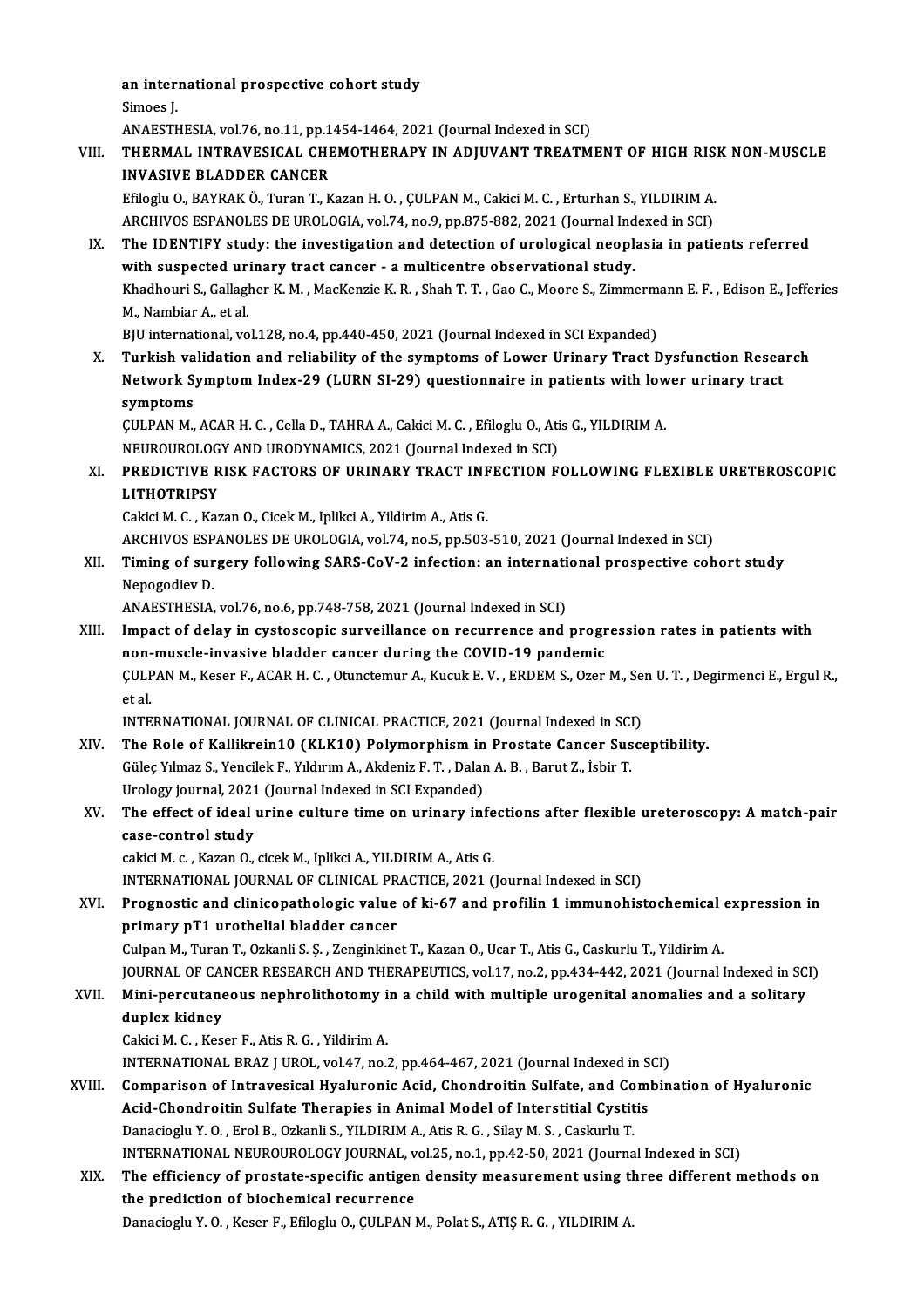AGING MALE, vol.24, no.1, pp.15-23, 2021 (Journal Indexed in SCI)

AGING MALE, vol.24, no.1, pp.15-23, 2021 (Journal Indexed in SCI)<br>XX. The clinical impact of the COVID-19 pandemic on daily urological practice: first 3-month multicenter AGING MALE, vol.24, no.<br>The clinical impact of<br>results from Istanbul<br>Colisi M.C., Temir M.Z. The clinical impact of the COVID-19 pandemic on daily urological practice: first 3-month multicenter<br>results from Istanbul<br>Cakici M. C. , Temiz M. Z. , Iplikci A., Ozgor F., Aksoy A. K. , Ozer M., ERDEM S., Ulus I., Kucuk

re<br>Ca<br>al Cakici M. C. , Temiz M. Z. , Iplikci A., Ozgor F., Aksoy A. K. , Ozer M., ERDEM S., Ulus I., Kucuk E. V. , Otunctemur A., et<br>al.<br>TURKISH JOURNAL OF MEDICAL SCIENCES, vol.51, no.3, pp.962-971, 2021 (Journal Indexed in SCI)

- al.<br>TURKISH JOURNAL OF MEDICAL SCIENCES, vol.51, no.3, pp.962-971, 2021 (Journal Indexed in SCI)<br>XXI. The effect of shock wave lithotripsy and retrograde intrarenal surgery on health-related quality of<br>life in 10.20 mm TURKISH JOURNAL OF MEDICAL SCIENCES, vol.51, no.3, pp.962-971, 2021 (Jo<br>The effect of shock wave lithotripsy and retrograde intrarenal surge<br>life in 10-20 mm renal stones: a prospective randomized pilot study<br>Atis C. Culpa The effect of shock wave lithotripsy and retrograde int<br>life in 10-20 mm renal stones: a prospective randomize<br>Atis G., Çulpan M., Ucar T., Sendogan F., Kazan H. O. , Yıldırım A.<br>UPOLITHIASIS 2020 (Journal Indaved in SCI) life in 10-20 mm renal stones: a prospective randomized pilot study<br>Atis G., Çulpan M., Ucar T., Sendogan F., Kazan H. O. , Yıldırım A.<br>UROLITHIASIS, 2020 (Journal Indexed in SCI)
- XXII. Nonmetastatic, Castration-Resistant Prostate Cancer and Survival with Darolutamide UROLITHIASIS, 2020 (Journal Indexed in SCI)<br>Nonmetastatic, Castration-Resistant Prostate Cancer and Survival with Darolutamide<br>Fizazi K., Shore N., Tammela T. L. , Ulys A., Vjaters E., Polyakov S., Jievaltas M., Luz M., Al Nonmetastatic, Castration-Resistant Prostate Cancer and Survival with Darolutamide<br>Fizazi K., Shore N., Tammela T. L. , Ulys A., Vjaters E., Polyakov S., Jievaltas M., Luz M., Alekseev B., Kuss<br>NEW ENGLAND JOURNAL OF MEDIC Fizazi K., Shore N., Tammela T. L. , Ulys A., Vjaters E., Polyakov S., Jievaltas M., Luz M., Alekseev B., Kuss I., et al.<br>NEW ENGLAND JOURNAL OF MEDICINE, vol.383, no.11, pp.1040-1049, 2020 (Journal Indexed in SCI)<br>XXIII.
- NEW ENGL<br>Clear cell<br>literature.<br>Celsis M. K. Clear cell renal cell carcinoma w<br>literature.<br>Cakici M., Kır G., Akalın M., Yıldırım A.<br>Arshives espanales de uralagia val 7 literature.<br>Cakici M., Kır G., Akalın M., Yıldırım A.<br>Archivos espanoles de urologia, vol.73, pp.651-654, 2020 (Journal Indexed in SCI Expanded)

XXIV. Clinical characteristics of postoperative febrile urinary tract infections after ureteroscopic Archivos espanoles de urologia, vol.73, pp.651-654, 2020<br>Clinical characteristics of postoperative febrile uri<br>lithotripsy in diabetics: Impact of glycemic control.<br>Karan H. Colisi M. Efilogly O. Cisak M. Vildinim A. Atis Clinical characteristics of postoperative febrile uri<br>lithotripsy in diabetics: Impact of glycemic control.<br>Kazan H., Cakici M., Efiloglu O., Cicek M., Yildirim A., Atis R.<br>Archives caranoles de urelegia vol 72 np 624,642, lithotripsy in diabetics: Impact of glycemic control.<br>Kazan H., Cakici M., Efiloglu O., Cicek M., Yildirim A., Atis R.<br>Archivos espanoles de urologia, vol.73, pp.634-642, 2020 (Journal Indexed in SCI Expanded)<br>Association

Kazan H., Cakici M., Efiloglu O., Cicek M., Yildirim A., Atis R.<br>Archivos espanoles de urologia, vol.73, pp.634-642, 2020 (Journal Indexed in SCI Expanded)<br>XXV. Association of 5 ' UTR polymorphism of secretory phospholipas Archivos espanoles de urologia<br>Association of 5 ' UTR poly<br>prostate cancer metastasis<br>Orturk K. Opel M. S., Efiloglu O Association of 5 ' UTR polymorphism of secretory phosp<br>prostate cancer metastasis<br>Ozturk K., Onal M. S. , Efiloglu O., Nikerel E., YILDIRIM A., Telci D.<br>CENE. vol 742–2020 (Journal Indoved in SC) prostate cancer metastasis<br>Ozturk K., Onal M. S. , Efiloglu O., Nikerel E., YII<br>GENE, vol.742, 2020 (Journal Indexed in SCI)<br>Influence of berder age on survivel of st

Ozturk K., Onal M. S. , Efiloglu O., Nikerel E., YILDIRIM A., Telci D.<br>GENE, vol.742, 2020 (Journal Indexed in SCI)<br>XXVI. Influence of border-age on survival of sporadic renal cell carcinoma: young adults versus<br>estacepari GENE, vol.742, 2<br>Influence of bo<br>octogenarians<br>Coltisi M.C., Kiss Influence of border-age on survival of sporadic renal cell carcinoma: ye<br>octogenarians<br>Cakici M. C. , Kisa E., Yalcin M. Y. , Efiloglu O., Yucel C., Atis G., Ilbey Y. O. , Yidirim A.<br>INTERNATIONAL UROLOCY AND NEBUROLOCY 20

octogenarians<br>Cakici M. C. , Kisa E., Yalcin M. Y. , Efiloglu O., Yucel C., Atis G., Ilbey Y. O. , Yidirim .<br>INTERNATIONAL UROLOGY AND NEPHROLOGY, 2020 (Journal Indexed in SCI)<br>The effects of shock ways lithetringy and ret INTERNATIONAL UROLOGY AND NEPHROLOGY, 2020 (Journal Indexed in SCI)

- XXVII. The effects of shock wave lithotripsy and retrograde intrarenal surgery on renal function.<br>Turan T., Isman F., Efiloğlu Ö., Genc K., Sendoğan F., Danacioğlu Y., Atis R., Yildirim A. The effects of shock wave lithotripsy and retrograde intrarenal surgery on renal function.<br>Turan T., Isman F., Efiloğlu Ö., Genc K., Şendoğan F., Danacioğlu Y., Atis R., Yildirim A.<br>Minimally invasive therapy &amp; allied Turan T., Isman F., Efiloğlu Ö., Genc K., Şendoğar<br>Minimally invasive therapy &amp; allied technol<br>Therapy, pp.1-6, 2020 (Journal Indexed in SCI)<br>Determining the eut off volues of tumor d Minimally invasive therapy & allied technologies : MITAT : official journal of the Society for Minimally Invasive<br>Therapy, pp.1-6, 2020 (Journal Indexed in SCI)<br>XXVIII. Determining the cut-off values of tumor diameter,
- Therapy, pp.1-6, 2020 (Journal Indexed in SCI)<br>Determining the cut-off values of tumor diameter, degree of extraprostatic extension, and extent<br>surgical margin positivity with regard to biochemical recurrence of prostate c Determining th<br>surgical margin<br>prostatectomy<br><sup>Vin C</sup>ra<sup>llon E</sup> surgical margin positivity with regard to biochemical recurrence of prostate cancer after radical<br>prostatectomy<br>Kir G., Arikan E., Seneldir H., Ankarali H., Oznergiz S., Olgun Z., Yildirim A.

prostatectomy<br>Kir G., Arikan E., Seneldir H., Ankarali H., Oznergiz S., Olgun Z., Yildirim A.<br>ANNALS OF DIAGNOSTIC PATHOLOGY, vol.44, 2020 (Journal Indexed in SCI)<br>Poles of PE3 Coden 72 and miB 502 binding Site in the 3 '

XXIX. Roles of p53 Codon 72 and miR-502-binding Site in the 3 '-UTR of SET8 SNPs in Urinary Bladder<br>Cancer Predisposition in Turkish Population ANNALS OF DIAGNOSTIC PATHOLOGY, vol.44, 2020<br>Roles of p53 Codon 72 and miR-502-binding<br>Cancer Predisposition in Turkish Population<br>Vegin 7, Özen E. Koc H. Hlus İ. Vilduum A. Burukal Yegin Z., Özen F., Koç H., Ulus İ., Yıldırım A., Buyukalpelli R. INTERNATIONAL JOURNAL OF HUMAN GENETICS, vol.19, no.3, pp.138-145, 2019 (Journal Indexed in SCI)

XXX. Darolutamide in Nonmetastatic, Castration-Resistant Prostate Cancer. INTERNATIONAL JOURNAL OF HUMAN GENETICS, vol.19, no.3, pp.138-145, 2019 (Journal Indexed in SCI)<br>Darolutamide in Nonmetastatic, Castration-Resistant Prostate Cancer.<br>Fizazi K., Shore N., Tammela T. L. , Ulys A., Vjaters E. Darolutamide in Nonmetastatic, Castration-Resistant Prostate Cancer.<br>Fizazi K., Shore N., Tammela T. L. , Ulys A., Vjaters E., Polyakov S., Jievaltas M., Luz M., Alekseev<br>The New England journal of medicine, vol.380, pp.12 Fizazi K., Shore N., Tammela T. L. , Ulys A., Vjaters E., Polyakov S., Jievaltas M., Luz M., Alekseev B., Kuss I., et a<br>The New England journal of medicine, vol.380, pp.1235-1246, 2019 (Journal Indexed in SCI)<br>XXXI. Reason

## The New England journal of medicine, vol.380, pp.1235-1246, 2019 (Journal Indexed in SCI)<br>Reasons for early readmission after percutaneous nephrolithotomy and retrograde<br>surgery<br>Keskin S. K. , Danacıoğlu Y. O. , Turan T., Reasons for early readmission after percutaneous nephrolithotomy and retrograde<br>surgery<br>Keskin S. K. , Danacıoğlu Y. O. , Turan T., ATIŞ R. G. , Çanakçı C., Caskurlu T., Erol A., YILDIRIM A.<br>VIDEOSURCERY AND OTHER MINUNYAS s<mark>urgery</mark><br>Keskin S. K. , Danacıoğlu Y. O. , Turan T., ATIŞ R. G. , Çanakçı C., Caskurlu T., Erol A., YILDIRIM A.<br>VIDEOSURGERY AND OTHER MINIINVASIVE TECHNIQUES, vol.14, no.2, pp.271-277, 2019 (Journal Indexed in SCI)<br>Pual

XXXII. Dual-Inhibition of mTOR and Bcl-2 Enhances the Anti-tumor Effect of Everolimus against Renal Cell<br>Carcinoma In Vitro and In Vivo VIDEOSURGERY AND OTHER MINII<br>Dual-Inhibition of mTOR and B<br>Carcinoma In Vitro and In Vivo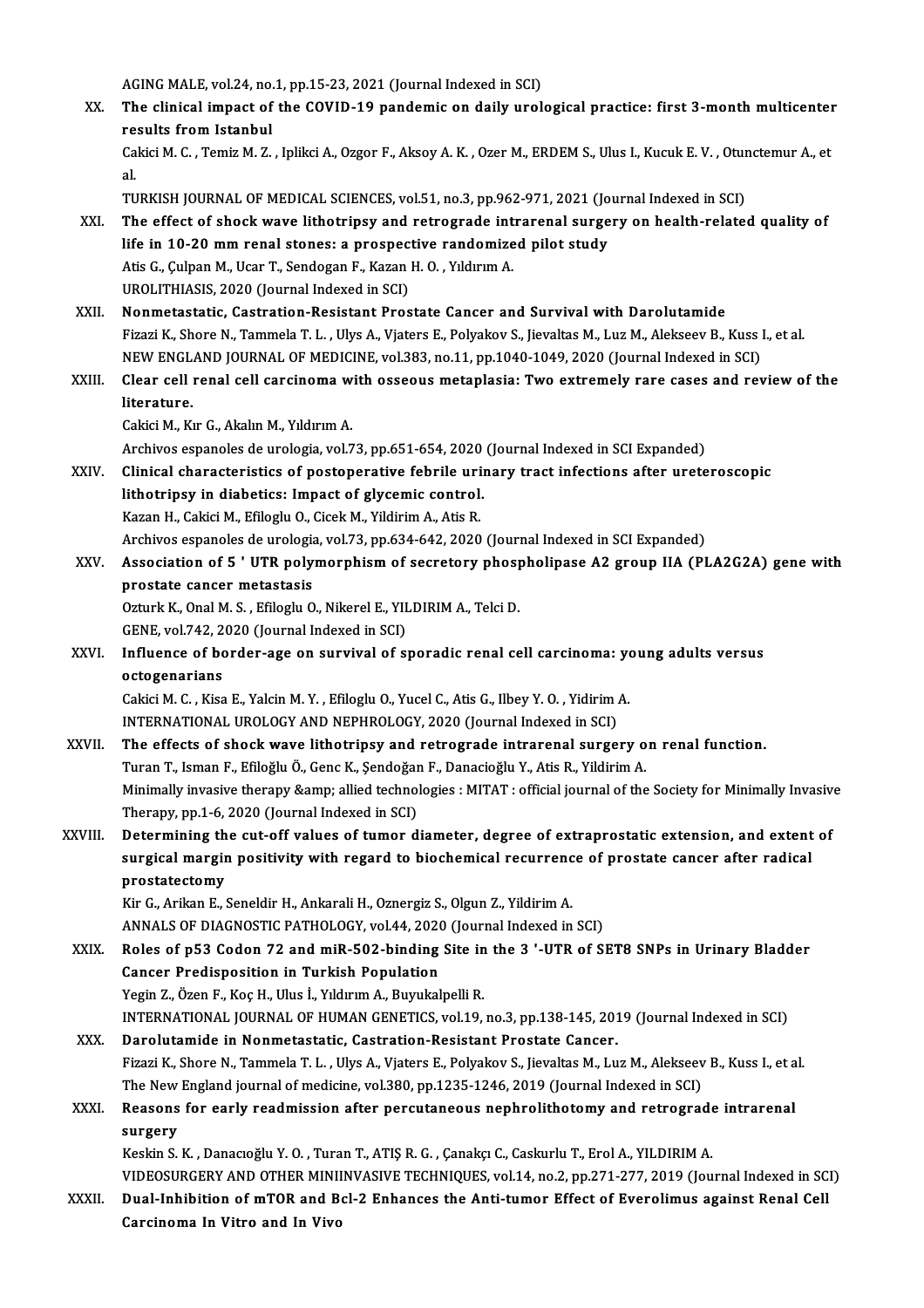Nayman A.H., Siginc H., Zemheri E., Yencilek F., YILDIRIM A., Telci D. JOURNAL OF CANCER, vol.10, no.6, pp.1466-1478, 2019 (Journal Indexed in SCI) XXXIII. The Fate of Residual Fragments After Retrograde Intrarenal Surgery in Long-Term Follow-up JOURNAL OF CANCER, vol.10, no.6, pp.1466-1478, 2019 (Journal Indexed in SCI)<br>The Fate of Residual Fragments After Retrograde Intrarenal Surgery in Long-Te<br>Atis G., Pelit E. S. , Culpan M., Gunaydin B., Turan T., Danacioglu The Fate of Residual Fragments After Retrograde Intrarenal Su<br>Atis G., Pelit E. S. , Culpan M., Gunaydin B., Turan T., Danacioglu Y. O. , Yild<br>UROLOGY JOURNAL, vol.16, no.1, pp.1-5, 2019 (Journal Indexed in SCI)<br>Assessment Atis G., Pelit E. S. , Culpan M., Gunaydin B., Turan T., Danacioglu Y. O. , Yildirim A., Caskurlu T.<br>UROLOGY JOURNAL, vol.16, no.1, pp.1-5, 2019 (Journal Indexed in SCI)<br>XXXIV. Assessment of transurethral resection of the UROLOGY JOURNAL, vol.16, no.1, pp.1-5, 2019 (Journal Indexed in SCI)<br>Assessment of transurethral resection of the bladder specimens with pT1 high-grade uroth<br>carcinoma for the predictor features of muscularis propria invas carcinoma for the predictor features of muscularis propria invasion on radical cystectomy specimens carcinoma for the predictor features of muscularis propria invasion on radical cystectomy<br>specimens<br>Kir G., Girgin R. B. (. , Soylemez (Soylemez) T. (. , Melemez M. K. (. , Topal C. S. (. , Turan T., Caskurlu (Caskurlu) T. specimen<br>Kir G., Girg<br>Yildirim A.<br>ANNALS O Kir G., Girgin R. B. (. , Soylemez (Soylemez) T. (. , Melemez M. K. (. , Topal C. S. (. , Turan '<br>Yildirim A.<br>ANNALS OF DIAGNOSTIC PATHOLOGY, vol.37, pp.25-29, 2018 (Journal Indexed in SCI)<br>Comparison of likert and BL BADS Yildirim A.<br>ANNALS OF DIAGNOSTIC PATHOLOGY, vol.37, pp.25-29, 2018 (Journal Indexed in SCI)<br>XXXV. Comparison of likert and PI-RADS v2 scoring in the diagnosis of prostate cancer İnan İ., Aktan A., Özkanlı S. Ş., Yıldırım A., Aslan A., Gücel S. Ş., Ertürk Ş. M. Comparison of likert and PI-RADS v2 scoring in the diagnosis of prostate cancer<br>Inan I., Aktan A., Özkanlı S. Ş., Yıldırım A., Aslan A., Gücel S. Ş., Ertürk Ş. M.<br>Annals of Medical Research, vol.25, no.4, pp.651-655, 2018 inan İ., Aktan A., Özkanlı S. Ş. , Yıldırım A., Aslan A., Gücel S. Ş. , Ertürk Ş. M.<br>Annals of Medical Research, vol.25, no.4, pp.651-655, 2018 (Journal Indexed in SCI Expanded)<br>XXXVI. Comparative differences between T Annals of<br><mark>Compar</mark>a<br>bladder<br>Turen T Comparative differences between T1a/b and T1e/m as substages in T1 urothe<br>bladder<br>Turan T., Efiloglu O., Gunaydin B., Ozkanli S., Nikerel E., Atis G., ÇAŞKURLU T., YILDIRIM A.<br>INTERNATIONAL PRAZ LUROL YRL44 no 2 nn 267 272 bladder<br>Turan T., Efiloglu O., Gunaydin B., Ozkanli S., Nikerel E., Atis G., ÇAŞKURLU T., YILDIRIM A<br>INTERNATIONAL BRAZ J UROL, vol.44, no.2, pp.267-272, 2018 (Journal Indexed in SCI)<br>Pathologia Qutaomas of Condidates for Turan T., Efiloglu O., Gunaydin B., Ozkanli S., Nikerel E., Atis G., ÇAŞKURLU T., YILDIRIM A.<br>INTERNATIONAL BRAZ J UROL, vol.44, no.2, pp.267-272, 2018 (Journal Indexed in SCI)<br>XXXVII. Pathologic Outcomes of Candidates for INTERNATIONAL BRAZ J UROL, vol.44, no.2, pp.267-272, 201<br>Pathologic Outcomes of Candidates for Active Surveill<br>Results from a Contemporary Turkish Patient Cohort.<br>Tinou L Aclan C. Kural A. Özen H. Akdağan B. Vıldırım A. On Pathologic Outcomes of Candidates for Active Surveillance Undergoing Radical Prostate<br>Results from a Contemporary Turkish Patient Cohort.<br>Tinay I., Aslan G., Kural A., Özen H., Akdoğan B., Yıldırım A., Ongün Ş., Özkan A., Results from a Contemporary Turkish Patient Cohort.<br>Tinay I., Aslan G., Kural A., Özen H., Akdoğan B., Yıldırım A., Ongün Ş., Özkan A., Esen T., Zorlu F., et al.<br>Urologia internationalis, vol.100, pp.43-49, 2018 (Journal I Tinay I., Aslan G., Kural A., Özen H., Akdoğan B., Yıldırım A., Ongün Ş., Özkan A., Esen T., Zorlu F., et al.<br>Urologia internationalis, vol.100, pp.43-49, 2018 (Journal Indexed in SCI Expanded)<br>XXXVIII. Can intervals in ex Urologia internationalis, vo<br>Can intervals in extracce<br>upper ureteral stones?<br>Turan T. Eficslu O. Danas Can intervals in extracorporeal shock wave lithotripsy sessions affect success in the treatment of<br>upper ureteral stones?<br>Turan T., Efioglu O., Danacıoğlu Y. O. , Şendoğan F., Çulpan M., Günaydın B., ATIŞ R. G. , Caskurlu upper ureteral stones?<br>Turan T., Efioglu O., Danacıoğlu Y. O. , Şendoğan F., Çulpan M., Günaydın B., ATIŞ R. G. , Caskurlu T., YILDIRIM A.<br>VIDEOSURGERY AND OTHER MINIINVASIVE TECHNIQUES, vol.13, no.4, pp.507-511, 2018 (Jou Turan T., Efioglu O., Danacıoğlu Y. O., Şendoğan F., Çulpan M., Günaydın B., ATIŞ R. G., Caskurlu T., YILDIRIM A.<br>VIDEOSURGERY AND OTHER MINIINVASIVE TECHNIQUES, vol.13, no.4, pp.507-511, 2018 (Journal Indexed in<br>XXXIX. Th VIDEOSURGERY AND OTHER MINIINVASIVE TECHNIQUES, vol.13, no.4, pp.507-511, 2018 (Journal Index<br>The accuracy of Ga-68-PSMA PET/CT in primary lymph node staging in high-risk prostate ca<br>Öbek C., Doğanca T., Demirci E., Ocak M T<mark>he accura</mark><br>Öbek C., Doğ<del>.</del><br>Kabasakal L.<br>EUROPEAN L Öbek C., Doğanca T., Demirci E., Ocak M., Kural A. R. , YILDIRIM A., Yücetaş U., Demirdag C., Erdogan S. M. ,<br>Kabasakal L.<br>EUROPEAN JOURNAL OF NUCLEAR MEDICINE AND MOLECULAR IMAGING, vol.44, no.11, pp.1806-1812, 2017<br>(Jaur Kabasakal L.<br>EUROPEAN JOURNAL OF<br>(Journal Indexed in SCI)<br>Complete unner unine EUROPEAN JOURNAL OF NUCLEAR MEDICINE AND MOLECULAR IMAGING, vol.44, no.11, pp.1806-1812<br>(Journal Indexed in SCI)<br>XL. Complete upper urinary tract obstruction caused by penetrating pellet injury of the ureter<br>(CULENAR M.T. (Journal Indexed in SCI)<br>Complete upper urinary tract obstruction caus<br>GÜLPINAR M. T. , Keskin S. K. , Yldirim A., Caskurlu T.<br>NICERIAN JOURNAL OF CLINICAL PRACTICE vol 30 Complete upper urinary tract obstruction caused by penetrating pellet injury of the urete<br>GÜLPINAR M. T. , Keskin S. K. , Yldirim A., Caskurlu T.<br>NIGERIAN JOURNAL OF CLINICAL PRACTICE, vol.20, no.5, pp.642-644, 2017 (Journ GÜLPINAR M. T., Keskin S. K., Yldirim A., Caskurlu T.<br>NIGERIAN JOURNAL OF CLINICAL PRACTICE, vol.20, no.5, pp.642-644, 2017 (Journal Indexed in SCI<br>XLI. Is testis-sparing surgery safe in small testicular masses? Results of NIGERIAN JOURNAL OF CLINICAL PRACTICE, vol.20, no.5, pp.642-644, 2017 (Journal Indexed in SCI)<br>Is testis-sparing surgery safe in small testicular masses? Results of a multicentre study.<br>KESKE M., CANDA A., YALCIN S., KILIC XLI. Is testis-sparing surgery safe in small testicular masses? Results of a multicentre study.<br>KESKE M., CANDA A., YALCIN S., KILICARSLAN A., KIBAR Y., TUYGUN C., ONDER E., ATMACA A., Yildirim A., Ozkanli<br>S. Ş. , et al. KESKE M., CANDA A., YALCIN S., KILICARSLAN A., KIBAR Y., TUYGUN C., ONDER E., ATMACA A., Yildirim A., Ozkanli<br>S. Ş. , et al.<br>Canadian Urological Association journal = Journal de l'Association des urologues du Canada, vol.1 S. Ş. , et al.<br>Canadian Urological Assoc<br>Indexed in SCI Expanded)<br>Comnanison of Porsutal Canadian Urological Association journal = Journal de l'Association des urologues du Canada, vol.11, 2017 (Journal<br>Indexed in SCI Expanded)<br>XLII. Comparison of Percutaneous Nephrolithotomy and Retrograde Intrarenal Surgery Indexed in SCI Expanded)<br>Comparison of Percutaneous Nephrolithotomy and Retrograde Intrarenal Surgery in Treating 20-40<br>mm Renal Stones Comparison of Percutaneous Nephrolithotomy and Retrograde Intrarenal Summ Renal Stones<br>Atis G., Culpan M., PELİT E. S. , Canakci C., Ulusi I., Gunaydin B., YILDIRIM A., Caskurlu T.<br>UPOLOCY JOUPNAL VRL14, De 2, PP 2995-2999 mm Renal Stones<br>Atis G., Culpan M., PELİT E. S. , Canakci C., Ulusi I., Gunaydin B., YILDIRIM A., Cask<br>UROLOGY JOURNAL, vol.14, no.2, pp.2995-2999, 2017 (Journal Indexed in SCI)<br>Effects of Caspass 9 Cone Bolymornhism in Ba Atis G., Culpan M., PELİT E. S., Canakci C., Ulusi I., Gunaydin B., YILDIRIM A., Caskurl<br>UROLOGY JOURNAL, vol.14, no.2, pp.2995-2999, 2017 (Journal Indexed in SCI)<br>XLIII. Effects of Caspase 9 Gene Polymorphism in Patients UROLOGY JOURNAL, vol.14, no.2, pp.2995-2999, 2017 (Journal Indexed in SCI)<br>Effects of Caspase 9 Gene Polymorphism in Patients with Prostate Car<br>Yilmaz S. G. , Yencilek F., Yildirim A., Yencilek E., Isbir T. Effects of Caspase 9 Gene Polymorphism in Patients with Prostate Cance XLIV. Comparison of combined antioxidants and thymoquinone in the prevention of testis ischemia - IN VIVO, vol.31, no.2, pp.205-208, 2017 (Journal Indexed in SCI) Comparison of combined antioxidants and thymoquinone in the prevention of testis ischemia -<br>reperfusion injury<br>EROL B., Sarı U., Amasyali A. S. , ÖZKANLI S. Ş. , Söğüt S., Hanci V., Efiloğlu Ö., Danacioglu Y. O. , Engin P. repe<br>EROI<br>et al. et al.<br>ANDROLOGY, vol.5, no.1, pp.119-124, 2017 (Journal Indexed in SCI)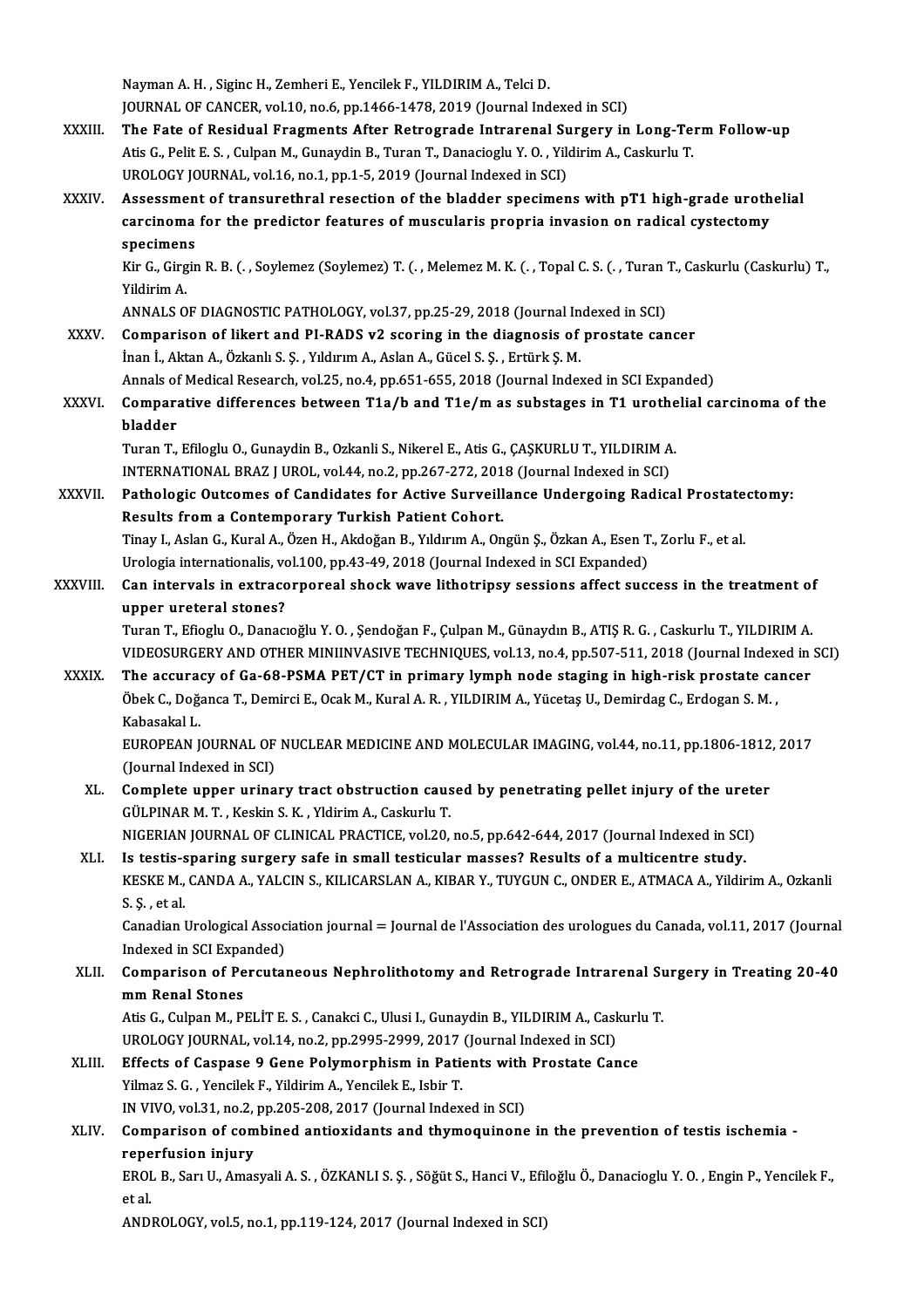| XLV.    | Management behaviors of the urology practitioners to the small lower calyceal stones: the results of<br>a web-based survey.                                                       |
|---------|-----------------------------------------------------------------------------------------------------------------------------------------------------------------------------------|
|         | ATES F., ZOR M., YıLMAZ O., TUNCER M., OZTURK M. B., GURBUZ C., ATIS G., KOCA O., Yildirim A., ERYILDIRIM B., et<br>al.                                                           |
|         | Urolithiasis, vol.44, no.3, pp.277-81, 2016 (Journal Indexed in SCI Expanded)                                                                                                     |
| XLVI.   | First-line treatment in senior adults with metastatic castration-resistant prostate cancer: A                                                                                     |
|         | prospective international registry.                                                                                                                                               |
|         | DROZ J., EFSTATHIOU E., Yildirim A., CABRERA P., Soo K., HORCHANI A., HEIDENREICH A., RINCK-JUNIOR J., HITIER<br>S, ÖZEN H                                                        |
|         | Urologic oncology, vol.34, 2016 (Journal Indexed in SCI Expanded)                                                                                                                 |
| XLVII.  | Apolipoprotein E Genotypes in Patients with Prostate Cancer.                                                                                                                      |
|         | YENCILEK F., YILMAZ S., Yildirim A., GORMUS U., ALTINKILIC E., DALAN A., BASTUG Y., TURKMEN S., TURKAN S.,<br><b>ISBIRT</b>                                                       |
|         | Anticancer research, vol.36, pp.707-11, 2016 (Journal Indexed in SCI Expanded)                                                                                                    |
| XLVIII. | Low magnesium levels an important new prognostic parameter can be overlooked in patients with                                                                                     |
|         | Fournier's gangrene: a multicentric study                                                                                                                                         |
|         | EROL B., TUNCEL A., Tok A., Hanci V., SARI U., SENDOGAN F., BUDAK S., AYDEMIR H., Amasyali A. S., YILDIRIM A., et                                                                 |
|         | al.                                                                                                                                                                               |
| XLIX.   | INTERNATIONAL UROLOGY AND NEPHROLOGY, vol.47, no.12, pp.1939-1945, 2015 (Journal Indexed in SCI)                                                                                  |
|         | Investigation of Interleukin-1 beta Polymorphisms in Prostate Cancer<br>Yencilek F., Yildirim A., Yilmaz S. G., Altinkilic E. M., Dalan A. B., BASTUG Y., Isbir T.                |
|         | ANTICANCER RESEARCH, vol.35, no.11, pp.6057-6061, 2015 (Journal Indexed in SCI)                                                                                                   |
| L.      | Significance of the interval between first and second transurethral resection on recurrence and                                                                                   |
|         | progression rates in patients with high-risk non-muscle-invasive bladder cancer treated with                                                                                      |
|         | maintenance intravesical Bacillus Calmette-Guerin                                                                                                                                 |
|         | Baltaci S., Bozlu M., YILDIRIM A., Gokce M. I., TİNAY İ., Aslan G., Can C., Turkeri L., Kuyumcuoglu U., Mungan A.                                                                 |
|         | BJU INTERNATIONAL, vol.116, no.5, pp.721-726, 2015 (Journal Indexed in SCI)                                                                                                       |
| LI.     | Relation of stem cell markers ALDH1 and CD44 with clinicopathological factors in urothelial                                                                                       |
|         | carcinomas of urinary bladder                                                                                                                                                     |
|         | Senol S., Yıldırım A., AKALIN İ., Uruç F., COBANOGLU B., Yilmaz S. N., Ceyran B., KOSEMETIN D., ECE D., AYDIN A                                                                   |
|         | INTERNATIONAL JOURNAL OF CLINICAL AND EXPERIMENTAL MEDICINE, vol.8, no.3, pp.4195-4203, 2015                                                                                      |
|         | (Journal Indexed in SCI)                                                                                                                                                          |
| LII.    | Prognostic significance of survivin, beta-catenin and p53 expression in urothelial carcinoma                                                                                      |
|         | SENOL S., Yildirim A., CEYRAN B., URUC F., ZEMHERI E., OZKANLI S. Ş., AKALIN İ., ULUS I., Caskurlu T., AYDIN A.                                                                   |
| LIII.   | BOSNIAN JOURNAL OF BASIC MEDICAL SCIENCES, vol.15, no.4, pp.7-14, 2015 (Journal Indexed in SCI)<br>Treatment of renal stones with flexible ureteroscopy in preschool age children |
|         | Erkurt B., Caskurlu T., ATIS G., GURBUZ C., ARIKAN Ö., PELIT E. S., Altay B., Erdogan F., YILDIRIM A.                                                                             |
|         | UROLITHIASIS, vol.42, no.3, pp.241-245, 2014 (Journal Indexed in SCI)                                                                                                             |
| LIV.    | The cost analysis of flexible ureteroscopic lithotripsy in 302 cases                                                                                                              |
|         | Gurbuz C., Atis G., ARIKAN Ö., Efilioglu O., YILDIRIM A., Danacioglu O., Caskurlu T.                                                                                              |
|         | UROLITHIASIS, vol.42, no.2, pp.155-158, 2014 (Journal Indexed in SCI)                                                                                                             |
| LV.     | Primary Synovial Sarcoma of the Kidney                                                                                                                                            |
|         | ÖZKANLI S. Ş., YILDIRIM A., Zemheri E., Gucer F. I., AYDIN A., Caskurlu T.                                                                                                        |
|         | UROLOGIA INTERNATIONALIS, vol.92, no.3, pp.369-372, 2014 (Journal Indexed in SCI)                                                                                                 |
| LVI.    | Identification of Patients with Microscopic Hematuria who are at Greater Risk for the Presence of                                                                                 |
|         | Bladder Tumors Using a Dedicated Questionnaire and Point of Care Urine Test - A Study by the                                                                                      |
|         | Members of Association of Urooncology, Turkey                                                                                                                                     |
|         | Turkeri L., Mangir N., GUNLUSOY B., Yildirim A., Baltaci S., Kaplan M., Bozlu M., MUNGAN A.                                                                                       |
|         | ASIAN PACIFIC JOURNAL OF CANCER PREVENTION, vol.15, no.15, pp.6283-6286, 2014 (Journal Indexed in SCI)                                                                            |
| LVII.   | Gleason score at the margin can predict biochemical recurrence after radical prostatectomy, in                                                                                    |
|         | addition to preoperative PSA and surgical margin status                                                                                                                           |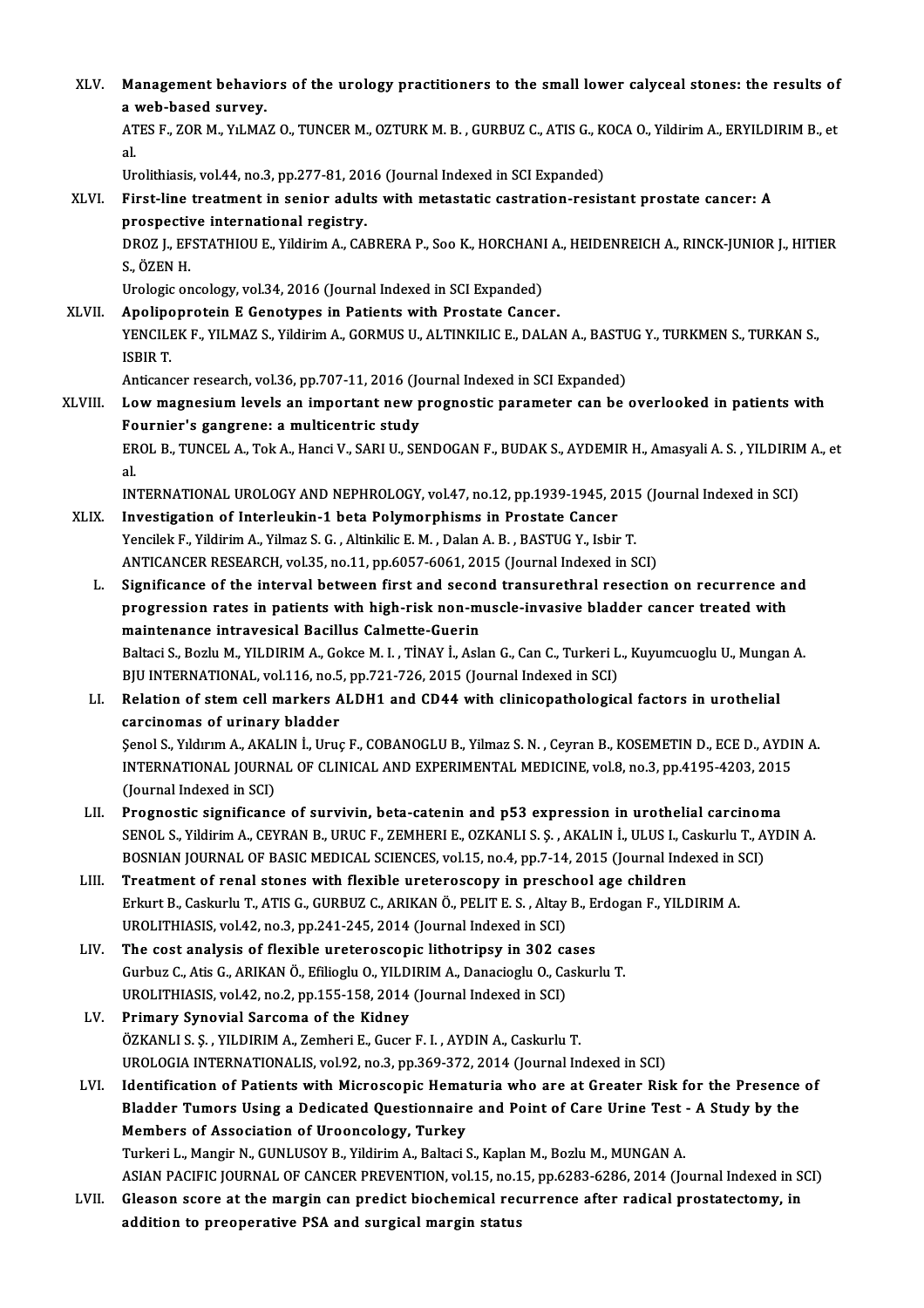ÖZKANLI S. Ş. , Zemheri I. E. , Yıldırım A., Gur H. D. , BALBAY M. D. , Şenol S., OZKANLI A. O. , ALKAN E.,<br>ZENÇINKINET T. AYDIN A. et el ZENGINKINET T., AYDIN A., et al. ÖZKANLI S. Ş. , Zemheri I. E. , Yıldırım A., Gur H. D. , BALBAY M. D. , Şenol S., OZKANLI A. O. , ALKAN F<br>ZENGINKINET T., AYDIN A., et al.<br>TURKISH JOURNAL OF MEDICAL SCIENCES, vol.44, no.3, pp.397-403, 2014 (Journal Indexe

- ZENGINKINET T., AYDIN A., et al.<br>TURKISH JOURNAL OF MEDICAL SCIENCES, vol.44, no.3, pp.397-403, 2014 (Journal Indexed in SCI)<br>LVIII. Comparison of Different Ureteroscope Sizes in Treating Ureteral Calculi in Adult Patients TURKISH JOURNAL OF MEDICAL SCIENCES, vol.44, no.3, pp.397-403, 2014 (Journal Indexed in SCI)<br>Comparison of Different Ureteroscope Sizes in Treating Ureteral Calculi in Adult Patient<br>Atis G., ARIKAN Ö., Gurbuz C., YILDIRIM Comparison of Different Ureteroscope Sizes in Treating Uret<br>Atis G., ARIKAN Ö., Gurbuz C., YILDIRIM A., EROL B., Pelit S., Ulus I., Ca:<br>UROLOGY, vol.82, no.6, pp.1231-1235, 2013 (Journal Indexed in SCI)<br>The value of the NM Atis G., ARIKAN Ö., Gurbuz C., YILDIRIM A., EROL B., Pelit S., Ulus I., Caskurlu T.<br>UROLOGY, vol.82, no.6, pp.1231-1235, 2013 (Journal Indexed in SCI)<br>LIX. The value of the NMP22 test for superficial bladder cancer diagnos
- UROLOGY, vol.82, no.6, pp.1231-1235, 2013 (Journal Indexed in SCI)<br>The value of the NMP22 test for superficial bladder cancer diag<br>Doğan C., Pelit E., Yıldırım A., Zemheri I., Çanakcı C., Başok E., Çaşkurlu T.<br>Turkish jour The value of the NMP22 test for superficial bladder cancer diagnosis and fol.<br>Doğan C., Pelit E., Yıldırım A., Zemheri I., Çanakcı C., Başok E., Çaşkurlu T.<br>Turkish journal of urology, vol.39, pp.137-42, 2013 (Journal Inde

#### Doğan C., Pelit E., Yıldırım A., Zemheri I., Çanakcı C., Başok E., Çaşkurlu T.<br>Turkish journal of urology, vol.39, pp.137-42, 2013 (Journal Indexed in SCI Expanded)<br>LX. Impact of PSA and DRE on Histologic Findings at P Turk<br>I<mark>mp</mark>a<br>Age<br>VEPI Impact of PSA and DRE on Histologic Findings at Prostate Biopsy in Turkish<br>Age<br>VERIM L., Yildirim A., BASOK E. K. , PELTEKOGLU E., PELIT E. S. , ZEMHERI E., TOKUC R.<br>ASIAN PACIELS JOURNAL OF CANCER RREVENTION vol.14, no.10 Age<br>VERIM L., Yildirim A., BASOK E. K. , PELTEKOGLU E., PELIT E. S. , ZEMHERI E., TOKUC R.<br>ASIAN PACIFIC JOURNAL OF CANCER PREVENTION, vol.14, no.10, pp.6085-6088, 2013 (Journal Indexed in SCI)

VERIM L., Yildirim A., BASOK E. K. , PELTEKOGLU E., PELIT E. S. , ZEMHERI E., TOKUC R.<br>ASIAN PACIFIC JOURNAL OF CANCER PREVENTION, vol.14, no.10, pp.6085-6088, 2013 (Journal Indexed in SCI)<br>LXI. Hyaluronidase-1 expression ASIAN PACI<br><mark>Hyaluronid</mark><br>specimens<br>CUNER B. Ö specimens<br>GUNER B., ÖZKANLI S. Ş. , Caskurlu T., YILDIRIM A., GURBUZ M. C. , ZEMHERI I. E.

specimens<br>GUNER B., ÖZKANLI S. Ş. , Caskurlu T., YILDIRIM A., GURBUZ M. C. , ZEMHERI I. E.<br>TURKISH JOURNAL OF MEDICAL SCIENCES, vol.42, no.6, pp.1020-1027, 2012 (Journal Indexed in SCI)<br>Doss the use of deversein influence

LXII. Does the use of doxazosin influence the success of SWL in the treatment of upper ureteral stones? A multicenter, prospective and randomized study TURKISH JOURNAL OF MEDICAL SCIENCES, vol.42, no.<br>Does the use of doxazosin influence the success<br>multicenter, prospective and randomized study<br>ATES E. EDVU DIPIM B. OZTUDY M. L. TURAN T. CUD. Does the use of doxazosin influence the success of SWL in the treatment of upper ureteral stone<br>multicenter, prospective and randomized study<br>ATES F., ERYILDIRIM B., OZTURK M. I. , TURAN T., GURBUZ C., EKINCI M. O. , Yildi

multicer<br>ATES F., I<br>Sarica K.<br>UPOLOC ATES F., ERYILDIRIM B., OZTURK M. I. , TURAN T., GURBUZ C., EKINCI M. O. , Yildiri<br>Sarica K.<br>UROLOGICAL RESEARCH, vol.40, no.5, pp.537-542, 2012 (Journal Indexed in SCI)<br>Validation of Tuto Breonarative Kattan Nomograms Bro

Sarica K.<br>UROLOGICAL RESEARCH, vol.40, no.5, pp.537-542, 2012 (Journal Indexed in SCI)<br>LXIII. Validation of Two Preoperative Kattan Nomograms Predicting Recurrence After Radical UROLOGICAL RESEARCH, vol.40, no.5, pp.537-542, 2012 (Journal Indexed in SCI)<br>Validation of Two Preoperative Kattan Nomograms Predicting Recurrence After Radical<br>Prostatectomy for Localized Prostate Cancer in Turkey: A Mult Validati<br>Prostate<br>Society<br>Eskisere Prostatectomy for Localized Prostate Cancer in Turkey: A Multicenter Study of the Uro-oncolog<br>Society<br>Eskiçorapçı S., Türkeri L., Karabulut E., Çal Ç., Akpınar H., Baltacı S., Baykal K., Kattan M., YILDIRIM A., Özen H.<br>UPO

Society<br>Eskiçorapçı S., Türkeri L., Karabulut E., Çal Ç., Akpınar H., Baltacı S., Baykal K., Kattan M., YILDIRIM A., Özen H.<br>UROLOGY, vol.74, no.6, pp.1289-1295, 2009 (Journal Indexed in SCI)

LXIV. Assessment of female sexual function and quality of life in predialysis, peritoneal dialysis, hemodialysis, and renal transplant patients BASOK E.K., ATSUN., RIFAIOGLUM.M., Kantarci G., Yildirim A., TOKUCR. INTERNATIONALUROLOGYANDNEPHROLOGY,vol.41,no.3,pp.473-481,2009 (Journal Indexed inSCI) BASOK E. K. , ATSU N., RIFAIOGLU M. M. , Kantarci G., Yildirim A., TOKUC R.<br>INTERNATIONAL UROLOGY AND NEPHROLOGY, vol.41, no.3, pp.473-481, 2009 (Journal Indexed in SCI)<br>LXV. Can Bipolar Vaporization be Considered an Alter

INTERNATIONAL UROLOGY AND NEPHROLOGY, vol.41, no.3,<br>Can Bipolar Vaporization be Considered an Alternativ<br>of Urethral Strictures and Bladder Neck Contracture?<br>PASOK E.K., PASARAN A. GURBUZ G. Vildinim A. TOKUG R Can Bipolar Vaporization be Considered an Alternatiof Urethral Strictures and Bladder Neck Contracture<br>BASOK E. K. , BASARAN A., GURBUZ C., Yildirim A., TOKUC R.<br>INTERNATIONAL PRAZ LUROL vol 34 no 5 nn 577 594 30 of Urethral Strictures and Bladder Neck Contracture?<br>BASOK E. K. , BASARAN A., GURBUZ C., Yildirim A., TOKUC R.<br>INTERNATIONAL BRAZ J UROL, vol.34, no.5, pp.577-584, 2008 (Journal Indexed in SCI)<br>The impact of unipour drain BASOK E. K. , BASARAN A., GURBUZ C., Yildirim A., TOKUC R.<br>INTERNATIONAL BRAZ J UROL, vol.34, no.5, pp.577-584, 2008 (Journal Indexed in SCI)<br>LXVI. The impact of urinary drainage on the development of anastomotic stricture

## **INTERNATIONAL**<br>The impact of u<br>prostatectomy<br><sup>Vildirim A - PASO</sup> The impact of urinary drainage on the development of anastomotic st<br>prostatectomy<br>Yildirim A., BASOK E. K. , ILHAN A. I. , BASARAN A., RIFAIOGLU M. M. , TOKUC R.<br>INTERNATIONAL UPOLOCY AND NEPUPOLOCY vol.40, no.3, np.667,67

INTERNATIONAL UROLOGY AND NEPHROLOGY, vol.40, no.3, pp.667-673, 2008 (Journal Indexed in SCI)<br>Type I and II circumcaval ureter in children: Experience in three cases

# Yildirim A., BASOK E. K., ILHAN A. I., BASARAN A., RIFAIOGLU M. M., TOKUC R.<br>INTERNATIONAL UROLOGY AND NEPHROLOGY, vol.40, no.3, pp.667-673, 2008 (<br>LXVII. Type I and II circumcaval ureter in children: Experience in three c

BASOK E.K., Yildirim A., TOKUCR. Type I and II circumcaval ureter in children: Experience in three cases<br>BASOK E. K. , Yildirim A., TOKUC R.<br>ADVANCES IN THERAPY, vol.25, no.4, pp.375-379, 2008 (Journal Indexed in SCI)<br>Cangrana of the distal popis ofter im

BASOK E. K., Yildirim A., TOKUC R.<br>ADVANCES IN THERAPY, vol.25, no.4, pp.375-379, 2008 (Journal Indexed in SCI)<br>LXVIII. Gangrene of the distal penis after implantation of malleable penile prosthesis in a diabetic patient<br>V ADVANCES IN THERAPY, vol.25, no.4, pp.375-37<br>Gangrene of the distal penis after implant:<br>Yildirim A., BASOK E. K. , BASARAN A., TOKUC R.<br>ADVANCES IN TUEPAPY, vol.25, no.2, np.142,14 Gangrene of the distal penis after implantation of malleable penile pros<br>Yildirim A., BASOK E. K. , BASARAN A., TOKUC R.<br>ADVANCES IN THERAPY, vol.25, no.2, pp.143-147, 2008 (Journal Indexed in SCI)<br>Are New Concration Bigph

## Yildirim A., BASOK E. K. , BASARAN A., TOKUC R.<br>ADVANCES IN THERAPY, vol.25, no.2, pp.143-147, 2008 (Journal Indexed in SCI)<br>LXIX. Are New-Generation Bisphosphonates Effective for the Inhibition of Calcium Oxalate Stone<br>Fo ADVANCES IN THERAPY, vol.25, no.2, pp.143-147, 2008 (Journal Indexed in SCI)<br>Are New-Generation Bisphosphonates Effective for the Inhibition of Ca<br>Formation in a Rat Model?<br>BASOK E. K., BASARAN A., ATSU N., Yildirim A., TO Are New-Generation Bisphosphonates Effective fo<br>Formation in a Rat Model?<br>BASOK E. K. , BASARAN A., ATSU N., Yildirim A., TOKUC R.<br>UPOLOGIA INTERNATIONALIS VOL91 no 3 nn 325 320 ;

UROLOGIA INTERNATIONALIS, vol.81, no.3, pp.325-329, 2008 (Journal Indexed in SCI)

BASOK E. K. , BASARAN A., ATSU N., Yildirim A., TOKUC R.<br>UROLOGIA INTERNATIONALIS, vol.81, no.3, pp.325-329, 2008 (Journal Indexed in SCI)<br>LXX. Cadaveric fascia lata versus intravaginal slingplasty for the pubovaginal slin UROLOGIA INTERNATIONALIS, vol.81, no.3, pp.325<br>Cadaveric fascia lata versus intravaginal slin<sub>i</sub><br>overall success and patient satisfaction rates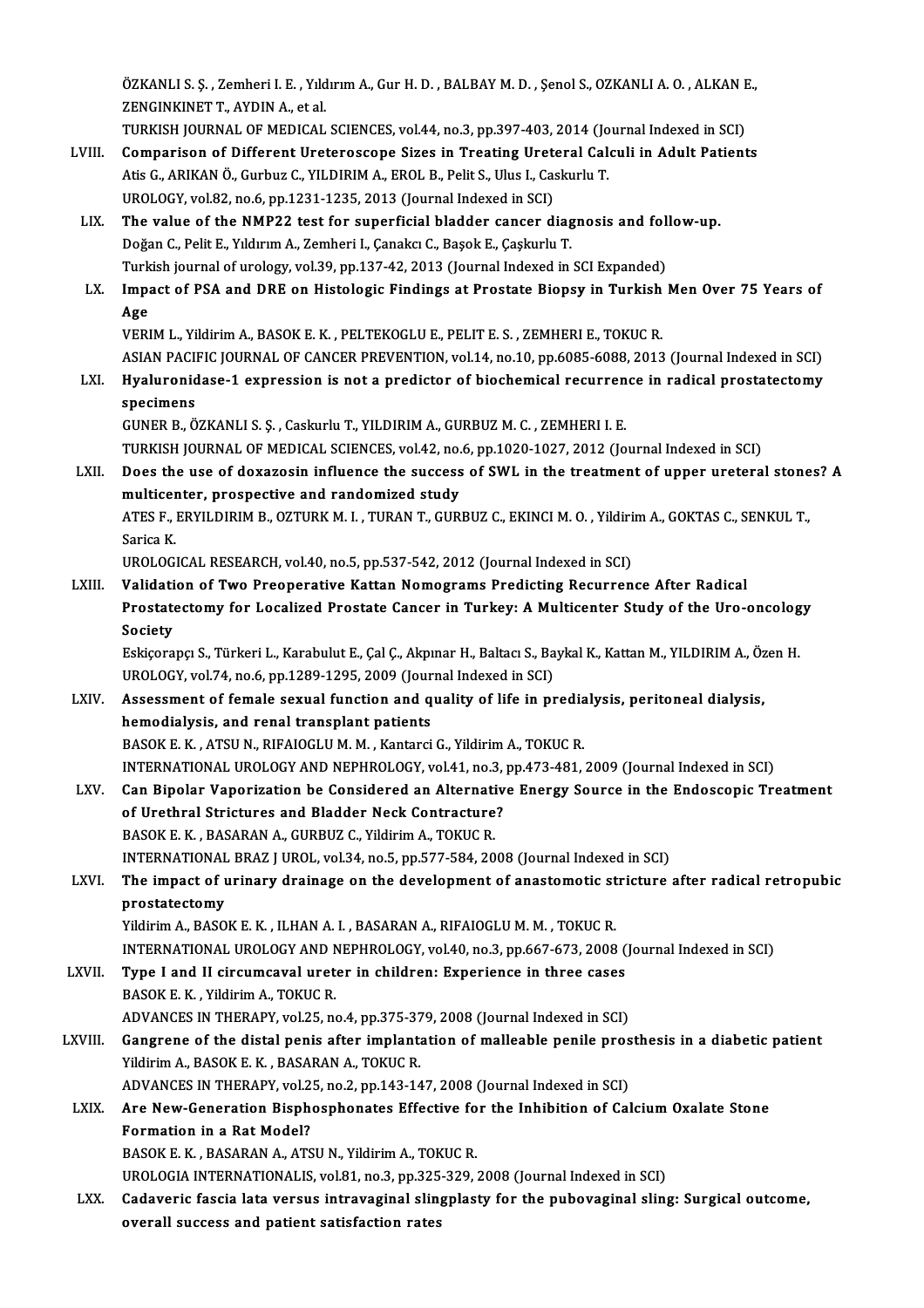BASOK E.K., Yildirim A., ATSU N., BASARAN A., TOKUC R. BASOK E. K. , Yildirim A., ATSU N., BASARAN A., TOKUC R.<br>UROLOGIA INTERNATIONALIS, vol.80, no.1, pp.46-51, 2008 (Journal Indexed in SCI)<br>Endessenis treatment of vesiseurateral reflux with nelydimethylejlevane i LXXI. Endoscopic treatment of vesicoureteral reflux with polydimethylsiloxane in adults: Do location and UROLOGIA INTERNATIONALIS, vol.80, no.1, pp.46-51, 2008 (Journal Indexed<br>Endoscopic treatment of vesicoureteral reflux with polydimethylsile<br>appearance of the ureteric orifice have a role in the success rates?<br>PASOK E.K., V appearance of the ureteric orifice have a role in the success rates?<br>BASOK E. K., Yildirim A., ATSU N., GOCER S., TOKUC R. UROLOGIA INTERNATIONALIS, vol.80, no.3, pp.279-282, 2008 (Journal Indexed in SCI) BASOK E. K. , Yildirim A., ATSU N., GOCER S., TOKUC R.<br>UROLOGIA INTERNATIONALIS, vol.80, no.3, pp.279-282, 2008 (Journal Indexed in SCI)<br>LXXII. Hand-assisted laparoscopic radical nephrectomy for large renal mass: A vid UROLOGIA INTERNATIONALIS, vol.80, no.3, pp.2<br>Hand-assisted laparoscopic radical nephre<br>TOKUC R., BASOK E. K. , Yildirim A., BASARAN A.<br>JOUPNAL OF ENDOUPOLOCY, vol.20, 2006 (Jour Hand-assisted laparoscopic radical nephrectomy for large r<br>TOKUC R., BASOK E. K. , Yildirim A., BASARAN A.<br>JOURNAL OF ENDOUROLOGY, vol.20, 2006 (Journal Indexed in SCI)<br>The surgical results of the pubousginal sling presedu TOKUC R., BASOK E. K. , Yildirim A., BASARAN A.<br>JOURNAL OF ENDOUROLOGY, vol.20, 2006 (Journal Indexed in SCI)<br>LXXIII. The surgical results of the pubovaginal sling procedure using Intravaginal Slingplasty (IVS) for<br> JOURNAL OF ENDOUROLOGY, vo<br>The surgical results of the p<br>stress urinary incontinence<br>PASOV E V. Vildinim A. ATSU N The surgical results of the pubovaginal sling pro<br>stress urinary incontinence<br>BASOK E. K. , Yildirim A., ATSU N., GURBUZ C., TOKUC R.<br>INTERNATIONAL UROLOCY AND NEBHROLOCY .vel 39 stress urinary incontinence<br>BASOK E. K. , Yildirim A., ATSU N., GURBUZ C., TOKUC R.<br>INTERNATIONAL UROLOGY AND NEPHROLOGY, vol.38, pp.507-512, 2006 (Journal Indexed in SCI) BASOK E. K. , Yildirim A., ATSU N., GURBUZ C., TOKUC R.<br>INTERNATIONAL UROLOGY AND NEPHROLOGY, vol.38, pp.507-512, 2006 (Journal Indexed in SCI)<br>LXXIV. Tissue reactions of 5 sling materials and tissue material detachmen INTERNATIONAL UROLOGY AN<br>Tissue reactions of 5 sling n<br>materials in a rabbit model.<br>Vildinim A. PASOKE, CULPINAL Tissue reactions of 5 sling materials and tissue material detac<br>materials in a rabbit model.<br>Yildirim A., BAŞOK E., GULPINAR T., GURBUZ C., ZEMHERI E., TOKUC R.<br>The Journal of urology vol.174 nn 2027-40-2005 (Journal Indov materials in a rabbit model.<br>Yildirim A., BAŞOK E., GULPINAR T., GURBUZ C., ZEMHERI E., TOKUC R.<br>The Journal of urology, vol.174, pp.2037-40, 2005 (Journal Indexed in SCI Expanded) Yildirim A., BAŞOK E., GULPINAR T., GURBUZ C., ZEMHERI E., TOKUC R.<br>The Journal of urology, vol.174, pp.2037-40, 2005 (Journal Indexed in SCI Expanded)<br>LXXV. Anterior urethropexy according to lapides: how effective is The Journal of urology,<br>Anterior urethropexy<br>stress incontinence?<br>H KER V TARCAN T OF Anterior urethropexy according to lapid<br>stress incontinence?<br>ILKER Y., TARCAN T., OZVEREN B., Yildirim A. stress incontinence?<br>ILKER Y., TARCAN T., OZVEREN B., Yildirim A.<br>Archivos espanoles de urologia, vol.56, pp.95-9, 2003 (Journal Indexed in SCI Expanded) LXXVI. The efficacy of neoadjuvant chemotherapy in invasive bladder cancer Çam H. K., YILDIRIM A., Özveri H., Türkeri L., Akdaş A.

INTERNATIONAL UROLOGY AND NEPHROLOGY, no.33, pp.49-52, 2002 (Journal Indexed in SCI Expanded)

#### Articles Published in Other Journals

rticles Published in Other Journals<br>I. The Role of Preoperative Urinalysis in Predicting Postoperative Infection After Retrograde<br>Intrarenal Surgery in Petients with Starile Urine Culture Intrarenal Surgery in Patients with Sterile Urine Culture.<br>Kazan O., Cakici M. C., Keser F., Culpan M., Efiloglu O., Yildirim A., Atis G. The Role of Preoperative Urinalysis in Predicting Postoperativ<br>Intrarenal Surgery in Patients with Sterile Urine Culture.<br>Kazan O., Cakici M. C. , Keser F., Culpan M., Efiloglu O., Yildirim A., Atis G.<br>Turkish iournal of u Turkish journal of urology, vol.48, no.2, pp.136-141, 2022 (Refereed Journals of Other Institutions) Kazan O., Cakici M. C. , Keser F., Culpan M., Efiloglu O., Yildirim A., Atis G.<br>Turkish journal of urology, vol.48, no.2, pp.136-141, 2022 (Refereed Journals of Other Institutions)<br>II. The clinical impact of androgen depri Turkish jo<br>**The clini**<br>severity<br>Karan O

severity<br>Kazan O., ÇULPAN M., Efilog O., Atis G., YILDIRIM A. severity<br>Kazan O., ÇULPAN M., Efilog O., Atis G., YILDIRIM A.<br>TURKISH JOURNAL OF UROLOGY, vol.47, no.6, pp.495-501, 2021 (Journal Indexed in ESCI)<br>Investigation of Methylation Status of Homeobey D3 (HOVD3) and Protogadberi

III. Investigation of Methylation Status of Homeobox D3 (HOXD3) and Protocadherin 17 (PCDH17) in Patients with Prostate Cancer TURKISH JOURNAL OF UROLOGY,<br>Investigation of Methylation S<br>Patients with Prostate Cancer<br>VÜCEL B. Kava A. Efilogly O. Kara Investigation of Methylation Status of Homeobox D3 (HOXD3) and Protocadherin 1<br>Patients with Prostate Cancer<br>YÜCEL B., Kaya A., Efiloglu O., Karaman A., Bayrak A. M. , İKİIŞIK H., YILDIRIM A., DEMİRCAN B.<br>TURK ONKOLOU DERC

Patients with Prostate Cancer<br>YÜCEL B., Kaya A., Efiloglu O., Karaman A., Bayrak A. M. , İKİIŞIK H., YILDIRIM A., DEMİRCAN B<br>TURK ONKOLOJI DERGISI-TURKISH JOURNAL OF ONCOLOGY, 2021 (Journal Indexed in ESCI)<br>Böhnek ve ünete

## YÜCEL B., Kaya A., Efiloglu O., Karaman A., Bayrak A. M. , İKİIŞIK H., YILDIRIM A., DEMİRCAN B.<br>TURK ONKOLOJI DERGISI-TURKISH JOURNAL OF ONCOLOGY, 2021 (Journal Indexed in ESCI)<br>IV. Böbrek ve üreter taşlarında ESWL baş TURK ONKOLOJI DERGISI-TURKISH JOURNAL OF ONCOLOGY, 2021 (Journal Indexed in ESCI)<br>Böbrek ve üreter taşlarında ESWL başarısını öngörmede radyografik ve litotriptör<br>klinik önemi<br>Efiloğlu Ö., Cakıcı M. C. , Kazan H. Ö. , Kese Böbrek ve üreter taşlarında ESWL başarısını öngörmede ı<br>klinik önemi<br>Efiloğlu Ö., Çakıcı M. Ç. , Kazan H. Ö. , Keser F., Yıldırım A., Atış R. G.<br>Endoüreleji Bülteni vel 12. no 2. np 79.94.2021 (Other Befereed

Endoüroloji Bülteni, vol.13, no.3, pp.78-84, 2021 (Other Refereed National Journals)

- Efiloğlu Ö., Çakıcı M. Ç. , Kazan H. Ö. , Keser F., Yıldırım A., Atış R. G.<br>Endoüroloji Bülteni, vol.13, no.3, pp.78-84, 2021 (Other Refereed National Journals)<br>V. Effect of Multidisciplinary Approach in Diagnosis of Renal Endoüroloji Bülteni, vol.13, no.3, pp.78-84, 2021 (Other Refereed National Journal<br>Effect of Multidisciplinary Approach in Diagnosis of Renal Sinus Fat Inva<br>Kazan H. O. , Cakici M. C. , Iplikci A., Akalin M. K. , Gunduz N. Effect of Multidisciplinary Approach in Diagnosis of Renal Sinus Fat Invasion in Renal Cell Cancer<br>Kazan H. O. , Cakici M. C. , Iplikci A., Akalin M. K. , Gunduz N., Atis R. G. , YILDIRIM A.<br>UROONKOLOJI BULTENI-BULLETIN OF Kazan H. O. , Cakici M. C. , Iplikci A., Akalin M. K. , Gunduz N., Atis R. G. , YILDIRIM A.<br>UROONKOLOJI BULTENI-BULLETIN OF UROONCOLOGY, vol.19, no.2, pp.80-84, 2020 (Journal Indexed in ES<br>VI. Role of serum and urine trans
- UROONKOLOJI BULTENI-BULLETIN OF UROONCOLOGY, vol.19, no.2, pp.80-84, 2020 (Journal Indexed in ESCI)<br>Role of serum and urine transforming growth factor beta 1, matrix metallopeptidase 9, tissue<br>inhibitor of metalloproteinas Role of serum and urine transforming growth factor beta 1, matrix metallopeptidase 9, tissue<br>inhibitor of metalloproteinase 2, and nerve growth factor beta levels and serum neutrophil-to-<br>lymphocyte ratio in predicting rec inhibitor of metalloproteinase 2<br>lymphocyte ratio in predicting r<br>muscle invasive bladder cancer.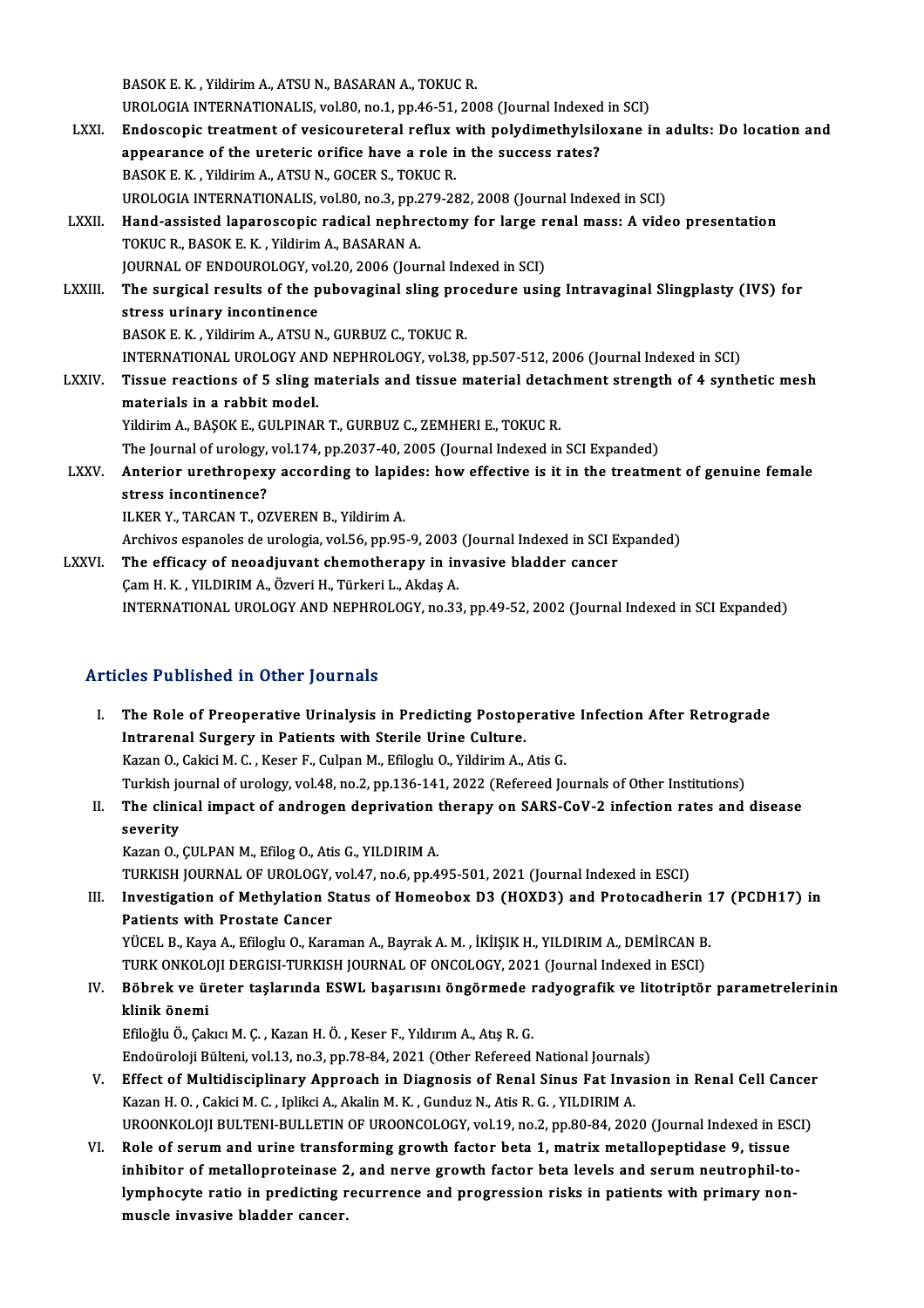EfiloğluÖ.,BaşokB.,TuranT.,ToprakT.,ErolB.,ÇaşkurluT.,YıldırımA. Efiloğlu Ö., Başok B., Turan T., Toprak T., Erol B., Çaşkurlu T., Yıldırım A.<br>Turkish journal of urology, vol.46, pp.206-212, 2020 (Journal Indexed in ESCI)<br>Aberrant SOCS2 Premeter Methyletian as a Noninyesiye Diagnestis B Efiloğlu Ö., Başok B., Turan T., Toprak T., Erol B., Çaşkurlu T., Yıldırım A.<br>Turkish journal of urology, vol.46, pp.206-212, 2020 (Journal Indexed in ESCI)<br>VII. Aberrant SOCS3 Promoter Methylation as a Noninvasive Dia Turkish journal of<br>Aberrant SOCS3<br>Prostate Cancer.<br>Domirson T. Turer Aberrant SOCS3 Promoter Methylation as a Noninvasive l<br>Prostate Cancer.<br>Demircan T., Turan T., Yucel B., Altundag K., Salman Y., Yildirim A.<br>Medeniyet medical journal yol 25 nn 99,105,2020 (Refereed Ier Prostate Cancer.<br>Demircan T., Turan T., Yucel B., Altundag K., Salman Y., Yildirim A.<br>Medeniyet medical journal, vol.35, pp.99-105, 2020 (Refereed Journals of Other Institutions) Demircan T., Turan T., Yucel B., Altundag K., Salman Y., Yildirim A.<br>Medeniyet medical journal, vol.35, pp.99-105, 2020 (Refereed Journals of Other Institutions)<br>VIII. The Evaluation of the Relationship Between the Frequen Medeniyet medical journal, vol.35, pp.99-<br>The Evaluation of the Relationship I<br>Progression with Multiple Sclerosis<br>Ömersikeğlu Örden H. Vıldırım A. Sünter The Evaluation of the Relationship Between the Frequency of<br>Progression with Multiple Sclerosis<br>Ömercikoğlu Özden H., Yıldırım A., Sünter G., Günal D., Ağan Yıldırım K.<br>Yoni Üreleji Dergisi vel 15. no.1. np.19.26.2020 (Oth Progression with Multiple Sclerosis<br>Ömercikoğlu Özden H., Yıldırım A., Sünter G., Günal D., Ağan Yıldırım K.<br>Yeni Üroloji Dergisi, vol.15, no.1, pp.19-26, 2020 (Other Refereed National Journals) Ömercikoğlu Özden H., Yıldırım A., Sünter G., Günal D., Ağan Yıldırım K.<br>1991 - Yeni Üroloji Dergisi, vol.15, no.1, pp.19-26, 2020 (Other Refereed National Journals)<br>IX. An Exploration of Factors That Cause the Spontan Yeni Üroloji Dergisi, vol.15, no.1, pp<br>An Exploration of Factors That<br>Retrograde Intrarenal Surgery<br>Sendeğan E. Turen T. Efiloğlu Ö. 41 An Exploration of Factors That Cause the Spontaneous Mig<br>Retrograde Intrarenal Surgery<br>Şendoğan F., Turan T., Efiloğlu Ö., Atış R. G. , Çaşkurlu T., Yıldırım A.<br>Freives Medisəl Journal vol 41, nə 4, np 209, 401, 2010 (Nati Retrograde Intrarenal Surgery<br>Şendoğan F., Turan T., Efiloğlu Ö., Atış R. G. , Çaşkurlu T., Yıldırım A.<br>Erciyes Medical Journal, vol.41, no.4, pp.398-401, 2019 (National Refreed University Journal) X. Turkish Urologists' preferences regarding antibiotic prophylaxis for transrectal prostate biopsy Erciyes Medical Journal, vol.41, no.4, pp.398-401, 2019 (National Refreed University Journal)<br>**Turkish Urologists' preferences regarding antibiotic prophylaxis for transrectal pros**<br>Demirtaş A., Eren E., Sönmez G., Tombul Turkish Urologists' preferences regarding antibiotic prophylaxis for the Demirtas A., Eren E., Sönmez G., Tombul S. T. , Alp E., Kadıoğlu A., Yıldırım A., Ertu<br>Turkish Journal of Urology, vol.45, no.3, pp.1-5, 2019 (Journa Demirtaş A., Eren E., Sönmez G., Tombul Ş. T. , Alp E., Kadıoğlu A., Yıldırım A., Erturhan S., Erbin A.<br>Turkish Journal of Urology, vol.45, no.3, pp.1-5, 2019 (Journal Indexed in ESCI)<br>XI. Mesanenin Sarkomatoid Karsinom Va Turkish Journal of Urology, vol.45, no.3, pp.1-5, 20<br>Mesanenin Sarkomatoid Karsinom Varyant I<br>Danacıoğlu Y. O. , Girgin R. B. , Keser F., Yıldırım A.<br>Veni Üroloji Dergisi vol.14, no.2, np.192,199, 2016 Mesanenin Sarkomatoid Karsinom Varyant Histolojisi: Olgu Serisi ve Literatü<br>Danacıoğlu Y. O. , Girgin R. B. , Keser F., Yıldırım A.<br>Yeni Üroloji Dergisi, vol.14, no.3, pp.182-188, 2019 (Other Refereed National Journals)<br>Th Danacıoğlu Y. O. , Girgin R. B. , Keser F., Yıldırım A.<br>Yeni Üroloji Dergisi, vol.14, no.3, pp.182-188, 2019 (Other Refereed National Journals)<br>XII. The factors predicting upgrading of prostate cancer by using Internationa Yeni Üroloji Dergisi, vol.14, no.3, pp.182-188, 2019 (Other Refereed National Journals) Turan T., Güçlüer B., Efiloğlu Ö., Şendoğan F., Atış R. G., Çaşkurlu T., Yıldırım A. Pathology (ISUP) 2014 Gleason grading system<br>Turan T., Güçlüer B., Efiloğlu Ö., Şendoğan F., Atış R. G. , Çaşkurlu T., Yıldırım A.<br>TURKISH JOURNAL OF UROLOGY, vol.44, no.4, pp.1-6, 2018 (Journal Indexed in ESCI)<br>Kidneys wi Turan T., Güçlüer B., Efiloğlu Ö., Şendoğan F., Atış R. G. , Çaşkurlu T., Yıldırım A.<br>TURKISH JOURNAL OF UROLOGY, vol.44, no.4, pp.1-6, 2018 (Journal Indexed in ESCI)<br>XIII. Kidneys with small renal masses: Can they be TURKISH JOURN<br>Kidneys with s<br>nephrectomy? Kidneys with small renal masses: Can they be utilized for kion<br>nephrectomy?<br>Arpalı E., Günaydın B., Turan T., ÇAŞKURLU T., YILDIRIM A., Koçak B.<br>TURKISH JOURNAL OF UROLOCY, vel 44, ne 6, np 503, 507, 2018 (Jou nephrectomy?<br>Arpalı E., Günaydın B., Turan T., ÇAŞKURLU T., YILDIRIM A., Koçak B.<br>TURKISH JOURNAL OF UROLOGY, vol.44, no.6, pp.503-507, 2018 (Journal Indexed in ESCI) Arpalı E., Günaydın B., Turan T., ÇAŞKURLU T., YILDIRIM A., Koçak B.<br>TURKISH JOURNAL OF UROLOGY, vol.44, no.6, pp.503-507, 2018 (Journal Indexed in ESC<br>XIV. Comparison of likert PI-RADS V2 and scoringthe diagnosis of prost TURKISH JOURNAL OF UROLOGY, vol.44, no.6, pp.503-50<br>Comparison of likert PI-RADS V2 and scoringthe d<br>AKTAN A., ASLAN A., YILDIRIM A., ÖZKANLI S. Ş. , İNAN İ.<br>Annak of Modisal Bassarsh vol.25 no.4 nn 651, 655, 201 Comparison of likert PI-RADS V2 and scoringthe diagnosis of prostate cancer<br>AKTAN A., ASLAN A., YILDIRIM A., ÖZKANLI S. Ş. , İNAN İ.<br>Annals of Medical Research, vol.25, no.4, pp.651-655, 2018 (Refereed Journals of Other In AKTAN A., ASLAN A., YILDIRIM A., ÖZKANLI S. Ş. , İNAN İ.<br>Annals of Medical Research, vol.25, no.4, pp.651-655, 2018 (Refereed Journals of Other Institutions)<br>XV. Ürotelyal mesane kanseri tanısı ile radikal sistoprostat Annals of Medical Research, vol.25, no.4, p<sub>l</sub><br>Ürotelyal mesane kanseri tanısı ile rad<br>prostat kanseri sıklığı ve klinik önemi<br>Turar T. Dansgeğlu V.O. Sandeğan E. AT Ürotelyal mesane kanseri tanısı ile radikal sistoprostatektomi yapılar<br>prostat kanseri sıklığı ve klinik önemi<br>Turan T., Danacıoğlu Y. O. , Şendoğan F., ATIŞ R. G. , ÇAŞKURLU T., YILDIRIM A.<br>VENİ ÜROLOU DERÇİSİ vel 12 no 2 prostat kanseri sıklığı ve klinik önemi<br>Turan T., Danacıoğlu Y. O. , Şendoğan F., ATIŞ R. G. , ÇAŞKURLU T., YILDIRIM A.<br>YENİ ÜROLOJİ DERGİSİ, vol.13, no.3, pp.18-23, 2018 (Other Refereed National Journals)<br>The utility of A Turan T., Danacıoğlu Y. O. , Şendoğan F., ATIŞ R. G. , ÇAŞKURLU T., YILDIRIM A.<br>YENİ ÜROLOJİ DERGİSİ, vol.13, no.3, pp.18-23, 2018 (Other Refereed National Journals)<br>XVI. The utility of ADC measurement techniques for d YENİ ÜROLOJİ DERGİSİ, vol.13, no.3, pp.18-23, 2018 (Other Refereed National Journ<br>The utility of ADC measurement techniques for differentiation of low- and<br>ASLAN A., İnan I., AKTAN A., AYAZ E., ASLAN M., Ozkanli S. Ş. , Yi The utility of ADC measurement techniques for differentiation of<br>ASLAN A., İnan I., AKTAN A., AYAZ E., ASLAN M., Ozkanli S. Ş. , Yildirim A., Y<br>POLISH JOURNAL OF RADIOLOGY, vol.83, 2018 (Journal Indexed in ESCI)<br>İki elsu e ASLAN A., İnan I., AKTAN A., AYAZ E., ASLAN M., Ozkanlı S<br>POLISH JOURNAL OF RADIOLOGY, vol.83, 2018 (Journal I<br>XVII. İki olgu eşliğinde mesane sarkomatoid karsinomu<br>Danasıoğlu V.O., AYDIN A. Turan T. Güslüar B. VII DIBIN POLISH JOURNAL OF RADIOLOGY, vol.83, 2018 (Journal Inde<br>İki olgu eşliğinde mesane sarkomatoid karsinomu<br>Danacıoğlu Y. O. , AYDIN A., Turan T., Güçlüer B., YILDIRIM A.<br>Ürolojik Onkoloji Bültoni vol.2, no.1, nn.75, 90, 2019 İki olgu eşliğinde mesane sarkomatoid karsinomu<br>Danacıoğlu Y. O. , AYDIN A., Turan T., Güçlüer B., YILDIRIM A.<br>Ürolojik Onkoloji Bülteni, vol.2, no.1, pp.75-80, 2018 (Other Refereed National Journals)<br>Mesane kanseninde T1 Danacıoğlu Y. O. , AYDIN A., Turan T., Güçlüer B., YILDIRII<br>Ürolojik Onkoloji Bülteni, vol.2, no.1, pp.75-80, 2018 (Oth<br>XVIII. Mesane kanserinde T1 alt tiplemenin klinik önemi<br>Turan T. XII DIBIM A Ürolojik Onkoloji Bülta<br>Mesane kanserinde<br>Turan T., YILDIRIM A.<br>Ürolojik Onkoloji Bülta Mesane kanserinde T1 alt tiplemenin klinik önemi<br>Turan T., YILDIRIM A.<br>Ürolojik Onkoloji Bülteni, vol.2, no.1, pp.28-30, 2018 (Other Refereed National Journals)<br>Sunnaclavicular lymph node as the first presentation and late Turan T., YILDIRIM A.<br>Ürolojik Onkoloji Bülteni, vol.2, no.1, pp.28-30, 2018 (Other Refereed National Journals)<br>XIX. Supraclavicular lymph node as the first presentation and late skin metastasis: an unusual clinical<br>course Ürolojik Onkoloji Bülteni, vol.2,<br>Supraclavicular lymph node<br>course for prostate cancer<br>Culpap M. Vildinim A. Tunap T. ÇulpanM.,YildirimA.,TuranT.,CaskurluT. course for prostate cancer<br>Çulpan M., Yildirim A., Turan T., Caskurlu T.<br>TURKISH JOURNAL OF UROLOGY, vol.44, no.1, pp.75-78, 2018 (Journal Indexed in ESCI)<br>Alt üniner sistem semptemlen: ile tenefimise besuuren bestedeki me XX. Alt üriner sistem semptomları ile tarafımıza başvuran hastadaki mesane leiyomiyomunun başarılı<br>rezeksiyonu: Olgu sunumu TURKISH JOURNAL OF UROLO<br>Alt üriner sistem semptoml<br>rezeksiyonu: Olgu sunumu<br>Penagağlu Y.O., EPOL B. Eng Danacıoğlu Y.O., EROL B., Engin Zerk P., Güçlüer B., YILDIRIM A., ÇAŞKURLU T.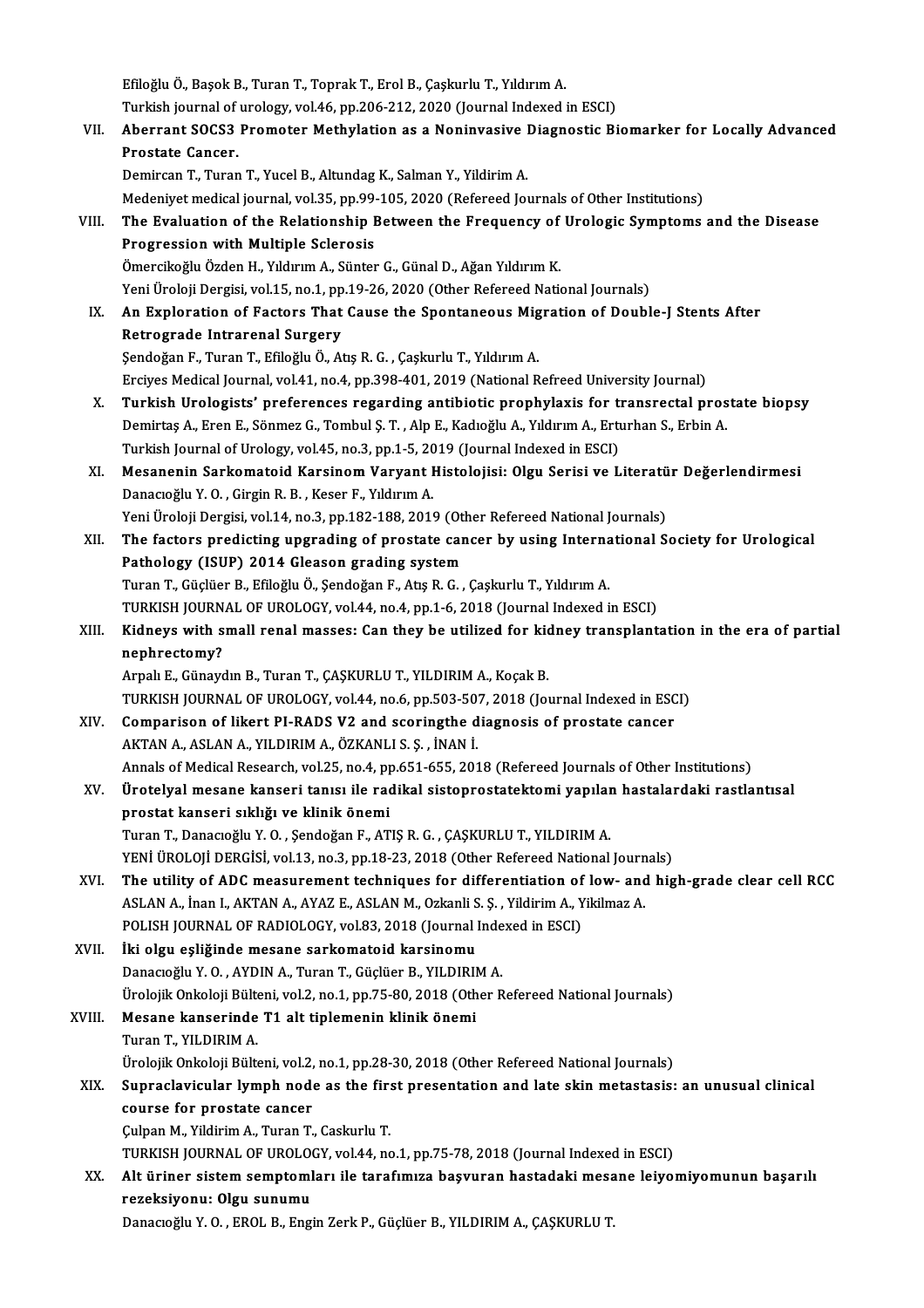YENİ ÜROLOJİ DERGİSİ, vol.13, no.1, pp.49-52, 2018 (Other Refereed National Journals)<br>Böhnek kansen sennebisinde kullanılan nefnemetnik ekenler YENİ ÜROLOJİ DERGİSİ, vol.13, no.1, pp.49-52, 2018 (Other Referee<br>XXI. Böbrek kanser cerrahisinde kullanılan nefrometrik skorlar<br>Ulus İ. Yıldınım A YENİ ÜROLOJİ DE<br>Böbrek kanser<br>Ulus İ., Yıldırım A.<br>Ürolojik Onkoloji Böbrek kanser cerrahisinde kullanılan nefrometrik skorlar<br>Ulus İ., Yıldırım A.<br>Ürolojik Onkoloji Bülteni, vol.1, no.2, pp.70-73, 2017 (Other Refereed National Journals) Ulus İ., Yıldırım A.<br>Ürolojik Onkoloji Bülteni, vol.1, no.2, pp.70-73, 2017 (Other Refereed National Journals)<br>XXII. Disseminated Bacillus Calmette-Guérin (BCG) Infection Caused By Inadvertent Intravenous Infusion<br> Ürolojik Onkoloji Bülteni, vol.1, no.2, pp.70-73, 2017 (Other Referd<br>Disseminated Bacillus Calmette-Guérin (BCG) Infection Ca<br>of BCG for the Treatment of Bladder Cancer: Case Report<br>Danagoğlu V.O., Turan T. VII DIBIM A. CA Disseminated Bacillus Calmette-Guérin (BCG) In<br>of BCG for the Treatment of Bladder Cancer: Ca<br>Danacıoğlu Y. O. , Turan T., YILDIRIM A., ÇAŞKURLU T.<br>Türkiye Klinikleri Jeurnal of Case Benerts vel 25-ne 2 of BCG for the Treatment of Bladder Cancer: Case Report<br>Danacıoğlu Y. O. , Turan T., YILDIRIM A., ÇAŞKURLU T.<br>Türkiye Klinikleri Journal of Case Reports, vol.25, no.3, pp.128-131, 2017 (Other Refereed National Journals) XXIII. An Independent Validation of 2010 Tumor-Node-Metastasis Classification for Renal Cell Carcinoma: Türkiye Klinikleri Journal of Case Reports, vol.25, no.3, pp.128-131, 2017 (Other Refereed National Journal C<br>An Independent Validation of 2010 Tumor-Node-Metastasis Classification for Renal Cell Ca<br>A Multi-center Study by An Independent Validation of 2010 Tumor-Node-Metastasis Classification for Renal Cell Carcinon<br>A Multi-center Study by the Urooncology Association of Turkey Renal Cancer-Study Group<br>Özkan T. A., Eskiçorapçı S., Yaycıoğlu Ö A Multi-center Study by the Urooncology Association of Turkey Renal Cancer-St<br>Özkan T. A. , Eskiçorapçı S., Yaycıoğlu Ö., Akdoğan B., Göğüş Ç., Dirim A., Can C., YILDIRIM A.,<br>JOURNAL OF UROLOGICAL SURGERY, vol.4, no.2, pp. Özkan T. A. , Eskiçorapçı S., Yaycıoğlu Ö., Akdoğan B., Göğüş Ç., Dirim A., Can C., YILDIRIM<br>JOURNAL OF UROLOGICAL SURGERY, vol.4, no.2, pp.53-60, 2017 (Journal Indexed in ES<br>XXIV. Prostat Kanserinde Hormonoterapi, Hedefe JOURNAL OF UROLOGICAL SURGERY, vol.4, no.2, pp.53-60, 2017 (Journal Indexed in ESCI)<br>Prostat Kanserinde Hormonoterapi, Hedefe Yönelik Tedaviler, İmmünoterapi Turkiye Klinikleri Journal of Urology Special Topics, vol.10, no.3, pp.200-209, 2017 (Other Refereed National<br>Journals) Ulus İ. YILDIRIM A Turkiye Klinikleri Journal of Urology Special Topics, vol.10, no.3, pp.200-209, 2017 (Oth<br>Journals)<br>XXV. Kastrasyon dirençli metastatik prostat kanserinde güncel tedavi algoritması<br>Culpan M. XII DIBIM A Journals)<br><mark>Kastrasyon dirençli ı</mark><br>Çulpan M., YILDIRIM A.<br>Ürolejik Orkeleji Bülter Çulpan M., YILDIRIM A.<br>Ürolojik Onkoloji Bülteni, vol.1, no.1, pp.53-63, 2017 (Other Refereed National Journals) Çulpan M., YILDIRIM A.<br>Ürolojik Onkoloji Bülteni, vol.1, no.1, pp.53-63, 2017 (Other Refereed National Journals)<br>XXVI. Radikal Prostatektomi sonrası tekrarlayan mesane boynu darlığı ve sonrasında sistoskopide<br>sontanan Ürolojik Onkoloji Bülteni, vol.<br>Radikal Prostatektomi son<br>saptanan Hem-o-lok klips<br>Sendoğan E. ATIS B. G., VII D Radikal Prostatektomi sonrası tekrarlayan mesane boynu darlı<br>saptanan Hem-o-lok klips<br>Şendoğan F., ATIŞ R. G. , YILDIRIM A., Günaydın B., Ulus İ., ÇAŞKURLU T.<br>Ürelejik Onkaleji Bültani vel 1, na 1, nn 70, 72, 2017 (Other P saptanan Hem-o-lok klips<br>Şendoğan F., ATIŞ R. G. , YILDIRIM A., Günaydın B., Ulus İ., ÇAŞKURLU T.<br>Ürolojik Onkoloji Bülteni, vol.1, no.1, pp.70-73, 2017 (Other Refereed National Journals)<br>Tek merkegin testis tümörü tedevis Şendoğan F., ATIŞ R. G. , YILDIRIM A., Günaydın B., Ulus İ., ÇAŞKURLU T.<br>Ürolojik Onkoloji Bülteni, vol.1, no.1, pp.70-73, 2017 (Other Refereed National Journals)<br>XXVII. Tek merkezin testis tümörü tedavisi ile güncel k Ürolojik Onkoloji Bülteni, vol.1, no.1, pp.70-73, 2017 (Other Refereed Nation<br>Tek merkezin testis tümörü tedavisi ile güncel kılavuzların değerle<br>Efiloğlu Ö., Turan T., YILDIRIM A., Ulus İ., Çulpan M., Atış R. G. , ÇAŞKURL YENİ ÜROLOJİ DERGİSİ, vol.12, no.1, pp.28-31, 2017 (Other Refereed National Journals) Efiloğlu Ö., Turan T., YILDIRIM A., Ulus İ., Çulpan M., Atış R. G. , ÇAŞKURLU T.<br>YENİ ÜROLOJİ DERGİSİ, vol.12, no.1, pp.28-31, 2017 (Other Refereed National Journals)<br>XXVIII. The Comparison of Analgesic Efficiency of I **YENİ ÜROLOJ<br>The Compai<br>Renal Colic<br>ABS E. VÜYSI** The Comparison of Analgesic Efficiency of Intravenous Tra<mark>:</mark><br>Renal Colic<br>ARŞ E., YÜKSEL A., YILDIRIM A., Çanakçı C., Pelit E. S. , ÇAŞKURLU T.<br>Cavin Journal of Emergengy Medisine vel 1 np 1 4 2016 (Peferees Renal Colic<br>ARŞ E., YÜKSEL A., YILDIRIM A., Çanakçı C., Pelit E. S. , ÇAŞKURLU T.<br>Gavin Journal of Emergency Medicine, vol.1, pp.1-4, 2016 (Refereed Journals of Other Institutions)<br>Sistektomi sonrası üriner diversiyonlara ARŞ E., YÜKSEL A., YILDIRIM A., Çanakçı C., Pelit E. S. , ÇAŞKURLU T.<br>Gavin Journal of Emergency Medicine, vol.1, pp.1-4, 2016 (Refereed<br>XXIX. Sistektomi sonrası üriner diversiyonlara genel bir bakış<br>Turan T., YILDIRIM A. Gavin Journal of Emer<br>Sistektomi sonrası<br>Turan T., YILDIRIM A.<br>Kanser Gündemi yalı Kanser Gündemi, vol.4, no.4, pp.112-116, 2016 (Other Refereed National Journals) XXX. Küçük Renal Kitlelerde Biyopsi ve İzlem Turan T., YILDIRIM A. Endoüroloji Bülteni, vol.9, pp.59-60, 2016 (Other Refereed National Journals) XXXI. Effect of Age on Outcome of High-Risk Non-Muscle-Invasive Bladder Cancer Patients Treated with Endoüroloji Bülteni, vol.9, pp.59-60, 2016 (Other Refereed National Journals)<br>Effect of Age on Outcome of High-Risk Non-Muscle-Invasive Bladder Cancer Patients<br>Second Transurethral Resection and Maintenance Bacillus Calmet Baltaci S., Bozlu M., YILDIRIM A., Gokce M. I. , TİNAY İ., Aslan G., Can C., Turkeri L., Kuyumcuoglu U., Mungan A.<br>JOURNAL OF UROLOGICAL SURGERY, vol.3, no.3, pp.74-79, 2016 (Journal Indexed in ESCI) Second Transurethral Resection and Maintenance Bacillus Calmette-Guerin Ther<br>Baltaci S., Bozlu M., YILDIRIM A., Gokce M. I. , TİNAY İ., Aslan G., Can C., Turkeri L., Kuyumcud<br>JOURNAL OF UROLOGICAL SURGERY, vol.3, no.3, pp. XXXII. The Use of PSA Doubling Time to Predict Prognosis and the Use of PSA Response to Assess the JOURNAL OF UROLOGICAL SURGERY, vol.3, no.3, pp.74-79, 2016 (Journal Indexed in The Use of PSA Doubling Time to Predict Prognosis and the Use of PSA Res<br>Success for Prostate Cancer Patients Undergoing Docetaxel Chemotherapy The Use of PSA Doubling Time to Predict Prognosis and the<br>Success for Prostate Cancer Patients Undergoing Docetaxel<br>Keskin S. K. , YILDIRIM A., Çanakçı C., Ulus İ., Atış R. G. , ÇAŞKURLU T.<br>Journal of Cancer Thereny val 7, Success for Prostate Cancer Patients Undergoing Docetaxel Chemotherapy<br>Keskin S. K. , YILDIRIM A., Çanakçı C., Ulus İ., Atış R. G. , ÇAŞKURLU T.<br>Journal of Cancer Therapy, vol.7, pp.593-599, 2016 (Refereed Journals of Othe Keskin S. K., YILDIRIM A., Çanakçı C., Ulus İ., Atış R. G., ÇAŞKURLU T.<br>Journal of Cancer Therapy, vol.7, pp.593-599, 2016 (Refereed Journals of Other Institutions)<br>XXXIII. Transperitoneal laparoskopik adrenalektomi: i Journal of Cancer Therapy, vol.7, pp.593-599, 2016 (Refereed Journals of Other Institutions)<br>Transperitoneal laparoskopik adrenalektomi: ilk 35 olgunun sonuçları ve öğrendiklerimiz<br>Gülpınar T., YILDIRIM A., Gürbüz C., Özem Transperitoneal laparoskopik adrenalektomi: ilk 35 olgunun sonuçları ve<br>Gülpınar T., YILDIRIM A., Gürbüz C., Özemir İ. A. , Atış R. G. , Efiloğlu Ö., EROL B., Yiği<br>YENİ ÜROLOJİ DERGİSİ, no.10, pp.10-14, 2015 (Other Referee Gülpınar T., YILDIRIM A., Gürbüz C., Özemir İ. A., Atış R. G., Efiloğlu Ö., EROL B., Yiğitbaşı R., ÇAŞKURLU T.<br>YENİ ÜROLOJİ DERGİSİ, no.10, pp.10-14, 2015 (Other Refereed National Journals)<br>XXXIV. Can we predict the surgic YENİ ÜROLOJİ DERGİSİ, no.10, pp.10-14, 2015 (Other Refereed Nat<br>Can we predict the surgical magrin positivity in patients tre<br>multicenter cohort of Turkish Association of Uro-oncology<br>Bekt D. Fekisereng S. Karabulut E. Bek multicenter cohort of Turkish Association of Uro-oncology<br>Bolat D., Eskiçorapçı S., Karabulut E., Baltacı S., YILDIRIM A., Sözen S., Ateş F., Şekerci Ç., Kurtuluş F., Dirim A., et al. JOURNAL OF UROLOGICAL SURGERY, no.1, pp.7-12, 2015 (Other Refereed National Journals)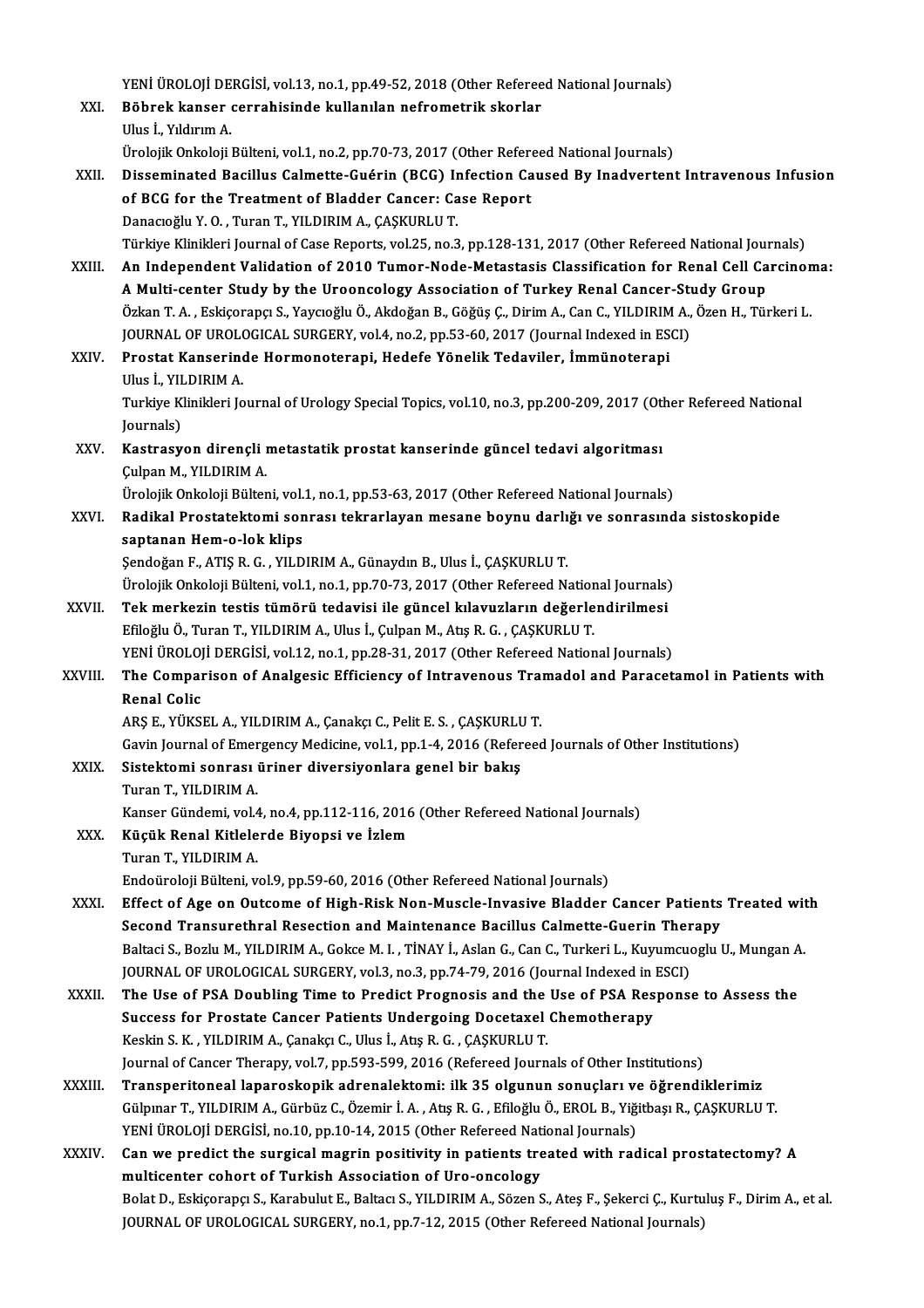| <b>XXXV</b>    | Çok ender bir renal sarkom: heterelog sarkomlar içeren renal leiyomyosarkom - Maling                                                                             |
|----------------|------------------------------------------------------------------------------------------------------------------------------------------------------------------|
|                | mezenkimom                                                                                                                                                       |
|                | Şenol S., YILDIRIM A., Zemheri E., Turfanda E., ÖZKANLI S. Ş.                                                                                                    |
|                | MEDENIYET MEDICAL JOURNAL, no.30, pp.189-191, 2015 (National Refreed University Journal)                                                                         |
| XXXVI.         | Evaluation of the lower urinary tract symptoms and erectile dysfunction with uroflowmetry, IPSS                                                                  |
|                | and IIEF questioniares                                                                                                                                           |
|                | Verim L., YILDIRIM A., Peltekoğlu E., Başok E., Keskin S. K., Çanakçı C.                                                                                         |
|                | JOURNAL OF UROLOGICAL SURGERY, no.2, pp.75-80, 2015 (Other Refereed National Journals)                                                                           |
| <b>XXXVII</b>  | Radikal Prostatektomi Spesmenlerindeki MMP-2 nin MMP-9 un TIMP-1 in immünohistokimyasal                                                                          |
|                | Ekspresyonlarının Prognostik Değeri                                                                                                                              |
|                | ŞEN A., ÖZKANLI S. Ş., ZEMHERI I. E., YILDIRIM A., TURFANDA E., ZENGINKINET T.                                                                                   |
|                | GÖZTEPE TIP DERGİSİ, vol.29, no.3, pp.161-172, 2014 (Other Refereed National Journals)                                                                           |
| <b>XXXVIII</b> | Have the technological advancements changed the distribution of treatment modalities for                                                                         |
|                | urolithiasis?                                                                                                                                                    |
|                | YILDIRIM A., Öztürk M. İ., Gürbüz C., Şenkul T., Eryıldırım B., Ateş F., Ekinci M. O., Turan T., Göktaş C., Sarıca K.                                            |
|                | Türkiye Klinikleri J Med Sci, no.34, pp.170-175, 2014 (Refereed Journals of Other Institutions)                                                                  |
| <b>XXXIX</b>   | Kasa invaze mesane kanserinde neo-adjuvan ve adjuvan kemoterapi                                                                                                  |
|                | YILDIRIM A., Atış R. G.                                                                                                                                          |
|                | Türkiye Klinikleri J Urology-Special Topics, no.7, pp.117-120, 2014 (Other Refereed National Journals)                                                           |
| XL.            | Primary leiomyosarcoma of the adrenal gland: a case report with immunohistochemical study and                                                                    |
|                | literature review.                                                                                                                                               |
|                | GULPINAR M., Yildirim A., GUCLUER B., ATIS R. G., CANAKCI C., GURBUZ C., CASKURLU T.                                                                             |
|                | Case reports in urology, vol.2014, pp.489630, 2014 (Refereed Journals of Other Institutions)                                                                     |
| XLI.           | Cystic Lymphangioma of the Adrenal Gland : Case Report                                                                                                           |
|                | ZEMHERI E., YILDIRIM A., ÖZKANLI S. Ş., ZENGINKINET T., ÇAŞKURLU T.                                                                                              |
|                | WORLD JOURNAL NEPHRUROLOGY UROLOGY, no.2, pp.82-84, 2013 (Refereed Journals of Other Institutions)                                                               |
| XLII.          | Penil protezler                                                                                                                                                  |
|                | YILDIRIM A, Atış R G.                                                                                                                                            |
|                | Türkiye Klinikleri J Urology-Special Topics, no.6, pp.74-78, 2013 (Other Refereed National Journals)                                                             |
| XLIII.         | Sistin taşları ile sarılmış bilateral D-J stentli anurik infanta bilateral pyelolitotomi<br>Pelit E. S., YILDIRIM A., Atış G., Çanakçı C., Başok E., ÇAŞKURLU T. |
|                | GÖZTEPE TIP DERGİSİ, no.28, pp.101-103, 2013 (Other Refereed National Journals)                                                                                  |
| XLIV.          | Lokal ileri evre prostat kanserinde (cT3) tedavisi                                                                                                               |
|                | YILDIRIM A.                                                                                                                                                      |
|                | Kanser Gündemi, no.2, pp.74-78, 2013 (National Non-Refereed Journal)                                                                                             |
| XLV.           | Comparison of recovery profiles of propofol and sevoflurane anesthesia with bispectral index                                                                     |
|                | monitoring in percutaneous nephrolithotomy.                                                                                                                      |
|                | Orhon Z., DEVRIM S., Celik M., DOGAN Y., YILDIRIM A., BASOK E.                                                                                                   |
|                | Korean journal of anesthesiology, vol.64, pp.223-8, 2013 (Refereed Journals of Other Institutions)                                                               |
| XLVI.          | Renal Hücreli Karsinomda Karbonik Anhidraz 9 ve HIF-1a Nın Prognostik Değeri                                                                                     |
|                | GÜNAYDIN B., YILDIRIM A., ZEMHERI I. E., ÖZKANLI S. Ş., GÖÇER S., KESKİN S. K., BAŞOK E. K.                                                                      |
|                | TÜRK ÜROLOJİ DERGİSİ, no.38, pp.1-7, 2012 (Other Refereed National Journals)                                                                                     |
| XLVII.         | Osseous metaplasia and bone marrow elements in a case of renal cell carcinoma.                                                                                   |
|                | OZKANLI S. Ș., Yildirim A., ZEMHERI E., KESKIN S., BAȘOK E.                                                                                                      |
|                | Case reports in urology, vol.2012, pp.649257, 2012 (Refereed Journals of Other Institutions)                                                                     |
| XLVIII.        | Lokal ileri prostat kanserinde (cT3) kanıta dayalı ideal tedavi seçeneği nedir?                                                                                  |
|                | YILDIRIM A., Başok E.                                                                                                                                            |
|                | ÜROONKOLOJİ BÜLTENİ, no.2, pp.70-75, 2011 (Other Refereed National Journals)                                                                                     |
| XLIX.          | Böbrek taşı tedavisinde güncel durum: İstanbul'dan kesitsel tarama                                                                                               |
|                | Gürbüz C., Öztürk M. İ., Koca O., YILDIRIM A., Ateş F., Eryıldırım B., Ekinci M. O., Sarıca K.                                                                   |
|                | Türk Üroloji Dergisi, no.37, pp.252-256, 2011 (Other Refereed National Journals)                                                                                 |
|                |                                                                                                                                                                  |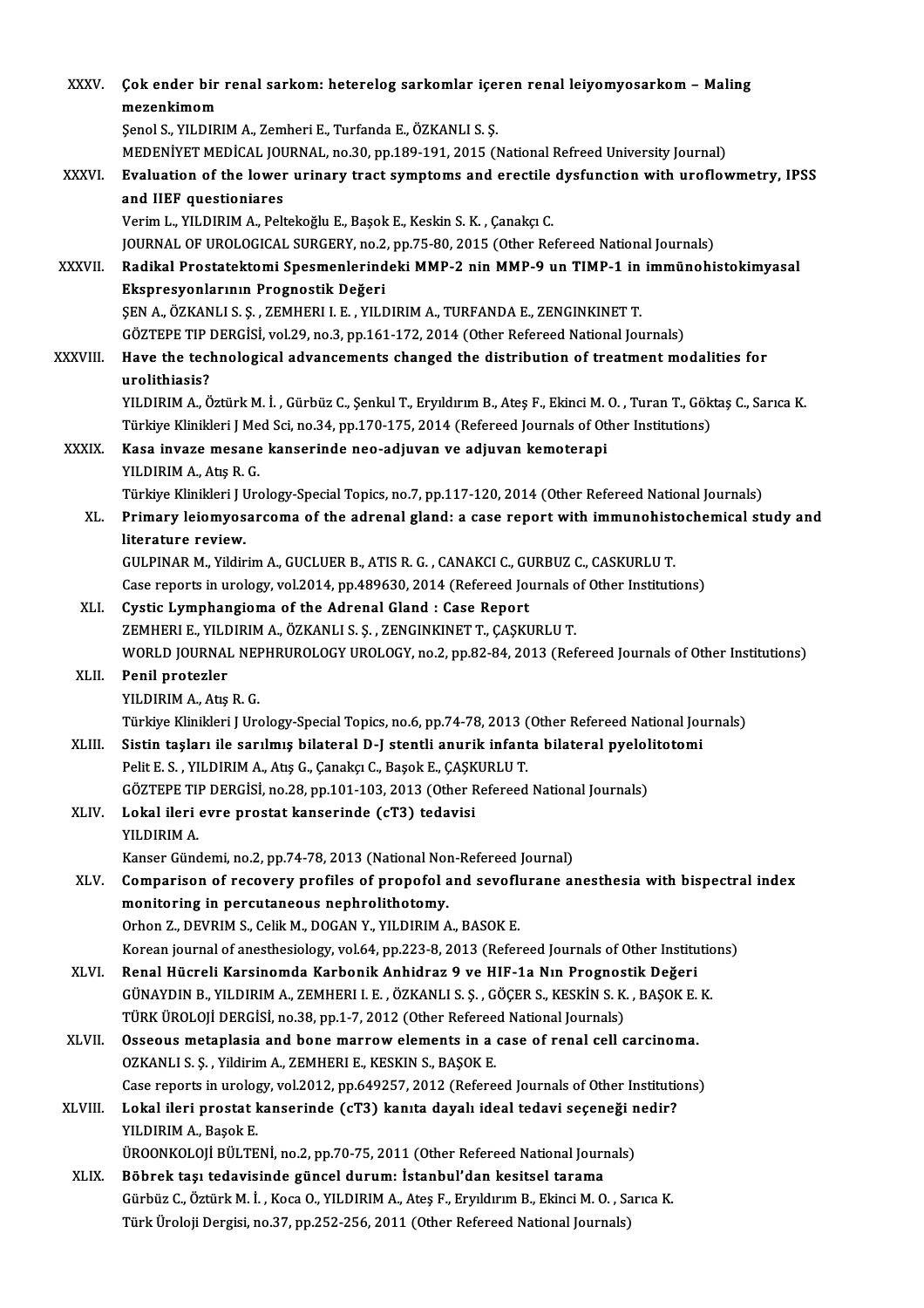| L.     | Üreter taşı tanı ve tedavisinde güncel durum: İstanbul'dan kesitsel bir tarama                                       |
|--------|----------------------------------------------------------------------------------------------------------------------|
|        | Öztürk M. İ., Gürbüz C., Koca O., Sarıca K., Şenkul T., YILDIRIM A., Eryıldırım B.                                   |
|        | Türk Üroloji Dergisi, no.36, pp.125-131, 2010 (Other Refereed National Journals)                                     |
| LI.    | Yükselen PSA durumunda kullanılan görüntüleme yöntemleri bize ne ölçüde yardımcı oluyor?                             |
|        | Tokuç R., YILDIRIM A.                                                                                                |
|        | ÜROONKOLOJİ BÜLTENİ, no.2, pp.31-36, 2010 (Other Refereed National Journals)                                         |
| LII.   | The role of Alfa2-Heremans Schmid glycoprotein (Fetuin-A) in the etiology of urolithiasis                            |
|        | Gürbüz C., Polat H., YILDIRIM A., Canat L., Güner B., ÇAŞKURLU T.                                                    |
|        | Current Urology, no.4, pp.10-14, 2010 (Refereed Journals of Other Institutions)                                      |
| LIII.  | Renal hücreli karsinomda hedefe yönelik tedavi sonrası yapılan cerrahi rezeksiyon                                    |
|        | YILDIRIM A.                                                                                                          |
|        | ÜROONKOLOJİ BÜLTENİ, no.3, pp.77-81, 2009 (Other Refereed National Journals)                                         |
| LIV.   | Radikal prostatektomi spesmenlerindeki VEGF'in, E-Cadherin'in ve BIM'in immünohistokimyasal                          |
|        | ekspresyonlarının prognostik değeri                                                                                  |
|        | Başok E., YILDIRIM A., Başaran A., Zemheri E., Tokuç R.                                                              |
|        | MARMARA MEDICAL JOURNAL, no.22, pp.203-216, 2009 (National Refreed University Journal)                               |
| LV.    | Son dört yıl içerisinde izole edilen bakterilere karşı gelişen antibiyotik direncindeki değişim                      |
|        | Rifaioğlu M., YILDIRIM A., Başok E., Keskin S. K., Özgüneş N., Tokuç R.                                              |
|        | Türk Üroloji Dergisi, no.35, pp.201-209, 2009 (Other Refereed National Journals)                                     |
| LVI.   | Laparoskopik bipolar enerji aletlerinin kullanımındaki termal yayılımının değerlendirilmesi                          |
|        | YILDIRIM A., Başok E., Göçer S., Başaran A., Tokuç R.                                                                |
|        | Türk Üroloji Dergisi, no.35, pp.250-255, 2009 (Other Refereed National Journals)                                     |
| LVII.  | Laparoskopik ve açık böbrek cerrahisinde maliyet analizi                                                             |
|        | Başok E., YILDIRIM A., Başaran A., Rifaioğlu M., Tokuç R.                                                            |
|        | Türk Üroloji Dergisi, no.34, pp.100-107, 2008 (Other Refereed National Journals)                                     |
| LVIII. | Percutaneous nephrolithotomy management of kidney with the history of previous                                       |
|        | ureterocalicostomy                                                                                                   |
|        | Başok E., Rifaioğlu M., Atsü N., YILDIRIM A., Başaran A., Tokuç R.                                                   |
|        | American Journal of Case Report, no.9, pp.288-291, 2008 (Refereed Journals of Other Institutions)                    |
| LIX.   | Ultrasonografi kılavuzluğunda yapılan prostat biyopsisinde hasta hazırlığı ve teknik anketi:                         |
|        | Üroonkoloji Derneği çok merkezli çalışması                                                                           |
|        | Bozlu M., Akduman B., Mungan U., Özen H., Baltacı S., Türkeri L., Kırkali Z., Akdaş A., Adsan Ö., Altınel M., et al. |
|        | Türk Üroloji Dergisi, no.33, pp.266-271, 2007 (Other Refereed National Journals)                                     |
| LX.    | Neonatal mixed sex-cord stromal tumor of the testis: a case report                                                   |
|        | YILDIRIM A., Başok E., Başaran A., Zemheri E., Tokuç R.                                                              |
|        | MARMARA MEDICAL JOURNAL, no.19, pp.77-79, 2006 (National Refreed University Journal)                                 |
| LXI.   | A giant retroperitoneal lipoma: a case report                                                                        |
|        | YILDIRIM A., Başok E., Gülpınar T., Zemheri E., Tokuç R.                                                             |
|        | MARMARA MEDICAL JOURNAL, no.18, pp.140-142, 2005 (National Refreed University Journal)                               |
| LXII.  | Üç olgu nedeniyle genitoüriner leiomyoma                                                                             |
|        | Başok E., YILDIRIM A., Gürbüz C., Atsü N., İlhan A. İ., Tokuç R.                                                     |
|        | Türk Üroloji Dergisi, no.30, pp.470-473, 2004 (Other Refereed National Journals)                                     |
| LXIII. | Kolovezikal fistülde ilginç bir tanı aracı: Tenya Saginata                                                           |
|        | Başok E., YILDIRIM A., Gürbüz C., Atsü N., Gülpınar T., Tokuç R.                                                     |
|        | TIP ARAŞTIRMALARI DERGİSİ, no.2, pp.47-50, 2004 (National Refreed University Journal)                                |
| LXIV.  | Prostat kanserinde İnsülin Benzeri Büyüme Faktörü Bağlayıcı Protein-3 ekspresyonunun patolojik                       |
|        | evre ve prognoz açısından öngörü değeri                                                                              |
|        | Ayaz İ. O., Özyürek M., YILDIRIM A., Türkeri L.                                                                      |
|        | GÖZTEPE TIP DERGISI, no.19, pp.141-144, 2004 (Other Refereed National Journals)                                      |
| LXV.   | Nüks hipospadias cerrahisinde Tubularized İncised Plate üretroplasti                                                 |
|        | Tokuç R., Memiş Ö. F., Gülpınar T., YILDIRIM A.                                                                      |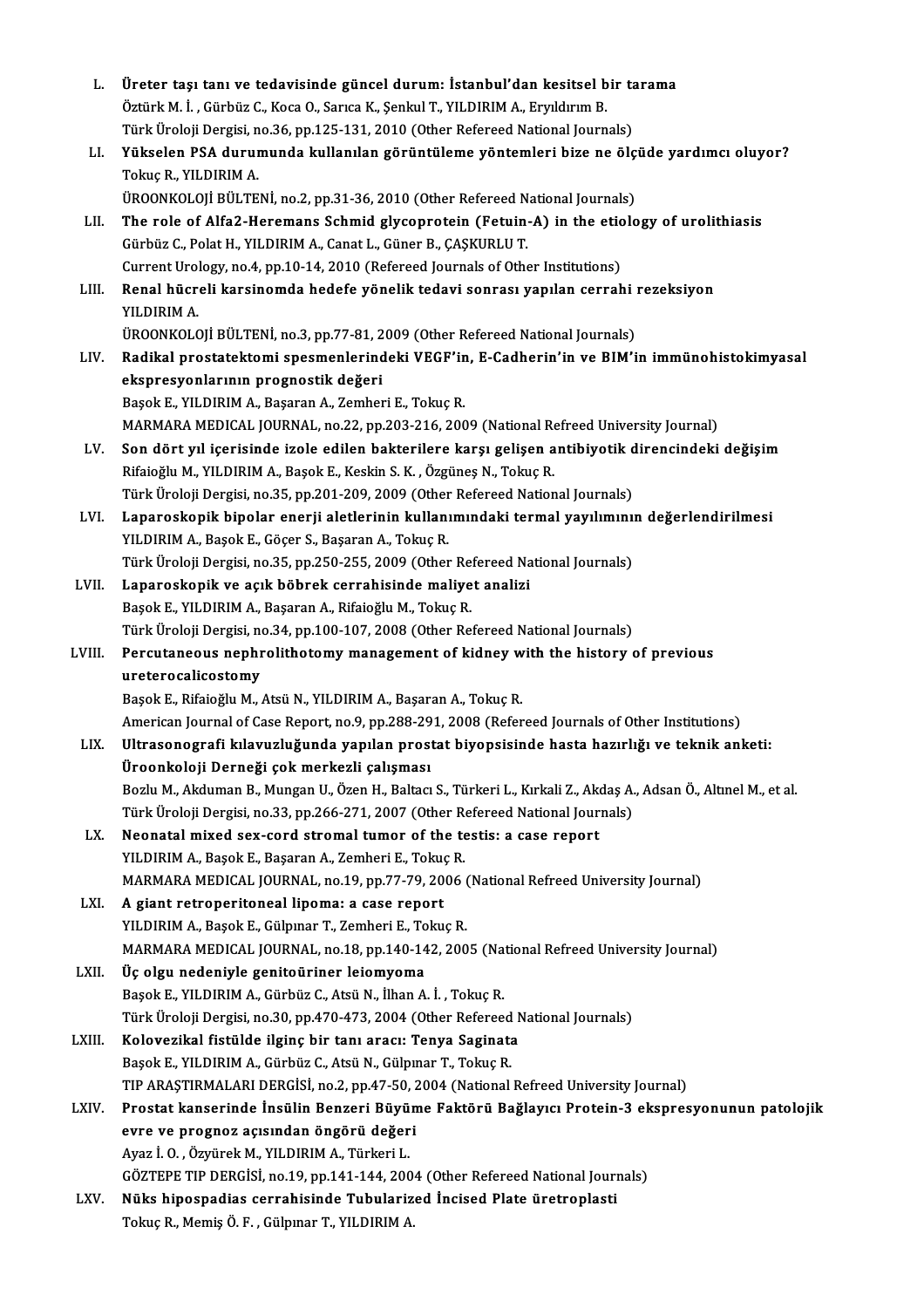|              | GÖZTEPE TIP DERGISİ, no.18, pp.211-212, 2003 (Other Refereed National Journals)                                 |
|--------------|-----------------------------------------------------------------------------------------------------------------|
| LXVI.        | Beklenmeyen renal parenkimal hasar: olgu sunumu                                                                 |
|              | YILDIRIM A., Gürbüz C., Atsü N., Gülpınar T., İlhan A. İ., Tokuç R.                                             |
|              | Abant İzzet Baysal Üniversitesi Düzce Tıp Fakültesi Dergisi, no.45, pp.31-33, 2003 (National Refreed University |
|              | Journal)                                                                                                        |
| LXVII.       | Prostat kanserinde hormonoterapi                                                                                |
|              | YILDIRIM A., Çam H. K., Özveri H., Akdaş A.                                                                     |
|              | Geriatri, no.6, pp.38-44, 2003 (Other Refereed National Journals)                                               |
| LXVIII.      | Prostat kanseri tedavisinde estramustin fosfat                                                                  |
|              | Çam H. K., YILDIRIM A., Özveri H., Akdaş A.                                                                     |
|              | Türk Hematoloji-Onkoloji Dergisi, no.3, pp.165-170, 2003 (Other Refereed National Journals)                     |
| <b>LXIX</b>  | Paratestiküler rabdomiyosarkom                                                                                  |
|              | YILDIRIM A., Kaya C., Türkeri L., Çam H. K., Çam H. K., Akdaş A.                                                |
|              | Abant İzzet Baysal Üniversitesi Düzce Tıp Fakültesi Dergisi, no.3, pp.41-44, 2001 (Other Refereed National      |
|              | Journals)                                                                                                       |
| LXX.         | Hormona dirençli prostat kanserinde estarcyt-vepeside-paclitaxel kemoterapisinin etkinliği                      |
|              | Türkeri L., Yıldırım A., Türkeri L., Çam H. K., Kaya C., Akdaş A.                                               |
|              | Advances In Quantum Chemistry, no.25, pp.369-373, 1999 (Other Refereed National Journals)                       |
| LXXI.        | Mesanenin enflamatuar psödotümörü                                                                               |
|              | Yıldırım A., Türkeri L., Çam H. K., Akdaş A.                                                                    |
|              | Advances In Quantum Chemistry, no.25, pp.224-227, 1999 (Other Refereed National Journals)                       |
| <b>LXXII</b> | Upper and lower urinary tract dysfunctions in Multiple Sclerosis                                                |
|              | Günal D., YILDIRIM A., Güleryüz M., Akpınar İ., Aktan S.                                                        |
|              | Abant İzzet Baysal Üniversitesi Düzce Tıp Fakültesi Dergisi, no.2, pp.47-51, 1999 (National Refreed University  |
|              | Journal)                                                                                                        |
| LXXIII.      | B-hücreli testiküler lenfomanın teşhis ve tedavisi                                                              |
|              | Atuğ F., Türkeri L., Yıldırım A., Özveren B., Akdaş A.                                                          |
|              | Advances In Quantum Chemistry, no.24, pp.204-207, 1998 (Other Refereed National Journals)                       |
|              |                                                                                                                 |

# Advances in Quantum Chemistry, no.24, pp.204-207, 1998 (Other Refereed<br>Refereed Congress / Symposium Publications in Proceedings

| Refereed Congress / Symposium Publications in Proceedings |                                                                                                       |  |
|-----------------------------------------------------------|-------------------------------------------------------------------------------------------------------|--|
| L                                                         | Uriner sistem enfeksiyonlarında uygun olmayan ampirik antibiyoterapi seçiminin klinik sonuçları       |  |
|                                                           | Çakıcı M. Ç., Çiçek M., Çaşkurlu H., Kazan Ö., Yıldırım A.                                            |  |
|                                                           | 28. Ulusal Üroloji Kongresi, Antalya, Turkey, 10 - 13 October 2019, pp 8-9                            |  |
| II.                                                       | Eş zamanlı bilateral üreter taşlarının klinik sonuçları ve erken müdahalenin önemi                    |  |
|                                                           | Yıldırım A., Çiçek M., Toprak K., Yıldırım A., Atış R. G.                                             |  |
|                                                           | 28. Ulusal Üroloji Kongresi, Antalya, Turkey, 10 - 13 October 2019, pp.11-12                          |  |
| Ш.                                                        | Inferior vena kava tutulumu ile seyreden anjiomyolipom: Olgu sunumu                                   |  |
|                                                           | Çakıcı M. Ç., Çiçek M., Toprak K., Yıldırım A., Atış R. G.                                            |  |
|                                                           | 28. Ulusal Üroloji Kongresi, Antalya, Turkey, 10 - 13 October 2019, pp.11-12                          |  |
| IV                                                        | Lokal anestezi altında sistoskopide işlem öncesi analjezi kullanımının hasta ve doktor konforuna      |  |
|                                                           | etkisi: Prospektif randomize çift kör plasebo kontrollü çalışma                                       |  |
|                                                           | Uçar T., İplikçi A., Kazan H. Ö., Yıldırım A.                                                         |  |
|                                                           | 28. Ulusal Üroloji Kongresi, Antalya, Turkey, 10 - 13 October 2019, pp 3-4                            |  |
| V.                                                        | Üriner sistem taş hastalarında double-j stentlerin kolonizasyonlarında üst uç alt uç farkı var mıdır? |  |
|                                                           | Keser F., Çakıcı M. Ç., Yıldırım A., Atış R. G.                                                       |  |
|                                                           | 28. Ulusal Üroloji Kongresi, Antalya, Turkey, 10 - 13 October 2019, pp.9-10                           |  |
| VI.                                                       | Fleksibl Üreteroskopi için bekleme süresinin uzun olması postoperatif enfeksiyon olasılığını          |  |
|                                                           | artırıyor mu? Match-Pair analizi                                                                      |  |

ÇakıcıM.Ç. ,KazanÖ.,ÇiçekM., İplikçiA.,YıldırımA.,AtışR.G.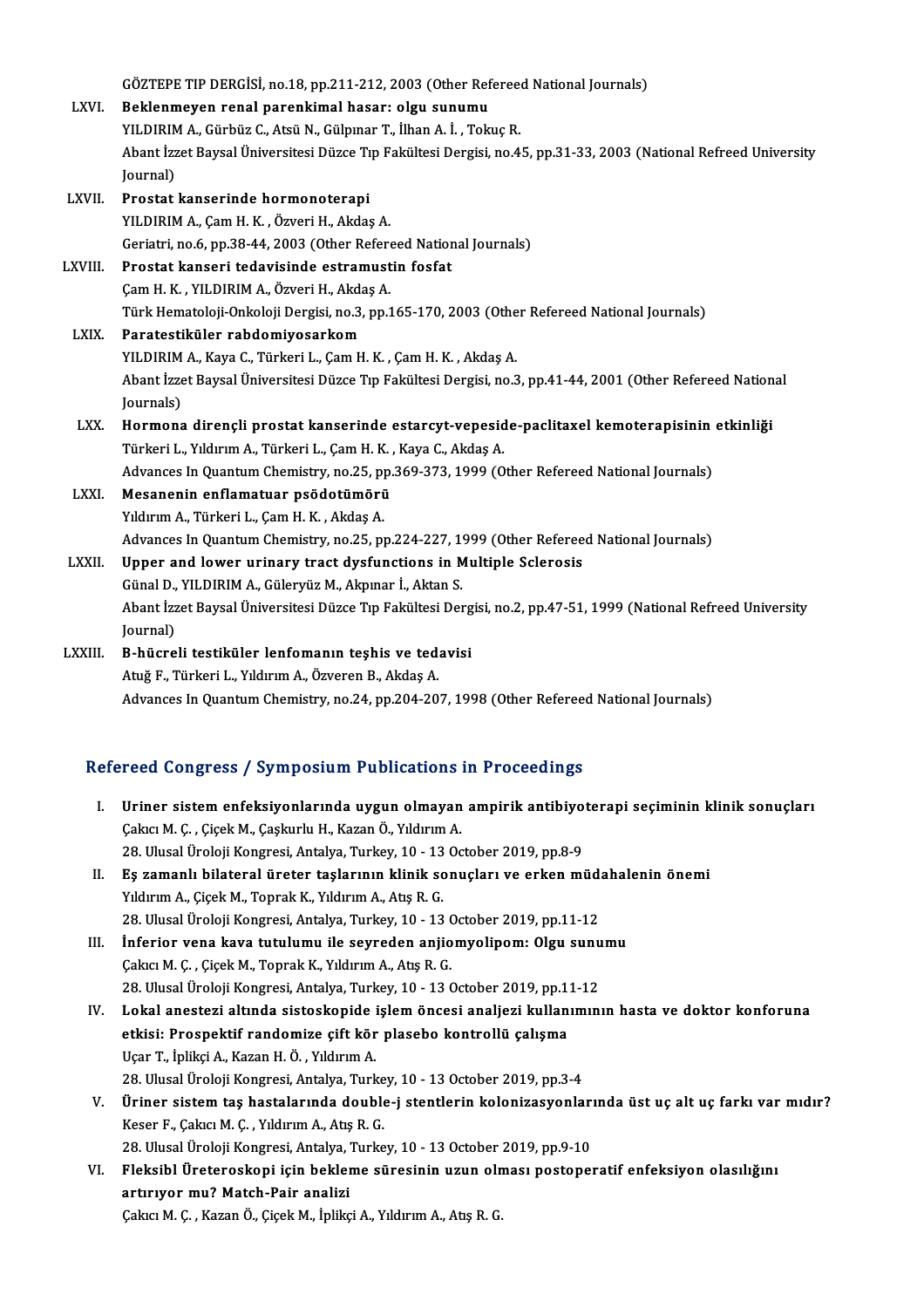28. Ulusal Üroloji Kongresi, Antalya, Turkey, 10 - 13 October 2019, pp.7-8<br>Konianital popil kunyatur serrahisinde përeveskëler bundle disel

VII. Konjenital penil kurvatur cerrahisinde nörovasküler bundle diseksiyonu komplet mi yapılmalı<br>parsiyel mi? 28. Ulusal Üro<br>Konjenital po<br>parsiyel mi?<br>Gisek M. Kare parsiyel mi?<br>Çiçek M., Kazan H. Ö. , Yıldırım A., Erol B.<br>28. Ulusal Üroloji Kongresi, Antalya, Turkey, 10 - 13 October 2019, pp.5-6<br>1. 3.cm arası, taslarda retrograd intrarenal sarrabi (BIBS), sanras

ÇiçekM.,KazanH.Ö. ,YıldırımA.,ErolB.

## VIII. 1-2 cm arası taşlarda retrograd intrarenal cerrahi (RIRS) sonrası erken dönem enfeksiyonu<br>öngörmede prediktif faktörler 28. Ulusal Üroloji Kongresi, Antalya<br>1-2 cm arası taşlarda retrograd<br>öngörmede prediktif faktörler

Kazan H. Ö., Çakıcı M. Ç., Keser F., Efiloğlu Ö., Yıldırım A., Atış R. G. <mark>öngörmede prediktif faktörler</mark><br>Kazan H. Ö. , Çakıcı M. Ç. , Keser F., Efiloğlu Ö., Yıldırım A., Atış R. G.<br>28. Ulusal Üroloji Kongresi, Antalya, Turkey, 10 - 13 October 2019, pp.1-2<br>Clinisal sharastaristiss of nostoperati

Kazan H. Ö. , Çakıcı M. Ç. , Keser F., Efiloğlu Ö., Yıldırım A., Atış R. G.<br>28. Ulusal Üroloji Kongresi, Antalya, Turkey, 10 - 13 October 2019, pp.1-2<br>IX. Clinical characteristics of postoperative febrile urinary tract inf 28. Ulusal Üroloji Kongresi, Antalya, Turkey, 1<br>Clinical characteristics of postoperative<br>lithotripsy in diabetics: How to predict?<br>Karan H.Ö., Calan M.C., Ffiloğlu Ö. Cisal: M. Clinical characteristics of postoperative febrile urinary traition is diabetics: How to predict?<br>Kazan H.Ö., Çakıcı M. Ç., Efiloğlu Ö., Çiçek M., Yıldırım A., Atış R. G.<br>EULIS19: Eth Meeting of the EAU Segtion of Urelithie lithotripsy in diabetics: How to predict?<br>Kazan H. Ö. , Çakıcı M. Ç. , Efiloğlu Ö., Çiçek M., Yıldırım A., Atış R. G.<br>EULIS19: 5th Meeting of the EAU Section of Urolithiasis, Milan, Italy, 2 - 04 October 2019, vol.18, no.7

Kazan<br>EULIS<br>2924<br>Padia EULIS19: 5th Meeting of the EAU Section of Urolithiasis, Milan, Italy, 2 - 04 October 2019, vol.18, no.7, pp.2923<br>2924<br>X. Radiographic and lithotripter parameters to predict ESWL success for renal and ureteral stones<br>Efloğ

- 2924<br>**Radiographic and lithotripter parameters to predict ESWI**<br>Efiloğlu Ö., Çakıcı M. Ç. , Kazan H. Ö. , Keser F., Yıldırım A., Atış R. G.<br>EULIS19: Eth Meeting of the FAU Segtion of Unalithiasis Milen, Ital EULIS19: 5th Meeting of the EAU Section of Urolithiasis, Milan, Italy, 2 - 04 October 2019, vol.18, no.7, pp.2893-<br>2894 Efiloğlu Ö., Çakıcı M. Ç., Kazan H. Ö., Keser F., Yıldırım A., Atış R. G. EULIS19: 5th Meeting of the EAU Section of Urolithiasis, Milan, Italy, 2 - 04 October 2019, vol.18, no.7, pp.2893-<br>2894<br>XI. The effect of previous interventions on preoperative and pstoperative results of urinary system<br>at
- 2894<br>The effect of previous interv<br>stones: Two-center analysis<br>Celas M.C. Sandlig E. Inlikei A The effect of previous interventions on preoperative and pstoperative results<br>stones: Two-center analysis<br>Çakıcı M. Ç. , Sandıkçı F., İplikçi A., Uçar T., Çimen S., Karakoyunlu N., Atış R. G. , Yıldırım A.<br>FULIS19, 5th Mee stones: Two-center analysis<br>Çakıcı M. Ç. , Sandıkçı F., İplikçi A., Uçar T., Çimen S., Karakoyunlu N., Atış R. G. , Yıldırım A.<br>EULIS19: 5th Meeting of the EAU Section of Urolithiasis, Milan, Italy, 2 - 04 October 2019, vo

- 
- Cakici M. C. , Sandikçi F., İplikçi A., Uçar T., Çimen S., Karakoyunlu N., Atış R. G. , Yıldırım A.<br>EULIS19: 5th Meeting of the EAU Section of Urolithiasis, Milan, Italy, 2 04 October 2019, vol.18, no.7, pp.2979<br>XII. Eti EULIS19: 5th Meeting of the EAU Section of Urolithiasis, Milan, Italy, 2 - 04 October 201<br>Etiological factors and nutritional habits analysis in urinary tract stone dise<br>Çakıcı M. Ç. , Sandıkçı F., Karakoyunlu N., Atış R. Etiological factors and nutritional habits analysis in urinary tract stone disease: Two center resul<br>Çakıcı M. Ç. , Sandıkçı F., Karakoyunlu N., Atış R. G. , Yıldırım A., Topaloğlu H., Yıldırım A.<br>EULIS19: 5th Meeting of t Cakıcı M. Ç. , Sandıkçı F., Karakoyunlu N., Atış R. G. , Yıldırım A., Topaloğlu H., Yıldırım A.<br>EULIS19: 5th Meeting of the EAU Section of Urolithiasis, Milan, Italy, 2 - 04 October 2019, vol.18, no.7, pp.28<br>XIII. Synchron

## EULIS19: 5th Meeting of the EAU Section of Urolithiasis, Milan, Italy, 2 - 04 October 2019, vol.18, no.7, pp.2875<br>Synchronous seminoma of the right testis and mixed germ cell tumor of the left testis without<br>history of cry Synchronous seminoma of<br>history of cryptorchidism<br>Kır G., Söylemez T., Yıldırım A.<br>21st Euronean Congrees of Be history of cryptorchidism<br>Kır G., Söylemez T., Yıldırım A.<br>31st European Congress of Pathology, Nice, France, 7 - 11 September 2019, pp.6-7<br>Primany sauemous sell sergineme of renal polyje without history of neph:

## Kır G., Söylemez T., Yıldırım A.<br>31st European Congress of Pathology, Nice, France, 7 - 11 September 2019, pp.6-7<br>XIV. Primary squamous cell carcinoma of renal pelvis without history of nephrolithiasis history<br>Qlgun 7. **31st European Congress o<br>Primary squamous cell<br>Olgun Z., Kır G., Yıldırım A.<br>21st European Congress e** Primary squamous cell carcinoma of renal pelvis without history of nephropean Congress of Pathology, Nice, France, 7 - 11 September 2019, pp.9-10<br>31st European Congress of Pathology, Nice, France, 7 - 11 September 2019, pp

## Olgun Z., Kır G., Yıldırım A.<br>31st European Congress of Pathology, Nice, France, 7 - 11 September 2019, pp.9-10<br>XV. ANALYSIS OF THE PROTEOME PROFILE OF HIGH- GRADE T1 STAGE BLADDER TUMOR TISSUES BY 31st European Congress of Pathology, Nice, France, 7 - 11 September 2019, pp.9-10<br>ANALYSIS OF THE PROTEOME PROFILE OF HIGH- GRADE T1 STAGE BLADD<br>LC- MS/MS<br>Doğan T., Ucal Y., Akgün E., Turan T., Yıldırım A., Özpınar A. ANALYSIS OF THE PROTEOME PROFILE OF HIGH- GI<br>LC- MS/MS<br>Doğan T., Ucal Y., Akgün E., Turan T., Yıldırım A., Özpınar A.<br>International Multidiasinlinew Sumnosium on Drug Besser

L**C- MS/MS**<br>Doğan T., Ucal Y., Akgün E., Turan T., Yıldırım A., Özpınar A.<br>International Multidisciplinary Symposium on Drug Research & Development (DRD 2019), July 01-03, 2019,<br>Malatın Turkay, Malatın Turkay, 1., 03 July Doğan T., Ucal Y., Akgün E., Turan T., Yıldırım A., Özpınar A.<br>International Multidisciplinary Symposium on Drug Research & Deve<br>Malatya-Turkey, Malatya, Turkey, 1 - 03 July 2019, vol.1, pp.413-414<br>Inguinal lymph pode meta International Multidisciplinary Symposium on Drug Research & Development (DRD 2019), July 01-03, 20<br>Malatya-Turkey, Malatya, Turkey, 1 - 03 July 2019, vol.1, pp.413-414<br>XVI. Inguinal lymph node metastases from a seminoma w

Malatya-Turkey, Malatya, Turkey, 1 - 03 July 2<br>Inguinal lymph node metastases from a<br>Kazan Ö., Söylemez T., AYDIN A., YILDIRIM A.<br>27. Illucal Üroloji Kongresi, Bafra, Gunus (Kl Inguinal lymph node metastases from a seminoma without any pr<br>Kazan Ö., Söylemez T., AYDIN A., YILDIRIM A.<br>27. Ulusal Üroloji Kongresi, Bafra, Cyprus (Kktc), 26 October 2018, pp.1-2<br>What is the slinisel impast of Brimary a Kazan Ö., Söylemez T., AYDIN A., YILDIRIM A.<br>27. Ulusal Üroloji Kongresi, Bafra, Cyprus (Kktc), 26 October 2018, pp.1-2<br>XVII. What is the clinical impact of Primary and Secondary pT1 bladder tumor on Prognosis?<br>Sendoğan E.

27. Ulusal Üroloji Kongresi, Bafra, Cyprus (Kktc), 26 October 2018, pp.1-2<br>What is the clinical impact of Primary and Secondary pT1 bladder tume<br>Şendoğan F., Turan T., Kazan Ö., Çakıcı M. Ç. , EROL B., ÇAŞKURLU T., YILDIRI What is the clinical impact of Primary and Secondary pT1 bladder<br>Şendoğan F., Turan T., Kazan Ö., Çakıcı M. Ç. , EROL B., ÇAŞKURLU T., YILDII<br>27. Ulusal Üroloji Kongresi, Bafra, Cyprus (Kktc), 26 October 2018, pp.1-2<br>Clini Sendoğan F., Turan T., Kazan Ö., Çakıcı M. Ç. , EROL B., ÇAŞKURLU T., YILDIRIM A.<br>27. Ulusal Üroloji Kongresi, Bafra, Cyprus (Kktc), 26 October 2018, pp.1-2<br>XVIII. Clinical and pathological results of bladder papillary

## 27. Ulusal Üroloji Kongresi, Bafra, Cyprus (Kktc), 26 October 2018, pp.1-2<br>Clinical and pathological results of bladder papillary urothelial n<br>A single center study Clinical and pathological results of bladder papillary urothelial neoplası<br>A single center study<br>Kazan Ö., Turan T., Çakıcı M. Ç. , Şendoğan F., ÇOBANOĞLU ŞİMŞEK B., YILDIRIM A.<br>27 Ulucal Ürolaji Kongresi Bafra Cunrus (Klt

Kazan Ö., Turan T., Çakıcı M. Ç. , Şendoğan F., ÇOBANOĞLU ŞİMŞEK B., YILDIRIM A.<br>27. Ulusal Üroloji Kongresi, Bafra, Cyprus (Kktc), 26 October 2018, pp.1-2 Kazan Ö., Turan T., Çakıcı M. Ç. , Şendoğan F., ÇOBANOĞLU ŞİMŞEK B., YILDIRIM A.<br>27. Ulusal Üroloji Kongresi, Bafra, Cyprus (Kktc), 26 October 2018, pp.1-2<br>XIX. Metabolic Effects of Androgen Deprivation Treatment in Prosta

- 27. Ulusal Üroloji Kongresi, Bafra, Cyprus (Kktc), 26 October 2018, pp.1-2<br>Metabolic Effects of Androgen Deprivation Treatment in Prostate Ca:<br>Çakıcı M. Ç. , CAN B., Turan T., Şendoğan F., Uçar T., ÇAŞKURLU T., YILDIRIM A. Metabolic Effects of Androgen Deprivation Treatment in Prostate<br>Çakıcı M. Ç. , CAN B., Turan T., Şendoğan F., Uçar T., ÇAŞKURLU T., YILDIRIM<br>27. Ulusal Üroloji KOngresi, Bafra, Cyprus (Kktc), 26 October 2018, pp.1-2<br>The Co Cakıcı M. Ç. , CAN B., Turan T., Şendoğan F., Uçar T., ÇAŞKURLU T., YILDIRIM A.<br>27. Ulusal Üroloji KOngresi, Bafra, Cyprus (Kktc), 26 October 2018, pp.1-2<br>XX. The Comparison of Renal Functions in Zero Ischemic Elective
-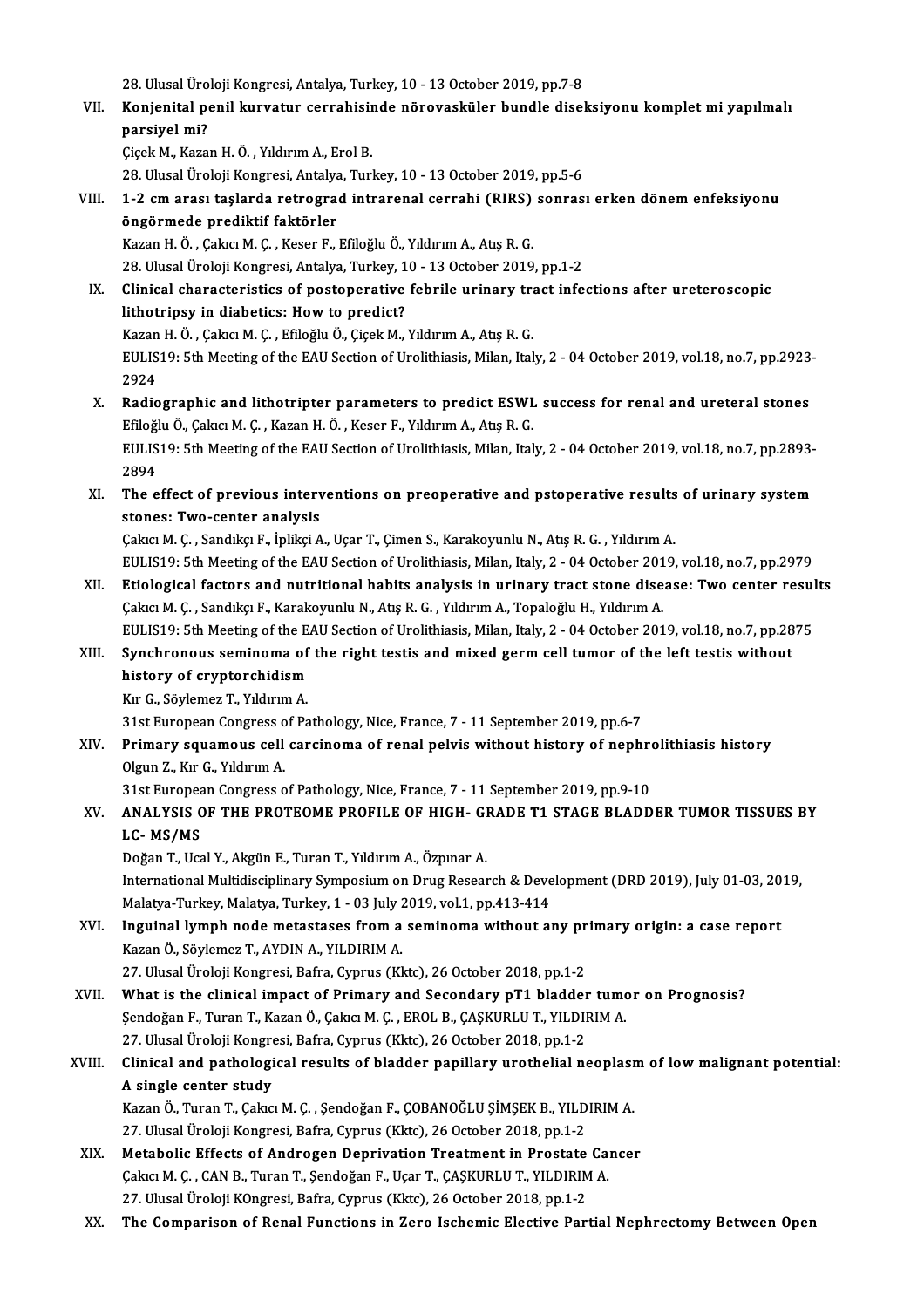and Minimal Invasive Techniques: The Results of Multicentric Partial Nephrectomy Database of<br>Turkich Asadomy of Unalogy Uneongology Study Croup and Minimal Invasive Techniques: The Results of Multic<br>Turkish Academy of Urology Urooncology Study Group<br>Endem S. Turen T. Sank Ö. Canda A. E., Atmaga A. E., Beglaut Y and Minimal Invasive Techniques: The Results of Multicentric Partial Nephrectomy Database of<br>Turkish Academy of Urology Urooncology Study Group<br>Erdem S., Turan T., Şanlı Ö., Canda A. E. , Atmaca A. F. , Bozkurt Y., Turna B

Turkish Academy of Urology Urooncology Study Group<br>Erdem S., Turan T., Şanlı Ö., Canda A. E. , Atmaca A. F. , Bozkurt Y., Turna B., Semerci B., Çakmak S., Kutsal C., et al.<br>27. Ulusal Üroloji Kongresi, Bafra, Cyprus (Kktc) Erdem S., Turan T., Şanlı Ö., Canda A. E. , Atmaca A. F. , Bozkurt Y., Turna B., Semerci B., Çakmak S., Kutsal C., et al.<br>27. Ulusal Üroloji Kongresi, Bafra, Cyprus (Kktc), 26 October 2018, pp.1-2<br>XXI. The comparative

The Results of Multicenter Partial Nephrectomy Database of Turkish Urology Academy Urooncology<br>Study Group The compara<br>The Results c<br>Study Group<br>Erdem S. Efilei

ErdemS.,EfiloğluÖ.,ŞanlıÖ.,CandaA.E. ,AtmacaA.F. ,BozkurtY.,TurnaB.,SemerciB.,ÇakmakS.,KutsalC.,etal. 27. Ulusal Üroloji Kongresi, Bafra, Cyprus (Kktc), 26 October 2018, pp.1-2 Erdem S., Efiloğlu Ö., Şanlı Ö., Canda A. E. , Atmaca A. F. , Bozkurt Y., Turna B., Semerci B., Çakmak S., Kutsal C.,<br>27. Ulusal Üroloji Kongresi, Bafra, Cyprus (Kktc), 26 October 2018, pp.1-2<br>XXII. Does the first Transure

27. Ulusal Üroloji Kongresi, Bafra, Cyprus (K)<br>Does the first Transurethral Resection<br>centers affect the oncologic outcomes?<br>Keser E. Turen T. Sendežen E. Calva M. C. Does the first Transurethral Resection of the Bladder Tumor (<br>centers affect the oncologic outcomes?<br>Keser F., Turan T., Şendoğan F., Çakıcı M. Ç. , ÇAŞKURLU T., YILDIRIM A.<br>27 Hlucel Üreleji Kongresi Befre Cunnus (Klta), centers affect the oncologic outcomes?<br>27. Ulusal Üroloji Kongresi, Bafra, Cyprus (Kktc), 26 October 2018, pp.1-2<br>27. Ulusal Üroloji Kongresi, Bafra, Cyprus (Kktc), 26 October 2018, pp.1-2

- Keser F., Turan T., Şendoğan F., Çakıcı M. Ç. , ÇAŞKURLU T., YILDIRIM A.<br>27. Ulusal Üroloji Kongresi, Bafra, Cyprus (Kktc), 26 October 2018, pp.1-2<br>XXIII. A Comparison of intravesical hyaluronic acid, chondroitin sulfa 27. Ulusal Üroloji Kongresi, Bafra, Cyprus (Kktc), 26 October 2018, pp.1-2<br>A Comparison of intravesical hyaluronic acid, chondroitin sulfate and comb<br>acid-chondroitin sulfate therapies in an animal model of interstitial cy A Comparison of intravesical hyaluronic acid, chondroitin sulfate and combinatio<br>acid-chondroitin sulfate therapies in an animal model of interstitial cystitis<br>Danacıoğlu Y. O. , EROL B., ÖZKANLI S. Ş. , SILAY M. S. , ATIŞ acid-chondroitin sulfate therapies in an animal model of interstitical<br>Danacıoğlu Y. O. , EROL B., ÖZKANLI S. Ş. , SILAY M. S. , ATIŞ R. G. , YILDIRIN<br>27. Ulusal Üroloji Kongresi, Bafra, Cyprus (Kktc), 26 October 2018, pp. Danacıoğlu Y. O. , EROL B., ÖZKANLI S. Ş. , SILAY M. S. , ATIŞ R. G. , YILDIRIM A., ÇAŞKURLU T.<br>27. Ulusal Üroloji Kongresi, Bafra, Cyprus (Kktc), 26 October 2018, pp.1-2<br>XXIV. Cost-effectiveness of open partial nephrectom
- 27. Ulusal Üroloji Kongresi, Bafra, Cyprus (Kktc), 26 October 2018, pp.1-2<br>Cost-effectiveness of open partial nephrectomy and laparoscopic partial nephrectomy<br>Uçar T., İplikçi A., Turan T., Şendoğan F., ÇAŞKURLU T., YILDIR Cost-effectiveness of open partial nephrectomy and laparoscopi<br>Uçar T., İplikçi A., Turan T., Şendoğan F., ÇAŞKURLU T., YILDIRIM A.<br>27. Ulusal Üroloji Kongresi, Bafra, Cyprus (Kktc), 26 October 2018, pp.1<br>Law risk bladdar Uçar T., İplikçi A., Turan T., Şendoğan F., ÇAŞKURLU T., YILDIRIM A.<br>27. Ulusal Üroloji Kongresi, Bafra, Cyprus (Kktc), 26 October 2018, pp.1<br>XXV. Low risk bladder cancer follow up results – Single Center Study<br>1100F.T
- 27. Ulusal Üroloji Kongresi, Bafra, Cyprus (Kktc), 26 October 2018,<br>Low risk bladder cancer follow up results Single Center S.<br>Uçar T., Turan T., İplikçi A., Şendoğan F., ÇAŞKURLU T., YILDIRIM A.<br>27. Ulusal Üroloji Kongr Low risk bladder cancer follow up results – Single Center Study<br>Uçar T., Turan T., İplikçi A., Şendoğan F., ÇAŞKURLU T., YILDIRIM A.<br>27. Ulusal Üroloji Kongresi, Bafra, Cyprus (Kktc), 26 October 2018, pp.1 Uçar T., Turan T., İplikçi A., Şendoğan F., ÇAŞKURLU T., YILDIRIM A.<br>27. Ulusal Üroloji Kongresi, Bafra, Cyprus (Kktc), 26 October 2018, pp.1<br>XXVI. The impact of Re-TUR pathology on survival in pT1 bladder tumors<br>Sendoğan
- Şendoğan F., Turan T., Keser F., Uçar T., ÇAŞKURLU T., ATIŞ R. G. , YILDIRIM A.<br>27. Ulusal Üroloji Kongresi, Bafra, Cyprus (Kktc), 26 October 2018, pp.1 The impact of Re-TUR pathology on survival in pT1 bladder tum<br>Şendoğan F., Turan T., Keser F., Uçar T., ÇAŞKURLU T., ATIŞ R. G. , YILDIR<br>27. Ulusal Üroloji Kongresi, Bafra, Cyprus (Kktc), 26 October 2018, pp.1<br>Diagnostia a
- XXVII. Diagnostic accuracy of renal biopsy and concordance with surgical pathology ErdemS.,CandaA.E. ,AtmacaA.F. ,BozkurtY.,TurnaB.,SemerciB.,KutsalC.,ÇakmakS.,AkbulutF.,ŞahinS.,etal. Diagnostic accuracy of renal biopsy and concordance with surgict<br>Erdem S., Canda A. E. , Atmaca A. F. , Bozkurt Y., Turna B., Semerci B., Kutsa<br>27. Ulusal Üroloji Kongresi, Bafra, Cyprus (Kktc), 26 October 2018, pp.1-2<br>Sur
- XXVIII. Survival in muscle invasive bladder cancer: Evaluation of bladder cancer database of Turkish<br>Urological Academy 27. Ulusal Üroloji Kong<br>Survival in muscle in<br>Urological Academy<br>Sanh Ö. VII DIPIM A. S. Survival in muscle invasive bladder cancer: Evaluation of bladder cancer database of Turkish<br>Urological Academy<br>Şanlı Ö., YILDIRIM A., Şahin S., Akbulut F., Balcı M., Erdem S., Efiloğlu Ö., Solakoğlu Y., Savun M., Tuncel A

Urological Academy<br>Şanlı Ö., YILDIRIM A., Şahin S., Akbulut F., Balcı M., Erdem S., Efiloğlu Ö., Sola<br>27. Ulusal Üroloji Kongresi, Bafra, Cyprus (Kktc), 26 October 2018, pp.1-2<br>Bestenerative major semplisations after radis Sanlı Ö., YILDIRIM A., Şahin S., Akbulut F., Balcı M., Erdem S., Efiloğlu Ö., Solakoğlu Y., Savun M., Tuncel A., et al.<br>27. Ulusal Üroloji Kongresi, Bafra, Cyprus (Kktc), 26 October 2018, pp.1-2<br>XXIX. Postoperative major c

27. Ulusal Üroloji Kongresi, Bafra, Cyprus (Kktc), 26 October 2018, pp.1-2<br>Postoperative major complications after radical cystectomy do no<br>Analysis of Turkish Urological Academy bladder cancer database<br>Sank Ö, VU DIPIM A, Postoperative major complications after radical cystectomy do not compromise overall surviva<br>Analysis of Turkish Urological Academy bladder cancer database<br>Şanlı Ö., YILDIRIM A., Şahin S., Akbulut F., Balcı M., Erdem S., T Analysis of Turkish Urological Academy bladder cancer database<br>Şanlı Ö., YILDIRIM A., Şahin S., Akbulut F., Balcı M., Erdem S., Turan T., Solakoğlu Y., Savun M., Tuncel A., et al.<br>27. Ulusal Üroloji Kongresi, Bafra, Cyprus Sanlı Ö., YILDIRIM A., Şahin S., Akbulut F., Balcı M., Erdem S., Turan T., Solakoğlu Y., Savun M., Tuncel A., et al.<br>27. Ulusal Üroloji Kongresi, Bafra, Cyprus (Kktc), 26 October 2018, pp.1-2<br>XXX. The cost-analyzes of

27. Ulusal Üroloji Kongresi, Bafra, Cyprus (Kktc), 26<br>The cost-analyzes of retrograde intrarenal su<br>without postoperative urinary tract infection<br>Cisek M. Hear T. Sondoğan E. ATIS P. G. GASKUPLI The cost-analyzes of retrograde intrarenal surgery between<br>without postoperative urinary tract infection<br>Çiçek M., Uçar T., Şendoğan F., ATIŞ R. G. , ÇAŞKURLU T., YILDIRIM A.<br>27 Hlucel Üreleji Kongresi Bafre Cunnus (Klte), without postoperative urinary tract infection<br>Çiçek M., Uçar T., Şendoğan F., ATIŞ R. G. , ÇAŞKURLU T., YILDIRIM A.<br>27. Ulusal Üroloji Kongresi, Bafra, Cyprus (Kktc), 26 October 2018, pp.1<br>Begunnent insertion of multiple m

- Ciçek M., Uçar T., Şendoğan F., ATIŞ R. G. , ÇAŞKURLU T., YILDIRIM A.<br>27. Ulusal Üroloji Kongresi, Bafra, Cyprus (Kktc), 26 October 2018, pp.1<br>XXXI. Recurrent insertion of multiple metallic needles into urethra: a schizoph 27. Ulusal Üroloji Kongresi, Bafra, Cyprus (Kk<br>Recurrent insertion of multiple metallic<br>Çakıcı M. Ç. , Toprak K., Turan T., YILDIRIM A.<br>27. Ulusal Üroloji Kongresi, Bafra, Cynrus (Kk Recurrent insertion of multiple metallic needles into urethra: a sc<br>Çakıcı M. Ç. , Toprak K., Turan T., YILDIRIM A.<br>27. Ulusal Üroloji Kongresi, Bafra, Cyprus (Kktc), 26 October 2018, pp.1-2<br>Prestate sansar patient with a Cakici M. C. , Toprak K., Turan T., YILDIRIM A.<br>27. Ulusal Üroloji Kongresi, Bafra, Cyprus (Kktc), 26 October 2018, pp.1-2<br>XXXII. Prostate cancer patient with a giant iliac artery aneurysm: a case report<br>Tenrak K. Colas M.
- 27. Ulusal Üroloji Kongresi, Bafra, Cyprus (Kktc), 26 October 2018, pp.1-2<br>Prostate cancer patient with a giant iliac artery aneurysm: a case<br>Toprak K., Çakıcı M. Ç. , Turan T., YILDIRIM A.<br>27. Ulusal Üroloji Kongresi, Baf Prostate cancer patient with a giant iliac artery aneurysm: a cas<br>Toprak K., Çakıcı M. Ç. , Turan T., YILDIRIM A.<br>27. Ulusal Üroloji Kongresi, Bafra, Cyprus (Kktc), 26 October 2018, pp.1<br>Long term angelegisel euteemes of n
- Toprak K., Çakıcı M. Ç. , Turan T., YILDIRIM A.<br>27. Ulusal Üroloji Kongresi, Bafra, Cyprus (Kktc), 26 October 2018, pp.1<br>XXXIII. Long term oncological outcomes of patients with initial diagnosis of low grade pT1 stage 27. Ulus<br>Long te<br>cancer<br><sup>Koson F</sup> Long term oncological outcomes of patients with initial diagnos<br>cancer<br>Keser F., Turan T., Turan T., Efiloğlu Ö., Uçar T., Çakıcı M. Ç. , YILDIRIM A.<br>27 Ulucal Üralaji Kongresi Bafra Gunrus (Klus), 26 Ostaber 2018, np.1.

**cancer**<br>Keser F., Turan T., Turan T., Efiloğlu Ö., Uçar T., Çakıcı M. Ç. , YILDIRIM A.<br>27. Ulusal Üroloji Kongresi, Bafra, Cyprus (Kktc), 26 October 2018, pp.1-2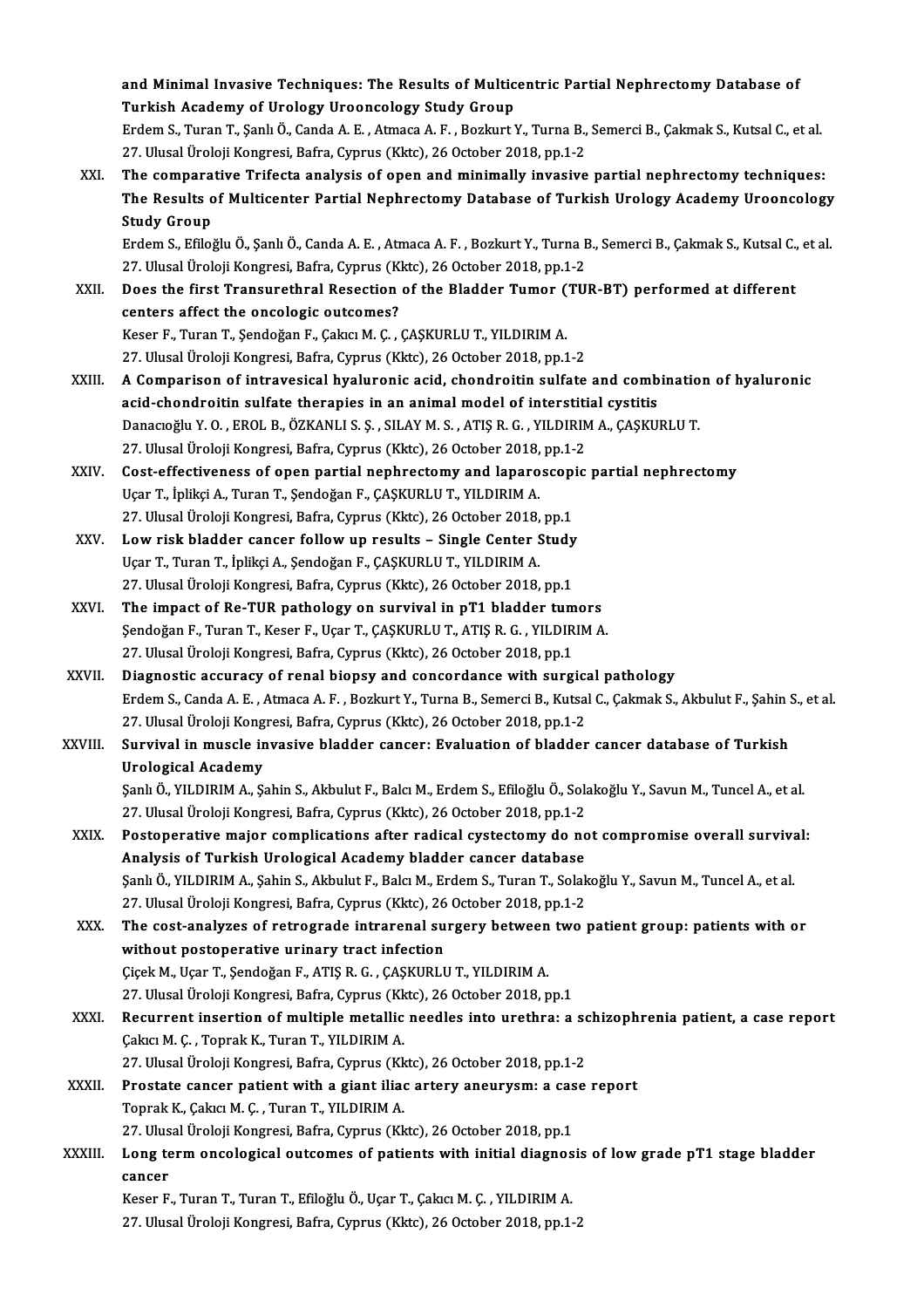| XXXIV.        | A rare case of renal tumor: Mucinous tubular spindle cell carcinoma                                                                                                                                      |
|---------------|----------------------------------------------------------------------------------------------------------------------------------------------------------------------------------------------------------|
|               | Toprak K., Çakıcı M. Ç., ATIŞ R. G., Söylemez T., KIR G., YILDIRIM A.                                                                                                                                    |
|               | 27. Ulusal Üroloji Kongresi, Bafra, Cyprus (Kktc), 26 October 2018, pp.1                                                                                                                                 |
| XXXV.         | The Factors Triggering Spontaneous Migration of Double-J Stent after Retrograde Intrarenal                                                                                                               |
|               | Surgery                                                                                                                                                                                                  |
|               | Șendoğan F., Turan T., Danacıoğlu Y.O., ÇAŞKURLU T., ATIŞ R.G., YILDIRIM A.                                                                                                                              |
| XXXVI.        | 38th CONGRESS OF THE SOCIÉTÉ INTERNATIONALE D'UROLOGIE, Seul, South Korea, 04 October 2018, pp.349<br>The effect of neutrophil-lymphocyte ratio (NLR) and platelet-lymphocyte ratio (PLR) on biochemical |
|               | recurrence after radical prostatectomy                                                                                                                                                                   |
|               | Keser F., Turan T., Şendoğan F., ATIŞ R. G., YILDIRIM A.                                                                                                                                                 |
|               | 8th Eurasian Uro-oncology Congress, 28 June - 1 July 2018, Tiflis, Gürcistan, Tiflis, Georgia, 28 June 2018, pp.188-<br>189                                                                              |
| <b>XXXVII</b> | Real Life Results of mpMRI in Prostate Cancer                                                                                                                                                            |
|               | Çakıcı M. Ç., Turan T., Şendoğan F., Pelit E. S., ATIŞ R. G., YILDIRIM A.                                                                                                                                |
|               | 8th EurasianUro-oncology Congress, 28 June - 1 July 2018, Tiflis, Gürcistan, Tiflis, Georgia, 28 June 2018, pp.74-75                                                                                     |
| XXXVIII.      | Histopathological consistency of PI-RADS score obtained by multiparametric prostate MR imaging in                                                                                                        |
|               | patients with prostate adenocarcinoma                                                                                                                                                                    |
|               | Ayaz M., YILDIRIM A., KIR G., Gülseren Y., Danacıoğlu Y. O., Söylemez T., Turan T., KABAALİOĞLU A.                                                                                                       |
|               | 8th EurasianUro-oncology Congress, 28 June - 1 July 2018, Tiflis, Gürcistan, Tiflis, Georgia, 28 June 2018, pp.70                                                                                        |
| <b>XXXIX</b>  | Relationship between cancer and color: Preliminary results                                                                                                                                               |
|               | Kazan Ö., Şendoğan F., Turan T., Danacıoğlu O., ÇAŞKURLU T., YILDIRIM A.<br>8th Eurasian Uro-oncology Congress, 28 June - 1 July 2018, Tiflis, Gürcistan, Tiflis, Georgia, 28 June 2018, pp.176-         |
|               | 177                                                                                                                                                                                                      |
| XL.           | The distribution of surgical techniques and histopathological results of partial nephrectomy: a                                                                                                          |
|               | multicenter Partial Nephrectomy Registry Study of Urooncology Group of Turkish Academia of                                                                                                               |
|               | Urology (TAU)                                                                                                                                                                                            |
|               | Turan T., Erdem S., Semerci B., Bozkurt Y., Şanlı Ö., Atmaca A. F., Akbulut F., Şahin S., Boylu U., Canda A. E., et al.                                                                                  |
|               | 8th EurasianUro-oncology Congress, 28 June - 1 July 2018, Tiflis, Gürcistan, Tiflis, Georgia, 28 June 2018, pp.154-                                                                                      |
|               | 155                                                                                                                                                                                                      |
| XLI.          | The oncological outcomes of adjuvant and salvage radiotherapy in prostate cancer: a single center<br>experience                                                                                          |
|               | Uçar T., Turan T., ATIŞ R. G., ÇAŞKURLU T., YILDIRIM A.                                                                                                                                                  |
|               | 8th Eurasian Uro-oncology Congress, 28 June - 1 July 2018, Tiflis, Gürcistan, Tiflis, Georgia, 28 June 2018, pp.211-                                                                                     |
|               | 214                                                                                                                                                                                                      |
| XLII.         | Relation of Beclin-1 and BCL-2 expressions with pathological and prognostic parameters in clear cell                                                                                                     |
|               | renal cell carcinomas                                                                                                                                                                                    |
|               | Girgin R. B., YILDIRIM A., ÖZKANLI S. Ş., Engin Zerk P., Söylemez T., Danacıoğlu Y. O., Kazan H. Ö., Turan T., KIR G.                                                                                    |
|               | 8th EurasianUro-oncology Congress, 28 June - 1 July 2018, Tiflis, Gürcistan, Tiflis, Georgia, 28 June 2018, pp.142-<br>145                                                                               |
| XLIII.        | Renal biopsy for renal masses: A single-center experience                                                                                                                                                |
|               | Uçar T., Turan T., Aşık M., Çiçek M., ATIŞ R. G., YILDIRIM A.                                                                                                                                            |
|               | 8th EurasianUro-oncology Congress, 28 June - 1 July 2018, Tiflis, Gürcistan, Tiflis, Georgia, 28 June 2018, pp.151                                                                                       |
| XLIV.         | Intravesical thermochemotherapy in non-muscle invasive high-risk bladder cancer: Long-term                                                                                                               |
|               | results of two centers                                                                                                                                                                                   |
|               | Turan T., Erturhan S., Turğut Ö., Danacıoğlu Y. O., Kazan H. Ö., ÇAŞKURLU T., YILDIRIM A.                                                                                                                |
|               | 8th EurasianUro-oncology Congress, 28 June - 1 July 2018, Tiflis, Gürcistan, Tiflis, Georgia, 28 June 2018, pp.94-95                                                                                     |
| XLV.          | Patients with multiple urological cancer: Case Series                                                                                                                                                    |
|               | Keser F., Turan T., Toprak K., ATIŞ R. G., YILDIRIM A.                                                                                                                                                   |
|               | 8th EurasianUro-oncology Congress, 28 June - 1 July 2018, Tiflis, Gürcistan, Tiflis, Georgia, 28 June 2018, pp.133-                                                                                      |
|               | 134                                                                                                                                                                                                      |
| XLVI.         | Assessment of agreement between radiologists for the findings of multiparametric MR imaging in the                                                                                                       |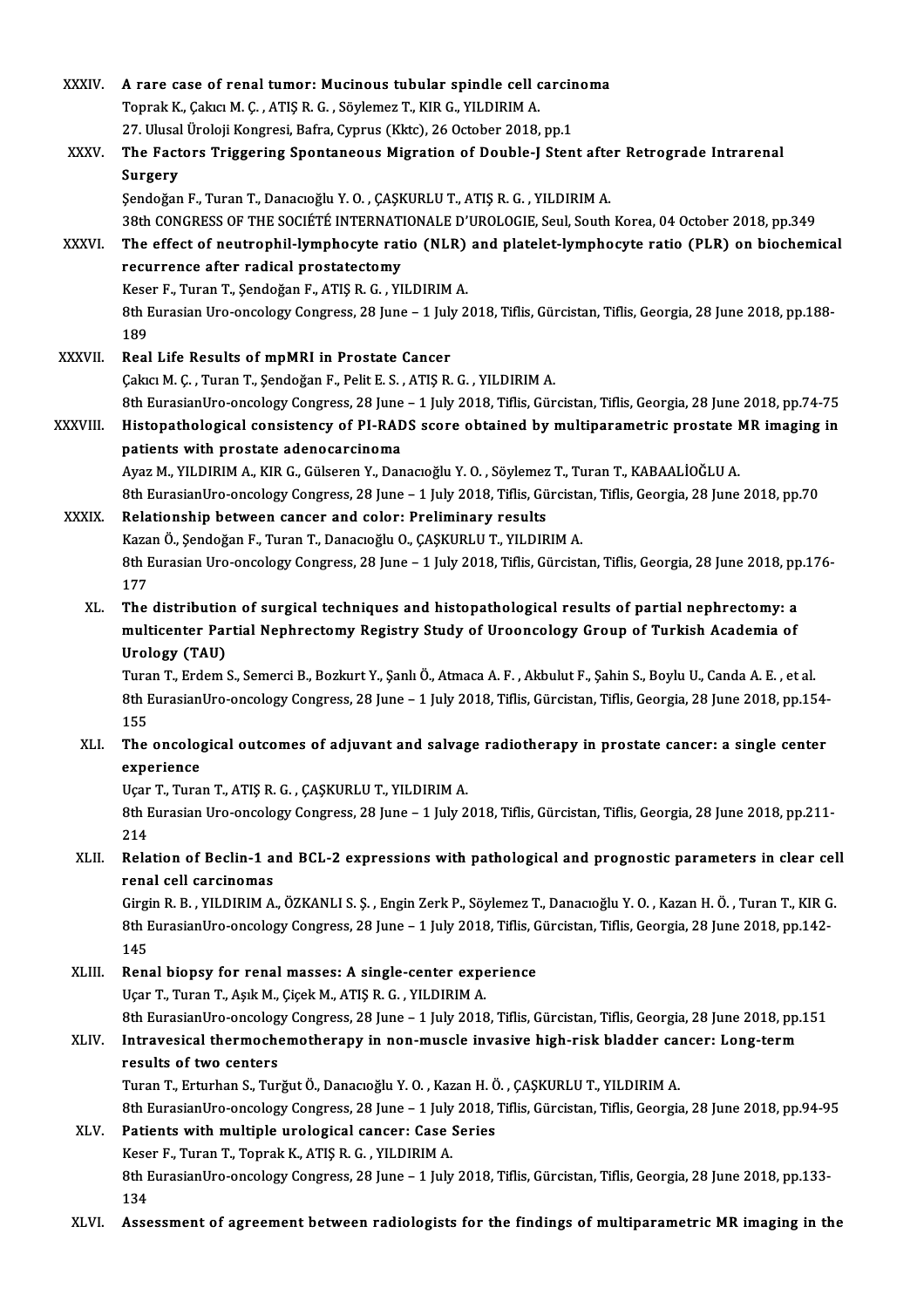case of prostate cancer case of prostate cancer<br>Ayaz M., YILDIRIM A., KIR G., Gülseren Y., Danacıoğlu Y. O. , Kazan H. Ö. , Söylemez T., Turan T., KABAALİOĞLU A<br><sup>Oth Eunosian</sub>I'nə ənəsləsu Canspees 28 June - 1 July 2018, Tiflis Günsistan Tiflis C</sup> case of prostate cancer<br>Ayaz M., YILDIRIM A., KIR G., Gülseren Y., Danacıoğlu Y. O. , Kazan H. Ö. , Söylemez T., Turan T., KABAALİOĞLU A.<br>8th EurasianUro-oncology Congress, 28 June – 1 July 2018, Tiflis, Gürcistan, Tiflis, Ayaz M., YILDIRIM A., KIR G., Gülseren Y., Danacıoğlu Y. O. , Kazan H. Ö. , Söylemez T., Turan T., KABAALİOĞLU<br>8th EurasianUro-oncology Congress, 28 June – 1 July 2018, Tiflis, Gürcistan, Tiflis, Georgia, 28 June 2018, pp. 8th EurasianUro-or<br>Everolimus and A<br>vitro and in vivo<br>Nayman A H - Sigin Everolimus and ABT-737 Combination exhibits anti-tumor ef<br>vitro and in vivo<br>Nayman A. H. , Siginc H., Zemheri E., Yencilek F., YILDIRIM A., Telci D.<br><sup>Oth Eurosian Uro ongology Congress 28 June - 1 July 2019, Tiflis Ci</sup> vitro and in vivo<br>Nayman A. H. , Siginc H., Zemheri E., Yencilek F., YILDIRIM A., Telci D.<br>8th Eurasian Uro-oncology Congress, 28 June – 1 July 2018, Tiflis, Gürcistan, Tiflis, Georgia, 28 June 2018, pp.162<br>High rick prest Nayman A. H. , Siginc H., Zemheri E., Yencilek F., YILDIRIM A., Telci D.<br>8th Eurasian Uro-oncology Congress, 28 June – 1 July 2018, Tiflis, Gürcistan, Tiflis, Georgia,<br>XLVIII. High risk prostate cancer diseases follow-up r 8th Eurasian Uro-oncology Congress, 28 June – 1 July 2018, Tiflis<br>High risk prostate cancer diseases follow-up results: Is gi<br>Ateş F., Turan T., Koca O., Öztürk M. İ. , YILDIRIM A., ÇAŞKURLU T.<br>8th Eurasian Uro oncology Co High risk prostate cancer diseases follow-up results: Is grade group important?<br>Ateş F., Turan T., Koca O., Öztürk M. İ. , YILDIRIM A., ÇAŞKURLU T.<br>8th Eurasian Uro-oncology Congress, 28 June – 1 July 2018, Tiflis, Gürcist Ateş F., Turan T., Koca O., Öztürk M. İ. , YILDIRIM A., ÇAŞKURLU T.<br>8th Eurasian Uro-oncology Congress, 28 June – 1 July 2018, Tiflis, Gürcistan, Tiflis, Georgia, 28 June 2018, pp.21<br>XLIX. The role of pre-operative lymphoc 8th Eurasian Uro-oncology Congress, 2<br>The role of pre-operative lymphoc<br>undergoing radical prostatectomy<br>Sandožan E. Erman H. Danagožlu V. O The role of pre-operative lymphocyte subgroups in predicting biochemical recurrence in patients<br>undergoing radical prostatectomy<br>Şendoğan F., Erman H., Danacıoğlu Y. O. , İŞMAN F. K. , ÇAŞKURLU T., YILDIRIM A. undergoing radical prostatectomy<br>Şendoğan F., Erman H., Danacıoğlu Y. O. , İŞMAN F. K. , ÇAŞKURLU T., YILDIRIM A.<br>8th Eurasian Uro-oncology Congress, 28 June – 1 July 2018, Tiflis, Gürcistan, Tiflis, Georgia, 28 June 2018, Send<br>8th E<br>187<br>Betr 8th Eurasian Uro-oncology Congress, 28 June<br>187<br>L. Retroperitoneal sarcomas with 3 cases<br>Leon T. Turon T. Tolses Viduum A. CÜMÜS 187<br>L. Retroperitoneal sarcomas with 3 cases<br>Uçar T., Turan T., Toksöz Yıldırım A., GÜMÜŞ M., ÇAŞKURLU T., YILDIRIM A. Retroperitoneal sarcomas with 3 cases<br>Uçar T., Turan T., Toksöz Yıldırım A., GÜMÜŞ M., ÇAŞKURLU T., YILDIRIM A.<br>8th Eurasian Uro-oncology Congress, 28 June – 1 July 2018, Tiflis, Gürcistan, Tiflis, Georgia, 28 June 2018, p Uçar<br>8th E<br>297 8th Eurasian Uro-oncology Congress, 28 June – 1 July 2018, Tiflis, Gürcistan, Tiflis, Georgia, 28 June 2018, pp.296<br>297<br>LI. BEP chemotherapy in non-seminomatous testis cancer with multiple liver metastasis: a case report<br>S 297<br>BEP chemotherapy in non-seminomatous testis<br>Şendoğan F., Uçar T., Turan T., GÜMÜŞ M., YILDIRIM A.<br><sup>9th Eurasian Ure enselegy Congress, 29 June - 1 July 1</sup> BEP chemotherapy in non-seminomatous testis cancer with multiple liver metastasis: a case report<br>Şendoğan F., Uçar T., Turan T., GÜMÜŞ M., YILDIRIM A.<br>8th Eurasian Uro-oncology Congress, 28 June – 1 July 2018, Tiflis, Gürc Şendoğan F., Uçar T., Turan T., GÜMÜŞ M., YILDIRIM A.<br>8th Eurasian Uro-oncology Congress, 28 June – 1 July 2018, Tiflis, Gürcistan, Tiflis, Georgia, 28 June 2018, pp.279<br>LII. Surgical approach to adrenal masses and his KazanÖ.,TuranT.,Özemir İ.A. ,KIRG.,YILDIRIMA.,ATIŞR.G. ,ALİMOĞLUO.,ÇAŞKURLUT. Surgical approach to adrenal masses and histopathological results<br>Kazan Ö., Turan T., Özemir İ. A. , KIR G., YILDIRIM A., ATIŞ R. G. , ALİMOĞLU O., ÇAŞKURLU T.<br>8th EurasianUro-oncology Congress, 28 June – 1 July 2018, Tifl Kazan Ö., Turan T., Özemir İ. A., KIR G., YILDIRIM A., ATIŞ R. G., ALİMOĞLU O., ÇAŞKURLU T.<br>8th EurasianUro-oncology Congress, 28 June – 1 July 2018, Tiflis, Gürcistan, Tiflis, Georgia, 28 June 2018, pp.127<br>1. First result 8th EurasianUro-oncology Congress, 28 June – 1 July 2018, Tiflis, Gürcistan, Tiflis, Gürcistan, Tiflis, Gürcistan, Tiflis, Gürcistan, Tiflis, Gürcistan, Tiflis, Gürcistan, Tiflis, Gürcistan eph<br>Danacıoğlu Y. O. , Uçar T., First results of robotic assisted partial nephrectomy and the partial nephrectomy with zero ischemia<br>Danacıoğlu Y. O. , Uçar T., Keser F., Kazan H. Ö. , Turan T., YILDIRIM A., ÇAŞKURLU T.<br>8th Eurasian Uro-oncology Congress

Danacıoğlu Y. O. , Uçar T., Keser F., Kazan H. Ö. , Turan T., YILDIRIM A., ÇAŞKURLU T.<br>8th Eurasian Uro-oncology Congress, 28 June – 1 July 2018, Tiflis, Gürcistan, Tiflis, Georgia, 2<br>LIV. Comparison of ischemic and non-is

### 8th Eurasian Uro-oncology Congress, 28 June – 1 July 20<br>Comparison of ischemic and non-ischemic partial<br>Efiloğlu Ö., Turan T., Çiçek M., YILDIRIM A., ÇAŞKURLU T.<br>8th Eurasian Ure ongalagy Congress, 28 June – 1 July 20 8th Eurasian Uro-oncology Congress, 28 June – 1 July 2018, Tiflis, Gürcistan, Tiflis, Georgia, 28 June 2018, pp.160-<br>161 Efiloğlu Ö., Turan T., Çiçek M., YILDIRIM A., ÇAŞKURLU T. 8th Eurasian Uro-oncology Congress, 28 June – 1 July 2018, Tiflis, Gürcistan, Tiflis, Georgia, 28 June 2018, pp.<br>161<br>LV. Radical cystectomy for bladder cancer: histopathological results and oncologic outcome in 224

## 161<br>Radical<br>patients<br><sup>Danago</sub>ă!</sup> Radical cystectomy for bladder cancer: histopathological results and onco<br>patients<br>Danacıoğlu Y. O. , Turan T., Keser F., Kazan H. Ö. , ÇAŞKURLU T., YILDIRIM A., Uçar T.<br><sup>Oth Eunosian Une ongelegy Conguess 28 June – 1 July</sup>

patients<br>Danacıoğlu Y. O. , Turan T., Keser F., Kazan H. Ö. , ÇAŞKURLU T., YILDIRIM A., Uçar T.<br>8th EurasianUro-oncology Congress, 28 June – 1 July 2018, Tiflis, Gürcistan, Tiflis, Georgia, 28 June 2018, pp.117-<br>118 Dana<br>8th F<br>118 8th EurasianUro-oncology Congress, 28 June – 1 July 2018, Tiflis, Gürcistan, Tiflis, Georgia, 28 June 201<br>118<br>LVI. Oncological outcomes of radical prostatectomy and curative radiotherapy: a single center<br>averations

## 118<br>Oncological<br>experience<br>Canaka C. Tr Oncological outcomes of radical prostatectomy and<br>experience<br>Çanakçı C., Turan T., Çakıcı M. Ç. , Kazan H. Ö. , YILDIRIM A.<br><sup>Oth Eurosian Uro ongology Congress 28 June - 1 July 2011</sub></sup>

experience<br>Çanakçı C., Turan T., Çakıcı M. Ç. , Kazan H. Ö. , YILDIRIM A.<br>8th Eurasian Uro-oncology Congress, 28 June – 1 July 2018, Tiflis, Gürcistan, Tiflis, Georgia, 28 June 2018, pp.215-Çana<br>8th E<br>216

## 8th Eurasian Uro-oncology Congress, 28 June – 1 July 2018, Tiflis, Gürcistan, Tiflis, Georgia, 28 June 2<br>216<br>LVII. Relation of de-ritis and APRI scores with biochemical recurrence in patients with radical<br>nuncatactomy 216<br>Relation of de-<br>prostatectomy<br>Tonrek K. Sende Relation of de-ritis and APRI scores with biocher<br>prostatectomy<br>Toprak K., Şendoğan F., Turan T., EROL B., YILDIRIM A.<br><sup>9th Funasion Ure ongelegy Congress 28 June - 1 July 3</sub></sup>

prostatectomy<br>Toprak K., Şendoğan F., Turan T., EROL B., YILDIRIM A.<br>8th Eurasian Uro-oncology Congress, 28 June – 1 July 2018, Tiflis, Gürcistan, Tiflis, Georgia, 28 June 2018, pp.326-<br>327 Toprak K., Şendoğan F., Turan T., EROL B., YILDIRIM A. 8th Eurasian Uro-oncology Congress, 28 June – 1 July 2018, Tiflis, Gürcistan, Tiflis, Georgia, 28 June 2018, pp.326-<br>327<br>LVIII. A rare case of renal tumor: Unclassified low grade oncocytoma-like eosinophilic renal cell car

327<br>A rare case of renal tumor: Unclassified low grade oncocyt<br>Toprak K., Turan T., Söylemez T., KIR G., ÇAŞKURLU T., YILDIRIM A.<br>8th Eunasian Ure engelegy Congress, 38 June - 1 July 2018 Tiflie ( A rare case of renal tumor: Unclassified low grade oncocytoma-like eosinophilic renal cell carcinom<br>Toprak K., Turan T., Söylemez T., KIR G., ÇAŞKURLU T., YILDIRIM A.<br>8th Eurasian Uro-oncology Congress, 28 June – 1 July 20

Toprak K., Turan T., Söylemez T., KIR G., ÇAŞKURLU T., YILDIRIM A.<br>1991 - 8th Eurasian Uro-oncology Congress, 28 June – 1 July 2018, Tiflis, Gürcistan, Tiflis, Georgia, 28 June<br>11X. Sarcomatoid carcinoma of bladder: cl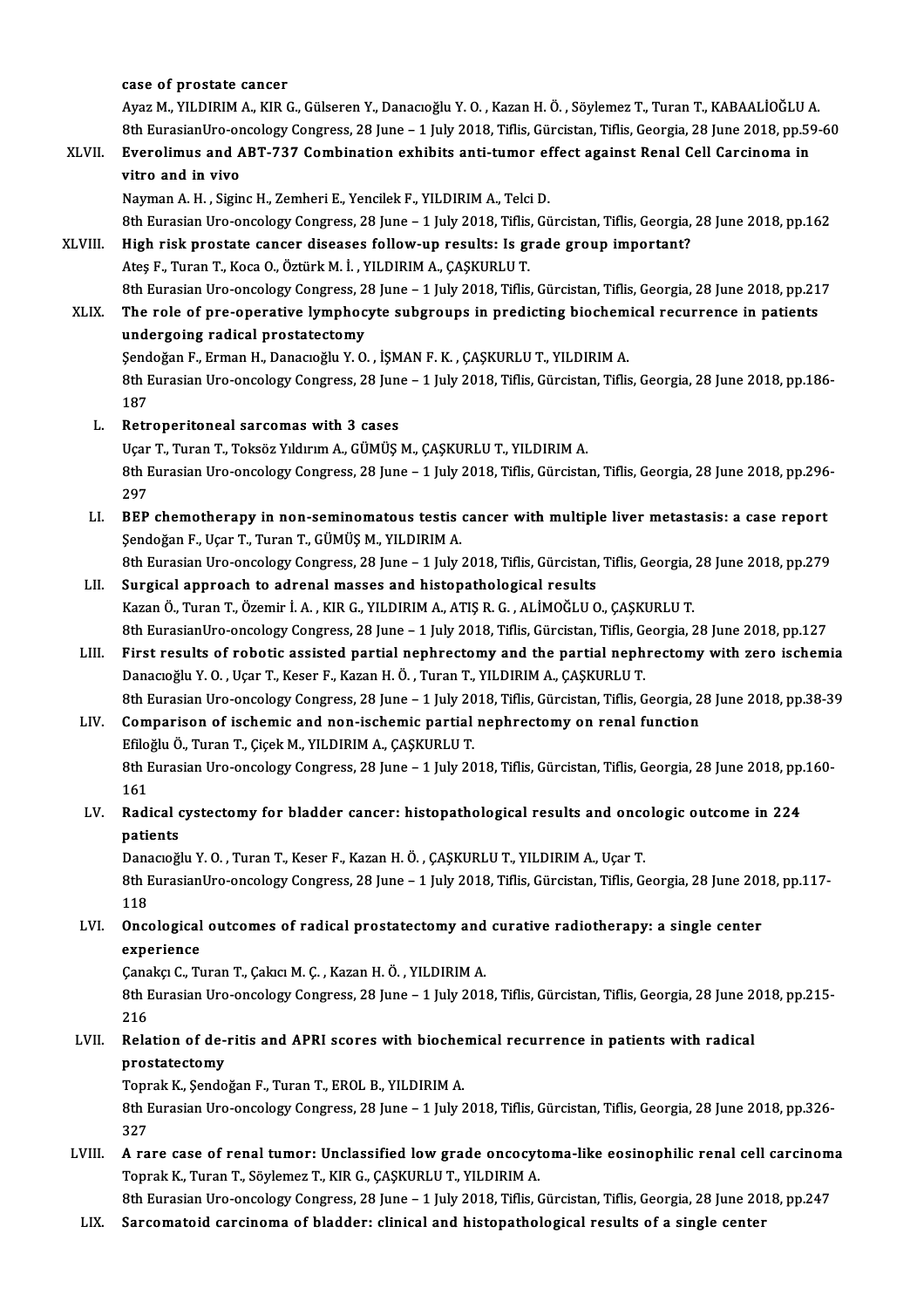Danacıoğlu Y. O. , Turan T., Söylemez T., KIR G., ÇAŞKURLU T., YILDIRIM A.<br>Pth EunosianUre, ongelegy Congress, 28 June – 1 July 2018, Tiflis, Günsiste

Danacıoğlu Y. O. , Turan T., Söylemez T., KIR G., ÇAŞKURLU T., YILDIRIM A.<br>8th EurasianUro-oncology Congress, 28 June – 1 July 2018, Tiflis, Gürcistan, Tiflis, Georgia, 28 June 2018, pp.110-Dana<br>8th E<br>111 8th EurasianUro-oncology Congress, 28 June – 1 July 2018, Tiflis, Gürcistan, Tiflis, Georgia, 28 June<br>111<br>LX. Relationship between prostate cancer and MGMT, SOCS3, RASSF1 and PTEN mutations<br>DEMIDCAN B. VÜCEL B. Altude & S.

111<br>Relationship between prostate cancer and MGMT, SOCS3, RASSF1 and PTEN mutations<br>DEMİRCAN B., YÜCEL B., Altındağ S., Salman Yılmaz S., YILDIRIM A.

8th Eurasian Uro-oncology Congress, 28 June – 1 July 2018, Tiflis, Gürcistan, Tiflis, Georgia, 28 June 2018, pp.178

## DEMIRCAN B., YÜCEL B., Altındağ S., Salman Yılmaz S., YILDIRIM A.<br>8th Eurasian Uro-oncology Congress, 28 June – 1 July 2018, Tiflis, Gürcistan, Tiflis, Georgia, 28 June 2018, pp.178<br>LXI. Can Re-TUR specimen pathology p 8th Euras<br>Can Re-'<br>cancer?<br><sup>Polit F</sup> S Can Re-TUR specimen pathol<br>cancer?<br>Pelit E. S. , Turan T., YILDIRIM A.<br><sup>Oth EurosianUre engelegy Congr</sup>

cancer?<br>8th E. S. , Turan T., YILDIRIM A.<br>8th EurasianUro-oncology Congress, 28 June – 1 July 2018, Tiflis, Gürcistan, Tiflis, Georgia, 28 June 2018, pp.96 Pelit E. S. , Turan T., YILDIRIM A.<br>8th EurasianUro-oncology Congress, 28 June – 1 July 2018, Tiflis, Gürcistan, Tiflis, Georgia, 28 June 2018, p<br>2011. Results of Open and Robotic Prostatectomy in High-Risk Prostate Cancer

# 8th Euras<br>Results<br>Centers<br>Sendeğas

Results of Open and Robotic Prostatectomy in High-Risk Prostate C<br>Centers<br>Şendoğan F., Tuğcu V., Turan T., Şahin S., ÇAŞKURLU T., YILDIRIM A., Uçar T.<br>8th Eurosian Ure engelegy Congress, 28 June - 1 July 2018, Tiflis Gürgi

Centers<br>Şendoğan F., Tuğcu V., Turan T., Şahin S., ÇAŞKURLU T., YILDIRIM A., Uçar T.<br>8th Eurasian Uro-oncology Congress, 28 June – 1 July 2018, Tiflis, Gürcistan, Tiflis, Georgia, 28 June 2018, pp.198-Send<br>8th E<br>199<br>The 8th Eurasian Uro-oncology Congress, 28 June – 1 July 2018, Tiflis, Gürcistan, Tiflis, Georgia, 28 June 2018, pp.198-<br>199<br>LXIII. The effect of tumor stage on T lymphocyte subgroups in patients undergoing radical prostatecto

## 199<br>The effect of tumor stage on T lymphocyte subgroups in patients undergoing radical prostatectomy<br>Danacıoğlu Y. O. , Turan T., İŞMAN F. K. , Şendoğan F., Kazan H. Ö. , ÇAŞKURLU T., YILDIRIM A. The effect of tumor stage on T lymphocyte subgroups in patients undergoing radical prostatectomy<br>Danacıoğlu Y. O. , Turan T., İŞMAN F. K. , Şendoğan F., Kazan H. Ö. , ÇAŞKURLU T., YILDIRIM A.<br>8th Eurasian Uro-oncology Cong

Dana<br>8th E<br>184 8th Eurasian Uro-oncology Congress, 28 June – 1 July 2018, Tiflis, Gürcistan, Tiflis, Georgia, 28 June 2018, pp.183-<br>184<br>LXIV. Prospective and randomized study of the effects of shock wave lithotripsy and retrograde intrar

184<br>Prospective and randomize<br>surgery on renal function<br>Turan T. İSMAN E.K., Danagy Prospective and randomized study of the effects of shock wave lithotripsy and retrograde intrarenal<br>surgery on renal function<br>Turan T., İŞMAN F. K. , Danacıoğlu Y. O. , Şendoğan F., Kahraman Genç N., Efiloğlu Ö., Uçar T.,

surgery on re<br>Turan T., İŞMAI<br>T., YILDIRIM A.<br><sup>22rd Annual E.</sup> Turan T., İŞMAN F. K. , Danacıoğlu Y. O. , Şendoğan F., Kahraman Genç N., Efiloğlu Ö., Uç<br>T., YILDIRIM A.<br>33rd Annual EAU Congress 2018, Copenhagen, Denmark, 16 March 2018, vol.17, no.2<br>BIBS Senrası spentan deuble Letent m

T., YILDIRIM A.<br>33rd Annual EAU Congress 2018, Copenhagen, Denmark, 16 March 2018, vol.17, no.2<br>LXV. RIRS sonrası spontan double-J stent migrasyonuna sebep olan faktörler

TuranT.,ŞendoğanF.,DanacıoğluY.O. ,UçarT.,ATIŞR.G. ,ÇAŞKURLUT.,YILDIRIMA. 5. Ürolithiasis Günleri, Uluslarası Katılımlı, İstanbul, Turkey, 01 December 2017, pp.68-69

#### LXVI. 2. Böbrek taşı nedeniyle RIRC ve ESWL yapılan hastalarda işlemsonrası böbrek hasarının sistatin C 5. Ürolithiasis Günleri, Uluslarası Katılımlı, İstanbı<br>2. Böbrek taşı nedeniyle RIRC ve ESWL yap<br>ile prospektif randomize değerlendirilmesi<br>Turan T. İSMAN E.K., Danasıağlu V.Q., Sandağa Turan T., İŞMAN F. K. , Danacıoğlu Y. O. , Şendoğan F., Kahraman Genç N., Efiloğlu Ö., Uçar T., ATIŞ R. G. , ÇAŞKURLU<br>T., YILDIRIM A. ile prospektif<br>Turan T., İŞMAI<br>T., YILDIRIM A.<br>E. Ürelitbiasis C Turan T., İŞMAN F. K. , Danacıoğlu Y. O. , Şendoğan F., Kahraman Genç N., Efiloğlu Ö., Uçar '<br>T., YILDIRIM A.<br>5. Ürolithiasis Günleri, Uluslarası Katılımlı, İstanbul, Turkey, 01 December 2017, pp.49-50<br>Comparative differen

## LXVII. Comparative differences between T1a/b and T1e/m as substages in T1 urothelial carcinoma of the bladder 5. Ürolith<br>Compara<br>bladder<br>Turen T

Comparative differences between T1a/b and T1e/m as substages in T1 urothelial carcine<br>bladder<br>Turan T., EFİLOĞLU Ö., ŞENDOĞAN F., DANACIOĞLU Y. O. , ÖZKANLI S. Ş. , ÇAŞKURLU T., YILDIRIM A.<br>9 th EUROBEAN MIJI TIDISBI INARY 9 th EUROPEAN MULTIDISPLINARY MEETING ON UROLOGICAL CANSER, Barselona, Spain, 16 November 2017, vol.16, no.10, pp.2773 Turan T., EFİLOĞLU Ö.,<br>9 th EUROPEAN MULTI<br>vol.16, no.10, pp.2773<br>Prognostic and clini. 9 th EUROPEAN MULTIDISPLINARY MEETING ON UROLOGICAL CANSER, Barselona, Spain, 16 November 2017,<br>vol.16, no.10, pp.2773<br>LXVIII. Prognostic and clinicopathologic value of Ki-67 and Profilin-1 immunohistochemical expressions

## vol.16, no.10, pp.2773<br>Prognostic and clinicopathologic value<br>primary pT1 urothelial bladder cancer<br>CULPAN M. Turon T. ÖZKANLLS S. Zonginl Prognostic and clinicopathologic value of Ki-67 and Profilin-1 immunohistochemical expi<br>primary pT1 urothelial bladder cancer<br>ÇULPAN M., Turan T., ÖZKANLI S. Ş. , Zenginkinet T., KAZAN Ö., ATIŞ R. G. , ÇAŞKURLU T., YILDIRI

primary pT1 urothelial bladder cancer<br>ÇULPAN M., Turan T., ÖZKANLI S. Ş. , Zenginkinet T., KAZAN Ö., ATIŞ R. G. , ÇAŞKURLU T., YILDIRIM A.<br>9 th EUROPEAN MULTIDISPLINARY MEETING ON UROLOGICAL CANCER, Barselona, Spain, 16 No CULPAN M., Turan T., Č<br>9 th EUROPEAN MULTI<br>vol.16, no.10, pp.2801<br>Can extrassupersel 9 th EUROPEAN MULTIDISPLINARY MEETING ON UROLOGICAL CANCER, Barselona, Spain, 16 November 2017,<br>vol.16, no.10, pp.2801<br>LXIX. Can extracorporeal shock wave lithotripsy (SWL) session intervals affect success in the treatment

## vol.16, no.10, pp.2801<br>Can extracorporeal sh<br>upper ureteral stone?<br>Turen T. Denemečky Y. O Can extracorporeal shock wave lithotripsy (SWL) session intervals affect succ<br>upper ureteral stone?<br>Turan T., Danacıoğlu Y. O. , Efiloğlu Ö., Günaydın B., ATIŞ R. G. , YILDIRIM A., ÇAŞKURLU T.<br>4th Meeting of the FAU Sectio

upper ureteral stone?<br>Turan T., Danacıoğlu Y. O. , Efiloğlu Ö., Günaydın B., ATIŞ R. G. , YILDIRIM A., ÇAŞKURLU T.<br>4th Meeting of the EAU Section of Urolithiasis, Viyana, Austria, 05 October 2017, vol.16, no.7

## Turan T., Danacıoğlu Y. O. , Efiloğlu Ö., Günaydın B., ATIŞ R. G. , YILDIRIM A., ÇAŞKURLU T.<br>4th Meeting of the EAU Section of Urolithiasis, Viyana, Austria, 05 October 2017, vol.16, no.7<br>LXX. THE ACCURACY OF 68GALLIUM 4th Meeting of the EAL<br>THE ACCURACY OF<br>PROSTATE CANCER THE ACCURACY OF 68GALLIUM-PSMA PET/CT IN PRIMARY LYMPH NODE STAGING FOR HIGH RISK<br>PROSTATE CANCER<br>Öbek C., Doğanca T., Demirci E., Ocak M., Kural A. R. , Yildirim A., Yücetaş U., Demirdağ C., Erdoğan S. M. , Kabasakal<br>I

PI<br>Öl<br>L. Öbek C., Doğanca T., Demirci E., Ocak M., Kural A. R. , Yildirim A., Yücetaş U., Demirdağ C., Erdoğan S. M. , Kabasakal<br>L.<br>Annual Meeting of the American-Urological-Association (AUA), Massachusetts, United States Of Americ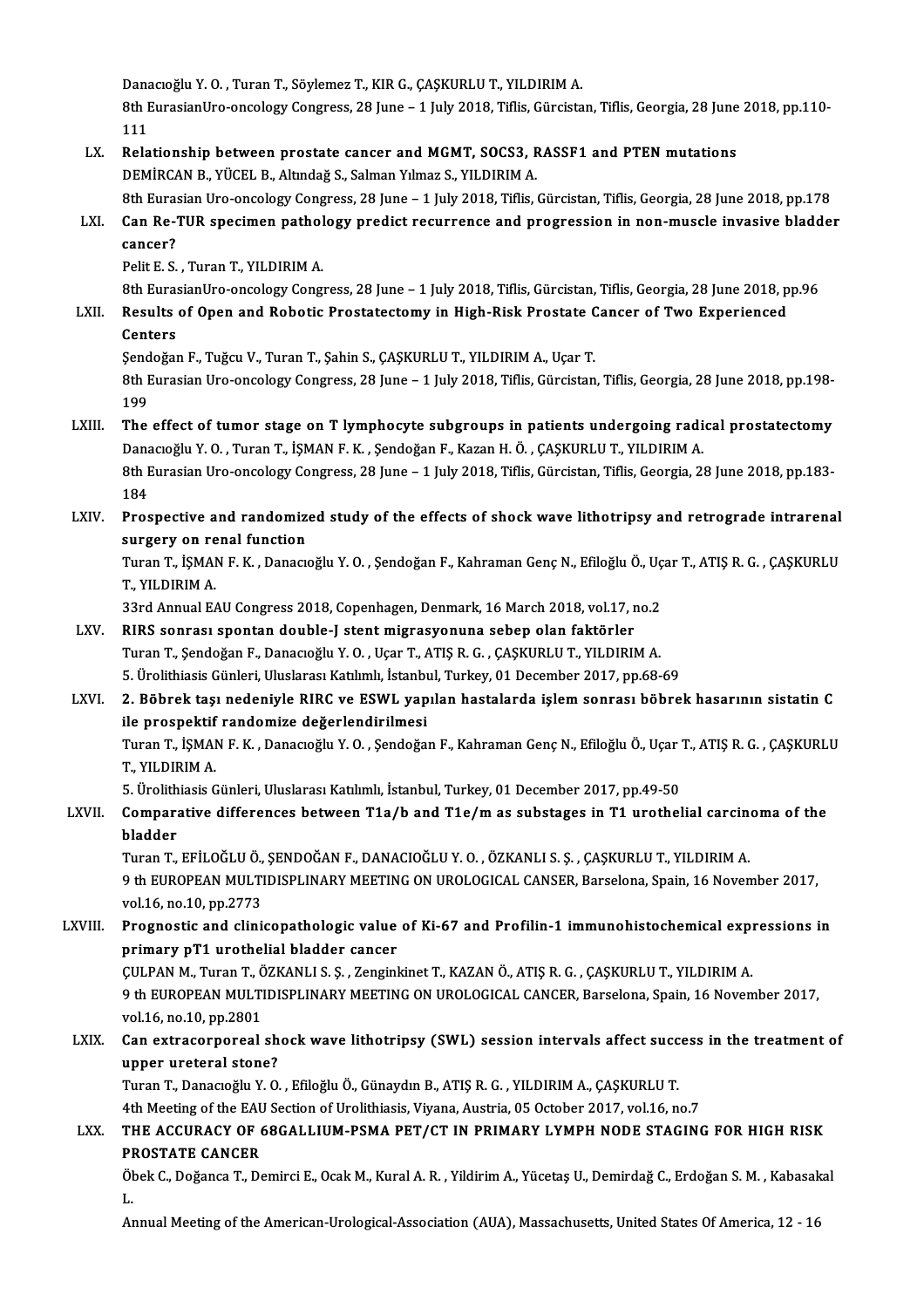May 2017, vol.197

| LXXI.            | May 2017, vol 197<br>Impact of ROI placement on ADC values in differentiating between low and high grade clear cell                                             |
|------------------|-----------------------------------------------------------------------------------------------------------------------------------------------------------------|
|                  | renal carcinomas                                                                                                                                                |
|                  | ASLAN A., Ayaz E., İnan İ., ÖZKANLI S. Ş., YILDIRIM A., YIKILMAZ A., Acar M.                                                                                    |
|                  | European Congress of Radiology 2017, Viyana, Austria, 01 March 2017, pp.12-16                                                                                   |
| LXXII.           | Perkütan nefrolitotomi esnasında saptanan ve takiplerinde metastatic hale gelen renal pelvis pT1-                                                               |
|                  | düşük renal pelvis TCC'li hasta: olgu sunumu                                                                                                                    |
|                  | Uçar T., Turan T., Çulpan M., Ceyran A. B., Danacıoğlu Y. O., ÇAŞKURLU T., YILDIRIM A.                                                                          |
|                  | 7. Üroonkoloji Kongresi, Edirne, Turkey, 26 January 2017, pp.66                                                                                                 |
| LXXIII.          | 12 yaşında düşük malign potansiyelli papiller neoplazi tanılı hasta: olgu sunumu                                                                                |
|                  | Uçar T., YILDIRIM A., Turan T., ÖZKANLI S. Ş., Çulpan M., ÇAŞKURLU T., SILAY M. S.                                                                              |
|                  | 7. Üroonkoloji Kongresi, Edirne, Turkey, 26 January 2017, pp.78                                                                                                 |
| <b>LXXIV</b>     | Bilateral renal dev anjiyomiyolipomu olan olguda selektif renal arterial embolizasyon                                                                           |
|                  | Şendoğan F., Turan T., Işık M., Çulpan M., Danacıoğlu Y. O., YILDIRIM A., ÇAŞKURLU T.                                                                           |
|                  | 7. Üroonkoloji Kongresi, Edirne, Turkey, 26 January 2017, pp.67                                                                                                 |
| LXXV.            | Tek merkezin 15 senelik testis tümörü tedavisindeki yaklaşımı ve takip sonuçları                                                                                |
|                  | Danacıoğlu Y. O., Turan T., Efiloğlu Ö., Çulpan M., Atış R. G., EROL B., Günaydın B., ÇAŞKURLU T., YILDIRIM A.                                                  |
|                  | 7. Üroonkoloji Kongresi, Edirne, Turkey, 26 January 2017, pp.55                                                                                                 |
| LXXVI.           | Senkron invaziv mesane kanseri, üst üriner system tümörü ve prostat kanseri gözlenen hasta: olgu                                                                |
|                  | sunumu                                                                                                                                                          |
|                  | Danacıoğlu Y.O., Turan T., Çulpan M., Toprak K., ÇAŞKURLU T., YILDIRIM A.                                                                                       |
|                  | 7. Üroonkoloji Kongresi, Edirne, Turkey, 26 January 2017, pp.79                                                                                                 |
| LXXVII.          | Metastatik renal hücreli kanser tanılı hastada zorunlu parsiyel nefrektomi sonrasındaki nüksün                                                                  |
|                  | sunitib tedavisi sonrası regresyonu                                                                                                                             |
|                  | Şendoğan F., YILDIRIM A., Turan T., Aktaş B., Toprak K., Çulpan M., Atış R. G. , ÇAŞKURLU T.<br>7. Üroonkoloji Kongresi, Edirne, Turkey, 26 January 2017, pp.68 |
| <b>LXXVIII</b> . | Ürotelyal mesane kanseri hastalarında erken radikal sistektomi sonuçlarımız                                                                                     |
|                  | Turan T., Efiloğlu Ö., Danacıoğlu Y. O., Çulpan M., Atış R. G., EROL B., ÇAŞKURLU T., YILDIRIM A.                                                               |
|                  | 7. Üroonkoloji Kongresi, Edirne, Turkey, 26 January 2017, pp.43                                                                                                 |
| <b>LXXIX</b>     | 9 aylık rhabdomyosarkom tanılı mesane tümörü olan hasta: olgu sunumu                                                                                            |
|                  | Uçar T., YILDIRIM A., Turan T., Çulpan M., ÇAŞKURLU T., SILAY M. S.                                                                                             |
|                  | 7. Üroonkoloji Kongresi, Edirne, Turkey, 26 January 2017, pp.80                                                                                                 |
| <b>LXXX</b>      | Mesane kanseri nedeniyle radikal sistektomi yapılan hastalarda rastlantısal prostat kanseri sıklığı ve                                                          |
|                  | onkolojik sonuçları                                                                                                                                             |
|                  | Turan T., YILDIRIM A., Danacıoğlu Y. O., Şendoğan F., Çulpan M., Uçar T., Atış R. G., ÇAŞKURLU T.                                                               |
|                  | 7. Üroonkoloji Kongresi, Edirne, Turkey, 26 January 2017, pp.38                                                                                                 |
| LXXXI.           | Kasa invaze olmayan mesane kanserinde radikal sistektomi endikasyon farklılığı onkolojik sonuçları                                                              |
|                  | etkiliyor mu?                                                                                                                                                   |
|                  | Turan T., Danacıoğlu Y. O., Çulpan M., Atış R. G., EROL B., Günaydın B., ÇAŞKURLU T., YILDIRIM A.                                                               |
|                  | 7. Üroonkoloji Kongresi, Edirne, Turkey, 26 January 2017, pp.44                                                                                                 |
| <b>LXXXII</b>    | Metastatik dev renal kitlelerde hedefe yönelik tedavi çağında sitoredüktif nefrektomi: olgu sunumu                                                              |
|                  | Çulpan M., Turan T., Danacıoğlu Y. O., GÜMÜŞ M., Atış R. G., ÇAŞKURLU T., YILDIRIM A.                                                                           |
|                  | 7. Üroonkoloji Kongresi, Edirne, Turkey, 26 January 2017, pp.70                                                                                                 |
| <b>LXXXIII</b>   | The effect of body mass index on serum total testosterone concentrationsin prostate cancer patients                                                             |
|                  | receiving luteinizing hormone-releasing hormone agonist therapy.                                                                                                |
|                  | Çulpan M., YILDIRIM A., Turan T., Efiloğlu Ö., Danacıoğlu Y. O. , Atış R. G. , ÇAŞKURLU T.                                                                      |
|                  | 8th European Multidiscilinary Meeting on Urological Cancer (EMUC), Milan, Italy, 24 November 2016, pp.22-23                                                     |
| <b>LXXXIV</b>    | Yüksek Riskli Prostat Kanserinin Primer Lenf Nodu Evrelemesinde 68Gallium-PSMA PET/BT                                                                           |
|                  | Görüntülemesinin Tanısal Başarısı                                                                                                                               |
|                  | , Öbek C., Doğanca T., Demirci E., Ocak M., Kural A. R. , YILDIRIM A., Yücetaş U., Demirdağ Ç., Erdoğan S. M.<br>Kabasakal L                                    |
|                  |                                                                                                                                                                 |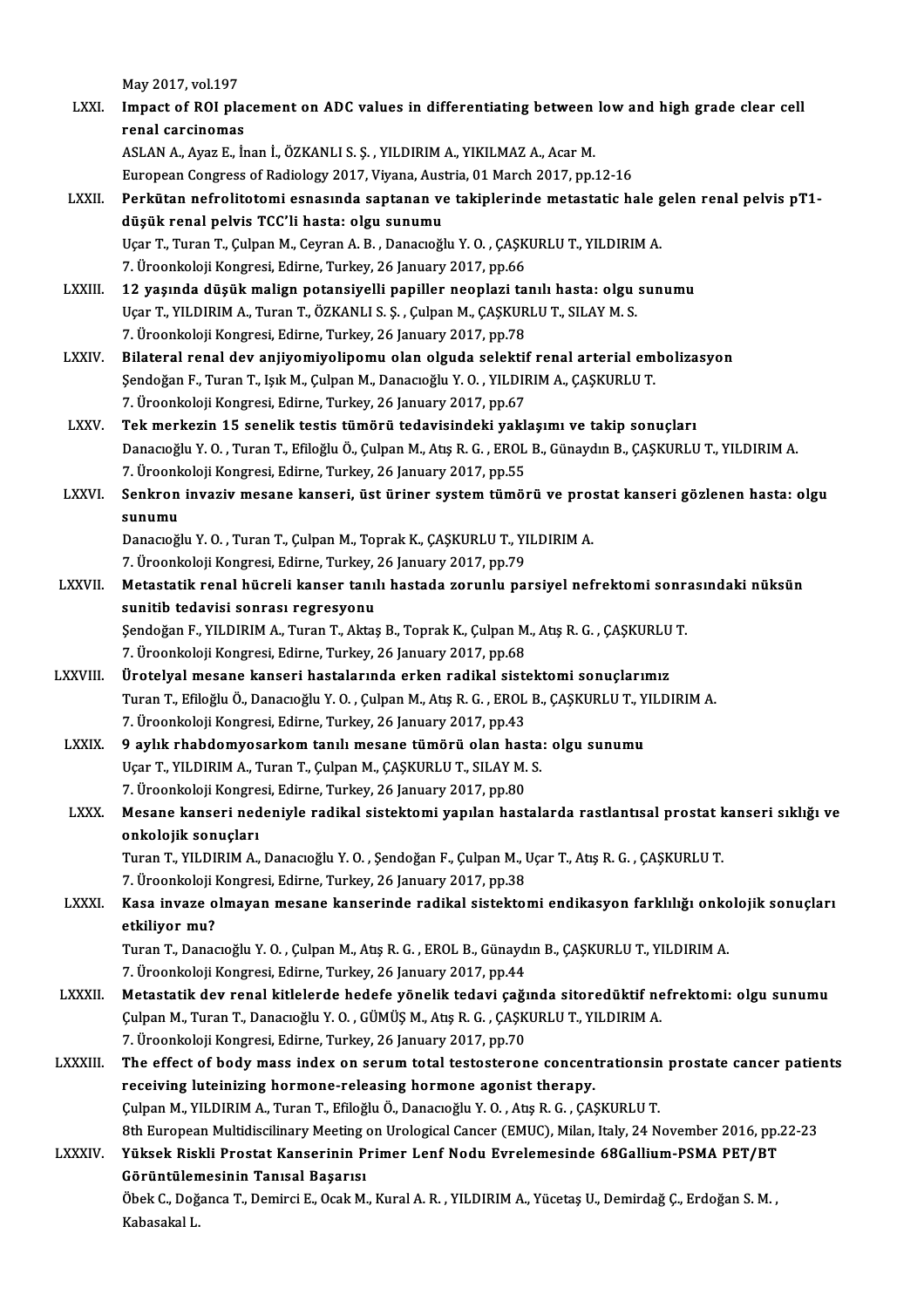3. Ulusal Ürolojik Cerrahi Kongresi, Antalya, Turkey, 02 November 2016, pp.1<br>PEP komotoranisi ile todavi odilen vülsek velüm motostatik testis kel

|                | 3. Ulusal Ürolojik Cerrahi Kongresi, Antalya, Turkey, 02 November 2016, pp.1                                 |
|----------------|--------------------------------------------------------------------------------------------------------------|
| <b>LXXXV.</b>  | BEP kemoterapisi ile tedavi edilen yüksek volüm metastatik testis kanserli hasta: Olgu sunumu                |
|                | Uçar T., Şendoğan F., Kazan Ö., Turan T., ÇAŞKURLU T., YILDIRIM A.                                           |
|                | 25. Ulusal Üroloji Kongresi, Girne, Cyprus (Kktc), 06 October 2016, pp.114                                   |
| <b>LXXXVI.</b> | Renal kitle nedeniyle robotik, laparoskopik ve açık parsiyel nefrekytomi yapılan hastaların                  |
|                | karşılaştırılması                                                                                            |
|                | Turan T., Boylu U., YILDIRIM A., Yıldırım Ü., Danacıoğlu Y., Efiloğlu Ö., Şendoğan F., Gümüş E., ÇAŞKURLU T. |
|                | 25. Ulusal Üroloji Kongresi, Girne, Cyprus (Kktc), 06 October 2016, vol.1, no.1, pp.51                       |
| <b>LXXXVII</b> | Retrograd intrarenal cerrahi sonrası stent migrasyonu                                                        |
|                | Şendoğan F., YILDIRIM A., Sarı U., Turan T., Günaydın B., Atış R., ÇAŞKURLU T.                               |
|                | 25. Ulusal Üroloji Kongresi, Girne, Cyprus (Kktc), 06 October 2016, vol.1, no.1, pp.58                       |
| LXXXVIII       | Prostat kanserinde eşlik eden prostatik fossa taşları: Olgu sunumu                                           |
|                | Uçar T., Şendoğan F., Kazan Ö., Turan T., Günaydın B., YILDIRIM A.                                           |
|                | 25. Ulusal Üroloji Kongresi, Girne, Cyprus (Kktc), 06 October 2016, pp.103                                   |
| <b>LXXXIX</b>  | Luteinizan hormon salgılatıcı hormon(LHRH) agonist tedavisi alanlarda bazal serum testosteronun              |
|                | etkisi                                                                                                       |
|                | Çulpan M., YILDIRIM A., Turan T., Efiloğlu Ö., Danacıoğlu Y., Atış R., EROL B., ÇAŞKURLU T.                  |
|                | 25. Ulusal Üroloji Kongresi, Girne, Cyprus (Kktc), 06 October 2016, vol.1, no.1, pp.68                       |
| XC.            | Ürotelyal mesane kanserinde p16, p21, p53, ki67, ARID1A ve PTEN immün ekspresyonun klinik önemi              |
|                | Ulus İ., Senol S., YILDIRIM A., Efiloğlu Ö., Atış R., EROL B., ÇAŞKURLU T.                                   |
|                | 25. Ulusal Üroloji Kongresi, Girne, Cyprus (Kktc), 06 October 2016, vol.1, no.1, pp.57                       |
| XCI.           | Mesanenin değişici hücreli karsinomunda T1 alt-tiplemesinin prognostik rolü                                  |
|                | Efiloğlu Ö., ÖZKANLI S. Ş., Turan T., ENGİN ZERK P., ÇULPAN M., ÇAŞKURLU T., YILDIRIM A.                     |
|                | 25. Ulusal Üroloji Kongresi, Gazimagusa, Turkey, 06 October 2016                                             |
| XCII.          | Skrotal mesane hernisi: Olgu sunumu                                                                          |
|                | Şendoğan F., Kazan Ö., Uçar T., Turan T., Turan T., YILDIRIM A.                                              |
|                | 25. Ulusal Üroloji Kongresi, Girne, Cyprus (Kktc), 06 October 2016, pp.43                                    |
| XCIII.         | Tek merkezin testis tümörü tedavisindeki yaklaşımı ile güncel kılavuzun değerlendirilmesi                    |
|                | Efiloğlu Ö., Turan T., YILDIRIM A., Ulus İ., Çulpan M., Atış R. G., ÇAŞKURLU T.                              |
|                | 25. Ulusal Üroloji Kongresi, Girne, Cyprus (Kktc), 06 October 2016, pp.109                                   |
| XCIV.          | International society of Urological Pathology (ISUP) 2014 sınıflamasının biyokimyasal nüks ve klinik         |
|                | progresyonu belirlemedeki klinik önemi                                                                       |
|                | Turan T., Danacıoğlu Y., Güçlüer B., Efiloğlu Ö., Günaydın B., EROL B., ÇAŞKURLU T., YILDIRIM A.             |
|                | 25. Ulusal Üroloji Kongresi, G, Cyprus (Kktc), 06 October 2016, vol.1, no.1, pp.69                           |
| XCV.           | Penetran yaralanma sonrası geç saptanan üreter yaralanması: Olgu sunumu                                      |
|                | Uçar T., Şendoğan F., Kazan Ö., Kurun N., ÇAŞKURLU T., YILDIRIM A.                                           |
|                | 25. Ulusal Üroloji Kongresi, Girne, Cyprus (Kktc), 06 October 2016, pp.41                                    |
| XCVI.          | Sıfır-iskemi parsiyel nefrektomi modelinde 3 farklı hemostatik ajanın etkinlik ve güvenirlik açısından       |
|                | karşılaştırılması                                                                                            |
|                | Ulus İ., EROL B., Çulpan M., ÖZKANLI S. Ş., Hanci V., YILDIRIM A., Atış R., ÇAŞKURLU T.                      |
|                | 25. Ulusal Üroloji Kongresi, Girne, Cyprus (Kktc), 06 October 2016, vol.1, no.1, pp.53                       |
| <b>XCVII</b>   | T1 alt grup micro-invaziv (T1m) ve extensive-invaziv (T1e) mesane kanserinin rekürrens ve                    |
|                | progresyonunu öngörebilir mi?                                                                                |
|                | Turan T., ÖZKANLI S. Ş., Efiloğlu Ö., ENGİN ZERK P., ÇULPAN M., ÇAŞKURLU T., YILDIRIM A.                     |
|                | 25. Ulusal Üroloji Kongresi, Gazimagusa, Turkey, 06 October 2016                                             |
| <b>XCVIII</b>  | Radikal prostatektomi sonrası klips nedeniyle gelişen mesane boynu darlığı                                   |
|                | Sendogan F., Danacıoğlu Y., Turan T., ÇAŞKURLU T., YILDIRIM A.                                               |
|                | 25. Ulusal Üroloji Kongresi, Girne, Cyprus (Kktc), 06 October 2016, pp.42                                    |
| <b>XCIX</b>    | Kasa-invaze olmayan mesane kanserli hastalarda idrar ve serum TGF-B1, MMP-9, NGF düzeyleri ve                |
|                | MMP9/TIMP2 oranı biyobelirteç olarak kullanılabilir mi?                                                      |
|                | Efiloğlu Ö., Turan T., Ulus İ., Çulpan M., Atış R., EROL B., ÇAŞKURLU T., YILDIRIM A.                        |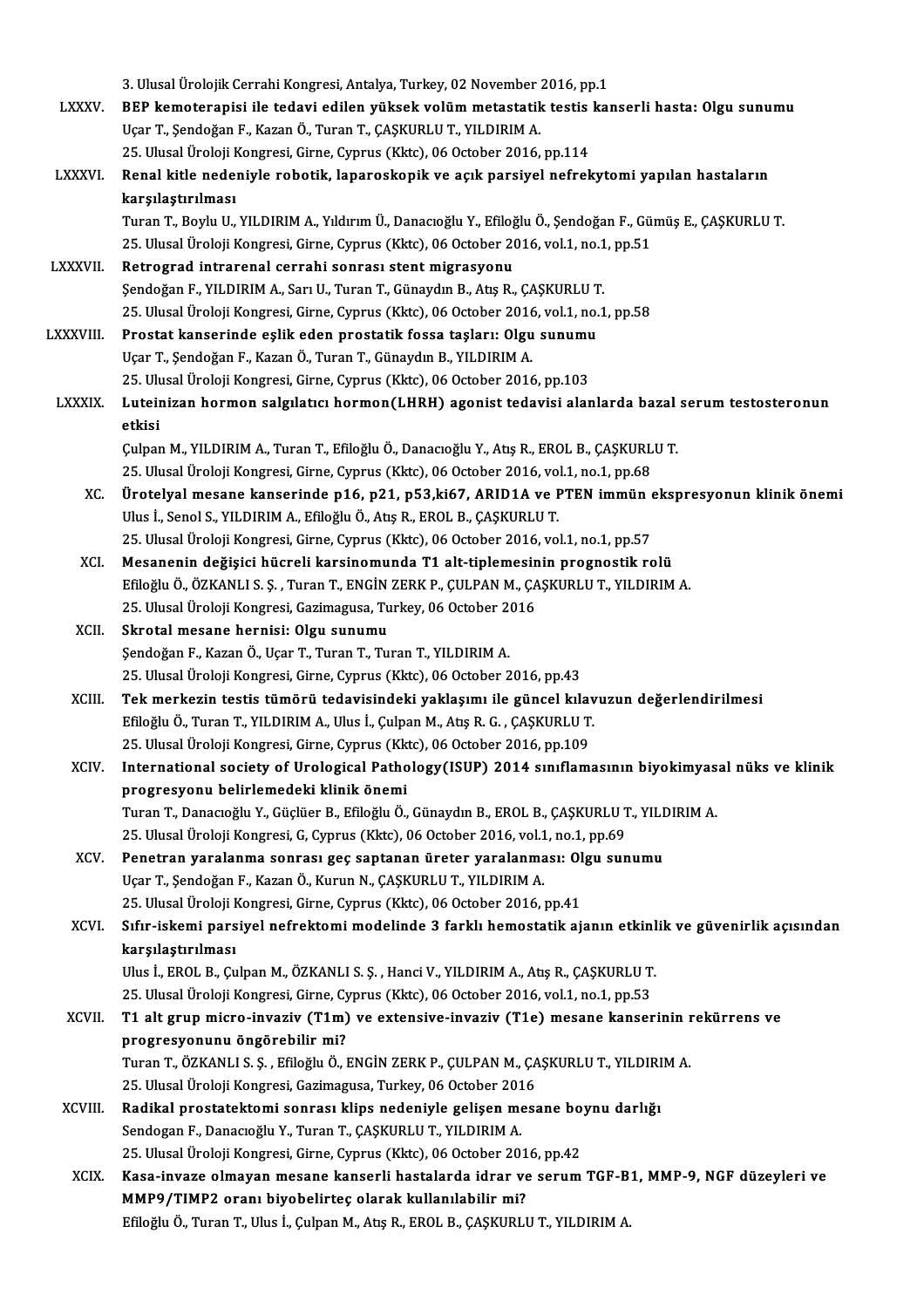25. Ulusal Üroloji Kongresi, Girne, Cyprus (Kktc), 06 October 2016, vol.1, no.1, pp.54<br>Vükaek riskli prestat kanseri hastalarında asık ve rebatik radikal prestatel

- 25. Ulusal Üroloji Kongresi, Girne, Cyprus (Kktc), 06 October 2016, vol.1, no.1, pp.54<br>C. Yüksek riskli prostat kanseri hastalarında açık ve robotik radikal prostatektominin karşılaştırılması<br>Turen T. Beylu II, YILDIPI 25. Ulusal Üroloji Kongresi, Girne, Cyprus (Kktc), 06 October 2016, vol.1, no.1, pp.<br>Yüksek riskli prostat kanseri hastalarında açık ve robotik radikal prosta<br>Turan T., Boylu U., YILDIRIM A., Danacıoğlu Y., Efiloğlu Ö., Gü Yüksek riskli prostat kanseri hastalarında açık ve robotik radikal prostatek<br>Turan T., Boylu U., YILDIRIM A., Danacıoğlu Y., Efiloğlu Ö., Gümüş E., ÇAŞKURLU T.<br>25. Ulusal Üroloji Kongresi, Girne, Cyprus (Kktc), 06 October 25. Ulusal Üroloji Kongresi, Girne, Cyprus (Kktc), 06 October 2016, vol.1, no.1, pp.70
- Turan T., Boylu U., YILDIRIM A., Danacıoğlu Y., Efiloğlu Ö., Gümüş E., ÇAŞKURLU T.<br>25. Ulusal Üroloji Kongresi, Girne, Cyprus (Kktc), 06 October 2016, vol.1, no.1, pp.70<br>CI. Androjen baskılayıcı tedavi öncesi metastaz Androjen baskılayıcı tedavi öncesi metastaz durumunun lüteinizan hormol agonist tedavisi alan hastalarda kastrasyon direnç oranlarına etkisi<br>Turan T., YILDIRIM A., Efiloğlu Ö., Danacıoğlu Y. O. , Atış R. G. , EROL B., ÇAŞK agonist tedavisi alan hastalarda kastrasyon direnç oranlarına etk<br>Turan T., YILDIRIM A., Efiloğlu Ö., Danacıoğlu Y. O. , Atış R. G. , EROL B., ÇA.<br>25. Ulusal Üroloji Kongresi, Girne, Cyprus (Kktc), 06 October 2016, pp.98<br>P
- 25. Ulusal Üroloji Kongresi, Girne, Cyprus (Kktc), 06 October 2016, pp.98<br>CII. Radikal sistektomi ve üriner diversiyon ameliyatı sonrası yaşam kalitesi değerlendirmesi 25. Ulusal Üroloji Kongresi, Girne, Cyprus (Kktc), 06 October 2016, pp.98<br>**Radikal sistektomi ve üriner diversiyon ameliyatı sonrası yaşam kalitesi değer**l<br>Efiloğlu Ö., Sarı U., Turan T., Şendoğan F., Sürmeli E., Atış R. G Radikal sistektomi ve üriner diversiyon ameliyatı sonrası yaşam |<br>Efiloğlu Ö., Sarı U., Turan T., Şendoğan F., Sürmeli E., Atış R. G. , ÇAŞKURLU<br>25. Ulusal Üroloji Kongresi, Girne, Cyprus (Kktc), 07 October 2016, pp.42<br>Kas 25. Ulusal Üroloji Kongresi, Girne, Cyprus (Kktc), 07 October 2016, pp.42
- CIII. Kasa invaze olmayan mesane kanserli hastalarda serum nötrofil/lenfosit oranı tanıda kullanılabilir<br>mi? Kasa invaze olmayan mesane kanserli hastalarda serum nötrofil/lenfosit oranı<br>mi?<br>Efiloğlu Ö., Turan T., Ulus İ., Danacıoğlu Y., Atış R., Günaydın B., ÇAŞKURLU T., YILDIRIM A.<br>25 Ulusel Ünakij Kongresi Cinne Cunrus (Klta),

<mark>mi?</mark><br>Efiloğlu Ö., Turan T., Ulus İ., Danacıoğlu Y., Atış R., Günaydın B., ÇAŞKURLU T., YILDIRI!<br>25. Ulusal Üroloji Kongresi, Girne, Cyprus (Kktc), 06 October 2016, vol.1, no.1, pp.72<br>Definitif tedevinin lütejniran bermen,

- Efiloğlu Ö., Turan T., Ulus İ., Danacıoğlu Y., Atış R., Günaydın B., ÇAŞKURLU T., YILDIRIM A.<br>25. Ulusal Üroloji Kongresi, Girne, Cyprus (Kktc), 06 October 2016, vol.1, no.1, pp.72<br>CIV. Definitif tedavinin lüteinizan hormo 25. Ulusal Üroloji Kongresi, Girne, Cyprus (Kktc), 06 October 2016, vol.1, no.1, pp.72<br>Definitif tedavinin lüteinizan hormon-salgılatıcı hormon agonist tedavisi etkinliğinde<br>Çulpan M., YILDIRIM A., Turan T., Efiloğlu Ö., D Definitif tedavinin lüteinizan hormon-salgılatıcı hormon agonist t<br>Çulpan M., YILDIRIM A., Turan T., Efiloğlu Ö., Danacıoğlu Y. O. , Atış R. G. , E<br>25. Ulusal Üroloji Kongresi, Girne, Cyprus (Kktc), 06 October 2016, pp.96<br> Culpan M., YILDIRIM A., Turan T., Efiloğlu Ö., Danacıoğlu Y. O. , Atış R. G. , EROL B., ÇAŞKURLU T.<br>25. Ulusal Üroloji Kongresi, Girne, Cyprus (Kktc), 06 October 2016, pp.96<br>27. Atipik Küçük Asiner Proliferasyon (ASAP): Ta
- 25. Ulusal Üroloji Kongresi, Girne, Cyprus (Kktc), 06 October 2016,<br>Atipik Küçük Asiner Proliferasyon (ASAP): Takip edilmeli m<br>Zemheri E., İhvan A., Turan T., Boylu U., ÖZKANLI S. Ş. , YILDIRIM A.<br>25. Ulusal Üroloji Kongre Atipik Küçük Asiner Proliferasyon (ASAP): Takip edilmeli 1<br>Zemheri E., İhvan A., Turan T., Boylu U., ÖZKANLI S. Ş. , YILDIRIM A<br>25. Ulusal Üroloji Kongresi, Gazimagusa, Turkey, 06 October 2016<br>T1 alt grun mikro, invaziv(T1 Zemheri E., İhvan A., Turan T., Boylu U., ÖZKANLI S. Ş. , YILDIRIM A.<br>25. Ulusal Üroloji Kongresi, Gazimagusa, Turkey, 06 October 2016<br>CVI. T1 alt grup mikro-invaziv(T1e) mesane kanseri rekürrens ve progresyonu öngöreb
- 25. Ulusal Üroloji Kongresi, Gazimagusa, Turkey, 06 October 2016<br>T1 alt grup mikro-invaziv(T1e) mesane kanseri rekürrens ve progresyonu<br>Turan T., ÖZKANLI S. Ş. , Efiloğlu Ö., Çulpan M., ÇAŞKURLU T., YILDIRIM A.<br>25. Ulusal 19 T1 alt grup mikro-invaziv(T1e) mesane kanseri rekürrens ve progresyonu<br>Turan T., ÖZKANLI S. Ş. , Efiloğlu Ö., Çulpan M., ÇAŞKURLU T., YILDIRIM A.<br>25. Ulusal Üroloji Kongresi, Girne, Cyprus (Kktc), 06 October 2016, vol.1 Turan T., ÖZKANLI S. Ş. , Efiloğlu Ö., Çulpan M., ÇAŞKURLU T., YILDIRIM A.<br>25. Ulusal Üroloji Kongresi, Girne, Cyprus (Kktc), 06 October 2016, vol.1, no.1, pp.72<br>CVII. Kasainvaze olmayan mesane kanserli hastalarda idra
- 25. Ulusal Üroloji Kongresi, Girne, Cyprus (Kktc), 06 October 2016, vol.1, n<br>Kasainvaze olmayan mesane kanserli hastalarda idrar ve serum T<br>düzeyleri ve serum Nötrofil/lenfosit oranının nüks üzerine etkisi<br>F<sup>filoğlu Ö.</sup> Tu Kasainvaze olmayan mesane kanserli hastalarda idrar ve serum TGF-B1, Ml<br>düzeyleri ve serum Nötrofil/lenfosit oranının nüks üzerine etkisi<br>Efiloğlu Ö., Turan T., Ulus İ., Çulpan M., Atış R., Günaydın B., ÇAŞKURLU T., YILDIR düzeyleri ve serum Nötrofil/lenfosit oranının nüks üzerine etkisi<br>Efiloğlu Ö., Turan T., Ulus İ., Çulpan M., Atış R., Günaydın B., ÇAŞKURLU T., YILDIRIM A.<br>25. Ulusal Üroloji Kongresi, Girne, Cyprus (Kktc), 06 October 2016 Efiloğlu Ö., Turan T., Ulus İ., Çulpan M., Atış R., Günaydın B., ÇAŞKURLU T., YILDIRIM A.<br>25. Ulusal Üroloji Kongresi, Girne, Cyprus (Kktc), 06 October 2016, vol.1, no.1, pp.71<br>CVIII. Obezite cerrahisi sonrası gelişen mult
- 25. Ulusal Üroloji Kongresi, Girne, Cyprus (Kktc), 06 October 2016, vol.1, no.1, pp.71<br>Obezite cerrahisi sonrası gelişen multiple renal hücreli kanser metastazı: Olgı<br>Şendoğan F., Uçar T., Kazan H. Ö. , Turan T., Danacıoğl Obezite cerrahisi sonrası gelişen multiple renal hücreli kanser m<br>Şendoğan F., Uçar T., Kazan H. Ö. , Turan T., Danacıoğlu Y. O. , ÇAŞKURLU T<br>25. Ulusal Üroloji Kongresi, Girne, Cyprus (Kktc), 06 October 2016, pp.21<br>ISUP 2 Şendoğan F., Uçar T., Kazan H. Ö. , Turan T., Danacıoğlu Y. O. , ÇAŞKURLU T., YILDIRIM A.<br>25. Ulusal Üroloji Kongresi, Girne, Cyprus (Kktc), 06 October 2016, pp.21<br>CIX. ISUP 2014 konsensusuna göre prostat kanseri histo
- 25. Ul<mark>i</mark><br>ISUP<br>etkisi ISUP 2014 konsensusuna göre prostat kanseri histopatolojik değerlendi:<br>etkisi<br>Güçlüer B., Turan T., Efiloğlu Ö., Kazan H., Peltekoğlu E., ÇAŞKURLU T., YILDIRIM A.<br>25 Ulugal Ürelaji Kongresi Girne Gunrus (Klts), 06 Osteber

<mark>etkisi</mark><br>Güçlüer B., Turan T., Efiloğlu Ö., Kazan H., Peltekoğlu E., ÇAŞKURLU T., YILDIRIM A.<br>25. Ulusal Üroloji Kongresi, Girne, Cyprus (Kktc), 06 October 2016, vol.1, no.1, pp.70<br>Ueri evre prestat kanserinde endrejen bas 25. Ulusal Üroloji Kongresi, Girne, Cyprus (Kktc), 06 October 2016, vol.1, no.1, pp.70

CX. İleri evre prostat kanserinde androjen baskılama tedavisi için leuprolid ve goserelin'in İleri evre prostat kanserinde androjen baskılama tedavisi için leuprolid ve goserelin<br>karşılaştırılması<br>Çulpan M., YILDIRIM A., Turan T., Efiloğlu Ö., Danacıoğlu Y. O. , Atış R. G. , EROL B., ÇAŞKURLU T.<br>25 Ulucal Üreleji

<mark>karşılaştırılması</mark><br>Çulpan M., YILDIRIM A., Turan T., Efiloğlu Ö., Danacıoğlu Y. O. , Atış R. G. , E<br>25. Ulusal Üroloji Kongresi, Girne, Cyprus (Kktc), 06 October 2016, pp.97<br>Ugun şüroli pregervetif sonda kullanımı sonrası Culpan M., YILDIRIM A., Turan T., Efiloğlu Ö., Danacıoğlu Y. O. , Atış R. G. , EROL B., C. 25. Ulusal Üroloji Kongresi, Girne, Cyprus (Kktc), 06 October 2016, pp.97<br>CXI. Uzun süreli prezervatif sonda kullanımı sonrası kısm

- 25. Ulusal Üroloji Kongresi, Girne, Cyprus (Kktc), 06 October 2016, pp.97<br>CXI. Uzun süreli prezervatif sonda kullanımı sonrası kısmi penil amputasyon<br>Şendoğan F., Ulus İ., Turan T., Çulpan M., ÇAŞKURLU T., YILDIRIM A. 25. Ulusal Üroloji Kongresi, Girne, Cyprus (Kktc), 06 October 2016, pp.39 Şendoğan F., Ulus İ., Turan T., Çulpan M., ÇAŞKURLU T., YILDIRIM A.<br>25. Ulusal Üroloji Kongresi, Girne, Cyprus (Kktc), 06 October 2016, pp.39<br>CXII. Üst üreter taşlarının tedavisinde kısa aralıklı ESWL tedavisinin etkin
- 25. Ulusal Üroloji Kongresi, Girne, Cyprus (Kktc), 06 October 2016, pp.39<br>Üst üreter taşlarının tedavisinde kısa aralıklı ESWL tedavisinin etkinlik ve güvenirliğ<br>Turan T., Atış R., YILDIRIM A., Danacıoğlu Y., Efiloğlu Ö., Üst üreter taşlarının tedavisinde kısa aralıklı ESWL tedavisinin etkinlik ve <sub>i</sub><br>Turan T., Atış R., YILDIRIM A., Danacıoğlu Y., Efiloğlu Ö., Şendoğan F., Günaydın B., ÇAŞ<br>25. Ulusal Üroloji Kongresi, Girne, Cyprus (Kktc), 25. Ulusal Üroloji Kongresi, Girne, Cyprus (Kktc), 06 October 2016, vol.1, no.1, pp.73
- Turan T., Atış R., YILDIRIM A., Danacıoğlu Y., Efiloğlu Ö., Şendoğan F., Günaydın B., ÇAŞKURLU T.<br>25. Ulusal Üroloji Kongresi, Girne, Cyprus (Kktc), 06 October 2016, vol.1, no.1, pp.73<br>CXIII. Radikal prostatekyomi yapılan Radikal prostatekyomi yapılan hastalarda vücut kitle indeksinin histopatolojik bulgı<br>etkisi.<br>Turan T., YILDIRIM A., Şendoğan F., Efiloğlu Ö., Çulpan M., Ulus İ., Atış R., EROL B., ÇAŞKURLU T.<br>Aynaya Üneonlaleji Behar Kongr

<mark>etkisi.</mark><br>Turan T., YILDIRIM A., Şendoğan F., Efiloğlu Ö., Çulpan M., Ulus İ., Atış R., EROL B., ÇAŞI<br>Avrasya Üroonkoloji Bahar Kongresi, Bursa, Turkey, 28 April 2016, vol.1, no.1, pp.76<br>Transrektal prestat biyansisinde sa Turan T., YILDIRIM A., Şendoğan F., Efiloğlu Ö., Çulpan M., Ulus İ., Atış R., EROL B., ÇAŞKURLU T.<br>Avrasya Üroonkoloji Bahar Kongresi, Bursa, Turkey, 28 April 2016, vol.1, no.1, pp.76<br>CXIV. Transrektal prostat biyopsis

Avrasya Üroonkoloji Bahar K<br>Transrektal prostat biyop<br>biyokimyasal nükse etkisi.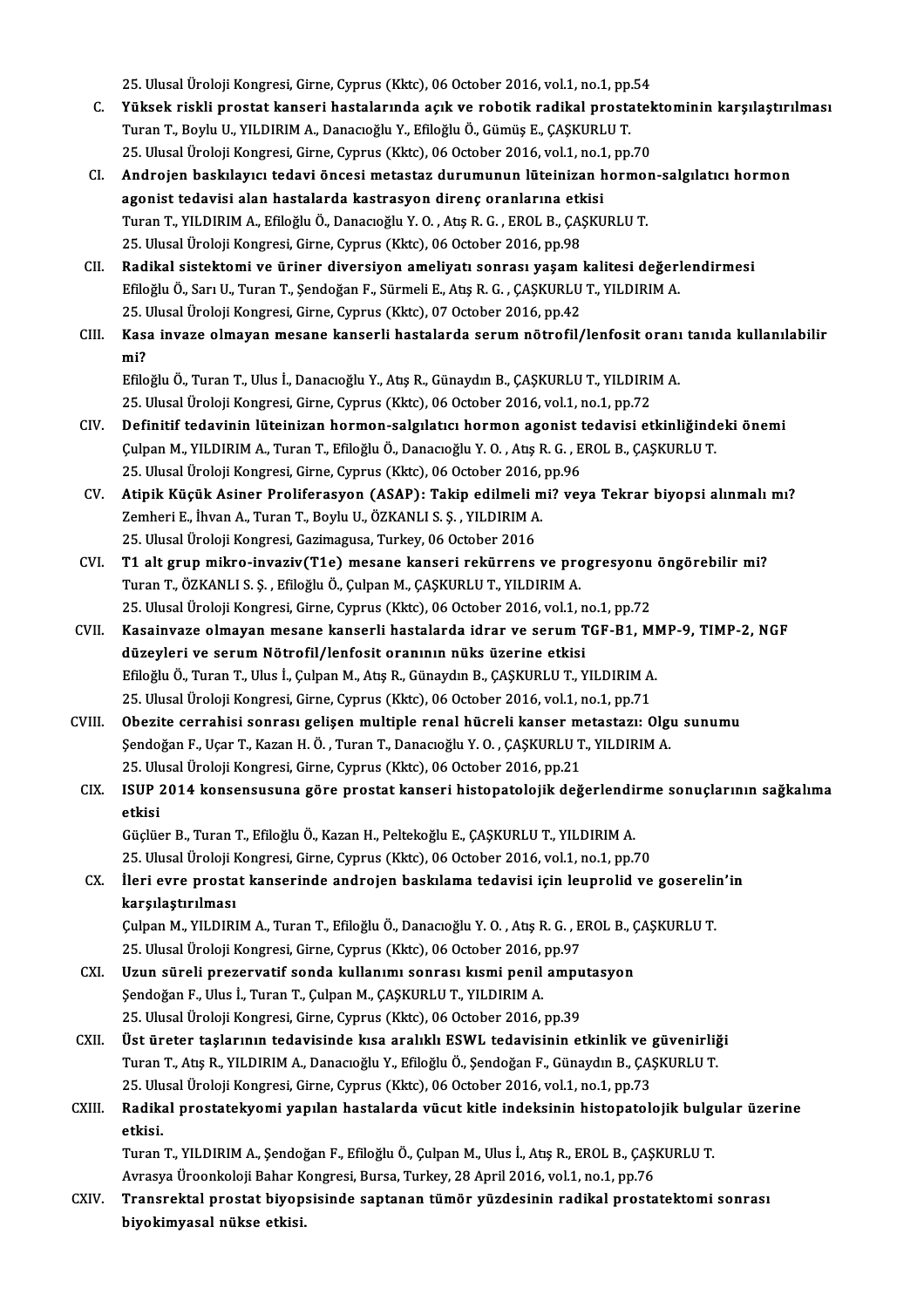Turan T., YILDIRIM A., Danacıoğlu Y., Efiloğlu Ö., Çulpan M., Ulus İ., Atış R., EROL B., ÇAŞKURLU T.<br>Ayrasıya Ürasarkalaji Bahar Konsussi, Bursa, Turkay, 28 Anril 2016, yal 1 no. 1 np. 77 Turan T., YILDIRIM A., Danacıoğlu Y., Efiloğlu Ö., Çulpan M., Ulus İ., Atış R., EROL B., ÇA!<br>Avrasya Üroonkoloji Bahar Kongresi, Bursa, Turkey, 28 April 2016, vol.1, no.1, pp.77<br>Padikal prestataktami sonrası ges dönem geli Turan T., YILDIRIM A., Danacıoğlu Y., Efiloğlu Ö., Çulpan M., Ulus İ., Atış R., EROL B., ÇAŞKURLU T.<br>Avrasya Üroonkoloji Bahar Kongresi, Bursa, Turkey, 28 April 2016, vol.1, no.1, pp.77<br>CXV. Radikal prostatektomi sonrası g

- Avrasya Üroonkoloji Bahar Kongresi, Bursa, Turkey, 28 April 2016, vol.1, no.1, pp.77<br>Radikal prostatektomi sonrası geç dönem gelişen üretra darlığı ve sistoüretroskopide saptanan<br>taşlaşmış mesane boynu anastamoz süturu: ol Danacıoğlu Y.O., YILDIRIM A., Turan T., Ulus İ., Atış R.G., ÇAŞKURLU T. Avrasya Üroonkoloji Bahar Kongresi, Bursa, Turkey, 28 April 2016, pp.11-12
- CXVI. Yüksek riskli prostat kanserinde radikal prostatektomi sonuçlarımız TuranT.,YILDIRIMA.,UçarT.,EfiloğluÖ.,ÇulpanM.,Ulus İ.,AtışR.,EROLB.,ÇAŞKURLUT. Yüksek riskli prostat kanserinde radikal prostatektomi sonuçlarımız<br>Turan T., YILDIRIM A., Uçar T., Efiloğlu Ö., Çulpan M., Ulus İ., Atış R., EROL B., ÇAŞKURLU T<br>Avrasya Üroonkoloji Bahar Kongresi, Bursa, Turkey, 28 April Turan T., YILDIRIM A., Uçar T., Efiloğlu Ö., Çulpan M., Ulus İ., Atış R., EROL B., ÇAŞKURLU T.<br>Avrasya Üroonkoloji Bahar Kongresi, Bursa, Turkey, 28 April 2016, vol.1, no.1, pp.72-73<br>CXVII. Prostat kanseri tanısında tekrar
- Avrasya Üroonkoloji Bahar Kongresi, Bursa, Turkey, 28 April<br>Prostat kanseri tanısında tekrarlayan transrektal biyo<br>Görüntülemenin tanı koymadaki katkısı: olgu sunumu<br>Penagağlu Y.O., YU DIBIM A. Turan T. İnan İ. Ata B.G., G Prostat kanseri tanısında tekrarlayan transrektal biyopsi sonra<br>Görüntülemenin tanı koymadaki katkısı: olgu sunumu<br>Danacıoğlu Y. O. , YILDIRIM A., Turan T., İnan İ., Atış R. G. , ÇAŞKURLU T.<br>Ayrasya Üroonkoloji Babar Konsr Görüntülemenin tanı koymadaki katkısı: olgu sunumu<br>Danacıoğlu Y. O. , YILDIRIM A., Turan T., İnan İ., Atış R. G. , ÇAŞKURLU T.<br>Avrasya Üroonkoloji Bahar Kongresi, Bursa, Turkey, 28 April 2016, pp.21-22 Danacıoğlu Y. O. , YILDIRIM A., Turan T., İnan İ., Atış R. G. , ÇAŞKURLU T.<br>Avrasya Üroonkoloji Bahar Kongresi, Bursa, Turkey, 28 April 2016, pp.21-22<br>CXVIII. TRUS prostat biyopsisi ve radikal prostatektomi patolojik d
- Avrasya Üroonkoloji Bahar Kongresi, Bursa, Turkey, 28 April 2016, pp.21-22<br>TRUS prostat biyopsisi ve radikal prostatektomi patolojik değerlendirmeleri ne der<br>Turan T., YILDIRIM A., Efiloğlu Ö., Çulpan M., Ulus İ., Günaydın TRUS prostat biyopsisi ve radikal prostatektomi patolojik değerlendirmeler<br>Turan T., YILDIRIM A., Efiloğlu Ö., Çulpan M., Ulus İ., Günaydın B., Atış R., EROL B., ÇAŞI<br>Avrasya Üroonkoloji Bahar Kongresi, Bursa, Turkey, 28 A Turan T., YILDIRIM A., Efiloğlu Ö., Çulpan M., Ulus İ., Günaydın B., Atış R., EROL B., ÇAŞKURLU T.<br>Avrasya Üroonkoloji Bahar Kongresi, Bursa, Turkey, 28 April 2016, vol.1, no.1, pp.78<br>CXIX. Testis sparing surgery instead o
- Avrasya Üroonkoloji Bahar Kongresi, Bursa, Turkey, 28 April 2016, vol.1, no.1, pp.78<br>Testis sparing surgery instead of radical orchiectomy might be safe and feasible in<br>unilateral small testicular mass with bilateral testi Testis sparing surgery instead of radical orchiectomy might be safe and feasible in patients with<br>unilateral small testicular mass with bilateral testis: results of a multicenter study.<br>Keşke M., Canda A. E. , Yalçın S., K unilate<mark>l</mark><br>Keşke M<br>Ş. , et al.<br>EAU 11+ Keşke M., Canda A. E. , Yalçın S., Kılıçarslan A., Kibar Y., Tuygun C., Önder E., Atmaca A. F. , Yl<br>Ş. , et al.<br>EAU 11th South Eastern European Meeting, Antalya, Turkey, 06 November 2015, pp.1373<br>The preventive effects of S. , et al.<br>EAU 11th South Eastern European Meeting, Antalya, Turkey, 06 November 2015, pp.1373<br>CXX. The preventive effects of antioxidant drugs in experimental testisischemia/reperfusion injury:which

- one is superior, combined antioxidants or thymoquinone The preventive effects of antioxidant drugs in experimental testisischemia/reperfusion injury:which<br>The is superior, combined antioxidants or thymoquinone<br>Erol B., Amasyalı A., ÖZKANLI S. Ş. , Sarı U., Efiloğlu Ö., Danacıo one is superior, combined antioxidants or thymoquinone<br>Erol B., Amasyalı A., ÖZKANLI S. Ş. , Sarı U., Efiloğlu Ö., Danacıoğlu Y., Ye<br>SEEM2015, Antalya, Turkey, 06 November 2015, vol.14, no.8, pp.1372<br>Olsu sunumu: taslasmış Erol B., Amasyalı A., ÖZKANLI S. Ş., Sarı U., Ef<br>SEEM2015, Antalya, Turkey, 06 November 20<br>CXXI. Olgu sunumu: taşlaşmış sting materyali<br>Sondoğan E. Illus İ. YU DIPIM A
- SEEM2015, Antalya, Turkey, 06 November 2015, vol.14, no.8, pp.1372<br>Olgu sunumu: taşlaşmış sting materyali<br>Sendoğan F., Ulus İ., YILDIRIM A. 24. Ulusal Üroloji Kongresi, İzmir, Turkey, 20 October 2015, pp.85-86 Sendoğan F., Ulus İ., YILDIRIM A.<br>24. Ulusal Üroloji Kongresi, İzmir, Turkey, 20 October 2015, pp.85-86<br>CXXII. Küçük testis tümörlerinin tedavisinde testis koruyucu cerrahinin yeri<br>Cylnan M. EBOL B. YU DIBIM A. Zonginl
- Çulpan M., EROL B., YILDIRIM A., Zenginkinet T., Uçar T., Ulus İ., Efiloğlu Ö., Atış R. G. , ÇAŞKURLU T.<br>24. Ulusal Üroloji Kongresi, İzmir, Turkey, 20 October 2015, pp.136-137 Küçük testis tümörlerinin tedavisinde testis koruyucu cerrahini<br>Çulpan M., EROL B., YILDIRIM A., Zenginkinet T., Uçar T., Ulus İ., Efiloğlu Ö<br>24. Ulusal Üroloji Kongresi, İzmir, Turkey, 20 October 2015, pp.136-137<br>Prestat Culpan M., EROL B., YILDIRIM A., Zenginkinet T., Uçar T., Ulus İ., Efiloğlu Ö., Atış R. G. , ÇAŞ<br>24. Ulusal Üroloji Kongresi, İzmir, Turkey, 20 October 2015, pp.136-137<br>CXXIII. Prostat kanserinde interlökin 1beta polimorfi
- 24. Ulusal Üroloji Kongresi, İzmir, Turkey, 20 October 2015, pp.136-137<br>Prostat kanserinde interlökin 1beta polimorfizlerinin etkilerinin<br>Yencilek F., YILDIRIM A., Yılmaz S. G. , Altınkılıç M. E. , Dalan A. B. , İşbir T.<br>2 Prostat kanserinde interlökin 1beta polimorfizlerinin etkilerinin<br>Yencilek F., YILDIRIM A., Yılmaz S. G. , Altınkılıç M. E. , Dalan A. B. , İşbir T.<br>24. Ulusal Üroloji Kongresi, İzmir, Turkey, 20 October 2015, pp.156-157<br>P Yencilek F., YILDIRIM A., Yılmaz S. G. , Altınkılıç M. E. , Dalan A. B. , İşbir T.<br>24. Ulusal Üroloji Kongresi, İzmir, Turkey, 20 October 2015, pp.156-157<br>CXXIV. PATHOLOGIC OUTCOMES OF CANDIDATES FOR ACTIVE SURVEILLANCE UN
- 24. Ulusal Üroloji Kongresi, İzmir, Turkey, 20 October 2015, pp.156-157<br>PATHOLOGIC OUTCOMES OF CANDIDATES FOR ACTIVE SURVEILLANCE UNDERGOI!<br>PROSTATECTOMY: RESULTS FROM A CONTEMPORARY TURKISH PATIENT COHORT<br>TINAV LASLAN C. PATHOLOGIC OUTCOMES OF CANDIDATES FOR ACTIVE SURVEILLANCE UNDERGOING RADICAL<br>PROSTATECTOMY: RESULTS FROM A CONTEMPORARY TURKISH PATIENT COHORT<br>TINAY I., ASLAN G., KURAL A. R. , OZEN H., AKDOGAN B., Yildirim A., DILLIOGLUGI PI<br>TI<br>L. TINAY I., ASLAN G., KURAL A. R. , OZEN H., AKDOGAN B., Yildirim A., DILLIOGLUGIL O., ESEN T., ZORLU F., TURKE<br>L.<br>Annual Meeting of the American-Urological-Association (AUA), Louisiana, United States Of America, 15 - 19 May

L.<br>Annual Meetin<br>2015, vol.193<br>PREVALENCI Annual Meeting of the American-Urological-Association (AUA), Louisiana, United States Of America, 15 - 19 May<br>2015, vol.193<br>CXXV. PREVALENCE OF ANTIBIOTIC RESISTANCE IN FECAL FLORA BEFORE TRANSRECTAL ULTRASOUND-<br>CUIDED BRO

- 2015, vol193<br>PREVALENCE OF ANTIBIOTIC RESISTANCE IN FECAL FLORA BEFORE TRANSRECTAL ULTRASO<br>GUIDED PROSTATE BIOPSY AND CLINICAL IMPACT OF TARGETED ANTIBIOTIC PROPHYLAXIS<br>Cechurby T. ARIKAN O. VILDIRIM A. TANIDIR R. CANAKCLE PREVALENCE OF ANTIBIOTIC RESISTANCE IN FECAL FLORA BEFORE TRANSRECTAL ULTRASOUND-<br>GUIDED PROSTATE BIOPSY AND CLINICAL IMPACT OF TARGETED ANTIBIOTIC PROPHYLAXIS<br>Caskurlu T., ARIKAN O., YILDIRIM A., TANIDIR B., CANAKCI C., D GUIDED PROSTATE BIOPSY AND CLINICAL IMPACT OF TARGETED ANTIBIOTIC PROPHYLAXIS<br>Caskurlu T., ARIKAN O., YILDIRIM A., TANIDIR B., CANAKCI C., DANACIOGLU Y. O., ATIS R. G., GURBUZ C., I<br>Vahaboglu H. Caskurlu T., ARIKAN O., YILDIRIM A., TANIDIR B., CANAKCI C., DANACIOGLU Y. O. , ATIS R. G. , GURBUZ C., Erol B.,<br>Vahaboglu H.<br>Annual Meeting of the American-Urological-Association (AUA), Louisiana, United States Of America Annual Meeting of the American-Urological-Association (AUA), Louisiana, United States Of America, 15 - 19 May
- CXXVI. Üç olgu eşliğinde ekstragonadal germhücreli tümör Efiloğlu Ö., YILDIRIM A., Atış R. G., Güçlüer B., AYDIN A., ÇAŞKURLU T. 6.ÜroonkolojiKışKongresiveKursu,Baku,Azerbaijan,29 January2015,pp.66
- CXXVII. Eş zamanlı renal hücreli karsinom ve mesane değişici hücreli karsinom: olgu sunumu Danacıoğlu O., YILDIRIM A., ÖZKANLI S. Ş. , Zenginkinet T., Atış R. G. , Gürbüz C., Ulus İ., ÇAŞKURLU T.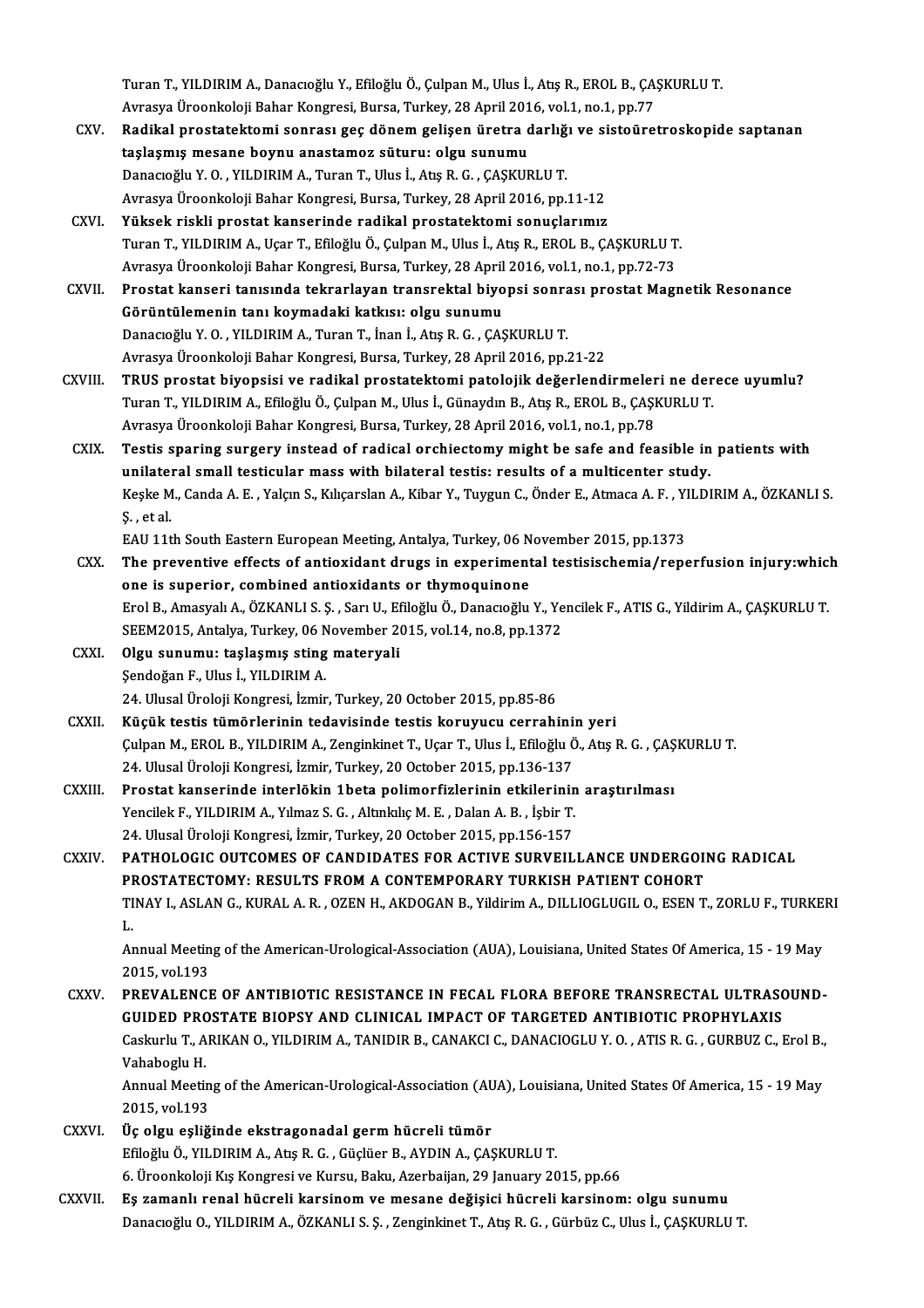6. Üroonkoloji Kış Kongresi ve Kursu, Baku, Azerbaijan, 29 January 2015, pp.67 6. Üroonkoloji Kış Kongresi ve Kursu, Baku, Azerbaijan, 29 January 2015, pp.67<br>CXXVIII. Renal tümörlerde ultrasonografi eşliğinde perkütan mikrodalga ablasyon deneyimlerimiz 6. Üroonkoloji Kış Kongresi ve Kursu, Baku, Azerbaijan, 29 January 2015, pp.67<br>Renal tümörlerde ultrasonografi eşliğinde perkütan mikrodalga ablasyon deneyimlerin<br>Danacıoğlu O., Gürbüz C., ACAR M., Efiloğlu Ö., Efiloğlu Ö. Renal tümörlerde ultrasonografi eşliğinde perkütan mikrodalga ablasy<br>Danacıoğlu O., Gürbüz C., ACAR M., Efiloğlu Ö., Efiloğlu Ö., Ulus İ., Atış G., YILDIRIN<br>6. Üroonkoloji Kış Kongresi ve Kursu, Baku, Azerbaijan, 29 Januar Danacıoğlu O., Gürbüz C., ACAR M., Efiloğlu Ö., Efiloğlu Ö., Ulus İ., Atış G., YILDIRIM A., ÇAŞKURLU T.<br>6. Üroonkoloji Kış Kongresi ve Kursu, Baku, Azerbaijan, 29 January 2015, pp.41<br>CXXIX. Yanlışlıkla yapılan intravenöz B 6. Üroonkoloji Kış Kongresi ve Kursu, Baku, Azerbaijan, 29 January 20<br>Yanlışlıkla yapılan intravenöz Bacillus Calmette-Guerin (BCG)<br>Danacıoğlu O., YILDIRIM A., Ulus İ., Atış R. G. , Gürbüz C., ÇAŞKURLU T.<br>6. Üroonkoloji Kı Yanlışlıkla yapılan intravenöz Bacillus Calmette-Guerin (BCG) infüzyon<br>Danacıoğlu O., YILDIRIM A., Ulus İ., Atış R. G. , Gürbüz C., ÇAŞKURLU T.<br>6. Üroonkoloji Kış Kongresi ve Kursu, Baku, Azerbaijan, 29 January 2015, pp.46 Danacıoğlu O., YILDIRIM A., Ulus İ., Atış R. G. , Gürbüz C., ÇAŞKURLU T.<br>6. Üroonkoloji Kış Kongresi ve Kursu, Baku, Azerbaijan, 29 January 2015,<br>CXXX. İki olgu eşliğinde senkron böbrek ve mide kanseri: olgu sunumu<br>7. Tamb 6. Üroonkoloji Kış Kongresi ve Kursu, Baku, Azerbaijan, 29 January 2015, pp.46<br>İki olgu eşliğinde senkron böbrek ve mide kanseri: olgu sunumu<br>Zemheri E., Cobanoğlu Sİmsek B., YILDIRIM A., Erdem A., CASKURLU T. İki olgu eşliğinde senkron böbrek ve mide kanseri: olgu sunumu<br>Zemheri E., Çobanoğlu Şİmşek B., YILDIRIM A., Erdem A., ÇAŞKURLU T.<br>6. Üroonkoloji Kış Kongresi ve Kursu, Baku, Azerbaijan, 29 January 2015, pp.76<br>Cons bastada Zemheri E., Çobanoğlu Şİmşek B., YILDIRIM A., Erdem A., ÇAŞKURLU T.<br>6. Üroonkoloji Kış Kongresi ve Kursu, Baku, Azerbaijan, 29 January 2014<br>CXXXI. Genç hastada metastatik renal hücreli karsinom: olgu sunumu 6. Üroonkoloji Kış Kongresi ve Kursu, Baku, Azerbaijan, 29 January 2015, pp.76<br>Genç hastada metastatik renal hücreli karsinom: olgu sunumu<br>Ulus İ., YILDIRIM A., Zenginkinet T., Atış R. G. , Gürbüz C., EROL B., Peltekoğlu E Genç hastada metastatik renal hücreli karsinom: olgu sunumu<br>Ulus İ., YILDIRIM A., Zenginkinet T., Atış R. G. , Gürbüz C., EROL B., Peltekoğlu E., Ç<br>6. Üroonkoloji Kış Kongresi ve Kursu, Baku, Azerbaijan, 29 January 2015, p 6. Üroonkoloji Kış Kongresi ve Kursu, Baku, Azerbaijan, 29 January 2015, pp.77<br>CXXXII. Eş zamanlı renal hücreli kanser ve ampulla vateri kanseri 6. Üroonkoloji Kış Kongresi ve Kursu, Baku, Azerbaijan, 29 January 2015, pp.7<br>**Eş zamanlı renal hücreli kanser ve ampulla vateri kanseri**<br>Ulus İ., YILDIRIM A., Çobanoğlu Şİmşek B., Atış R. G. , Zemheri E., ÇAŞKURLU T.<br>6. Ü Eş zamanlı renal hücreli kanser ve ampulla vateri kanseri<br>Ulus İ., YILDIRIM A., Çobanoğlu Şİmşek B., Atış R. G. , Zemheri E., ÇAŞKURLU T.<br>6. Üroonkoloji Kış Kongresi ve Kursu, Baku, Azerbaijan, 29 January 2015, pp.78<br>Mesan Ulus İ., YILDIRIM A., Çobanoğlu Şİmşek B., Atış R. G. , Zemheri E., ÇAŞ<br>6. Üroonkoloji Kış Kongresi ve Kursu, Baku, Azerbaijan, 29 January<br>CXXXIII. Mesanenin primer yüksük hücreli karsinomu: olgu sunumu<br>ÖZKANLLS S. Zerk B. 6. Üroonkoloji Kış Kongresi ve Kursu, Baku, Azerbaijan, 29 January 2015, pp.78<br>Mesanenin primer yüksük hücreli karsinomu: olgu sunumu<br>ÖZKANLI S. Ş. , Zerk P. E. , YILDIRIM A., Bahar Ceren A., Zemheri E., Zenginkinet T., AY Mesanenin primer yüksük hücreli karsinomu: olgu sunumu<br>ÖZKANLI S. Ş. , Zerk P. E. , YILDIRIM A., Bahar Ceren A., Zemheri E., Zenginkinet 1<br>6. Üroonkoloji Kış Kongresi ve Kursu, Baku, Azerbaijan, 29 January 2015, pp.79<br><sup>İlt</sup> ÖZKANLI S. Ş. , Zerk P. E. , YILDIRIM A., Bahar Ceren A., Zemheri E., Zengir<br>6. Üroonkoloji Kış Kongresi ve Kursu, Baku, Azerbaijan, 29 January 2015,<br>CXXXIV. İki olgu eşliğinde agresif seyirli mesane sarkamatoid karsinomu<br> 6. Üroonkoloji Kış Kongresi ve Kursu, Baku, Azerbaijan, 29 January 2015, p<br>İki olgu eşliğinde agresif seyirli mesane sarkamatoid karsinomu<br>Efiloğlu Ö., YILDIRIM A., Güçlüer B., Zenginkinet T., Atış R. G. , ÇAŞKURLU T.<br>6. Ü İki olgu eşliğinde agresif seyirli mesane sarkamatoid karsinomu<br>Efiloğlu Ö., YILDIRIM A., Güçlüer B., Zenginkinet T., Atış R. G. , ÇAŞKURLU T.<br>6. Üroonkoloji Kış Kongresi ve Kursu, Baku, Azerbaijan, 29 January 2015, pp.81<br> Efiloğlu Ö., YILDIRIM A., Güçlüer B., Zenginkinet T., Atış R. G. , ÇAŞKURLU T.<br>6. Üroonkoloji Kış Kongresi ve Kursu, Baku, Azerbaijan, 29 January 2015, pp.81<br>CXXXV. Suprakalvikuler lenf nodu biyopsisi ile tanı konulan pros 6. Üroonkoloji Kış Kongresi ve Kursu, Baku, Azerbaijan, 29 January 2015, pp.81<br>Suprakalvikuler lenf nodu biyopsisi ile tanı konulan prostat kanserind<br>Çulpan M., YILDIRIM A., Çobanoğlu B., Atış R. G. , Gürbüz C., ÇAŞKURLU T Suprakalvikuler lenf nodu biyopsisi ile tanı konulan prostat kanserinde<br>Çulpan M., YILDIRIM A., Çobanoğlu B., Atış R. G. , Gürbüz C., ÇAŞKURLU T.<br>6. Üroonkoloji Kış Kongresi ve Kursu, Baku, Azerbaijan, 29 January 2015, pp. Culpan M., YILDIRIM A., Çobanoğlu B., Atış R. G. , Gürbüz C., ÇAŞKURLU T.<br>6. Üroonkoloji Kış Kongresi ve Kursu, Baku, Azerbaijan, 29 January 2015, pp.82<br>CXXXVI. Mikroskopik hematüri ile başvuran hastalarda ürotelyal TCC te 6. Üroonkoloji Kış Kongresi ve Kursu, Baku, Aze<br>Mikroskopik hematüri ile başvuran hastal:<br>Öngel B., YILDIRIM A., Özdemir E., ÇAŞKURLU T.<br>6. Üroonkoloji Kış Kongresi ve Kursu, Baku, Aze Mikroskopik hematüri ile başvuran hastalarda ürotelyal TCC teşhisinde<br>Öngel B., YILDIRIM A., Özdemir E., ÇAŞKURLU T.<br>6. Üroonkoloji Kış Kongresi ve Kursu, Baku, Azerbaijan, 29 January 2015, pp.80<br>SS. 028. Masana Transizvan Öngel B., YILDIRIM A., Özdemir E., ÇAŞKURLU T.<br>6. Üroonkoloji Kış Kongresi ve Kursu, Baku, Azerbaijan, 29 January 2015, pp.80<br>CXXXVII. SS-028. Mesane Transizyonel Hücreli Karsinomlarında Survivin, p53 ve β catenin Eks 6. Üroonkoloji Kış Kongresi ve Kursu, Baku, Azerbaijan, 29 January 20<br>SS-028. Mesane Transizyonel Hücreli Karsinomlarında Survivi<br>Klinikopatolojik Faktörler, Rekürrens ve Progresyonla İlişkisi<br>Sanal S. Yıldırım A. AYDIN A. SS-028. Mesane Transizyonel Hücreli Karsinomlarında Survivin, p53 ve β catenin Ekspresyor<br>Klinikopatolojik Faktörler, Rekürrens ve Progresyonla İlişkisi<br>Şenol S., Yıldırım A., AYDIN A., Özkanlı S. Ş. , Zemheri E., Ceyran Klinikopatolojik Faktörler, Rekürrens ve Progresyonla İlişkisi<br>Şenol S., Yıldırım A., AYDIN A., Özkanlı S. Ş. , Zemheri E., Ceyran B., AKALIN İ., YILMAZ S. N. , Uruç F., Ulus İ.<br>24. Ulusal Patoloji Kongresi, Trabzon, Turke Senol S., Yıldırım A., AYDIN A., Özkanlı S. Ş. , Zemheri E., Ceyran B., AKALIN İ., YILMAZ S. N. , Uruç F., Ulu<br>24. Ulusal Patoloji Kongresi, Trabzon, Turkey, 19 November 2014, pp.413-414<br>2. CXXXVIII. Mesanede primer taşlı 24. Ulusal Patoloji Kongresi, Trabzon, Turkey, 19 November 2014, pp.413-414<br>Mesanede primer taşlı yüzük hücreli karsinom ve üreterde ürotelyal karsinom birlikteliği.<br>ÖZKANLI S. Ş. , ENGİN ZERK P., YILDIRIM A., CEYRAN A. B. Mesanede primer taşlı yüzük hücreli karsinom ve üreterde ürotelyal karsinom<br>ÖZKANLI S. Ş. , ENGİN ZERK P., YILDIRIM A., CEYRAN A. B. , ZEMHERI I. E. , ZENGINKINET<br>24.Ulusal Patoloji Kongresi .2014-Trabzon, Trabzon, Turkey, ÖZKANLI S. Ş. , ENGİN ZERK P., YILDIRIM A., CEYRAN A. B. , ZEMHERI I. E. , ZENGINKINET T., AYDIN A.<br>24.Ulusal Patoloji Kongresi .2014-Trabzon, Trabzon, Turkey, 19 November 2014, pp.152<br>CXXXIX. Ağrılı mesane sendromu/in 24. Ulusal Patoloji Kongresi . 2014-Trabzon, Trabzon, Turkey, 19 November 2014, pp.152 Ağrılı mesane sendromu/interstisyel sistitte intravezikal %0,2 kondroitin sülfat tedavisinin<br>değerlendirilmesi<br>Danacıoğlu Y. O. , Efiloğlu Ö., Ulus İ., Çulpan M., YILDIRIM A., Atış R. G. , EROL B., ÇAŞKURLU T., Gürbüz C.<br>2 <mark>değerlendirilmesi</mark><br>Danacıoğlu Y. O. , Efiloğlu Ö., Ulus İ., Çulpan M., YILDIRIM A., Atış R. G. , EROI<br>23. Ulusal Üroloji Kongresi, Antalya, Turkey, 16 October 2014, pp.139-140<br>Mesane transisyonel büsreli karsinemlerunde S Danacıoğlu Y. O. , Efiloğlu Ö., Ulus İ., Çulpan M., YILDIRIM A., Atış R. G. , EROL B., ÇAŞKURLU T., Gürbüz C.<br>23. Ulusal Üroloji Kongresi, Antalya, Turkey, 16 October 2014, pp.139-140<br>CXL. Mesane transizyonel hücreli karsi 23. Ulusal Üroloji Kongresi, Antalya, Turkey, 16 October 2014, pp.139<br>Mesane transizyonel hücreli karsinomlarında Survivin, p53 v<br>klinikopatolojik faktörler, rekürrens ve progresyonla ilişkisi.<br>SENOL S. VILDIBIM A. AVDIN A Mesane transizyonel hücreli karsinomlarında Survivin, p53 ve Beta katenin ekspresyonlarının<br>klinikopatolojik faktörler, rekürrens ve progresyonla ilişkisi.<br>SENOL S., YILDIRIM A., AYDIN A., ÖZKANLI S. Ş. , ZEMHERI I. E. , C <mark>klinik</mark><br>SENOL<br>Ulus İ.<br>24 Ulu SENOL S., YILDIRIM A., AYDIN A., ÖZKANLI S. Ş. , ZEMHERI I. E. , CEYRAN A. B. , YILMAZ<br>Ulus İ.<br>24.Ulusal Patoloji Kongresi .2014-Trabzon, Trabzon, Turkey, 01 January 2014, pp.100<br>Costrik Adenakarajnam ve Böhnek Banal Hüsre Ulus İ.<br>24.Ulusal Patoloji Kongresi .2014-Trabzon, Trabzon, Turkey, 01 January 2014, pp.100<br>CXLI. Gastrik Adenokarsinom ve Böbrek Renal Hücreli Karsinom Birlikteliği. ZEMHERI I.E. ,ÖZKANLI S.Ş. ,YILDIRIMA.,KOSEMETIND.,TURFANDAE.,ZENGINKINETT.,AYDINA. Gastrik Adenokarsinom ve Böbrek Renal Hücreli Karsinom Birlikteliği.<br>ZEMHERI I. E. , ÖZKANLI S. Ş. , YILDIRIM A., KOSEMETIN D., TURFANDA E., ZENGINI<br>23. Ulusal Patoloji Kongresi-İzmir-2013, İzmir, Turkey, 06 November 2013, ZEMHERI I. E. , ÖZKANLI S. Ş. , YILDIRIM A., KOSEMETIN D., TURFANDA E., ZENGINKINET T., AYDIN A.<br>23. Ulusal Patoloji Kongresi-İzmir-2013, İzmir, Turkey, 06 November 2013, pp.354<br>CXLII. Bir sorgulama formu ve nmp22'nin birl 23. Ulusal Patoloji Kongresi-İzmir-2013, İzmir, Turkey, 06 November 2013, pp.354<br>Bir sorgulama formu ve nmp22'nin birlikte kullanımı ile mikroskopik he<br>riske gore yaklaşım: Üroonkoloji Derneği'nin çok merkezli bir çalışmas Bir sorgulama formu ve nmp22'nin birlikte kullanımı ile mikroskopik hematür:<br>riske gore yaklaşım: Üroonkoloji Derneği'nin çok merkezli bir çalışması<br>Türkeri L., Günlüsoy B., YILDIRIM A., Kaplan M., Baltacı S., Bozlu M., Ma riske gore yaklaşım: Üroonkoloji Derneği'nin çok merkezli bir çalışması<br>Türkeri L., Günlüsoy B., YILDIRIM A., Kaplan M., Baltacı S., Bozlu M., Mangır N., Mungan A.<br>11. Üroonkoloji Kongresi, Antalya, Turkey, 06 November 201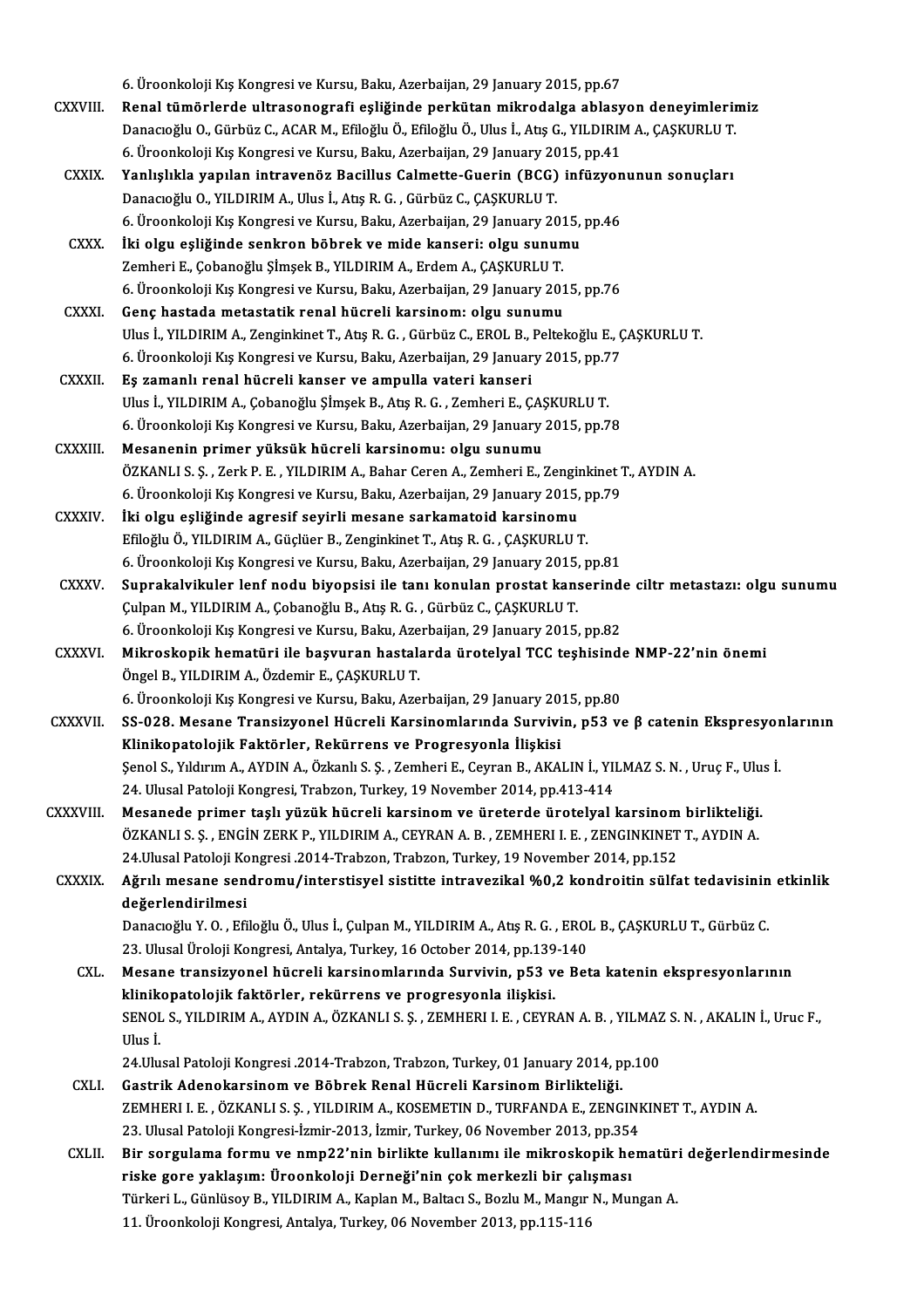| <b>CXLIII.</b> | Metastatik kastrasyon-dirençli prostat kanserli hastalarda vücut-kitle indeksinin (VKİ) dosetaksel                                              |
|----------------|-------------------------------------------------------------------------------------------------------------------------------------------------|
|                | yanıtı üzerine etkisi                                                                                                                           |
|                | YILDIRIM A., Keskin S. K., Arıkan Ö., Efiloğlu Ö., Peltekoğlu E., Atış R. G., Gürbüz C., EROL B., ÇAŞKURLU T.                                   |
|                | Büyük Üroloji Buluşması-1, Antalya, Turkey, 31 October 2013, pp.130-131                                                                         |
| CXLIV.         | Aşırı aktif mesane hastalarında idrar Nerve Growth Faktör (NGF) düzeyi ve semptomlarla ilişkisi                                                 |
|                | Pelit E. S., Başok E., İşbilen B., YILDIRIM A., Pelit F. Ç., ÇAŞKURLU T.                                                                        |
|                | Büyük Üroloji Buluşması-1, Antalya, Turkey, 31 October 2013, pp.58-59                                                                           |
| CXLV.          | The impact of body mass index on the response to docetaxel treatment in patients with castration-<br>resistant prostate cancer                  |
|                | YILDIRIM A., Keskin S. K., Çulpan M., Başok E., Çanakçı C., Arıkan Ö., Peltekoğlu E., Atış R. G., Gürbüz C., EROL B., et<br>al.                 |
|                | 3rd Congress of the Mediterranean Multidisciplinary Oncology Forum, Atina, Greece, 24 October 2013, pp.27                                       |
| CXLVI.         | Hormona dirençli metastatik prostat kanseri tedavisinde dosetaksel kemoterapisinin etkinliği ve<br>toksisitesi: tek merkezin 8 senelik deneyimi |
|                | YILDIRIM A., Keskin S. K., Çanakçı C., Arıkan Ö., Ulus İ., Atış R. G., ÇAŞKURLU T.                                                              |
|                | 20. Ulusal Kanser Kongresi, Antalya, Turkey, 19 April 2013, pp.56-57                                                                            |
| CXLVII.        | Zero ischemia laparoscopic partial nephrectomy for renal tumours: initial experience of Istanbul                                                |
|                | <b>Medeniyet University</b>                                                                                                                     |
|                | ÇAŞKURLU T., YILDIRIM A., Başok E., Kılıç M., Zemheri E., Arıkan Ö., Çulpan M., Atış R. G.                                                      |
|                | 5th Uro-oncology Winter Congress, Üsküp, Macedonia, 30 January 2013, pp.69                                                                      |
| CXLVIII.       | The impact of PSA and DRE on histologic findings at prostate biopsy in Turkish men over 75 years                                                |
|                | YILDIRIM A., Verim L., Başok E., Zemheri E., Başaran A., Tokuç R.                                                                               |
|                | 5th Uro-oncology Winter Congress, Üsküp, Macedonia, 30 January 2013, pp.88                                                                      |
| <b>CXLIX</b>   | Böbrekte primer sinovyal sarkom: olgu sunumu                                                                                                    |
|                | ÖZKANLI S. Ş., Zemheri E., Şenol S., YILDIRIM A., AYDIN A.                                                                                      |
|                | Ulusal Patoloji Kongresi, Antalya, Turkey, 07 November 2012, pp.280                                                                             |
| CL.            | Böbrekte mültikistik renal hücreli karsinom, mesanede yüksek gradeli üretelyal karsinom birlikteliği:                                           |
|                | olgu sunumu                                                                                                                                     |
|                | ÖZKANLI S. Ş., Zemheri E., Şenol S., Başok E., YILDIRIM A., AYDIN A.                                                                            |
|                | Ulusal Patoloji Kongresi, Antalya, Turkey, 07 November 2012, pp.281                                                                             |
| CLI.           | Efficacy and tolerability of taxane-based chemotherapy in senior adults with metastatic castration-                                             |
|                | resistant prostate cancer (MCRPC): A prospective international registry                                                                         |
|                | Droz J., Efstathiou E., YILDIRIM A., Cabrera P., Kim C. S., Horchani A., Heidenreich A., Rinck-Junior J. A., Özen H.                            |
|                | European Society of Medical Oncology (ESMO) Congress, Viyana, Austria, 28 September 2012, pp.56                                                 |
| CLII.          | Taxane-based chemotherapy in senior adults with metastatic castration-resistant prostate cancer                                                 |
|                | (mCRPC): A prospective international registry.                                                                                                  |
|                | DROZ J., EFSTATHIOU E., HEIDENREICH A., Yildirim A., CABRERA P., KIM C., HORCHANI A., RINCK J. A., FOR H. O.                                    |
|                | 48th Annual Meeting of the American-Society-of-Clinical-Oncology (ASCO), Illinois, United States Of America, 1 - 06                             |
| CLIII.         | June 2012, vol.30<br>Testis kanserinde tedavi: tek merkezin 10-yıllık deneyimi                                                                  |
|                | YILDIRIM A., Başok E., Zemheri E., Pelit E. S., Çanakçı C., Atış R. G., ÇAŞKURLU T.                                                             |
|                | 22. Ulusal Üroloji Kongresi, Girne, Cyprus (Kktc), 02 May 2012, pp.111-112                                                                      |
| CLIV.          | Metastatik prostat kanserinde kemoterapi öncesi PSA ikileme zamanının Dosetaksel tedavisi yanıtına                                              |
|                | ve sağkalıma etkisi                                                                                                                             |
|                | Keskin S. K., YILDIRIM A., Pelit E. S., Çanakçı C., Başok E., ÇAŞKURLU T.                                                                       |
|                | 22. Ulusal Üroloji Kongresi, Girne, Cyprus (Kktc), 02 May 2012, pp.112-113                                                                      |
| CLV.           | Yüzeyel mesane kanserli hastalarda Hyalorunidaz-1(HYAL) ekspresyonunun rekürrens ve                                                             |
|                | progresyon oranları üzerine etkisi                                                                                                              |
|                | İlhan E., Atış R. G., Gürbüz C., Şenol S., YILDIRIM A., Kılıç M., ÇAŞKURLU T.                                                                   |
|                | 22. Ulusal Üroloji Kongresi, Girne, Cyprus (Kktc), 02 May 2012, pp.89-90                                                                        |
| CLVI.          | AN INDEPENDENT VALIDATION OF 2010 TNM CLASSIFICATION FOR RENAL CELL CARCINOMA: A                                                                |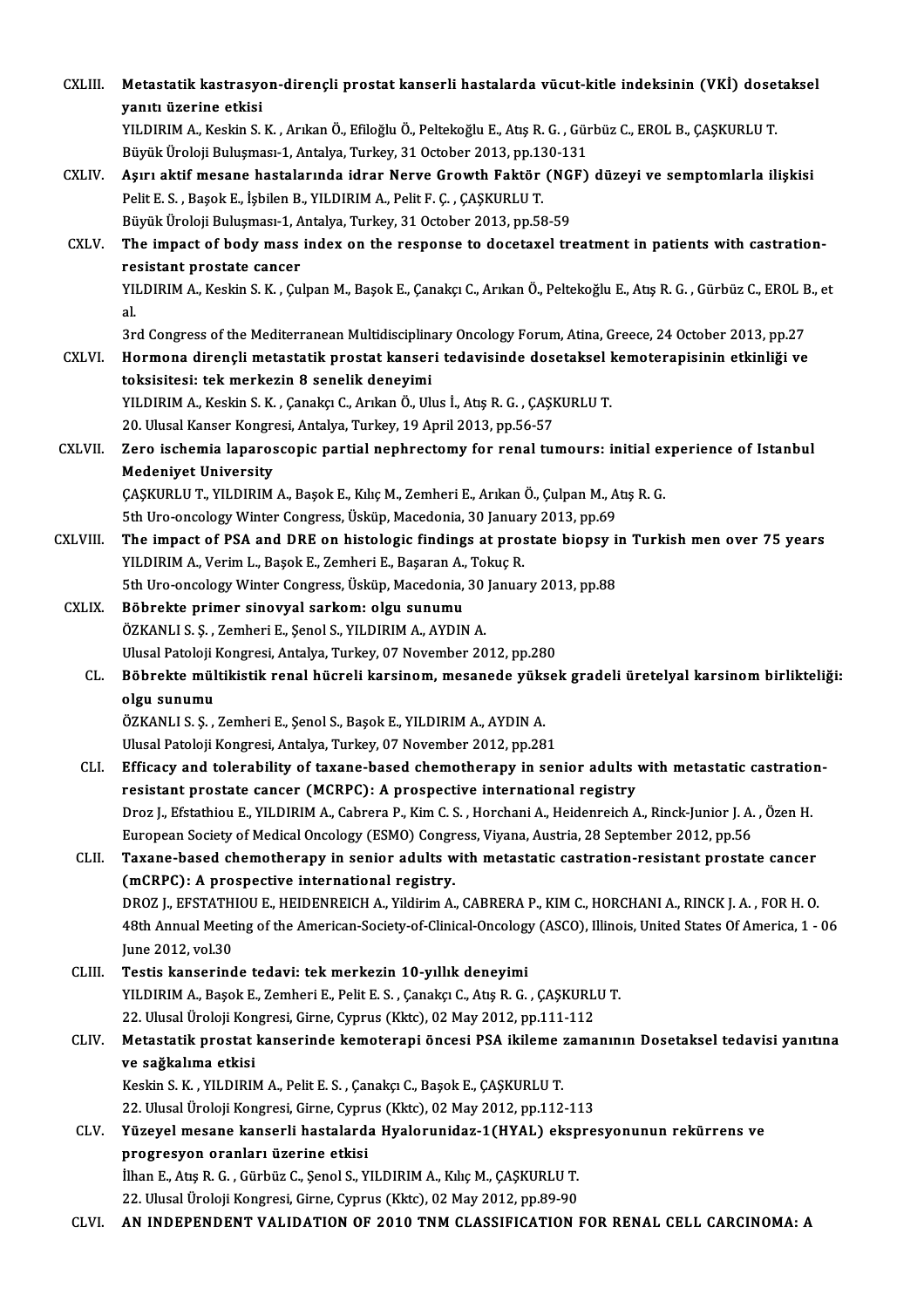|               | MULTI-CENTER STUDY BY THE SOCIETY OF TURKISH URO-ONCOLOGY                                                                      |
|---------------|--------------------------------------------------------------------------------------------------------------------------------|
|               | OZKAN T. A., ESKICORAPCI S., YAYCIOGLU O., AKDOGAN B., GOGUS C., DIRIM A., CAN C., Yildirim A., TURKERI L.                     |
|               | AUA Annual Meeting, Georgia, United States Of America, 19 - 23 May 2012, vol.187                                               |
| CLVII.        | Teknolojik gelişmeler ürolithiasis tedavi modalitelerindeki dağılımı değiştirdi mi?                                            |
|               | YILDIRIM A., Soydan H., Öztürk M. İ., Gürbüz C., Şenkul T., Eryıldırım B., Ateş F., Ekinci M. O., Turan T., Göktaş C., et      |
|               | al.                                                                                                                            |
|               | İstanbul Ürolitiyazis Günleri, İstanbul, Turkey, 09 December 2011, pp.11-12                                                    |
| CLVIII.       | Üst üreter taşlarında alfa bloker (Doksazosin GITS) kullanımı SWL başarısını etkiler mi? Çok                                   |
|               | merkezli prospektif randomize AYTAG çalışması                                                                                  |
|               | Ateş F., Eryıldırım B., Öztürk M. İ., Turan T., Gürbüz C., Ekinci M. O., YILDIRIM A., Göktaş C., Şenkul T., Sarıca K.          |
|               | İstanbul Ürolitiyazis Günleri, İstanbul, Turkey, 09 December 2011, pp.66                                                       |
| <b>CLIX</b>   | Mikroskopik hematüri varlığında mesane kanseri saptanmasında Risikocheck sorgulama formunun                                    |
|               | etkinliği                                                                                                                      |
|               | Tinay İ., Mangır N., Tavukçu H. H. , YILDIRIM A., Baltacı S., Günlüsoy B., Kaplan M., Mungan A., Bozlu M., Tanıdır Y., et      |
|               | al.                                                                                                                            |
|               | 10. Üroonkoloji Kongresi, Antalya, Turkey, 26 October 2011, pp.60-61                                                           |
| CLX.          | Radikal prostatektomi sonrası kontinans, potans ve PSA relapsız yaşam (TRİFEKTA) öngörülerbilir                                |
|               | mi? Çok merkezli Üroonkoloji Derneği Çalışması.                                                                                |
|               | Eskiçorapçı S., Karabulut E., Baltacı S., YILDIRIM A., Sözen S., Ateş F., Şekerci Ç., Kurtuluş F., Dirim A., Müezzinoğlu T.,   |
|               | et al.                                                                                                                         |
|               | 10. Üroonkoloji Kongresi, Antalya, Turkey, 26 October 2011, pp.54-55                                                           |
| CLXI.         | Radikal prostatektomide cerrahi sınır pozitifliğini öngörebilir miyiz? Çok merkezli Üroonkoloji                                |
|               | Derneği Çalışması.                                                                                                             |
|               | Eskiçorapçı S., Bolat D., Karabulut E., Baltacı S., YILDIRIM A., Sözen S., Ateş F., Şekerci Ç., Kurtuluş F., Dirim A., et al.  |
|               | 10. Üroonkoloji Kongresi, Antalya, Turkey, 26 October 2011, pp.76-77                                                           |
| CLXII.        | Makroskopik hematüri ile başvuran hastalarda nmp-22 testinin ve idrar sitolojisinin tanıdaki önemi.                            |
|               | Öngel B., YILDIRIM A., Zemheri E., Doğan C., Günaydın B., Göçer S., Keskin S. K., Başok E.                                     |
|               | 10. Üroonkoloji Kongresi, Antalya, Turkey, 26 October 2011, pp.88-89                                                           |
| CLXIII.       | Mesane ve üretrada ektopik prostatik polip: olgu sunumu                                                                        |
|               | ÖZKANLI S. Ş., Zemheri E., Zenginkinet T., YILDIRIM A., Toprak M., Köşemetin D.                                                |
|               | 20. Patoloji Kongresi, Eskişehir, Turkey, 29 September 2010, pp.36-37                                                          |
| <b>CLXIV</b>  | Mesanede nefrojenik adenom: olgu sunumu                                                                                        |
|               | ÖZKANLI S. Ş., Zemheri E., Zenginkinet T., YILDIRIM A., Toprak M., Köşemetin D.                                                |
|               | 20. Patoloji Kongresi, Eskişehir, Turkey, 29 September 2010, pp.38                                                             |
| CLXV.         | Mesanede nefrojenik adenom.                                                                                                    |
|               | ÖZKANLI S. Ş. , ZEMHERI I. E. , ZENGINKINET T., YILDIRIM A., TOPRAK M., KOSEMETIN D.                                           |
|               | 20. Ulusal Patoloji Kongresi-2010-Eskişehir, Eskişehir, Turkey, 29 September 2010, pp.258-259                                  |
| CLXVI.        | Mesane ve üretrada ektopik prostatik polip                                                                                     |
|               | ÖZKANLI S. Ş. , ZEMHERI I. E. , ZENGINKINET T., YILDIRIM A., TOPRAK M., KOSEMETIN D.                                           |
|               | 20. Ulusal Patoloji Kongresi-2010-Eskişehir, Eskişehir, Turkey, 29 September 2010, pp.259                                      |
| <b>CLXVII</b> | Radikal retropubik prostatektomi sonrası klinik progresyonu etkileyen faktörler                                                |
|               | YILDIRIM A., Başok E., Zemheri E., Doğan C., İlhan A. İ., Tokuç R.                                                             |
|               | XVIII. Ulusal Kanser Kongresi, Antalya, Turkey, 21 April 2009, pp.70-71                                                        |
| CLXVIII.      | 75 yaş ve daha yaşlı hastalardan alınan prostat biyopsilerinde PSA ve klinik evrenin histolojik                                |
|               | bulgular üzerine etkisi                                                                                                        |
|               | YILDIRIM A., Başok E., Zemheri E., Günaydın B., Keskin S. K., Tokuç R.                                                         |
|               | XVIII. Ulusal Kanser Kongresi, Antalya, Turkey, 21 April 2009, pp.73-74                                                        |
| <b>CLXIX</b>  | Preoperatif kattan nomogramlarının Türkiye validasyonu: Üroonkoloji Derneği çok merkezli                                       |
|               | çalışması                                                                                                                      |
|               | Eskiçorapçı S., Türkeri L., Karabulut E., Çal Ç., Akpınar H., Baltacı S., Baykal K., YILDIRIM A., Yazıcı S., Divrik T., et al. |
|               | 20. Ulusal Üroloji Kongresi, Antalya, Turkey, 01 November 2008, pp.98-100                                                      |
|               |                                                                                                                                |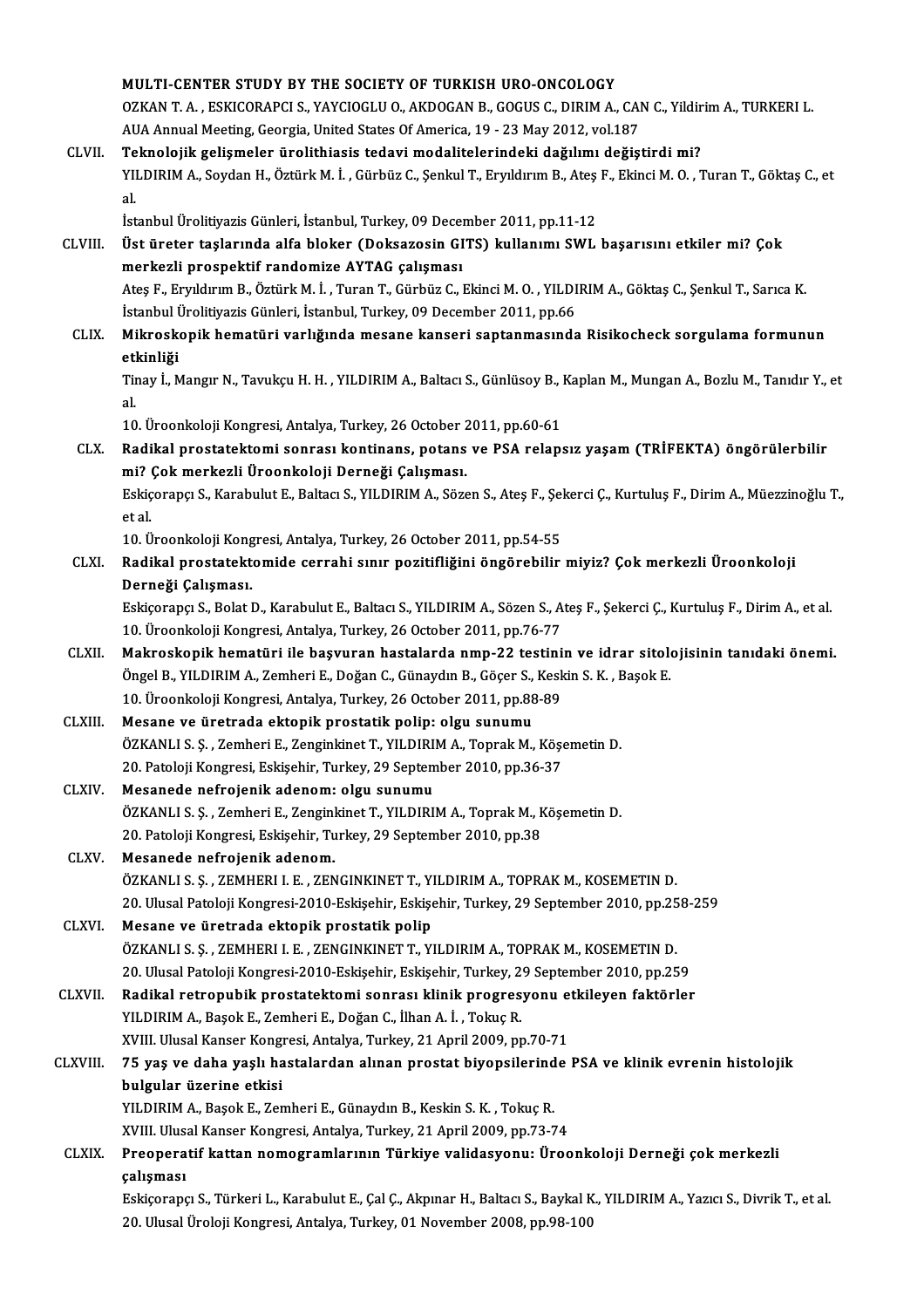| <b>CLXX</b>     | Üriner sistem taş hastalığının etyolojisinde alfa-2 Heremans Schmid glikoproteninin (Fetuin-A) yeri                                                                     |
|-----------------|-------------------------------------------------------------------------------------------------------------------------------------------------------------------------|
|                 | Polat H., YILDIRIM A., Gürbüz C., Güngör S., ÇAŞKURLU T.                                                                                                                |
|                 | 20. Ulusal Üroloji Kongresi, Antalya, Turkey, 01 November 2008, pp.324-325                                                                                              |
| <b>CLXXI</b>    | Son dört yıl içerisinde idrar kültürlerinde izole edilen Eschericia Coli'ye karşı gelişen antibiyotik                                                                   |
|                 | direncindeki değişim                                                                                                                                                    |
|                 | Rifaioğlu M., YILDIRIM A., Keskin S. K., Pelit E. S., Tokuç R.                                                                                                          |
|                 | 20. Ulusal Üroloji Kongresi, Antalya, Turkey, 01 November 2008, pp.62-63                                                                                                |
| <b>CLXXII</b> . | 1645 prostat biyopsisinin klinikopatolojik özellikleri                                                                                                                  |
|                 | YILDIRIM A., Başok E., Başaran A., Zemheri E., Keskin S. K., Tokuç R.                                                                                                   |
|                 | 20. Ulusal Üroloji Kongresi, Antalya, Turkey, 01 November 2008, pp.435                                                                                                  |
| <b>CLXXIII</b>  | Radikal retropubik prostatektomi sonrası gelişen anastomotik darlık ve inkontinansı etkileyen                                                                           |
|                 | faktörler: retrospektif çalışma                                                                                                                                         |
|                 | YILDIRIM A., Başok E., Başaran A., Peltekoğlu E., İlhan A. İ., Tokuç R.                                                                                                 |
| <b>CLXXIV</b>   | 20. Ulusal Üroloji Kongresi, Antalya, Turkey, 01 November 2008, pp.437<br>Multicenter evaluation of a questionnaire-based screening tool in urothelial carcinoma of the |
|                 | bladder                                                                                                                                                                 |
|                 | TURKERI L., TURKER P., GUNLUSOY B., Yildirim A., ASLAN G., MUNGAN A., BALTACI S., KAPLAN M., SAHIN H.,                                                                  |
|                 | BOZLU M, et al.                                                                                                                                                         |
|                 | 103rd Annual Meeting of the American-Urological-Association, Florida, United States Of America, 17 May 2008,                                                            |
|                 | vol 179, pp 321                                                                                                                                                         |
| CLXXV.          | Risk-adapted screening in bladder cancer as a new strategy in bladder cancer is feasible using a                                                                        |
|                 | computer-based questionnaire, Risikocheck V4.0, evaluated in an international multicentre trial                                                                         |
|                 | Luedecke G., Türker P., Günlüsoy B., YILDIRIM A., Aslan G., Mungan A., Baltacı S., Kaplan M., Bozlu M., Şahin H., et al.                                                |
|                 | 23th Congress of the European Association of Urology, Milan, Italy, 26 March 2008, pp.136                                                                               |
| <b>CLXXVI</b>   | Yüzeysel mesane kanserlerinde sigara kullanımının tedaviye yanıt üzerine etkisi: Üroonkoloji                                                                            |
|                 | Derneği çalışması                                                                                                                                                       |
|                 | Çal Ç., Ataus S., Divrik T., Baltacı S., Köse T., YILDIRIM A., İşeri C., Tekin A., Büyükalpelli R., Türkeri L., et al.                                                  |
|                 | 8. Üroonkoloji Kursu, Ankara, Turkey, 28 November 2007, pp.302<br>Üreterokalikostomi hikayesi olan bir böbrekte perkütan nefrolitotomi yaklaşımı: vaka sunumu           |
| <b>CLXXVII</b>  | Rifaioğlu M., Atsü N., YILDIRIM A., Başok E., Tokuç R.                                                                                                                  |
|                 | 7. Ulusal Endoüroloji Kongresi, İzmir, Turkey, 09 September 2007, pp.302                                                                                                |
| CLXXVIII.       | Üroloji polikliniğine ayaktan başvuran ve üroloji kliniğinde yatan hastaların idrar kültürlerinde izole                                                                 |
|                 | edilen Gram negatif çomaklarda değişen antibiyotik direnci                                                                                                              |
|                 | Rifaioğlu M., YILDIRIM A., Başok E., Göçer S., Başaran A., Tokuç R.                                                                                                     |
|                 | 4. Genitoüriner Enfeksiyonlar Sempozyumu, Gaziantep, Turkey, 07 September 2007, pp.19                                                                                   |
| <b>CLXXIX</b>   | Üroloji polikliniğine ayaktan başvuran ve üroloji kliniğinde yatan idrar yolu enfeksiyonlu                                                                              |
|                 | hastalardan izole edilen mikroorganizmaların ve antibiyotik dirençlerinin karşılaştırılması                                                                             |
|                 | Rifaioğlu M., YILDIRIM A., Başok E., Doğru A., Aydın Ö., İlhan A. İ., Tokuç R.                                                                                          |
|                 | XXII. Antibiyotik ve Kemoterapi (ANKEM) Kongresi, Antalya, Turkey, 29 April 2007, pp.40                                                                                 |
| <b>CLXXX</b>    | İleri evre ve metastatik mesane tümörü tedavisinde sistemik gemsitabin+cisplatin/carboplatin (GC)                                                                       |
|                 | kemoterapisi                                                                                                                                                            |
|                 | YILDIRIM A., Başok E., Günaydın B., Tokuç R.                                                                                                                            |
|                 | XVII. Ulusal Kanser Kongresi, Antalya, Turkey, 19 April 2007, pp.56                                                                                                     |
| <b>CLXXXI</b>   | The impact of early drainage at the urethrovesical anastomosis on the development of bladder neck<br>contracture after radical retropubic prostatectomy                 |
|                 | YILDIRIM A., Başok E., Başaran A., Göçer S., İlhan A. İ., Tokuç R.                                                                                                      |
|                 | 22nd Congress of the European Association of Urology, Berlin, Germany, 21 March 2007, pp.55                                                                             |
| <b>CLXXXII.</b> | Erişkinlerde renal transplantasyon öncesi endoskopik vezikoüreteral reflü (VUR) tedavisi                                                                                |
|                 | Başok E., YILDIRIM A., Göçer S., Başaran A., Atsü N., Tokuç R.                                                                                                          |
|                 | 19. Ulusal Üroloji Kongresi, Antalya, Turkey, 10 June 2006, pp.323                                                                                                      |
| <b>CLXXXIII</b> | Vezikovajinal fistül onarımında cerrahi yaklaşım                                                                                                                        |
|                 |                                                                                                                                                                         |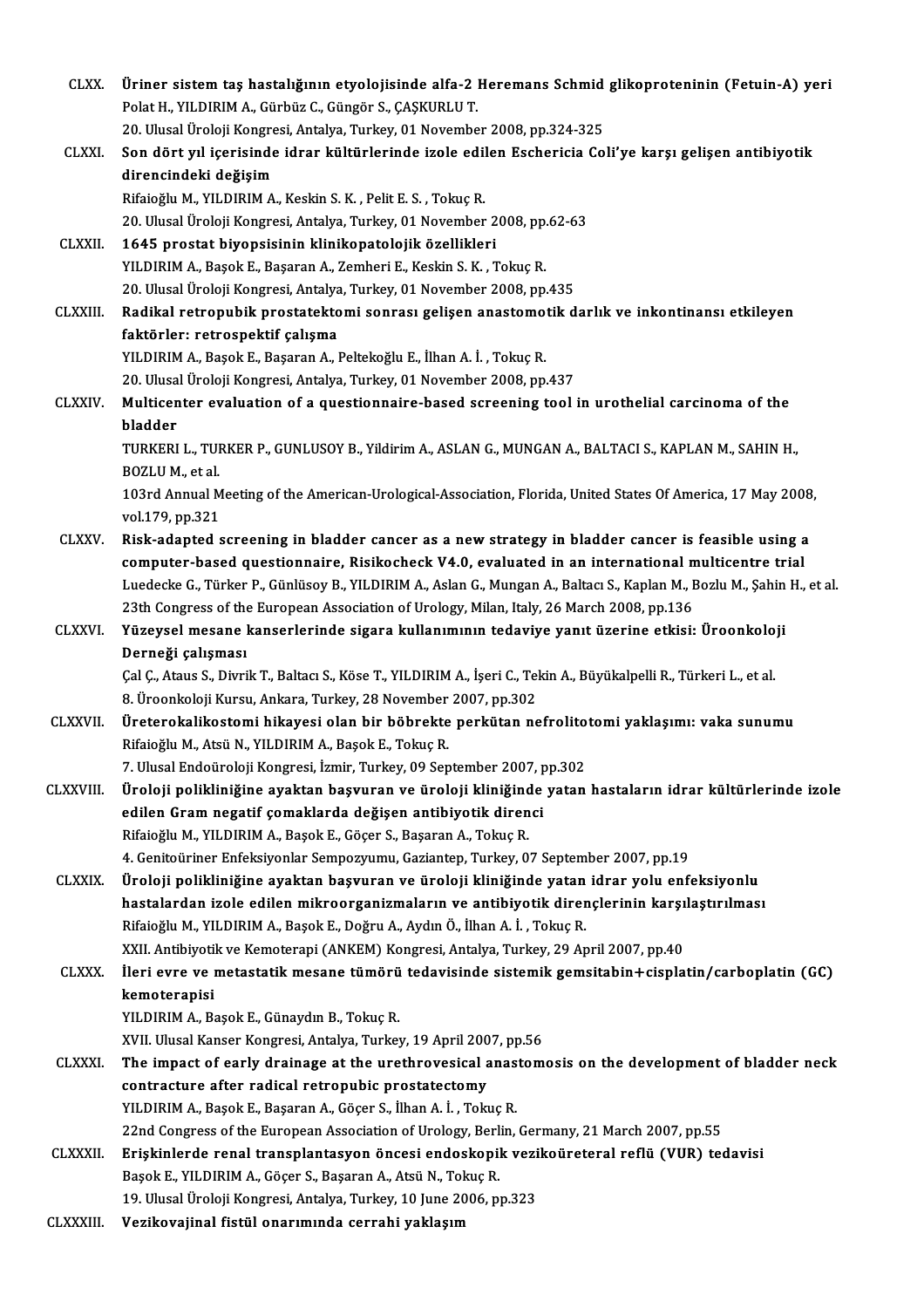|                  | YILDIRIM A., Başok E., Başaran A., Göçer S., Rifaioğlu M., Tokuç R.                                                      |
|------------------|--------------------------------------------------------------------------------------------------------------------------|
|                  | 19. Ulusal Üroloji Kongresi, Antalya, Turkey, 10 June 2006, pp.192                                                       |
| <b>CLXXXIV</b>   | Alt üriner sistem semptomları (AÜSS) ile başvuran hastalarda ereksiyon işlevi bozukluğunu                                |
|                  | etkileyen faktörler                                                                                                      |
|                  | YILDIRIM A., Başok E., Göçer S., Başaran A., Atsü N., Tokuç R.                                                           |
|                  | 19. Ulusal Üroloji Kongresi, Antalya, Turkey, 10 June 2006, pp.217                                                       |
| <b>CLXXXV</b>    | Sigara kullanımının yüzeyel mesane kanserlerinin doğal seyri üzerine etkisi-Çok merkezli çalışma, ilk                    |
|                  | veriler                                                                                                                  |
|                  | Çal Ç., Ataus S., Soydan H., YILDIRIM A., Büyükalpelli R., Sancaklıoğlu F., Köse T., Müezzinoğlu T., Mungan A., Gültekin |
|                  | Y, et al.                                                                                                                |
|                  | 19. Ulusal Üroloji Kongresi, Antalya, Turkey, 10 June 2006, pp.169-170                                                   |
| <b>CLXXXVI</b>   | Diyaliz öncesi dönemde bulunan, peritoneal dializ yapılan, hemodializ yapılan ve böbrek transplantlı                     |
|                  | kadın hastalarda yaşam kalitesi ve seksüel fonksiyonların değerlendirilmesi                                              |
|                  | Atsü N., Rifaioğlu M., Kantarcı G., YILDIRIM A., Başok E., Tokuç R.                                                      |
|                  | 19. Ulusal Üroloji Kongresi, Antalya, Turkey, 10 June 2006, pp.338-339                                                   |
| <b>CLXXXVII</b>  | Hormona dirençli prostat kanseri tedavisinde ikincil basamak kemoterapide docetaxel+prednisone                           |
|                  | tedavisi                                                                                                                 |
|                  | YILDIRIM A., Başok E., Göçer S., Başaran A., Rifaioğlu M., Tokuç R.                                                      |
|                  | 19. Ulusal Üroloji Kongresi, Antalya, Turkey, 10 June 2006, pp.358                                                       |
| <b>LXXXVIII.</b> | Hand-assisted laparoscopic surgery in simple and radical nephrectomy: a video presentation                               |
|                  | Başok E., YILDIRIM A., Başaran A., Göçer S., Rifaioğlu M., Tokuç R.                                                      |
|                  | 8th Mediteranean Video-Endoscopic Urology and European Society of Urological Technology Workshop, Antalya,               |
|                  | Turkey, 12 April 2006, pp.192                                                                                            |
| <b>CLXXXIX</b>   | Erişkin reflü nefropati tedavisinde laparoskopik nefroüreterektomi: video sunumu                                         |
|                  | Tokuç R., Başok E., YILDIRIM A., Başaran A.                                                                              |
|                  | 6. Ulusal Endoüroloji Kongresi, İstanbul, Turkey, 01 December 2005, pp.149                                               |
| CXC.             | Proksimal üreter taşlarında retroperitonoskopik üreterolitotomi<br>Tokuç R., Başok E., YILDIRIM A., Başaran A.           |
|                  | 6. Ulusal Endoüroloji Kongresi, İstanbul, Turkey, 01 December 2005, pp.129                                               |
| <b>CXCI</b>      | Üreter alt uç taşından kaynaklanan hidronefrozda el-yardımlı laparoskopik nefroüreterektomi: video                       |
|                  | sunumu                                                                                                                   |
|                  | Tokuç R., Başok E., YILDIRIM A., Başaran A.                                                                              |
|                  | 6. Ulusal Endoüroloji Kongresi, İstanbul, Turkey, 01 December 2005, pp.146                                               |
| <b>CXCII</b>     | Altı kadran ve 8-kadran prostat biyopsi protokollerinde kanser yakalama oranlarının                                      |
|                  | karşılaştırılması                                                                                                        |
|                  | YILDIRIM A., Başok E., Gürbüz C., Başaran A., İlhan A. İ., Tokuç R.                                                      |
|                  | 7. Ankara Üroonkoloji Kursu, Antalya, Turkey, 22 September 2005, pp.80                                                   |
| CXCIII.          | Use of bipolar energy in the treatment of urethral stricture: preliminary results                                        |
|                  | Gürbüz C., Başaran A., YILDIRIM A., Başok E., Atsü N., Tokuç R.                                                          |
|                  | 23th World Congress on Endourology and SWL, 21th Basic Research Symposium, Amsterdam, Netherlands, 23                    |
|                  | August 2005, pp 277                                                                                                      |
| <b>CXCIV</b>     | Are the new generation biphosphonates effective for inhibition of calcium oxalate urolithiasis?                          |
|                  | Atsü N., Başaran A., Başok E., YILDIRIM A., Tokuç R.                                                                     |
|                  | 4th eULIS (European Urolithiasis Society) Symposium, Coburg, Germany, 16 June 2005, pp.150                               |
| <b>CXCV</b>      | Alt üriner sistem semptomları (AÜSS) ile başvuran hastaların Uluslar arası Prostat Semptom Skoru                         |
|                  | (I-PSS), üroflowmetri, Ereksiyon İşlevi Uluslar arası Değerlendirme Formu (IIEF) ile                                     |
|                  | değerlendirilmesi                                                                                                        |
|                  | YILDIRIM A., Rifaioğlu M., Başok E., Gürbüz C., Ordu S., Tokuç R.                                                        |
|                  | 6. Ulusal Androloji Kongresi, İzmir, Turkey, 08 June 2005, pp.104                                                        |
| CXCVI.           | Comparison of mesh-to-tissue attachment capacity and detachment strength of four different sling                         |
|                  | materials used in the treatment of stres urinary incontinence in an in vivo rabbit model                                 |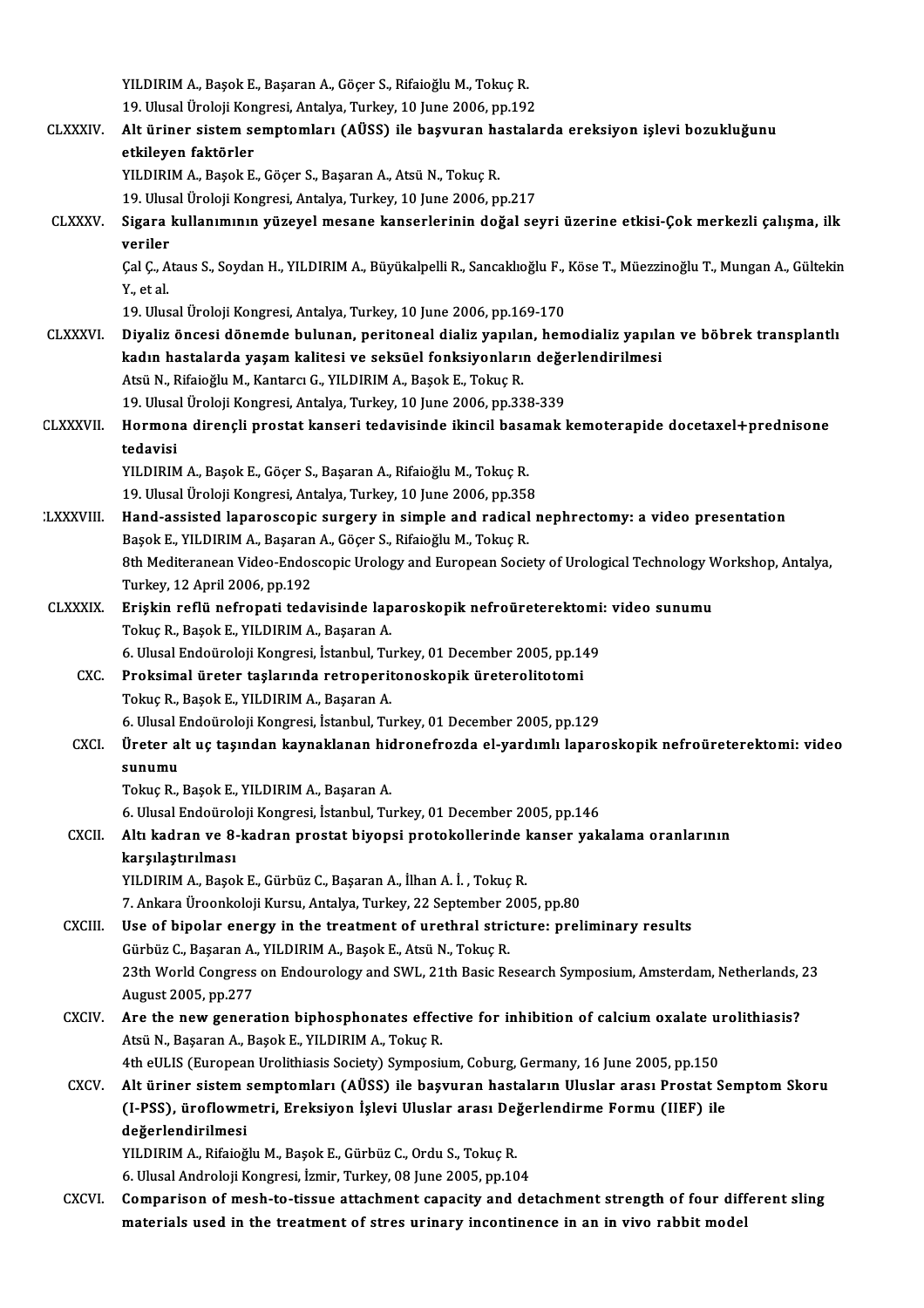YILDIRIM A., Gülpınar T., Başok E., Gürbüz C., Tokuç R.

- 20thCongress of theEuropeanAssociationofUrology, İstanbul,Turkey,16March 2005,pp.221 YILDIRIM A., Gülpınar T., Başok E., Gürbüz C., Tokuç R.<br>20th Congress of the European Association of Urology, İstanbul, Turkey, 16 March 2005, pp.221<br>CXCVII. Evaluation of tissue reactions of five different sling materials 20th Congress of the European Ass<br>Evaluation of tissue reactions<br>incontinence in a rabbit model<br>VILDIBIM A. Gülnuar T. Zamberi I Evaluation of tissue reactions of five different sling mater<br>incontinence in a rabbit model<br>YILDIRIM A., Gülpınar T., Zemheri E., Başok E., Gürbüz C., Tokuç R.<br>22nd World Congress on Endourology and SWL 20th Basis Besse incontinence in a rabbit model<br>22nd World Congress on Endourology and SWL, 20th Basic Research Symposium, Mumbai, India, 02 November<br>2004, pp.145 YILDIRIM A., Gülpınar T., Zemheri E., Başok E., Gürbüz C., Tokuç R. 22nd World Congress on Endourology and SWL, 20th Basic Research Sy<br>2004, pp.145<br>CXCVIII. Intravaginal Slingplasty (IVS) in the stres incontinence surgery 2004, pp.145<br>Intravaginal Slingplasty (IVS) in the stres incon<br>Gürbüz C., YILDIRIM A., Başok E., Gülpınar T., Tokuç R.<br>22nd World Congress en Endeurolegy and SWL, 20th I<mark>ntravaginal Slingplasty (IVS) in the stres incontinence surgery</mark><br>Gürbüz C., YILDIRIM A., Başok E., Gülpınar T., Tokuç R.<br>22nd World Congress on Endourology and SWL, 20th Basic Research Symposium, Mumbai, India, 02 Novemb Gürbüz C., YIL<br>22nd World C<br>2004, pp.146<br>Ünetre derlil CXCIX. Üretra darlıkları tedavisinde 5 yıl ık deneyimimiz YILDIRIMA.,AtsüN.,Ordu S.,ÜnlüsoyZ.,UralO.F. ,TokuçR. Üretra darlıkları tedavisinde 5 yıllık deneyimimiz<br>YILDIRIM A., Atsü N., Ordu S., Ünlüsoy Z., Ural O. F. , Tokuç R.<br>18. Ulusal Üroloji Kongresi, Antalya, Turkey, 02 October 2004, pp.317<br>Testiste miket seks kend stromal tüm CC. Testiste mikst seks-kord stromal tümörü<br>ZEMHERI I. E., BOZKURT E., GÜR D., YILDIRIM A., ŞEN A., ÖZKANLI S. Ş. 18. Ulusal Üroloji Kongresi, Antalya, Turkey, 02 October 2004, pp.317<br>Testiste mikst seks-kord stromal tümörü<br>ZEMHERI I. E. , BOZKURT E., GÜR D., YILDIRIM A., ŞEN A., ÖZKANLI S. Ş.<br>17. Ulusal Patalaji semnewnumu 2004 Caria 17.UlusalPatoloji sempozyumu-2004-Gaziantep,Gaziantep,Turkey,01October 2004,pp.331 ZEMHERI I. E. , BOZKURT E., GÜR D., YILDIRIM A., ŞEN A., ÖZKANLI S. Ş.<br>17. Ulusal Patoloji sempozyumu-2004-Gaziantep, Gaziantep, Turkey, 01 October 2004, pp.331<br>CCI. Is transitional zone index (TZI) an appropriate determin 17. Ulusal Patoloji sempozyumu-20<br>Is transitional zone index (TZI<br>lower-urinary tract symtoms?<br>Pesek E. Kunun N. Atoü N. İlhan A Is transitional zone index (TZI) an appropriate deter<br>lower-urinary tract symtoms?<br>Başok E., Kurun N., Atsü N., İlhan A. İ. , YILDIRIM A., Tokuç R.<br>21th World Congress on Endourology and SWL 10th Bosis I lower-urinary tract symtoms?<br>Başok E., Kurun N., Atsü N., İlhan A. İ. , YILDIRIM A., Tokuç R.<br>21th World Congress on Endourology and SWL, 19th Basic Research Symposium, Montreal, Canada, 21 September<br>2003, vol.2, pp.273-27 Başok E., Kurun N., Atsü N., İlhan A. İ., YILDIRIM A., Tokuç R. 21th World Congress on Endourology and SWL, 19th Basic Research Symposium, Montreal, Canada, 21 September<br>2003, vol.2, pp.273-274<br>CCII. The role of reactive oxygen species and nitric oxide in the ischemia/reperfusion injur 2003, vol.2, pp.273-274<br>The role of reactive oxygen<br>bladder outlet obstruction<br>Oumek Y. VII DIBIM A. Tarsan The role of reactive oxygen species and nitric oxide i<br>bladder outlet obstruction<br>Oymak Y., YILDIRIM A., Tarcan T., İlker Y., Haklar G., Yalçın S.<br>2nd International Meeting on Free Bedisels in Heelth and Di bladder outlet obstruction<br>Oymak Y., YILDIRIM A., Tarcan T., İlker Y., Haklar G., Yalçın S.<br>2nd International Meeting on Free Radicals in Health and Disease, İstanbul, Turkey, 08 May 2002, vol.1, pp.11<br>Bard BTA testinin ma Oymak Y., YILDIRIM A., Tarcan T., İlker Y., Haklar G., Yalçın S.<br>2nd International Meeting on Free Radicals in Health and Dis<br>CCIII. Bard BTA testinin mesane kanseri tanısındaki rolü<br>Atuğ F., YILDIRIM A., Özyürek M., Türke 2nd International Meeting on Free Radicals in Health<br>**Bard BTA testinin mesane kanseri tanısındaki ı**<br>Atuğ F., YILDIRIM A., Özyürek M., Türkeri L., Akdaş A.<br>15 Hlucel Üreleji Kongresi, Antalya Turkey, 25 Ostab Bard BTA testinin mesane kanseri tanısındaki rolü<br>Atuğ F., YILDIRIM A., Özyürek M., Türkeri L., Akdaş A.<br>15. Ulusal Üroloji Kongresi, Antalya, Turkey, 25 October 1998, pp.43<br>Kalsiyum kanal blakarlarının böhrekte iskemiye b Atuğ F., YILDIRIM A., Özyürek M., Türkeri L., Akdaş A.<br>15. Ulusal Üroloji Kongresi, Antalya, Turkey, 25 October 1998, pp.43<br>CCIV. Kalsiyum kanal blokerlerinin böbrekte iskemiye bağlı apoptosize etkileri<br>Örveri H. Türkeri L 15. Ulusal Üroloji Kongresi, Antalya, Turkey, 25 October<br>**Kalsiyum kanal blokerlerinin böbrekte iskemiye**<br>Özveri H., Türkeri L., YILDIRIM A., Özyürek M., Akdaş A.<br>15. Ulusal Üroloji Kongresi, Antalya Turkey, 25 Ostober Kalsiyum kanal blokerlerinin böbrekte iskemiye bağlı apopto<br>Özveri H., Türkeri L., YILDIRIM A., Özyürek M., Akdaş A.<br>15. Ulusal Üroloji Kongresi, Antalya, Turkey, 25 October 1998, pp.55<br>Yüzeyel mesane tümörlerinde etkin te Özveri H., Türkeri L., YILDIRIM A., Özyürek M., Akdaş A.<br>15. Ulusal Üroloji Kongresi, Antalya, Turkey, 25 October 1998, pp.55<br>CCV. Yüzeyel mesane tümörlerinde etkin tedavi nedir? BCG ve Epirubicin tedavilerinin karşıla 15. Ulusal Üroloji Kongresi, Antalya, Turkey, 25 Octo<br>Yüzeyel mesane tümörlerinde etkin tedavi ne<br>Atuğ F., YILDIRIM A., Türkeri L., Ayaz İ. O. , Akdaş A.<br>15. Ulusal Üroloji Kongresi, Artolya, Turkey, 25 Osto Yüzeyel mesane tümörlerinde etkin tedavi nedir? BCG ve Epi<br>Atuğ F., YILDIRIM A., Türkeri L., Ayaz İ. O. , Akdaş A.<br>15. Ulusal Üroloji Kongresi, Antalya, Turkey, 25 October 1998, pp.84<br>Yüzeyel mesane tümörlü bestelerde UBC Atuğ F., YILDIRIM A., Türkeri L., Ayaz İ. O. , Akdaş A.<br>15. Ulusal Üroloji Kongresi, Antalya, Turkey, 25 October 1998, pp.84<br>CCVI. Yüzeyel mesane tümörlü hastalarda UBC Elisa testinin tanı ve prognoz açısından önemi<br>YI 15. Ulusal Üroloji Kongresi, Antalya, Turkey, 25 October 1998, pp.84 Yüzeyel mesane tümörlü hastalarda UBC Elisa testinin tanı ve<br>15. Ulusal Üroloji Kongresi, Antalya, Turkey, 25 October 1998, pp.10<br>Predistive value of overexpression of p53 and Enidermal Cr. CCVII. Predictive value of overexpression of p53 and Epidermal Growth Factor in superficial transitional cell carcinoma of the bladder 15. Ulusal Üroloji Kongresi, Antaly<br>Predictive value of overexpre<br>cell carcinoma of the bladder<br>VILDIBIM A. Türkeri L. Örvürek N Predictive value of overexpression of p.<br>cell carcinoma of the bladder<br>YILDIRIM A., Türkeri L., Özyürek M., Akdaş A.<br>12th Congress of the European Society of Ura cell carcinoma of the bladder<br>YILDIRIM A., Türkeri L., Özyürek M., Akdaş A.<br>13th Congress of the European Society of Urological Oncology and Endocrinology, Innsbruck, Austria, 01 October YILDIRIM A., Türkeri<br>13th Congress of the<br>1998, vol.34, pp.296 13th Congress of the European Society of Urological Oncology and Endocri<br>1998, vol.34, pp.296<br>CCVIII. Upper and lower urinary tract abnormalities in Multiple Sclerosis<br>Cinal D. VII DIBIM A. Cileryia M. Almuar <sup>1</sup>. Altan S. 1998, vol.34, pp.296<br>Upper and lower urinary tract abnormalities in Multiple Sclerosis 14th Congress of the European Committee for Treatment and Research in Multiple Sclerosis, Stocholm, Sweden, 09<br>September 1998, vol.4, pp.1108 Günal D., YILDIRIM A., Güleryüz M., Akpınar İ., Aktan S. 14th Congress of the European Committee for Treatr<br>September 1998, vol.4, pp.1108<br>CCIX. Transüretral cerrahide antibiyotik profilaksisi<br>VILDIBIM A. Entriğiml A. Cam H. K. Türkeri L. Akka
	- September 1998, vol.4, pp.1108<br>Transüretral cerrahide antibiyotik profilaksisi<br>YILDIRIM A., Ertuğrul A., Çam H. K. , Türkeri L., Akdaş A.<br>12. Antibiyotik ve Kametarani (ANKEM) Kangresi, Antal 13. YILDIRIM A., Ertuğrul A., Çam H. K. , Türkeri L., Akdaş A.<br>13. Antibiyotik ve Kemoterapi (ANKEM) Kongresi, Antalya, Turkey, 01 June 1998, pp.150
	- CCX. Mikroskopik vemakroskopik hematürisi olan hastalarda tanısal sistoskopi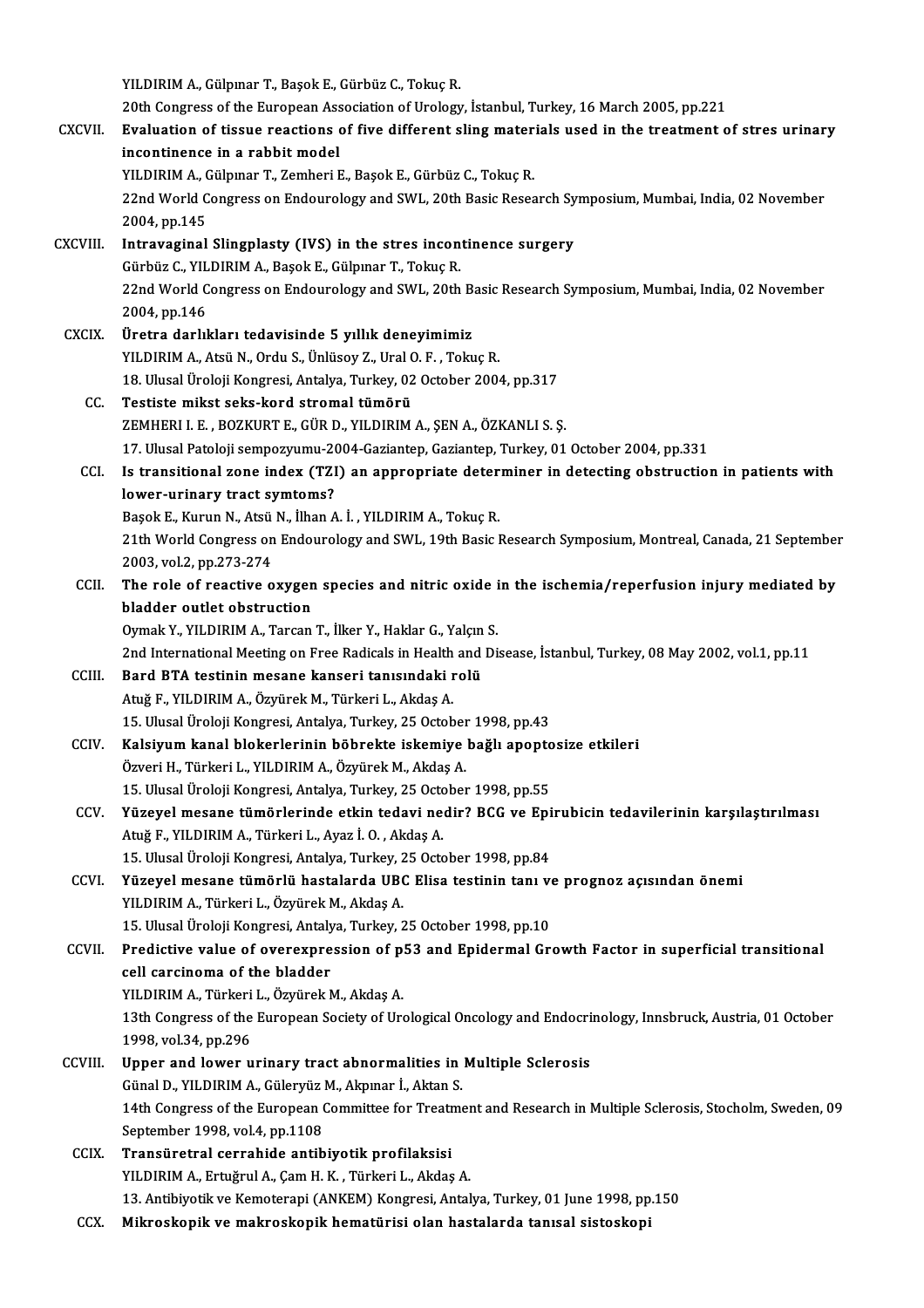YILDIRIM A., Türkeri L., İlker Y., Şimşek F., Çam H. K. , Akdaş A.<br>III. Illyasl Endeüraleji Kongresi, Edirne, Turkey, 14 Mey 1998 YILDIRIM A., Türkeri L., İlker Y., Şimşek F., Çam H. K. , Akdaş A.<br>III. Ulusal Endoüroloji Kongresi,, Edirne, Turkey, 14 May 1998, pp.26<br>Üneter alt ve taslarının andaskapik tadevisinde danayimlenim YILDIRIM A., Türkeri L., İlker Y., Şimşek F., Çam H. K., Akdaş A.<br>III. Ulusal Endoüroloji Kongresi., Edirne, Turkey, 14 May 1998, pp.26<br>CCXI. Üreter alt uç taşlarının endoskopik tedavisinde deneyimlerimiz<br>Atvě E. VII.DIBIM

III. Ulusal Endoüroloji Kongresi,, Edirne, Turkey, 14 May 1998, pp.26<br>Üreter alt uç taşlarının endoskopik tedavisinde deneyimlerimiz<br>Atuğ F., YILDIRIM A., Türkeri L., İlker Y., Şimşek F., Akdaş A. III. Ulusal Endoüroloji Kongresi,, Edirne, Turkey, 14 May 1998, pp.33

#### Other Publications

ther Publications<br>I. "Tubularised incised plate urethroplasty", Eğitim CD'si<br>Telus B. YU DIBIMA, Gümnar T The absolutions<br>"Tubularised incised plate ure<br>Tokuç R., YILDIRIM A., Gülpınar T. Tokuç R., YILDIRIM A., Gülpinar T.<br>Presentation, pp.1-3, 2003

#### Supported Projects

Supported Projects<br>YILDIRIM A., Project Supported by Other Private Institutions, Çok merkezli parsiyel nefrektomi kayıt çalışması, 2016 -<br>Centinues Support<br>YILDIRIM<br>Continues<br>YILDIM YILDIRIM A., Project Supported by Other Private Institutions, Çok merkezli parsiyel nefrektomi kayıt çalışması, 2016 -<br>Continues<br>YILDIRIM A., Other Supported Projects, A randomized, double-blind, placebo-controlled, phase

Continues<br>YILDIRIM A., Other Supported Projects, A randomized, double-blind, placebo-controlled, phase IIIb study of the effic<br>and safety of contuing enzalutamide in chemotherapy naive metastatic castration resistant prost YILDIRIM A., Other Supported Projects, A randomized, double-blind, placebo-controlled, phase IIIb study<br>and safety of contuing enzalutamide in chemotherapy naive metastatic castration resistant prostate cance<br>traeted with and safety of contuing enzalutamide in chemotherapy naive metastatic castration resistant prostate cancer patients<br>traeted with docetaxel plus prednisolone who have progressed on enzalutamide alone, 2015 - Continues<br>YILDIR traeted with docetaxel plus prednisolone who have progressed on enzalutamide alone, 2015 - Continues<br>YILDIRIM A., Other Supported Projects, A multinational, randomised, double-blind, placebo controlled, phase III effici<br>an YILDIRIM A., Other Supported Projects, A multinational, randomised, double-blind, placebo controlled, phase III efficacy<br>and safety study of ODM-201 in men high-risk non-metastatic castration-resistant prostate cancer, 201 and safety study of ODM-201 in men high-risk non-metastatic castration-resistant prostate cancer, 2015 - Continues<br>YILDIRIM A., Other Supported Projects, Clinical Research Office of the Endourological Society (CROES), Glob YILDIRIM A., Other Supported Projects, Clinical Research Office of the Endourological Society (CROES), Global ren<br>study – A prospective international study on indications, treatment modalities and outcomes, 2010 - Continue study – A prospective international study on indications, treatment modalities and outcomes, 2010 - Continues<br>ILDIRIM A., Danacıoğlu Y. O. , Şendoğan F., ÇAŞKURLU T., İŞMAN F. K. , SILAY M. S. , Project Supported by Highe<br> klinikopatolojik özelliklerle ilişkisi ve prognoz üzerine etkisi, 2018 - 2019 Education Institutions, Prostat kanseri tanısı ile radikal prostatektomi yapılan hastalarda lenfosit alt tiplemesinin<br>klinikopatolojik özelliklerle ilişkisi ve prognoz üzerine etkisi, 2018 - 2019<br>ATIŞ R. G. , EFİLOĞLU Ö.,

klinikopatolojik özelliklerle ilişkisi ve prognoz üzerine etkisi, 2018 - 2019<br>ATIŞ R. G. , EFİLOĞLU Ö., danacıoğlu y. o. , TURAN T., İŞMAN F. K. , YILDIRIM A., ÇAŞKURLU T., şendoğan f., ucar t., GEN<br>KAHRAMAN N., Project Su ATI<mark>Ş F</mark><br>KAHR<br>2018<br>VU DU KAHRAMAN N., Project Supported by Higher Education Institutions, 33. Avrupa Üroloji Kongresi' ne katılmak, 2018<br>2018<br>YILDIRIM A., ÇAŞKURLU T., TURAN T., DANACIOGLU Y. O. , İŞMAN F. K. , Project Supported by Higher Educatio

2018<br>YILDIRIM A., ÇAŞKURLU T., TURAN T., DANACIOGLU Y. O. , İŞMAN F. K. , Project Supported by Higher Education<br>Institutions, Böbrek taşlarının tedavisinde Böbrek taşı nedeniyle retrograd intrenal cerrahi (RIRS) ve extraco shock wave lithotripsy (ESWL) uygulanan hastalarda akut renal hasarın değerlendirilmesi, 2017 - 2018<br>YILDIRIM A., Culpan M., EFİLOĞLU Ö., TURAN T., ÖZKANLI S. S. , Project Supported by Higher Education Institutions, Institutions, Böbrek taşlarının tedavisinde Böbrek taşı nedeniyle retrograd intrenal cerrahi (RIRS) ve extracorporea<br>shock wave lithotripsy (ESWL) uygulanan hastalarda akut renal hasarın değerlendirilmesi, 2017 - 2018<br>YILD

shock wave lithotripsy (ESWL) uygulanan hastalarda akut renal hasarın değerlendirilmesi, 2017 - 2018<br>YILDIRIM A., Çulpan M., EFİLOĞLU Ö., TURAN T., ÖZKANLI S. Ş. , Project Supported by Higher Education Institutions,<br>Primer klinikopatolojik değeri, 2016 - 2017<br>YILDIRIM A., Other Supported Projects, A Phase III, Randomized, Placebo-controlled, Double-blind Study to Assess the Primer pT1 ürotelyal mesane kanserinde Ki-67 ve Profilin-1 immünohistokimyasal ekspresyonlarının prognostik ve<br>klinikopatolojik değeri, 2016 - 2017<br>YILDIRIM A., Other Supported Projects, A Phase III, Randomized, Placebo-co

klinikopatolojik değeri, 2016 - 2017<br>YILDIRIM A., Other Supported Projects, A Phase III, Randomized, Placebo-controlled, Double-blind Study to Assess tl<br>Efficacy and Safety of Once-daily Orally Administered ZD4054 10 mg in YILDIRIM A., Other Supported<br>Efficacy and Safety of Once-da<br>Cancer Patients, 2009 - 2010<br>VILDIBIM A. Other Supported Efficacy and Safety of Once-daily Orally Administered ZD4054 10 mg in Non-metastatic Hormone-resistant Prostate<br>Cancer Patients, 2009 - 2010<br>YILDIRIM A., Other Supported Projects, Yaşlı erişkinlerde ileri prostat kanserini

Cancer Patients, 2009 - 2010<br>YILDIRIM A., Other Supported Projects, Yaşlı erişkinlerde ileri prosta<br>çalışması – MATURITY – DIREG\_R\_04571 isimli çalışma, 2009 - 2010<br>YU DIRIM A. Project Supported by Other Private Institutio YILDIRIM A., Other Supported Projects, Yaşlı erişkinlerde ileri prostat kanserinin yönetimi: prospektif uluslararası kayıt<br>çalışması – MATURITY – DIREG\_R\_04571 isimli çalışma, 2009 - 2010<br>YILDIRIM A., Project Supported by

çalışması – MATURITY – DIRE<br>YILDIRIM A., Project Supporte<br>Derneği Projesi, 2008 - 2009

# Derneği Projesi, 2008 - 2009<br>Activities in Scientific Journals

Turkish Journal of Urology, Assistant Editor, 2018 - Continues YeniVicto III octoniine journals<br>Turkish Journal of Urology, Assistant Editor, 2018 - Continues<br>Yeni Üroloji Dergisi, Advisory Committee Member, 2014 - Continues<br>Üroonkalaji Bültoni, Bublication Committee Member, 2011 - 20 Turkish Journal of Urology, Assistant Editor, 2018 - Continues<br>Yeni Üroloji Dergisi, Advisory Committee Member, 2014 - Continu<br>Üroonkoloji Bülteni, Publication Committee Member, 2011 - 2015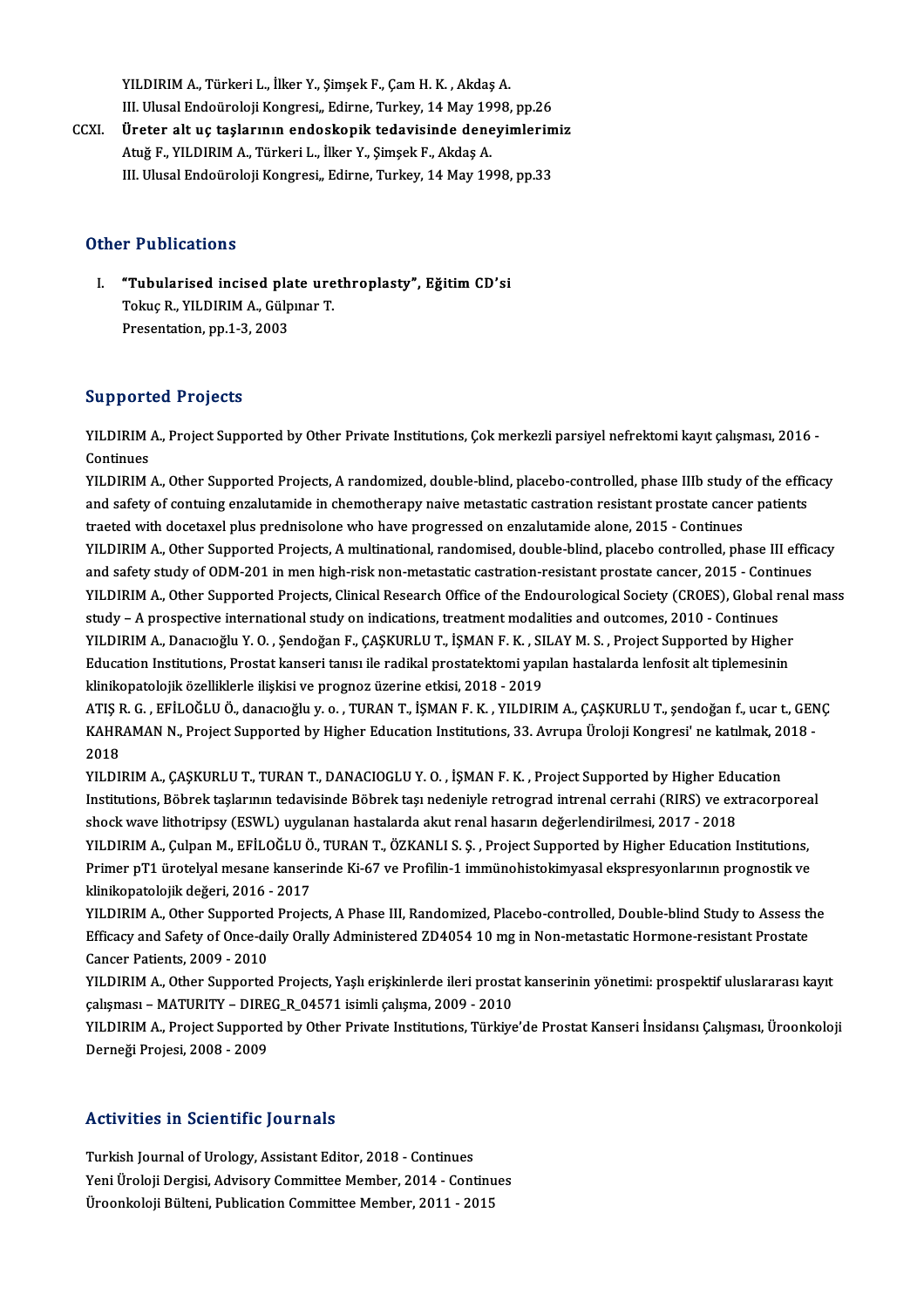#### Memberships / Tasks in Scientific Organizations

Memberships / Tasks in Scientific Organizations<br>European Society of Medical Oncology (ESMO), Member, 2013 - Continues<br>Endouralogy Society Member 2012 - Continues European Society of Medical Oncology (ESMO), Member, 2012 - Continues<br>Endourology Society, Member, 2012 - Continues<br>International Continues Society (ICS), Member European Society of Medical Oncology (ESMO), Member, 2013 - Continuour Continence Society, Member, 2012 - Continues<br>International Continence Society (ICS), Member, 2011 - Continues<br>Inkontinence Derneği, Member, 2006 - Cont Endourology Society, Member, 2012 - Continues<br>International Continence Society (ICS), Member,<br>İnkontinans Derneği, Member, 2006 - Continues<br>Türk Üneleji Derneği, Member, 2000 - Continues International Continence Society (ICS), Member,<br>İnkontinans Derneği, Member, 2006 - Continues<br>Türk Üroloji Derneği, Member, 2000 - Continues<br>Türk Andreleji Derneği, Member, 1999, Centinu İnkontinans Derneği, Member, 2006 - Continues<br>Türk Üroloji Derneği, Member, 2000 - Continues<br>Türk Androloji Derneği, Member, 1999 - Continues<br>Üroonkalaji Derneği, Member, 1999 - Continues Türk Üroloji Derneği, Member, 2000 - Continues<br>Türk Androloji Derneği, Member, 1999 - Continu<br>Üroonkoloji Derneği, Member, 1999 - Continues<br>Euronean Assesiation of Urology (EAU), Member European Association of Urology (EAU), Member, 1999 - Continues<br>Endoüroloji Derneği, Member, 1999 - Continues Üroonkoloji Derneği, Member, 1999 - Continues

#### **Scientific Refereeing**

S<mark>cientific Refereeing</mark><br>YENİ ÜROLOJİ DERGİSİ, National Scientific Refreed Journal, April 2022<br>MERSİN ÜNİVERSİTESİ SAĞLIK RİLİMLERİ DERÇİSİ, National Scientific SSISINIMIYE NENSI SEMI<br>YENİ ÜROLOJİ DERGİSİ, National Scientific Refreed Journal, April 2022<br>MERSİN ÜNİVERSİTESİ SAĞLIK BİLİMLERİ DERGİSİ, National Scientific Refreed Journal, April 2022<br>PML Case Benerta Other Indexed Jour YENİ ÜROLOJİ DERGİSİ, National Scientific Refreed Journ<br>MERSİN ÜNİVERSİTESİ SAĞLIK BİLİMLERİ DERGİSİ, Nati<br>BMJ Case Reports, Other Indexed Journal, January 2021<br>YENİ ÜROLOJİ DERÇİSİ, National Scientific Refreed Journ MERSİN ÜNİVERSİTESİ SAĞLIK BİLİMLERİ DERGİSİ, National Scientific Refre<br>BMJ Case Reports, Other Indexed Journal, January 2021<br>YENİ ÜROLOJİ DERGİSİ, National Scientific Refreed Journal, December 2020<br>BAKIRKÖV TIR DERGİSİ, N BMJ Case Reports, Other Indexed Journal, January 2021<br>1999 YENİ ÜROLOJİ DERGİSİ, National Scientific Refreed Journal, December 2020<br>1992 BAKIRKÖY TIP DERGİSİ, National Scientific Refreed Journal, December 2020 YENİ ÜROLOJİ DERGİSİ, National Scientific Refreed Journal, December 2020<br>BAKIRKÖY TIP DERGİSİ, National Scientific Refreed Journal, December 2020<br>E-MARMARA MEDİCAL JOURNAL (ELEKTRONİK), National Scientific Refreed Journal, BAKIRKÖY TIP DERGİSİ, National Scientific Refreed Journal, December<br>E-MARMARA MEDİCAL JOURNAL (ELEKTRONİK), National Scientific Re<br>TURKISH JOURNAL OF MEDICAL SCIENCES, SCI Journal, January 2020<br>Preject Sunnerted by Higher TURKISH JOURNAL OF MEDICAL SCIENCES, SCI Journal, January 2020<br>Project Supported by Higher Education Institutions, BAP Research Project, Erciyes University, Turkey, January 2020 TURKISH JOURNAL OF MEDICAL SCIENCES, SCI Journal, January 2020<br>Project Supported by Higher Education Institutions, BAP Research Project, Er<br>Journal of Urological Surgery, National Scientific Refreed Journal, April 2019<br>Asi Project Supported by Higher Education Institutions, BAP Res<br>Journal of Urological Surgery, National Scientific Refreed Jou<br>Asian Journal of Urology, Other Indexed Journal, April 2019<br>Journal of Jetophyl Fogulty of Modisine Journal of Urological Surgery, National Scientific Refreed Journal<br>Asian Journal of Urology, Other Indexed Journal, April 2019<br>Journal of Istanbul Faculty of Medicine, SCI Journal, March 2019<br>Journal of Urological Surgery, Asian Journal of Urology, Other Indexed Journal, April 2019<br>Journal of Istanbul Faculty of Medicine, SCI Journal, March 2019<br>Journal of Urological Surgery, National Scientific Refreed Journal, February 2019 Journal of Istanbul Faculty of Medicine, SCI Journal, March 2019<br>Journal of Urological Surgery, National Scientific Refreed Journal, February 2019<br>Journal of Urological Surgery, National Scientific Refreed Journal, Februar Journal of Urological Surgery, National Scientific Refreed Journal, February 2019<br>Journal of Urological Surgery, National Scientific Refreed Journal, February 2019<br>Turkish Journal of Urology, National Scientific Refreed Jo Journal of Urological Surgery, National Scientific Refreed Journal, February 2019<br>Turkish Journal of Urology, National Scientific Refreed Journal, November 2018<br>Turkish Journal of Urology, National Scientific Refreed Journ Turkish Journal of Urology, National Scientific Refreed Journal, November 2018<br>Turkish Journal of Urology, National Scientific Refreed Journal, November 2018<br>Turkish Journal of Urology, National Scientific Refreed Journal, Turkish Journal of Urology, National Scientific Refreed Journal, November 2018<br>Turkish Journal of Urology, National Scientific Refreed Journal, September 2018<br>Turkish Journal of Urology, National Scientific Refreed Journal Turkish Journal of Urology, National Scientific Refreed Journal, September 2018<br>Turkish Journal of Urology, National Scientific Refreed Journal, September 2018<br>Turkish Journal of Urology, National Scientific Refreed Journa Turkish Journal of Urology, National Scientific Refreed Journal, September 2018<br>Turkish Journal of Urology, National Scientific Refreed Journal, September 2018<br>Turkish Journal of Urology, National Scientific Refreed Journa Turkish Journal of Urology, National Scientific Refreed Journal, Septen<br>Turkish Journal of Urology, National Scientific Refreed Journal, Septen<br>TURKISH JOURNAL OF MEDICAL SCIENCES, SCI Journal, August 2018<br>Yoni Üroloji Der Turkish Journal of Urology, National Scientific Refreed Journal, September 2018<br>TURKISH JOURNAL OF MEDICAL SCIENCES, SCI Journal, August 2018<br>Yeni Üroloji Dergisi, National Scientific Refreed Journal, August 2018 Turkish Journal of Urology, National Scientific Refreed Journal, June 2018 Journal of Urological Surgery, National Scientific Refreed Journal, June 2018 Turkish Journal of Urology, National Scientific Refreed Journal, June 2018<br>Journal of Urological Surgery, National Scientific Refreed Journal, June 2018<br>Turkish Journal of Urology, National Scientific Refreed Journal, Febr Journal of Urological Surgery, National Scientific Refreed Journal, June 2018<br>Turkish Journal of Urology, National Scientific Refreed Journal, February 2018<br>Turkish Journal of Urology, National Scientific Refreed Journal, Turkish Journal of Urology, National Scientific Refreed Journal, February 2018<br>Urologic Oncology: Seminars and Original Investigations, Other Indexed Journal, January 2018 Turkish Journal of Urology, National Scientific Refreed Journal, February 2018<br>Urologic Oncology: Seminars and Original Investigations, Other Indexed Journ<br>Turkish Journal of Urology, National Scientific Refreed Journal, J Urologic Oncology: Seminars and Original Investigations, Other Indexed Journal, January 2018<br>Turkish Journal of Urology, National Scientific Refreed Journal, January 2018<br>Journal of Advances in Medical and Pharmaceutical S Turkish Journal of Urology, National Scientific Refreed Journal, Janu<br>Journal of Advances in Medical and Pharmaceutical Sciences, Other<br>Türk Üroloji Dergisi, National Scientific Refreed Journal, June 2017<br>Türk Üroloji Derg Journal of Advances in Medical and Pharmaceutical Sciences, Other<br>Türk Üroloji Dergisi, National Scientific Refreed Journal, June 2017<br>Türk Üroloji Dergisi, National Scientific Refreed Journal, June 2017<br>Turkish Journal of Türk Üroloji Dergisi, National Scientific Refreed Journal, June 2017<br>Türk Üroloji Dergisi, National Scientific Refreed Journal, June 2017<br>Turkish Journal of Medical Sciences, SCI Journal, April 2017<br>BMC Urology, SCI Journa Türk Üroloji Dergisi, National Scientific Refreed Journal, June 2017 Turkish Journal of Medical Sciences, SCI Journal, April 2017<br>BMC Urology, SCI Journal, April 2017<br>Journal of Cancer and Tumor International, Other Indexed Journal, April 2017<br>Türk Üroloji Dorgisi, National Scientific Pefre BMC Urology, SCI Journal, April 2017<br>Journal of Cancer and Tumor International, Other Indexed Journal, A<sub>l</sub><br>Türk Üroloji Dergisi, National Scientific Refreed Journal, March 2017<br>Türk Üroloji Dergisi, National Scientific Re Journal of Cancer and Tumor International, Other Indexed Journal, A<mark>J</mark><br>Türk Üroloji Dergisi, National Scientific Refreed Journal, March 2017<br>Türk Üroloji Dergisi, National Scientific Refreed Journal, March 2017<br>Türk Üroloj Türk Üroloji Dergisi, National Scientific Refreed Journal, March 2017<br>Türk Üroloji Dergisi, National Scientific Refreed Journal, March 2017<br>Türk Üroloji Dergisi, National Scientific Refreed Journal, March 2017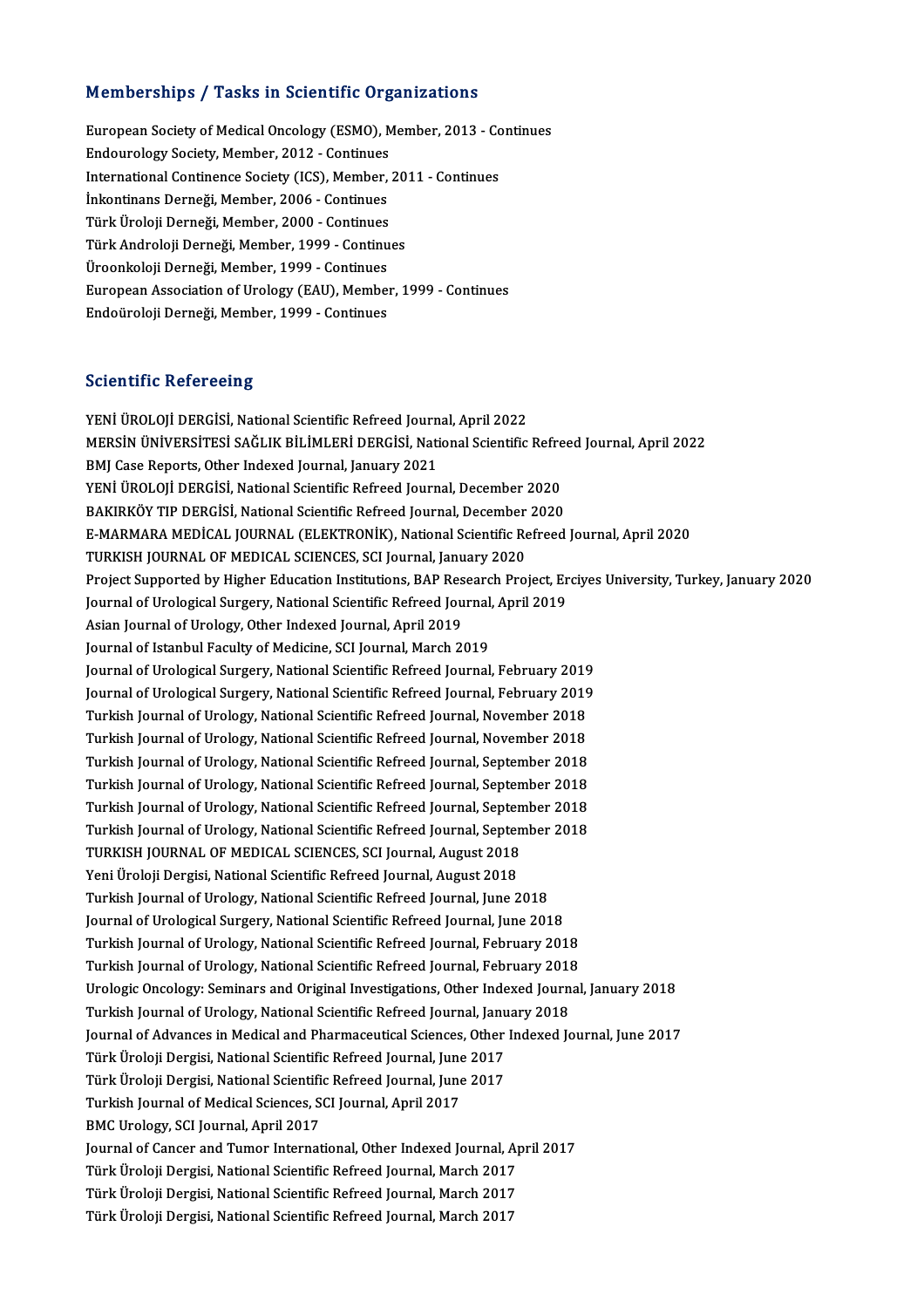Türk Üroloji Dergisi, National Scientific Refreed Journal, December 2016<br>Türk Üroloji Dergisi, National Scientific Refreed Journal, December 2016 Türk Üroloji Dergisi, National Scientific Refreed Journal, December 2016<br>Türk Üroloji Dergisi, National Scientific Refreed Journal, November 2016<br>Yoni Üroloji Dergisi, National Scientific Refreed Journal, October 2016 Türk Üroloji Dergisi, National Scientific Refreed Journal, December 201<br>Türk Üroloji Dergisi, National Scientific Refreed Journal, November 2016<br>Yeni Üroloji Dergisi, National Scientific Refreed Journal, October 2016<br>Türk Türk Üroloji Dergisi, National Scientific Refreed Journal, November 2016<br>Yeni Üroloji Dergisi, National Scientific Refreed Journal, October 2016<br>Türk Üroloji Dergisi, National Scientific Refreed Journal, October 2016 Yeni Üroloji Dergisi, National Scientific Refreed Journal, October 2016<br>Türk Üroloji Dergisi, National Scientific Refreed Journal, October 2016<br>Yeni Üroloji Dergisi, National Scientific Refreed Journal, September 2016<br>Yeni Türk Üroloji Dergisi, National Scientific Refreed Journal, October 2016<br>Yeni Üroloji Dergisi, National Scientific Refreed Journal, September 2016<br>Yeni Üroloji Dergisi, National Scientific Refreed Journal, February 2016<br>Int Yeni Üroloji Dergisi, National Scientific Refreed Journal, September 201<br>Yeni Üroloji Dergisi, National Scientific Refreed Journal, February 2016<br>International Brazilian Journal of Urology, SCI Journal, February 2016<br>Türk Yeni Üroloji Dergisi, National Scientific Refreed Journal, February 2016<br>International Brazilian Journal of Urology, SCI Journal, February 2016<br>Türk Tıp Bilimleri Degisi, National Scientific Refreed Journal, February 2016<br> International Brazilian Journal of Urology, SCI Journal, February 2016 International Brazilian Journal of Urology, SCI Journal, January 2015 Yeni Üroloji Dergisi, National Scientific Refreed Journal, April 2015<br>International Brazilian Journal of Urology, SCI Journal, January 2015<br>Türk Tıp Bilimleri Degisi, National Scientific Refreed Journal, January 2015<br>Journ Journal of Clinical and Analytical Medicine, National Scientific Refreed Journal, January 2015<br>Springer Plus Journals, Other Indexed Journal, January 2015 Türk Tıp Bilimleri Degisi, National Scientific Refreed Journal, J<br>Journal of Clinical and Analytical Medicine, National Scientific<br>Springer Plus Journals, Other Indexed Journal, January 2015<br>Üreonkalaji Bültoni, National S Journal of Clinical and Analytical Medicine, National Scientific Refreed Springer Plus Journals, Other Indexed Journal, January 2015<br>Üroonkoloji Bülteni, National Scientific Refreed Journal, June 2014<br>Voni Üroloji Dergisi, Springer Plus Journals, Other Indexed Journal, January 2015<br>Üroonkoloji Bülteni, National Scientific Refreed Journal, June 2014<br>Yeni Üroloji Dergisi, National Scientific Refreed Journal, April 2014<br>International Bregilian Üroonkoloji Bülteni, National Scientific Refreed Journal, June 2014<br>Yeni Üroloji Dergisi, National Scientific Refreed Journal, April 2014<br>International Brazilian Journal of Urology, SCI Journal, January 2014<br>Springer Plus Yeni Üroloji Dergisi, National Scientific Refreed Journal, April 2014<br>International Brazilian Journal of Urology, SCI Journal, January 2014<br>Springer Plus Journals, Other Indexed Journal, January 2014 Türk Tıp Bilimleri Degisi, National Scientific Refreed Journal, January 2014 Journal of Clinical and Analytical Medicine, National Scientific Refreed Journal, January 2014 Türk Tıp Bilimleri Degisi, National Scientific Refreed Journal, Januar<br>Journal of Clinical and Analytical Medicine, National Scientific Refre<br>Üroonkoloji Bülteni, National Scientific Refreed Journal, June 2013<br>Yoni Üroloji Journal of Clinical and Analytical Medicine, National Scientific Refreed<br>Üroonkoloji Bülteni, National Scientific Refreed Journal, June 2013<br>Yeni Üroloji Dergisi, National Scientific Refreed Journal, April 2013<br>Yeni Üroloj Üroonkoloji Bülteni, National Scientific Refreed Journal, June 2013<br>Yeni Üroloji Dergisi, National Scientific Refreed Journal, April 2013<br>Yeni Üroloji Dergisi, National Scientific Refreed Journal, March 2013<br>Journal of Cli Yeni Üroloji Dergisi, National Scientific Refreed Journal, April 2013<br>Yeni Üroloji Dergisi, National Scientific Refreed Journal, March 2013<br>Journal of Clinical and Analytical Medicine, National Scientific Refreed Journal, Yeni Üroloji Dergisi, National Scientific Refreed Journal, March 201:<br>Journal of Clinical and Analytical Medicine, National Scientific Refre<br>Üroonkoloji Bülteni, National Scientific Refreed Journal, June 2012 Üroonkoloji Bülteni, National Scientific Refreed Journal, June 2012<br>Tasks In Event Organizations

YıldırımA.,11.AvrasyaÜroonkolojiKongresi,3-5Eylül2021,Şanlıurfa,ScientificCongress,Şanlıurfa,Turkey,Eylül2021

#### Scientific Research / Working Group Memberships

Scientific Research / Working Group Memberships<br>Türk Üroloji Akademisi Üroonkoloji çalışma grubu, İSTANBUL MEDENİYET ÜNİVERSİTESİ, Turkey,<br>http://westyrk.org.tr/ekhirim/26/wesenkoloji/luyuylar/.2015...Continues. berentime Nebeuren / Worning droup Memberbinps<br>Türk Üroloji Akademisi Üroonkoloji çalışma grubu, İSTANBUL MEDENİYET İ<br>http://uroturk.org.tr/altbirim/26/uroonkoloji/kurullar/, 2015 - Continues http://uroturk.org.tr/altbirim/26/uroonkoloji/kurullar/, 2015 - Continues<br>Edit Congress and Symposium Activities

Edit Congress and Symposium Activities<br>2. Sağlık Bilimleri Üniversitesi Üroloji Günleri, 11-13 Mart 2022, İstanbul, Moderator, İstanbul, Turkey, 2022<br>20. Ulusal Üroloji Kongresi, 19.24 Eltim 2021, Antalya İnvited Speaker, 2. Sağlık Bilimleri Üniversitesi Üroloji Günleri, 11-13 Mart 2022, İstanbul, Moderator, İstanbul, Turkey, 2022<br>30. Ulusal Üroloji Kongresi, 19-24 Ekim 2021, Antalya, Invited Speaker, Antalya, Turkey, 2021<br>11. Eurasian Uro-

30. Ulusal Üroloji Kongresi, 19-24 Ekim 2021, Antalya, Invited Speaker, Antalya, Turkey, 2021<br>11. Eurasian Uro-oncology Congress, Sanlıurfa, 3-5 September 2021, Invited Speaker, Sanlıurfa, Turkey, 2021

Salık Bilimleri Üniversitesi Üroloji Günleri, 12-14 Şubat 2021, İstanbul, Invited Speaker, İstanbul, Turkey, 2021

11. Eurasian Uro-oncology Congress, Şanlıurfa, 3-5 September 2021, Invited Speaker, Şanlıurfa, Turkey, 2021<br>Salık Bilimleri Üniversitesi Üroloji Günleri, 12-14 Şubat 2021, İstanbul, Invited Speaker, İstanbul, Turkey, 2021<br> Salık Bilimleri<br>Fikir önderler<br>Turkey, 2020<br>Eikir önerderl Fikir önderleri ile ÜroKamp, Ürolojide Güncellemeler, 29 Şubat - 01 Mart 2020, İstanbul, Session Moderator, İstanbul<br>Turkey, 2020<br>Fikir önerderleri ile ÜroKamp, Ürolojide Güncellemeler, 29 Şubat - 01 Mart 2020, İstanbul, I

Turkey, 2020<br>Fikir önerderleri ile ÜroKamp, Ürolojide Güncellemeler, 29 Şubat - 01 Mart 2020, İstanbul, Invited Speaker, İstanbul,<br>Turkey, 2020 Fikir önerderleri ile ÜroKamp, Ürolojide Güncellemeler, 29 Şubat - 01 Mart 2020, İstanbul, Invited Speaker, İstanbul,<br>Türk Üroloji Akademisi Multidisipliner Üroonkoloji Güncelleme toplantısı (Mesane tümörleri ve prostat ka

Turkey, 2020<br>Türk Üroloji Akademisi Multidisipliner Üroonkoloji Güncelleme to<br>Aralık 2019, İstanbul, Session Moderator, İstanbul, Turkey, 2019<br>Türk Üroloji Akademisi Multidisipliner Üroonkoloji Güncelleme to Türk Üroloji Akademisi Multidisipliner Üroonkoloji Güncelleme toplantısı (Mesane tümörleri ve prostat kanseri), 6-7<br>Aralık 2019, İstanbul, Session Moderator, İstanbul, Turkey, 2019<br>Türk Üroloji Akademisi Multidisipliner Ür

Aralık 2019, İstanbul, Session Moderator, İstanbul, Turkey, 20<br>Türk Üroloji Akademisi Multidisipliner Üroonkoloji Güncellen<br>Aralık 2019, İstanbul, Invited Speaker, İstanbul, Turkey, 2019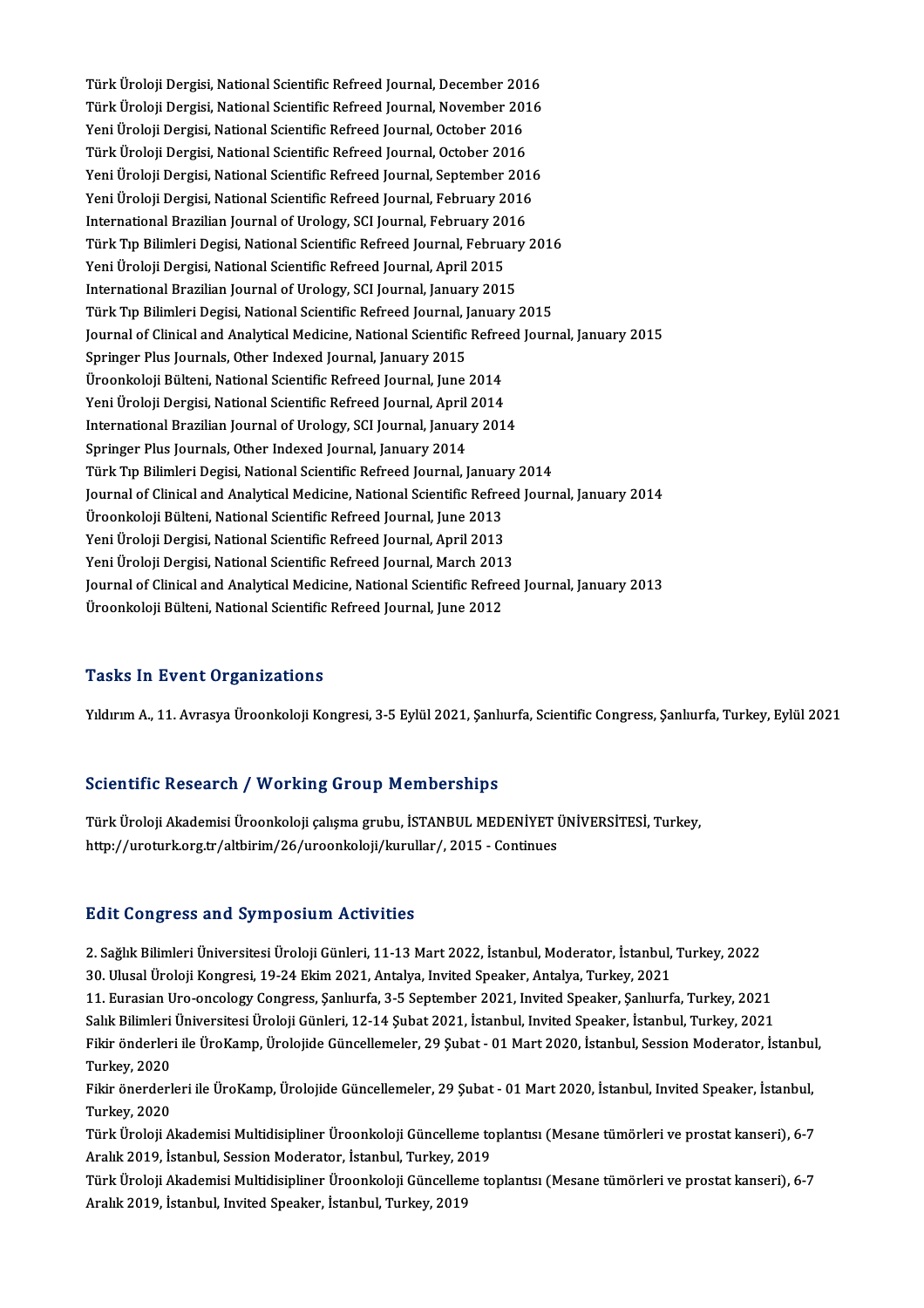Türk Üroloji Akademisi Multidisipliner Üroonkoloji Güncelleme toplantısı (Mesane tümörleri ve prostat kanseri), 6-7<br>Aralık 2019, İstanbul, Panelista İstanbul, Turkay, 2019 Türk Üroloji Akademisi Multidisipliner Üroonkoloji Gün<br>Aralık 2019, İstanbul, Panelists, İstanbul, Turkey, 2019<br>Türk Üroloji Akademisi Multidisipliner Üroonkoloji Gün Türk Üroloji Akademisi Multidisipliner Üroonkoloji Güncelleme toplantısı (Mesane tümörleri ve prostat kanseri), 6-7<br>Aralık 2019, İstanbul, Panelists, İstanbul, Turkey, 2019<br>Türk Üroloji Akademisi Multidisipliner Üroonkoloj

Aralık 2019, İstanbul, Panelists, İstanbul, Turkey, 2019<br>Türk Üroloji Akademisi Multidisipliner Üroonkoloji Güncellem<br>Aralık 2019, İstanbul, Invited Speaker, İstanbul, Turkey, 2019<br>Türk Üroloji Yeterlilir Kurulu ve EBU spe Türk Üroloji Akademisi Multidisipliner Üroonkoloji Güncelleme toplantısı (Mesane tümörleri ve prostat kanseri), 6-7<br>Aralık 2019, İstanbul, Invited Speaker, İstanbul, Turkey, 2019<br>Türk Üroloji Yeterlilik Kurulu ve EBU sınav

Aralık 2019, İs<br>Türk Üroloji Y<br>Turkey, 2019<br>Türk Üroloji Y Türk Üroloji Yeterlilik Kurulu ve EBU sınavlarına hazırlık kursu, 7-9 Kasım 2019, İstanbul, Session Moderator, İstanl<br>Türkey, 2019<br>Türk Üroloji Yeterlilik Kurulu ve EBU sınavlarına hazırlık kursu, 7-9 Kasım 2019, İstanbul,

Turkey, 2019<br>Türk Üroloji Y<br>Turkey, 2019<br>Türk Üroloji Y Türk Üroloji Yeterlilik Kurulu ve EBU sınavlarına hazırlık kursu, 7-9 Kasım 2019, İstanbul, Invited Speaker, İstanbul,<br>Türkey, 2019<br>Türk Üroloji Yeterlilik Kurulu ve EBU sınavlarına hazırlık kursu, 7-9 Kasım 2019, İstanbul

Turkey, 2019<br>Türk Üroloji Yeterlilik Kurulu ve EBU sınavlarına hazırlık kursu, 7-9 Kasım 2019, İstanbul, Invited Speaker, İstanbul,<br>Turkey, 2019 Türk Üroloji Yeterlilik Kurulu ve EBU sınavlarına hazırlık kursu, 7-9 Kasım 2019, İstanbul, Invited Speaker, İstanbul,<br>Türkey, 2019<br>Türk Üroloji Yeterlilik Kurulu ve EBU sınavlarına hazırlık kursu, 7-9 Kasım 2019, İstanbul

Turkey, 2019<br>Türk Üroloji Y<br>Turkey, 2019<br><sup>9th</sup> Meeting ei Türk Üroloji Yeterlilik Kurulu ve EBU sınavlarına hazırlık kursu, 7-9 Kasım 2019, İstanbul, Session Moderator, İstanbul,<br>Turkey, 2019<br>8th Meeting of the EAU Section of Urological Imaging, 07-14 November 2019, Vienna, Austr

Turkey, 2019<br>8th Meeting of<br>Austria, 2019<br>11th Euroneer 8th Meeting of the EAU Section of Urological Imaging, 07-14 November 2019, Vienna, Austria, Working Group, Vienna<br>Austria, 2019<br>11th European Multidisciplinary Congress on Urological Cancers (EMUC19), 14-17 November 2019,

Austria, 2019<br>11th European Multidisciplinary Congr<br>Working Group, Vienna, Austria, 2019<br>2. Multineremetrik prestat MB (mp. MB 11th European Multidisciplinary Congress on Urological Cancers (EMUC19), 14-17 November 2019, Vienna, Au<br>Working Group, Vienna, Austria, 2019<br>3. Multiparametrik prostat MR (mp-MRG) ve hedefe yönelik prostat biyopsi kursu,

Working Group, Vienna, Austria, 2019<br>3. Multiparametrik prostat MR (mp-MRG) ve hedefe yönelik prostat biyopsi kursu, 26 Ekim 2019, Şİşli-İstanbul,<br>Moderator, İstanbul, Turkey, 2019 3. Multiparametrik prostat MR (mp-MRG) ve hedefe yönelik prostat biyopsi kursu, 26 Ekim 2019, Şİşli-İstanbul,<br>Moderator, İstanbul, Turkey, 2019<br>World Urological Oncology Federation Conference, 17 October 2019, Athens, Gree

Moderator, İstanbul, Turkey, 2019<br>World Urological Oncology Federation Conference, 17 October 2019, Athens, Greece, Moderat<br>28. Ulusal Üroloji Kongresi, 10-13 Ekim 2019, Antalya, Invited Speaker, Antalya, Turkey, 2019<br>28. World Urological Oncology Federation Conference, 17 October 2019, Athens, Greece, Moderat<br>28. Ulusal Üroloji Kongresi, 10-13 Ekim 2019, Antalya, Invited Speaker, Antalya, Turkey, 2019<br>28. Ulusal Üroloji Kongresi, 10-13 Eki

28. Ulusal Üroloji Kongresi, 10-13 Ekim 2019, Antalya, Invited Speaker, Antalya, Turkey, 2019<br>28. Ulusal Üroloji Kongresi, 10-13 Ekim 2019, Antalya, Invited Speaker, Antalya, Turkey, 2019<br>28. Ulusal Üroloji Kongresi, 10-13

28. Ulusal Üroloji Kongresi, 10-13 Ekim 2019, Antalya, Invited Speaker, Antalya, Turkey, 2019<br>28. Ulusal Üroloji Kongresi, 10-13 Ekim 2019, Antalya, Session Moderator, Antalya, Turkey, 2019<br>3. Multiparametrik prostat MR (m 28. Ulusal Üroloji Kongresi, 10-13 E<br>3. Multiparametrik prostat MR (mp<br>Moderator, İstanbul, Turkey, 2019<br>28. Ulusal Üroloji Kongresi, 10,13 E 3. Multiparametrik prostat MR (mp-MRG) ve hedefe yönelik prostat biyopsi kursu, 26 Ek<br>Moderator, İstanbul, Turkey, 2019<br>28. Ulusal Üroloji Kongresi, 10-13 Ekim, Antalya, Working Group, Antalya, Turkey, 2019<br>9. Euresian Uro

Moderator, İstanbul, Turkey, 2019<br>28. Ulusal Üroloji Kongresi, 10-13 Ekim, Antalya, Working Group, Antalya, Turkey, 2019<br>9. Eurasian Urooncology Congress, 16-20 October 2019, Athens, Greece, Working Group, Athens, Greece,

28. Ulusal Üroloji Kongresi, 10-13 Ekim, Antalya, Working Group, Antalya, Turkey, 2019<br>9. Eurasian Urooncology Congress, 16-20 October 2019, Athens, Greece, Working Group, Athens, Greece, 2019<br>39th Congress of the Société 9. Eur<br>39th (<br>2019<br><sup>V. Kor</sup> 39th Congress of the Société Internationale, SIU 2019, 17-20 October 2019, Athens, Greece, Modera<br>2019<br>V. Karadeniz Üroloji Sempozyumu, 07 Eylül 2019, Trabzon, Invited Speaker, Trabzon, Turkey, 2019<br>Prestat kansarinde retr

V. Karadeniz Üroloji Sempozyumu, 07 Eylül 2019, Trabzon, Invited Speaker, Trabzon, Turkey, 2019

2019<br>V. Karadeniz Üroloji Sempozyumu, 07 Eylül 2019, Trabzon, Invited Speaker, Trabzon, Turkey, 2019<br>Prostat kanserinde retzius koruyucu canlı cerrahiler, 27 Nisan 2019, Memorial Bahçelievler Hastanesi, İstanbul,<br>Moderator Prostat kanserinde retzius koruyucu canlı cerrahiler, 27 Nisan 2019, Memorial Bahçelievler Hastanesi, İstanbul,<br>Moderator, İstanbul, Turkey, 2019<br>Lokalize prostat kanseri tedavisi ve tedavi sonrası fonksiyonel sonuçların y

Moderator, İstanbul, Tu<br>Lokalize prostat kanser<br>İstanbul, Turkey, 2019<br>Lokalire prestat kanser Lokalize prostat kanseri tedavisi ve tedavi sonrası fonksiyonel sonuçların yönetimi, 02 Mart 2019, İstanbul, Attendee,<br>İstanbul, Turkey, 2019<br>Lokalize prostat kanseri tedavisi ve tedavi sonrası fonksiyonel sonuçların yönet

İstanbul, Turkey, 2019<br>Lokalize prostat kanser<br>İstanbul, Turkey, 2019<br>Türk Üreleji Derneği W Lokalize prostat kanseri tedavisi ve tedavi sonrası fonksiyonel sonuçların yönetimi, 02 Mart 2019, İstanbul, Panelists,<br>İstanbul, Turkey, 2019<br>Türk Üroloji Derneği Webinar, BPH'da PSA yönetimi, 27 Mart 2019, İstanbul, Invi İstanbul, Turkey, 2019<br>Türk Üroloji Derneği Webinar, BPH'da PSA yönetimi, 27 Mart 2019, İstanbul, Invited Speaker, İstanbul, Turkey, 2019

Speaker, İstanbul,Turkey,2019 Lokalize prostat kanseri tedavisi ve tedavi sonrası fonksiyonel sonuçların yönetimi, 02.Mart 2019, İstanbul, Invited<br>Speaker, İstanbul, Turkey, 2019<br>Türk Üroloji Akademisi, Üroloji Asistan Kampı, 28-30 Mart 2019, İstanbul,

Speaker, İstanbul, Turkey, 2019<br>Türk Üroloji Akademisi, Üroloji Asistan Kampı, 28-30 Mart 2019, İstanbul, Invited<br>Prostat Günleri, 30 Mart 2019, İstanbul, Invited Speaker, İstanbul, Turkey, 2019<br>Türk Üroloji Akademisi, Mül Türk Üroloji Akademisi, Üroloji Asistan Kampı, 28-30 Mart 2019, İstanbul, Invited Speaker, İstanbul, Turkey, 2019<br>Prostat Günleri, 30 Mart 2019, İstanbul, Invited Speaker, İstanbul, Turkey, 2019<br>Türk Üroloji Akademisi, Mül

Prostat Günleri, 30 Mart 2019, İstanbul, Invited Speaker, İstanbul, Turkey, 2019<br>Türk Üroloji Akademisi, Mültidisipliner Üroonkoloji Kursu, Şubat 2019, İstanbul, Attendee, İstanbul, Turkey, 2019<br>American Society of Clinica Türk Üroloji Akademisi, Mültidisipliner Üroonkoloji F<br>American Society of Clinical Oncology, Genitourinary<br>Attendee, California, United States Of America, 2019<br>Türk Üroloji Akademisi, Mültidisipliner Üroonkoloji t American Society of Clinical Oncology, Genitourinary Cancers Symposium, 14-16 February 2019, San Francisco, USA<br>Attendee, California, United States Of America, 2019<br>Türk Üroloji Akademisi, Mültidisipliner Üroonkoloji Kursu

Attendee, California, United States Of America, 2019<br>Türk Üroloji Akademisi, Mültidisipliner Üroonkoloji Kursu, 9 Şubat 2019, İstanbul, Panelists, İstanbul, Turkey, 2019<br>The 16th Meeting of the EAU Section of Oncological U Türk Üroloji Akademisi, Mülti<br>The 16th Meeting of the EAU<br>Praha, Czech Republic, 2019<br>Asistan Eğitim Kunsu (EPU Su The 16th Meeting of the EAU Section of Oncological Urology (ESOU), 18-20 Ocak 2019, Prag-Çek Cumhuriyeti, Attende<br>Praha, Czech Republic, 2019<br>Asistan Eğitim Kursu (EBU Sınavlarına Hazırlık), 08 Aralık 2018, Bakü, Azerbayca

Praha, Czech Republic, 2019<br>Asistan Eğitim Kursu (EBU Sınavlarına Hazırlık), 08 Aralık 2018, Bakü, Azerbaycan, Invited Speaker, Baku, Azerbaijan,<br>2018<br>Asistan Eğitim Kursu (EBU Hazırlık Kursu), 08 Aralık 2018, Bakü, Azerba Asistan Eğitim Kursu (EBU Sınavlarına Hazırlık),08 Aralık 2018, Bakü, Azerbaycan, Invited Speaker, Baku, Azerbaijan,

3rd International Symposium of Scientific Journals of Trakya University "How to become successful authors and editors of scientific journals" 4-6 December 2018, Edirne., Attendee, Edirne, Turkey, 2018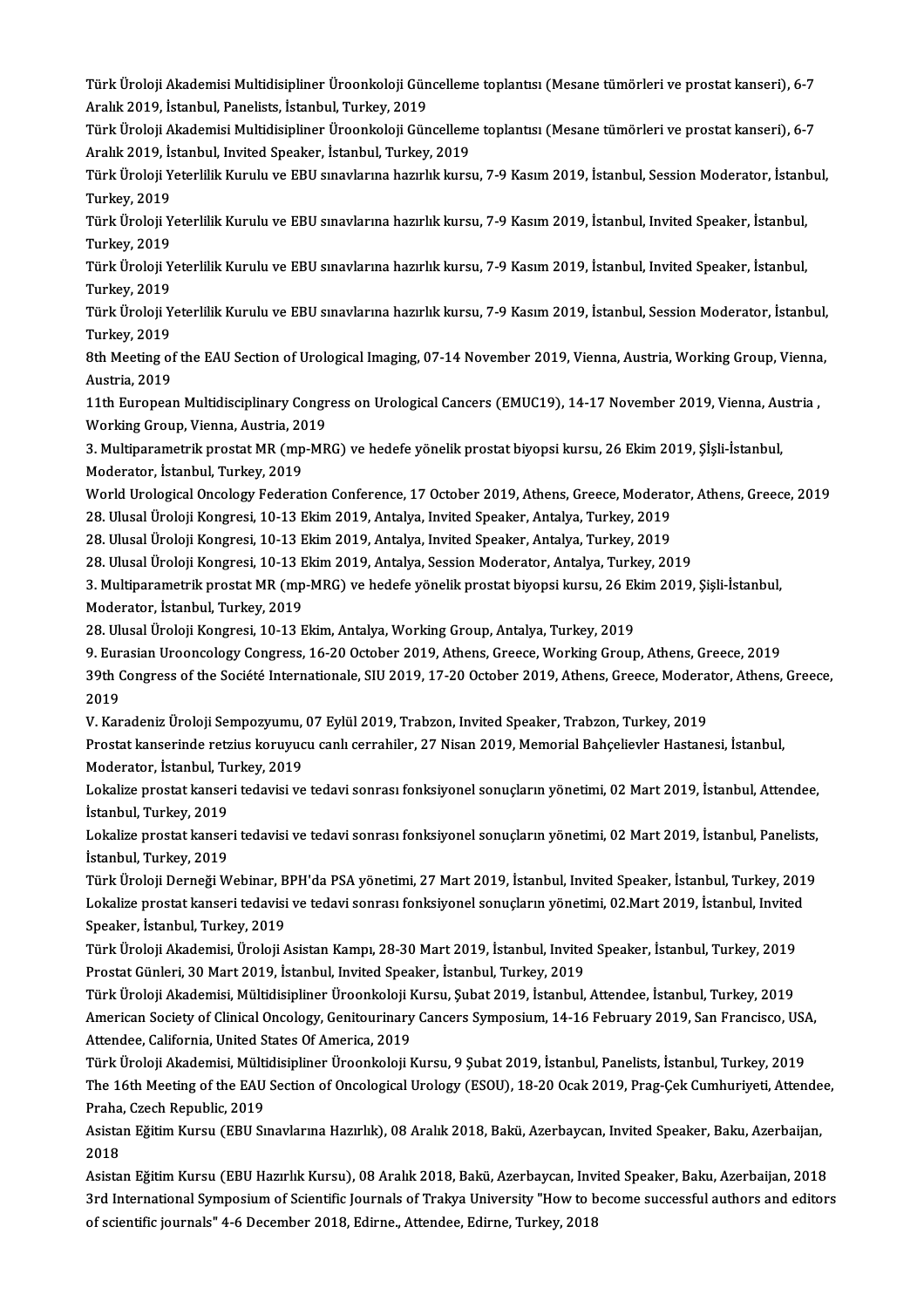TÜRK ÜROLOJİ YETERLİLİK KURULU 14. Sertifikasyon Sınavlarına Hazırlık Kursu, 1-4 Kasım 2018, İstanbul, Invited<br>Snaakar, İstanbul, Turkay, 2019 TÜRK ÜROLOJİ YETERLİLİK KUR<br>Speaker, İstanbul, Turkey, 2018<br>TÜRK ÜROLOJİ YETERLİLİK KUR TÜRK ÜROLOJİ YETERLİLİK KURULU 14. Sertifikasyon Sınavlarına Hazırlık Kursu, 1-4 Kasım 2018, İstanbul, Invited<br>Speaker, İstanbul, Turkey, 2018<br>TÜRK ÜROLOJİ YETERLİLİK KURULU 14. Sertifikasyon Sınavlarına Hazırlık Kursu, 1-

Speaker, İstanbul, Turkey, 2018<br>TÜRK ÜROLOJİ YETERLİLİK KURUL<br>Moderator, İstanbul, Turkey, 2018<br>TÜRK ÜROLOJİ YETERLİL İK KURUL TÜRK ÜROLOJİ YETERLİLİK KURULU 14. Sertifikasyon Sınavlarına Hazırlık Kursu, 1-4 Kasım 2018, İstanbul, Session<br>Moderator, İstanbul, Turkey, 2018<br>TÜRK ÜROLOJİ YETERLİLİK KURULU 14. Sertifikasyon Sınavlarına Hazırlık Kursu,

Moderator, İstanbul, Turkey, 2018<br>TÜRK ÜROLOJİ YETERLİLİK KURULU 14. Sertifikasyon Sınavlarına Hazırlık Kursu, 1-4 Kasım 2018, İstanbul, Invited<br>Speaker, İstanbul, Turkey, 2018 TÜRK ÜROLOJİ YETERLİLİK KURULU 14. Sertifikasyon Sınavlarına Hazırlık Kursu, 1-4 Kasım 2018, İstanbul, Invited<br>Speaker, İstanbul, Turkey, 2018<br>2. Multiparametrik Prostat MR Görüntüleme ve MR Füzyon biyopsi Kursu, 17 Kasım

Speaker, İstan<br>2. Multiparamı<br>Turkey, 2018<br>27. Ulusal Üra 2. Multiparametrik Prostat MR Görüntüleme ve MR Füzyon biyopsi Kursu, 17 Kasım 2018, İ<br>Turkey, 2018<br>27. Ulusal Üroloji Kongresi, 26-29 Ekim, Kıbrıs, Attendee, Gazimagusa, Cyprus (Kktc), 2018<br>27. Ulusal Üroloji Kongresi, 26

Turkey, 2018<br>27. Ulusal Üroloji Kongresi, 26-29 Ekim, Kıbrıs, Attendee, Gazimagusa, Cyprus (Kktc), 2018<br>27. Ulusal Üroloji Kongresi, 26-29 Ekim 2018, Kıbrıs, Panelists, Gazimagusa, Cyprus (Kktc), 2018

27. Ulusal Üroloji Kongresi, 26-29 Ekim, Kıbrıs, Attendee, Gazimagusa, Cyprus (Kktc), 2018<br>27. Ulusal Üroloji Kongresi, 26-29 Ekim 2018, Kıbrıs, Panelists, Gazimagusa, Cyprus (Kktc), 2018<br>8. Avrasya Üroonkoloji Kongresi, 2 27. Ulusal Üroloji Kongresi, 26-29 Ekim 2018, Kıbrıs, Panelists, Gazimagusa, Cyprus (Kktc), 2018<br>8. Avrasya Üroonkoloji Kongresi, 28 Haziran - 1 Temmuz 2018, Tiflis, Gürcistan, Attendee, Tbilisi, Georgia, 20<br>EAU Update on

8. Avrasya Üroonkoloji Kongresi, 28 Haziran - 1 Temmuz 2018, Tiflis, Gürcistan, Attendee, Tbilisi, Georgia, 2018<br>EAU Update on Bladder Cancer, BCa18, 8-9 June 2018, Munich, Germany, Attendee, Munich, Germany, 2018<br>Symposiu EAU U<br>Sympo<br>2018<br>Türk İ Symposium on robotics and new technologies in prostate cancer, 12-13 April 2018, İstanbul, Attendee, İstanbul, Tu<br>2018<br>Türk Üroloji Akademisi Multidisipliner Üroonkoloji Toplatısı, 07 Nisan 2018, Gaziantep, Invited Speaker

2018<br>Türk Üroloji A<br>Turkey, 2018<br>Türk Üroloji D Türk Üroloji Akademisi Multidisipliner Üroonkoloji Toplatısı, 07 Nisan 2018, Gaziantep, Invited Speaker, Gaziantep<br>Türk Üroloji Derneği Webinar, EAU 2018 Güncellemeleri, 12 Nisan 2018, Invited Speaker, İstanbul, Turkey, 20

Turkey, 2018<br>Türk Üroloji Derneği Webinar, EAU 2018 Güncellemeleri, 12 Nisan 2018, Invited Speaker, İstanbul, Turkey, 2018<br>Türk Üroloji Akademisi Multidisipliner Üroonkoloji Toplatısı, 07 Nisan 2018, Gaziantep, Invited Spe Türk Üroloji Derneği Webinar, EAU 2018 Güncellemeleri, 12 Nisan 2018, Invited Speaker, İstanbul, Turkey, 2018<br>Türk Üroloji Akademisi Multidisipliner Üroonkoloji Toplatısı, 07 Nisan 2018, Gaziantep, Invited Speaker, Gaziant Türk Üroloji Akademisi Multidisipliner Üroonkoloji Toplatısı, 07 Nisan 2018, Gaziantep, Invited Speak<br>Turkey, 2018<br>2018 Annual EAU Congress (EAU18), Copenhagen, Denmark, Attendee, Kobenhavn, Denmark, 2018<br>Türk Üroloji Akad

2018 Annual EAU Congress (EAU18), Copenhagen, Denmark, Attendee, Kobenhavn, Denmark, 2018

Türk Üroloji Akademisi 1e1 yerinde MRI/USG kılavuzluğunda hedefe yönelik prostat füzyon biopsi kursu, 30.03.2018,<br>İstanbul, Invited Speaker, İstanbul, Turkey, 2018 Türk Üroloji Akademisi 1e1 yerinde MRI/USG kılavuzluğunda hedefe yönelik prostat füzyon<br>İstanbul, Invited Speaker, İstanbul, Turkey, 2018<br>7. Türk Tıbbi Onkoloji Kongresi, 21-25 Mart 2018, Antalya, Panelists, Antalya, Turke

İstanbul, Invited Speaker, İstanbul, Turkey, 2018<br>7. Türk Tıbbi Onkoloji Kongresi, 21-25 Mart 2018, Antalya, Panelists, Antalya, Turkey, 2018<br>2018 Genitourinary Cancers Symposium, San Francisco, USA (ASCO GU 2018), Attende 7. Türk Tıbbi Ol<br>2018 Genitouri<br>America, 2018<br>7. Meruniyat So 2018 Genitourinary Cancers Symposium, San Francisco, USA (ASCO GU 2018), Attendee, California, United States<br>America, 2018<br>7. Mezuniyet Sonrası Eğitim Programı, İstanbul Üniversitesi Kongre ve Kültür Merkezi, Beyazıt, İsta

America, 2018<br>7. Mezuniyet Sonrası Eğ<br>İstanbul, Turkey, 2018<br>7. Mezuniyet Sonrası Eğ 7. Mezuniyet Sonrası Eğitim Programı, İstanbul Üniversitesi Kongre ve Kültür Merkezi, Beyazıt, İstanbul, Panelists,<br>İstanbul, Turkey, 2018<br>7. Mezuniyet Sonrası Eğitim Programı,İstanbul Üniversitesi Kongre ve Kültür Merkezi

İstanbul, Turkey, 2018<br>7. Mezuniyet Sonrası Eğitim Programı,İstanbul Üniversitesi Kongre ve Kültür Merkezi, Beyazıt, İstanbul, Attendee,<br>İstanbul, Turkey, 2018 7. Mezuniyet Sonrası Eğitim Programı,İstanbul Üniversitesi Kongre ve Kültür Merkezi, Beyazıt, İstanbul, Attendee,<br>İstanbul, Turkey, 2018<br>15th Meeting of the EAU Section of Oncological Urology, Amsterdam, Netherlands (ESOU

İstanbul, Turkey, 20<br>15th Meeting of the<br>Netherlands, 2018<br>Türk Üraleji Akadeı 15th Meeting of the EAU Section of Oncological Urology, Amsterdam, Netherlands (ESOU 2018)<br>Netherlands, 2018<br>Türk Üroloji Akademisi Üroonkoloji Çalışma Grubu toplantısı, Attendee, Sakarya, Turkey, 2017<br>Türk Üroloji Derneği

Netherlands, 2018<br>Türk Üroloji Akademisi Üroonkoloji Çalışma Grubu toplantısı, Attendee, Sakarya, Turkey, 2017<br>Türk Üroloji Derneği Kuzey Marmara Şubesi Aralık Ayı Bilimsel toplantısı, Invited Speaker, İstanbul, Turkey, 20

Türk Üroloji Akademisi Üroonkoloji Çalışma Grubu toplantısı, Attendee, Sakarya, Turkey, 2017<br>Türk Üroloji Derneği Kuzey Marmara Şubesi Aralık Ayı Bilimsel toplantısı, Invited Speaker, İstanbul, Turkey, 2017<br>9th European Mu Türk Üroloji<br>9th Europea<br>Spain, 2017<br>Türk Üroloji 9th European Multidisciplinary Meeting on Urological Cancers, Barcolana, Spain (EMUC 2017), Attendee, Barcel<br>Spain, 2017<br>Türk Üroloji Yeterlilik Kurulu Sertifikasyon Sınavlarına Hazırlık Kursu, Invited Speaker, Eskişehir,

Spain, 2017<br>Türk Üroloji Yeterlilik Kurulu Sertifikasyon Sınavlarına Hazırlık Kursu, Invited Speaker, Eskişehir, Turkey, 2017<br>26. Ulusal Üroloji Kongresi, Invited Speaker, Girne, Cyprus (Kktc), 2017 Türk Üroloji Yeterlilik Kurulu Sertifikasyon Sınavlarına Hazırlık Kursu, Invited Speaker, Eskişehir, Turkey, 2017<br>26. Ulusal Üroloji Kongresi, Invited Speaker, Girne, Cyprus (Kktc), 2017<br>Türk Üroloji Yeterlilik Kurulu Sert 26. Ulusal Üroloji Kongresi, Invited Speaker, Girne, Cyprus (Kktc), 2017<br>Türk Üroloji Yeterlilik Kurulu Sertifikasyon Sınavlarına Hazırlık Kursu, Session Moderator, Eskişehir, Turkey, 20<br>Türk Üroloji Yeterlilik Kurulu Sert

Türk Üroloji Yeterlilik Kurulu Sertifikasyon Sınavlarına Hazırlık Kursu, Session Modera<br>Türk Üroloji Yeterlilik Kurulu Sertifikasyon Sınavlarına Hazırlık Kursu, Invited Speaker,<br>PCa17, EAU Update on prostate cancer, Vienna

Türk Üroloji Yeterlilik Kurulu Sertifikasyon Sınavlarına Hazırlık Kursu, Invited Speaker, Eskişehir, Turkey, 2017<br>PCa17, EAU Update on prostate cancer, Vienna, Austria, Attendee, Wien, Austria, 2017<br>Ukrayna Ulusal Üroloji

PCa17, EAU Update on prostate cancer, Vienna, Austria, Attendee, Wien, Austria, 2017<br>Ukrayna Ulusal Üroloji Kongresi, Invited Speaker, Kyyiv, Ukraine, 2017<br>Annual Congress American Urological Association 2017, Boston, USA, Ukray<br>Annua<br>2017<br>Türk İ Annual Congress American Urological Association 2017, Boston, USA, Attendee, Massachusetts, Uni<br>2017<br>Türk Üroloji Akademisi ''Multidisipliner Ürolojik Onkoloji Kursu'', Attendee, İstanbul, Turkey, 2017<br>Türk Üroloji Akademi

2017<br>Türk Üroloji Akademisi ''Multidisipliner Ürolojik Onkoloji Kursu'', Attendee, İstanbul, Turkey, 2017<br>Türk Üroloji Akademisi ''Multidisipliner Ürolojik Onkoloji Kursu'', Moderator, İstanbul, Turkey, 2017

Türk Üroloji Akademisi ''Multidisipliner Ürolojik Onkoloji Kursu'', Attendee, İstanbul, Turkey, 2017<br>Türk Üroloji Akademisi ''Multidisipliner Ürolojik Onkoloji Kursu'', Moderator, İstanbul, Turkey, 2017<br>Bayer, Orion & ICON Türk Üroloji Akademisi ''Multidisipliner Ürolojik Onkoloji Kursu'', Moderator, İstanbul, Turkey, 2017<br>Bayer, Orion & ICON ARAMIS imvestigator Meeting ''A multinational, randomised, double-blnd, placebo-controlled, pl<br>III e Bayer, Orion & ICON ARAMIS imvestigator Meeting ''A<br>III efficacyy and safety study of ODM-201 in men with l<br>London, UK, Attendee, London, United Kingdom, 2017<br>2017 Conitouringwy Cancers Symnesium, Orlando, USA III efficacyy and safety study of ODM-201 in men with high-risk non-metastatic castration-resistant prostate cancer'',<br>London, UK, Attendee, London, United Kingdom, 2017<br>2017 Genitourinary Cancers Symposium, Orlando, USA (

London, UK, Attendee, London, United Kingdom, 2017<br>2017 Genitourinary Cancers Symposium, Orlando, USA (A.<br>2017<br>7. Üroonkoloji Kongresi, Moderator, Edirne, Turkey, 2017 2017 Genitourinary Cancers Symposium, Orlando, USA (A<br>2017<br>7. Üroonkoloji Kongresi, Moderator, Edirne, Turkey, 2017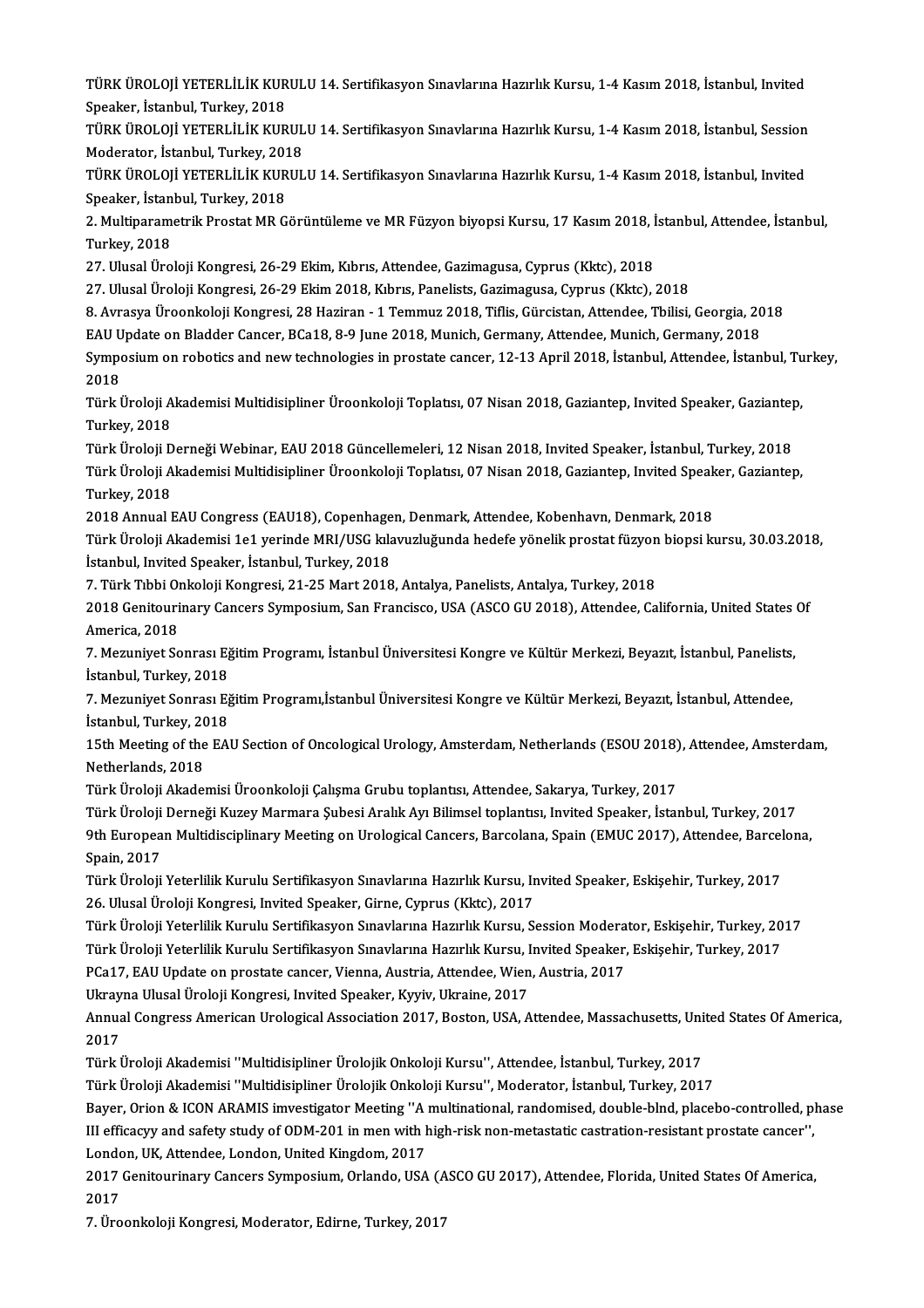14th Meeting of the EAU Section of Oncological Urology, Barcelona, Spain, Attendee, Barcelona, Spain, 2017<br>Z. Ürooplisleji Kongresi, Invited Speeljen, Edinne, Turkey, 2017 14th Meeting of the EAU Section of Oncological Urology, Barcelo<br>7. Üroonkoloji Kongresi, Invited Speaker, Edirne, Turkey, 2017<br>7. Üroonkoloji Kongresi, Attandee, Edirne, Turkey, 2017

14th Meeting of the EAU Section of Oncological Urology,<br>7. Üroonkoloji Kongresi, Invited Speaker, Edirne, Turkey,<br>7. Üroonkoloji Kongresi, Attendee, Edirne, Turkey, 2017<br>7. Üroonkoloji Kongresi, Moderator, Edirne, Turkey,

7. Üroonkoloji Kongresi, Invited Speaker, Edirne, Turkey, 2<br>7. Üroonkoloji Kongresi, Attendee, Edirne, Turkey, 2017<br>7. Üroonkoloji Kongresi, Moderator, Edirne, Turkey, 2017<br>PPH tedavide gelinen son nekte: elay sunumları, y

7. Üroonkoloji Kongresi, Attendee, Edirne, Turkey, 2017<br>7. Üroonkoloji Kongresi, Moderator, Edirne, Turkey, 2017<br>BPH tedavide gelinen son nokta: olgu sunumları ,webinar toplantı, Invited Speaker, İstanbul, Turkey, 2016<br>BPH 7. Üroonkoloji Kongresi, Moderator, Edirne, Turkey, 2017<br>BPH tedavide gelinen son nokta: olgu sunumları ,webinar toplantı, Invited Speaker, İstanbul, Turkey, 2016<br>BPH tedavide gelinen son nokta: olgu sunumları ,webinar top BPH tedavide gelinen son nokta: olgu sunumları ,webinar toplantı, Invited Speaker, İstanbul<br>BPH tedavide gelinen son nokta: olgu sunumları ,webinar toplantı, Invited Speaker, İstanbul<br>Türk Üroloji Akademisi Robotik Üroloji

BPH tedavide gelinen son nokta: olgu sunumları ,webinar toplantı, Invited Speaker, İstanbul, Turkey, 2016<br>Türk Üroloji Akademisi Robotik Ürolojik Cerrahi Kursu, Moderator, İstanbul, Turkey, 2016<br>Mültidisipliner Onko-Androl

8th European Multidiscipilinary Meeting on Urological Cancers (EMUC), Attendee, Milano, Italy, 2016 Mültidisipliner Onko-Androloji Sempozyumu, Attendee, İstanbul, Turkey, 2016<br>8th European Multidiscipilinary Meeting on Urological Cancers (EMUC), Attendee, Milano, I<br>5th Meeting oft he EAU Section of Urological Meeting (ES

8th European Multidiscipilinary Meeting on Urological Cancers (EMUC), Attendee, Milano<br>5th Meeting oft he EAU Section of Urological Meeting (ESUI), Attendee, Milano, Italy, 2016<br>Türk Üroloji Akademisi Robotik Ürolojik Cerr 5th Meeting oft he EAU Section of Urological Meeting (ESUI), Attendee, Milano, Italy, 2<br>Türk Üroloji Akademisi Robotik Ürolojik Cerrahi Kursu, Attendee, İstanbul, Turkey, 20<br>Mültidisipliner Onko-Androloji Sempozyumu, Invit Türk Üroloji Akademisi Robotik Ürolojik Cerrahi Kursu, Attendee, İstanbul, Turkey, 2016<br>Mültidisipliner Onko-Androloji Sempozyumu, Invited Speaker, İstanbul, Turkey, 2016

25. Ulusal Üroloji Kongresi, Session Moderator, Girne, Cyprus (Kktc), 2016

25. Ulusal Üroloji Kongresi, Attendee, Girne, Cyprus (Kktc), 2016

25. Ulusal Üroloji Kongresi, Invited Speaker, Girne, Cyprus (Kktc), 2016

25. Ulusal Üroloji Kongresi, Attendee, Girne, Cyprus (Kktc), 2016<br>25. Ulusal Üroloji Kongresi, Invited Speaker, Girne, Cyprus (Kktc), 2016<br>Bench to bedside, Prostate Cancer Meeting (The Société Internationale d'Urologie, i Bench to bedside, Prostate Cancer Meeting (The Société Internationale d'Urologie, in collaboration with Istanbul Medipo<br>University), Session Moderator, İstanbul, Turkey, 2016<br>Bench to bedside, Prostate Cancer (The Société

University), Session Moderator, İstanbul, Turkey, 2016<br>Bench to bedside, Prostate Cancer (The Société Interna<br>İstanbul, Turkey, 2016 Bench to bedside, Prostate Cancer (The Société Internationale d'Urologie ve Medipol Üniversitesi işbirliği ile), Attendee, İstanbul, Turkey, 2016<br>ROTA, Prostat kanserinde optimal tedavi akışı. "Prostat kanseri hasta yolcul

İstanbul, Turk<br>ROTA, Prostat<br>Turkey, 2016<br>Eytromo Podia ROTA, Prostat kanserinde optimal tedavi akışı. "Prostat kanseri hasta yolculu<br>Turkey, 2016<br>Extreme Pediatrik Üroloji Eğitim Programı, Attendee, İstanbul, Turkey, 2016<br>Ayrasya Üroonkoloji Babar Konsresi, Prostat kanseri ve Turkey, 2016<br>Extreme Pediatrik Üroloji Eğitim Programı, Attendee, İstanbul, Turkey, 2016<br>Avrasya Üroonkoloji Bahar Kongresi, Prostat kanseri ve BPH, Moderator, Bursa, Turkey, 2016<br>POTA, Prostat kanserinde ontimal tedavi ak

Extreme Pediatrik Üroloji Eğitim Programı, Attendee, İstanbul, Turkey, 2016<br>Avrasya Üroonkoloji Bahar Kongresi, Prostat kanseri ve BPH, Moderator, Bursa, Turkey, 2016<br>ROTA, Prostat kanserinde optimal tedavi akışı. "Prostat Avrasya Ürool<br>ROTA, Prostat<br>Turkey, 2016<br>Aurasya Ürool ROTA, Prostat kanserinde optimal tedavi akışı. "Prostat kanseri hasta yolculuğu" toplantısı., Invited Speake<br>Turkey, 2016<br>Avrasya Üroonkoloji Bahar Kongresi, Prostat kanseri ve BPH, Session Moderator, İstanbul, Turkey, 201

Avrasya Üroonkoloji Bahar Kongresi, Prostat kanseri ve BPH, Session Moderator, İstanbul, Turkey, 2016

Turkey, 2016<br>Avrasya Üroonkoloji Bahar Kongresi, Prostat kanseri ve BPH, Session Moderator, İstanbul, Turkey, 2016<br>Prostat kanserinde yeni görüntüleme teknikleri ve görüntüye dayalı fokal tedavi sempozyumu, Attendee, Turke Prostat kanserinde yeni görüntüleme teknikleri ve görüntüye dayalı fokal tedavi sempozyumu, A<br>Anadolu Yakası rologları Mart Ayı Aylık toplantısı, Invited Speaker, İstanbul, Turkey, 2016<br>Türk Üroloji Derneği, Kuzey Marmara

Anadolu Yakası rologları Mart Ayı Aylık toplantısı, Invited Speaker, İstanbul, Turkey, 2016<br>Türk Üroloji Derneği, Kuzey Marmara Şubesi aylık toplantısı, Moderator, İstanbul, Turkey, 2016<br>31th Annual Congress oft he Europea

Türk Üroloji Derneği, Kuzey Marmara Şubesi aylık toplantısı, Mod<br>31th Annual Congress oft he European Association of Urology, At<br>BPH Cerrahi Güncelleme Kursu, Attendee, İstanbul, Turkey, 2016<br>Türk Üroloji Akademisi BBH Cer

31th Annual Congress oft he European Association of Urology, Attendee, München, Germany, 2016<br>BPH Cerrahi Güncelleme Kursu, Attendee, İstanbul, Turkey, 2016<br>Türk Üroloji Akademisi BPH Cerrahi Güncelleme Kursu, Moderator, İ

Türk Üroloji Akademisi BPH Cerrahi Güncelleme Kursu, Moderator, İstanbul,<br>13th Meeting oft he EAU Section of Oncological Urology (ESOU), Attendee, W<br>KANKODER prostat kanseri çalıştayı, Invited Speaker, Ankara, Turkey, 2015

BPH Cerrahi Güncelleme Kursu, Attendee, İstanbul, Turkey, 2016<br>Türk Üroloji Akademisi BPH Cerrahi Güncelleme Kursu, Moderator, İstanbul, Turkey, 2016<br>13th Meeting oft he EAU Section of Oncological Urology (ESOU), Attendee, 13th Meeting oft he EAU Section of Oncological Urology (ESOU), Attendee, V<br>KANKODER prostat kanseri çalıştayı, Invited Speaker, Ankara, Turkey, 2015<br>4. İstanbul Ürolitiyazis Günleri,, Session Moderator, İstanbul, Turkey, 2

KANKODER prostat kanseri çalıştayı, Invited Speaker, Ankara, Turkey, 2015<br>4. İstanbul Ürolitiyazis Günleri,, Session Moderator, İstanbul, Turkey, 2015<br>Türk Üroloji Akademisi Böbrek Tümörü Güncelleme Kursu, Session Moderato 4. İstanbul Ürolitiyazis Günleri,, Session Moderator, İstanbul, Turkey, 2015<br>Türk Üroloji Akademisi Böbrek Tümörü Güncelleme Kursu, Session Moderator, İstanbul, Turl<br>Türk Üroloji Akademisi Böbrek Tümörü Güncelleme Kursu, P

Türk Üroloji Akademisi Böbrek Tümörü Güncelleme Kursu, Sessi<br>Türk Üroloji Akademisi Böbrek Tümörü Güncelleme Kursu, Pane<br>24. Ulusal Üroloji Kongresi, Invited Speaker, İzmir, Turkey, 2015<br>24. Ulusal Üroloji Kongresi, Banoli Türk Üroloji Akademisi Böbrek Tümörü Güncelleme Kursu<br>24. Ulusal Üroloji Kongresi, Invited Speaker, İzmir, Turkey,<br>24. Ulusal Üroloji Kongresi, Panelists, İzmir, Turkey, 2015<br>24. Ulusal Üroloji Kongresi, Sessian Moderator,

24. Ulusal Üroloji Kongresi, Invited Speaker, İzmir, Turkey, 2015<br>24. Ulusal Üroloji Kongresi, Panelists, İzmir, Turkey, 2015<br>24. Ulusal Üroloji Kongresi, Session Moderator, İzmir, Turkey, 2015<br>American Urological Associat

24. Ulusal Üroloji Kongresi, Panelists, İzmir, Turkey, 2015<br>24. Ulusal Üroloji Kongresi, Session Moderator, İzmir, Turkey, 2015<br>American Urological Association Annual Meeting, Attendee, Louisiana, United States Of America, 24. Ulusal Üroloji Kongresi, Session Moderator, İzmir, Turkey, 2015<br>American Urological Association Annual Meeting, Attendee, Louisiana, United States Of America, 2015<br>Türk Üroloji Akademisi, Multidisipliner Ürolojik Onkol American Urological Association Annual Meeting, Attendee, Louisiana, United States Of America, 2<br>Türk Üroloji Akademisi, Multidisipliner Ürolojik Onkoloji Kursu, Invited Speaker, Ankara, Turkey,<br>Türk Üroloji Akademisi, Mul

Türk Üroloji Akademisi, Multidisipliner Ürolojik Onkoloji Kursu, Panelists, İstan<br>Türk Üroloji Derneği Küzey Marmara Şubesi, Aylık Üroloji Toplantısı, Invited Sp<br>6. Üroonkoloji Kış Kongresi ve Kursu, Invited Speaker, Baku,

Türk Üroloji Akademisi, Multidisipliner Ürolojik Onkoloji Kursu, Invited Speaker, Ankara, Turkey, 2015<br>Türk Üroloji Akademisi, Multidisipliner Ürolojik Onkoloji Kursu, Panelists, İstanbul, Turkey, 2015<br>Türk Üroloji Derneği

Türk Üroloji Derneği Küzey Marmara Şubesi, Aylık Üroloji Toplantısı, Invited S<sub>I</sub><br>6. Üroonkoloji Kış Kongresi ve Kursu, Invited Speaker, Baku, Azerbaijan, 2015<br>6. Üroonkoloji Kış Kongresi ve Kursu, Invited Speaker, Baku, A 6. Üroonkoloji Kış Kongresi ve Kursu, Invited Speaker, Baku, Azerbaijan, 2015<br>6. Üroonkoloji Kış Kongresi ve Kursu, Invited Speaker, Baku, Azerbaijan, 2015<br>6. Üroonkoloji Kış Kongresi ve Kursu, Panelists, Baku, Azerbaijan,

6. Üroonkoloji Kış Kongresi ve Kursu, Invited Speaker, Baku, Azerbaijan, 2015<br>6. Üroonkoloji Kış Kongresi ve Kursu, Panelists, Baku, Azerbaijan, 2015<br>İstanbul Turkey, 2015 6. Üroonkoloji Kış Kong<br>İstanbul Üniversitesi İst<br>İstanbul, Turkey, 2015 İstanbul Üniversitesi İstanbul Tıp Fakültesi Üroloji Anabilim Dalı Üçünçü<br>İstanbul, Turkey, 2015<br>6. Üroonkoloji Kış Kongresi ve Kursu, Panelists, Baku, Azerbaijan, 2015<br>6. Üroonkoloji Kış Kongresi ve Kursu, Sessian Madarat

İstanbul, Turkey, 2015<br>6. Üroonkoloji Kış Kongresi ve Kursu, Panelists, Baku, Azerbaijan, 2015<br>6. Üroonkoloji Kış Kongresi ve Kursu, Session Moderator, Baku, Azerbaijan, 2015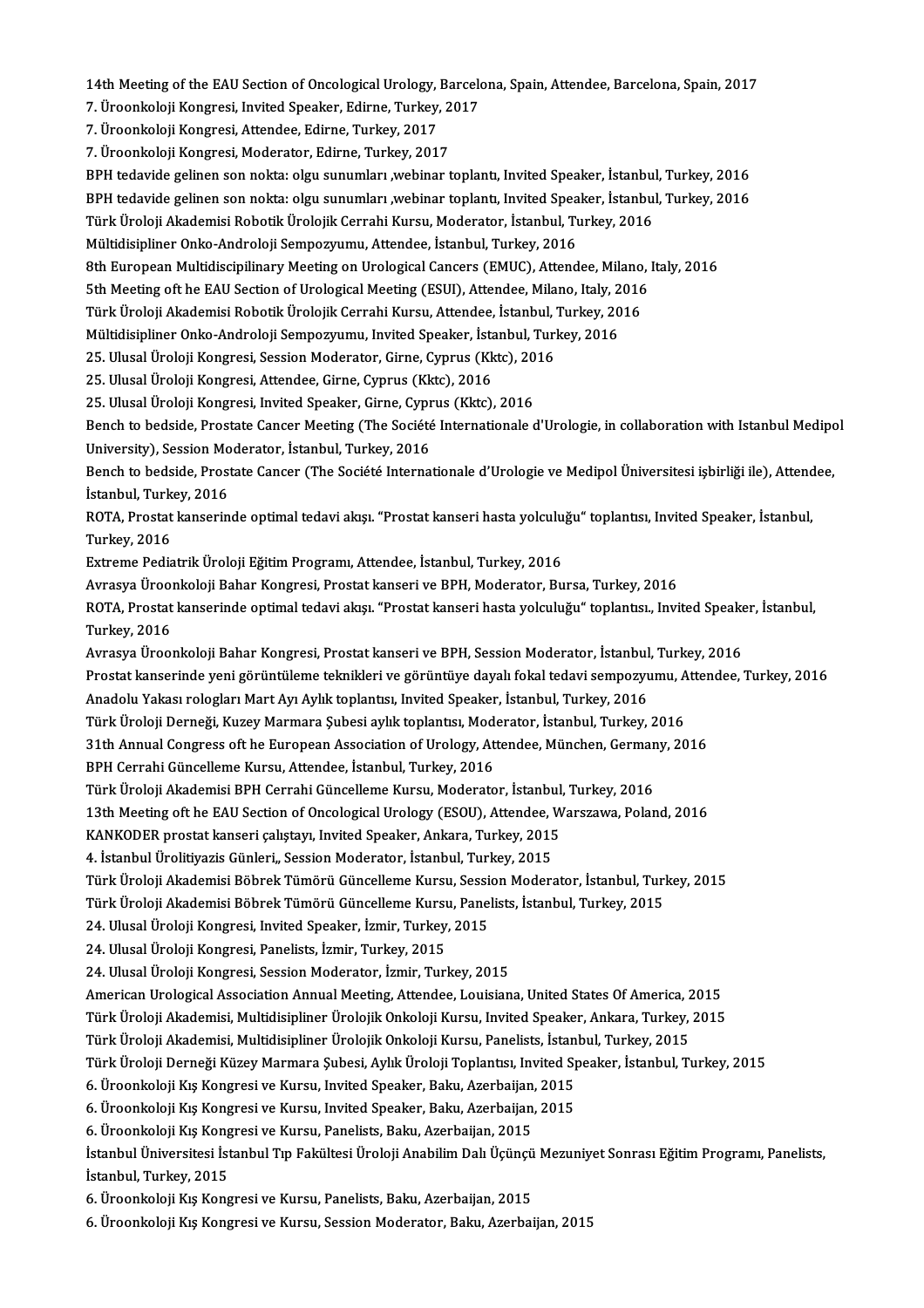23. Ulusal Üroloji Kongresi, Session Moderator, Antalya, Turkey, 2014<br>23. Ulusal Üroloji Kongresi, Session Moderator, Antalya, Turkey, 2014 23. Ulusal Üroloji Kongresi, Session Moderator, Antalya, Turkey, 20<br>23. Ulusal Üroloji Kongresi, Invited Speaker, Antalya, Turkey, 2014<br>23. Ulusal Üroloji Kongresi, Invited Speaker, Antalya, Turkey, 2014 23. Ulusal Üroloji Kongresi, Invited Speaker, Antalya, Turkey, 2014<br>23. Ulusal Üroloji Kongresi, Invited Speaker, Antalya, Turkey, 2014 TürkÜrolojiDerneği,1.2.ve 3.yılasistaneğitimprogramı, Invited Speaker, İstanbul,Turkey,2014 23. Ulusal Üroloji Kongresi, Invited Speaker, Antalya, Turkey, 2014<br>Türk Üroloji Derneği, 1. 2. ve 3. yıl asistan eğitim programı, Invited Speaker, İst<br>Prostat Kanserinin Teşhis ve Tedavisi, Invited Speaker, İstanbul, Turk TürkÜrolojiDerneği,1.2.ve 3.yılasistaneğitimprogramı, Invited Speaker, İstanbul,Turkey,2014 Prostat Kanserinin Teşhis ve Tedavisi, Invited Speaker, İstanbul, Turkey, 2<br>Türk Üroloji Derneği, 1. 2. ve 3. yıl asistan eğitim programı, Invited Speake<br>Akademik yazımın incelikleri kur, Invited Speaker, İstanbul, Turkey, Türk Üroloji Derneği Batı Karadeniz Şubesi Toplantısı, Metastatik prostat kanserine multidisipliner yaklaşım, Invited<br>Speaker, Samsun, Turkev, 2014 Akademik yazımın incelikleri kur, Invited Speaker, İstanbul, Turkey, 2014 Türk Üroloji Derneği Batı Karadeniz Şubesi Toplantısı, Metastatik prostat k<br>Speaker, Samsun, Turkey, 2014<br>3. İstanbul Ürolithiazis Günleri, Session Moderator, İstanbul, Turkey, 2013<br><sup>2.</sup> İstanbul Ürolithiazis Günleri, Atta Speaker, Samsun, Turkey, 2014<br>3. İstanbul Ürolithiazis Günleri, Session Moderator, İstanbul, Turl<br>3. İstanbul Ürolithiazis Günleri, Attendee, İstanbul, Turkey, 2013<br>Büyük Üroleji Bulusması 1. İnvited Speaker, Antakız, Turk 3. İstanbul Ürolithiazis Günleri, Session Moderator, İstanbul, Turkey<br>3. İstanbul Ürolithiazis Günleri, Attendee, İstanbul, Turkey, 2013<br>Büyük Üroloji Buluşması-1, Invited Speaker, Antalya, Turkey, 2013<br>Onsaforum Summary M 3. İstanbul Ürolithiazis Günleri, Attendee, İstanbul, Turkey, 2013<br>Büyük Üroloji Buluşması-1, Invited Speaker, Antalya, Turkey, 2013<br>Oncoforum Summary Meeting, Attendee, Praha, Czech Republic, 2013 Büyük Üroloji Buluşması-1, Invited Speaker, Antalya, Turkey, 2013<br>Oncoforum Summary Meeting, Attendee, Praha, Czech Republic, 2013<br>3rd Congress of the Mediterranean Mutidisciplinary Oncology Forum, Attendee, Athína, Greece Oncoforum Summary Meeting, Attendee, Praha, Czech Repub<br>3rd Congress of the Mediterranean Mutidisciplinary Oncolog<br>20. Ulusal Kanser Kongresi, Attendee, Antalya, Turkey, 2013<br>29th Annual Congress of the Euronean Associatio 3rd Congress of the Mediterranean Mutidisciplinary Oncology Forum, Attendee, Athína, Gree<br>20. Ulusal Kanser Kongresi, Attendee, Antalya, Turkey, 2013<br>28th Annual Congress of the European Association of Urology, Attendee, M 20. Ulusal Kanser Kongresi, Attendee, Antalya, Turkey, 2013<br>28th Annual Congress of the European Association of Urology, Attendee<br>5. Üro-onkoloji Kış Kongresi, Invited Speaker, Skopje, Macedonia, 2013<br>5. Üro-onkoloji Kış K 28th Annual Congress of the European Association of Urology, Attended<br>5. Üro-onkoloji Kış Kongresi, Invited Speaker, Skopje, Macedonia, 2013<br>5. Üro-onkoloji Kış Kongresi, Invited Speaker, Skopje, Macedonia, 2013<br>5th Uro-On 5. Üro-onkoloji Kış Kongresi, Invited Speaker, Skopje, Macedonia, 2013<br>5. Üro-onkoloji Kış Kongresi, Invited Speaker, Skopje, Macedonia, 2013<br>5th Uro-Oncology Winter Congress, Attendee, Skopje, Macedonia, 2013<br>Prestat kans 5. Üro-onkoloji Kış Kongresi, Invited Speaker, Skopje, Macedonia, 2013<br>5th Uro-Oncology Winter Congress, Attendee, Skopje, Macedonia, 2013<br>Prostat kanseri medikal tedavisinde yaklaşımlar, Panelists, İstanbul, Turkey, 2013<br> Türk Üroloji Derneği Yeterlilik Kurulu (TÜYK) 8. Dönem hazırlık kursu, Invited Speaker, Ankara, Turkey, 2012<br>22. Ulusal Üroloji Kongresi, Session Moderator, Girne, Cyprus (Kktc), 2012 Prostat kanseri medikal tedavisinde yaklaşımlar, Panelists, İstanbul, Turkey, 2013 Türk Üroloji Derneği Yeterlilik Kurulu (TÜYK) 8. Dönem hazırlık kursu, 1<br>22. Ulusal Üroloji Kongresi, Session Moderator, Girne, Cyprus (Kktc), 20<br>22. Ulusal Üroloji Kongresi, Invited Speaker, Girne, Cyprus (Kktc), 2012<br>22. 22. Ulusal Üroloji Kongresi, Session Moderator, Girne, Cyprus (Kk<br>22. Ulusal Üroloji Kongresi, Invited Speaker, Girne, Cyprus (Kktc),<br>22. Ulusal Üroloji Kongresi, Attendee, Girne, Cyprus (Kktc), 2012<br>9. Meeting of the FAU 22. Ulusal Üroloji Kongresi, Invited Speaker, Girne, Cyprus (Kktc), 2012<br>22. Ulusal Üroloji Kongresi, Attendee, Girne, Cyprus (Kktc), 2012<br>9. Meeting of the EAU Section of Oncological Urology (ESOU), Attendee, Hamburg, Ger 22. Ulusal Üroloji Kongresi, Attendee, Girne, Cyprus (Kktc), 2012<br>9. Meeting of the EAU Section of Oncological Urology (ESOU), Attende<br>İstanbul Ürolitiyazis Günleri, Invited Speaker, İstanbul, Turkey, 2011<br>4th Internationa 9. Meeting of the EAU Section of Oncological Urology (ESOU), Attendee, Hamburg, Ger<br>İstanbul Ürolitiyazis Günleri, Invited Speaker, İstanbul, Turkey, 2011<br>4th International Congress on Nutrition and Cancer, Attendee, Antal İstanbul Ürolitiyazis Günleri, Invited Speaker, İstanbul, Turkey, 2011<br>4th International Congress on Nutrition and Cancer, Attendee, Antalya, Turkey, 2011<br>Üroonkoloji Derneği Güz Toplantısı, Attendee, Turkey, 2011 10. Uroonkoloji Kongresi, Panelists, Antalya, Turkey, 2011 Üroonkoloji Derneği Güz Toplantısı, Attendee, Turkey, 2011<br>10. Uroonkoloji Kongresi, Panelists, Antalya, Turkey, 2011<br>9. Ulusal Endoüroloji Kongresi, Invited Speaker, Ankara, Turkey, 2011<br>10. Üroonkoloji Kongresi, Attendee 10. Uroonkoloji Kongresi, Panelists, Antalya, Turkey, 2011<br>9. Ulusal Endoüroloji Kongresi, Invited Speaker, Ankara, Tu<br>10. Üroonkoloji Kongresi, Attendee, Antalya, Turkey, 2011<br>9. Ulusal Endoüroloji Kongresi, Attendee, Ank 9. Ulusal Endoüroloji Kongresi, Invited Speaker, Ankara, Turkey,<br>10. Üroonkoloji Kongresi, Attendee, Antalya, Turkey, 2011<br>9. Ulusal Endoüroloji Kongresi, Attendee, Ankara, Turkey, 2011<br>UPOMASTEP, Attendee, Heilbrerr, Germ 10. Üroonkoloji Kongresi, Attendee, Antalya, Turkey<br>9. Ulusal Endoüroloji Kongresi, Attendee, Ankara, T<br>UROMASTER, Attendee, Heilbronn, Germany, 2011<br>Han bouutu ila masane, Attendee, İstanbul, Turkey 9. Ulusal Endoüroloji Kongresi, Attendee, Ankara, Turkey,<br>UROMASTER, Attendee, Heilbronn, Germany, 2011<br>Her boyutu ile mesane, Attendee, İstanbul, Turkey, 2011<br>Her vänüvle Mesane, Invited Speeker, İstanbul, Turkey, 2 UROMASTER, Attendee, Heilbronn, Germany, 2011<br>Her boyutu ile mesane, Attendee, İstanbul, Turkey, 2011<br>Her yönüyle Mesane, Invited Speaker, İstanbul, Turkey, 2011<br>26th Annual FAU Congress, Attandea Wien, Austria, 2011 Her boyutu ile mesane, Attendee, İstanbul, Turkey, 2011<br>Her yönüyle Mesane, Invited Speaker, İstanbul, Turkey, 201<br>26th Annual EAU Congress, Attendee, Wien, Austria, 2011<br>1 Husel Bebetik Cerrebi Kongresi, Attendee, Turkey, Her yönüyle Mesane, Invited Speaker, İstanbul, Turkey, 201<br>26th Annual EAU Congress, Attendee, Wien, Austria, 2011<br>1. Ulusal Robotik Cerrahi Kongresi, Attendee, Turkey, 2011<br>Üreenkeleji Derneği Bahar Toplantey, Attendee, İ 26th Annual EAU Congress, Attendee, Wien, Austria, 2011<br>1. Ulusal Robotik Cerrahi Kongresi, Attendee, Turkey, 2011<br>Üroonkoloji Derneği Bahar Toplantısı, Attendee, İstanbul, Turkey, 2011<br>Disiplinler Aresı Üroonkoloji Toplan 1. Ulusal Robotik Cerrahi Kongresi, Attendee, Turkey, 2011<br>Üroonkoloji Derneği Bahar Toplantısı, Attendee, İstanbul, Turkey, 2011<br>Disiplinler Arası Üroonkoloji Toplantısı, Attendee, Antalya, Turkey, 2010<br>Klinik Anastuma Pr Disiplinler Arası Üroonkoloji Toplantısı, Attendee, Antalya, Turkey, 2010<br>Klinik Araştırma Programı (TC Sağlık Bakanlığı onaylı), Attendee, İstanbul, Turkey, 2010 Disiplinler Arası Üroonkoloji Toplantısı, Attendee, Antalya, Turkey, 2010<br>Klinik Araştırma Programı (TC Sağlık Bakanlığı onaylı), Attendee, İstanbul, Turkey, 2010<br>2nd International Symposium on Hormonal Treatment of Prosta Klinik Araştırma Programı (TC Sağlık Bakanlığı onaylı),<br>2nd International Symposium on Hormonal Treatment<br>Her Yönüyle Prostat, Panelists, İstanbul, Turkey, 2010<br>Her Yönüyle Prostat, Attandea Turkey, 2010 2nd International Symposium on Hormonal T<br>Her Yönüyle Prostat, Panelists, İstanbul, Turke<br>Her Yönüyle Prostat, Attendee, Turkey, 2010<br>1 Hlusel Minimal İnvasiy Ürolojik Corrabi Kor Her Yönüyle Prostat, Panelists, İstanbul, Turkey, 2010<br>Her Yönüyle Prostat, Attendee, Turkey, 2010<br>1. Ulusal Minimal İnvaziv Ürolojik Cerrahi Kongresi, Panelists, Ankara, Turkey, 2010<br>1. Ulusal Minimal İnvazif Ürolojik Cer Her Yönüyle Prostat, Attendee, Turkey, 2010<br>1. Ulusal Minimal İnvaziv Ürolojik Cerrahi Kongresi, Panelists, Ankara, Turkey, 2010<br>1. Ulusal Minimal İnvazif Ürolojik Cerrahi Kongresi, Attendee, Ankara, Turkey, 2010<br>2nd İstan 1. Ulusal Minimal İnvaziv Ürolojik Cerrahi Kongresi, Panelists, Ankara, Turke<br>1. Ulusal Minimal İnvazif Ürolojik Cerrahi Kongresi, Attendee, Ankara, Turkey,<br>2nd İstanbul Robotic Urology Symposium, Attendee, İstanbul, Turke 1. Ulusal Minimal İnvazif Ürolojik Cerrahi Kongresi, Attendee, Ankara, Turkey, 2010<br>2nd İstanbul Robotic Urology Symposium, Attendee, İstanbul, Turkey, 2010<br>Üroonkoloji Derneği Bahar Toplantısı, Attendee, Turkey, 2010<br>25th 2nd İstanbul Robotic Urology Symposium, Attendee, İstanbul, Turkey, 2010 Robotic Surgery – how to start, ESU Course, 25th Annual EAU Congress, Attendee, Barcelona, Spain, 2010 25th Annual EAU Congress, Attendee, Barcelona, Spain, 2010<br>Robotic Surgery – how to start, ESU Course, 25th Annual EAU Congress, Attendee, Barcelona, Spain, 2<br>1. Ulusal Kadın ve İşlevsel Üroloji Kongresi, Temel Ürodinami K Robotic Surgery – how to start, ESU Course, 25th Annual EAU<br>1. Ulusal Kadın ve İşlevsel Üroloji Kongresi, Temel Ürodinami<br>İstanbul Ürolitiyazis Günleri, Attendee, İstanbul, Turkey, 2009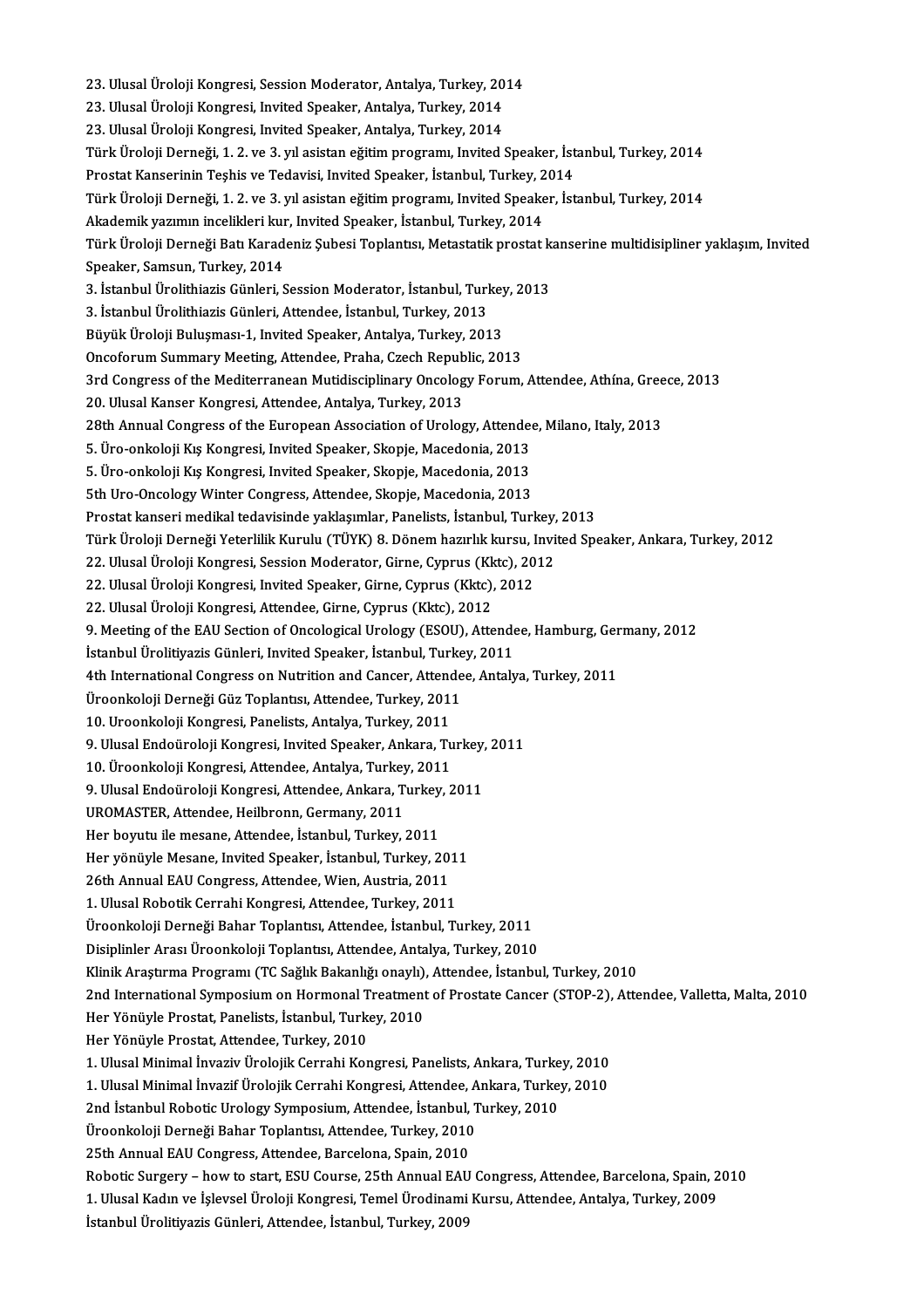1. Ulusal Kadın ve İşlevsel Üroloji Kongresi, Attendee, Turkey, 2009<br>Üroonkaleji Derneği Güz Toplantay Attendee, Ankara, Turkey, 2009 1. Ulusal Kadın ve İşlevsel Üroloji Kongresi, Attendee, Turkey, 2009<br>Üroonkoloji Derneği Güz Toplantısı, Attendee, Ankara, Turkey, 2009<br>9. Üroonkaleji Kongresi, Attendee, Turkey, 2009 1. Ulusal Kadın ve İşlevsel Üroloji Kongresi, Atten<br>Üroonkoloji Derneği Güz Toplantısı, Attendee, An<br>9. Üroonkoloji Kongresi, Attendee, Turkey, 2009<br><sup>Oth</sup> International Brestate Forum, Attendee, İrmi Üroonkoloji Derneği Güz Toplantısı, Attendee, Ankara, Turkey, 2009<br>9. Üroonkoloji Kongresi, Attendee, Turkey, 2009<br>9th International Prostate Forum, Attendee, İzmir, Turkey, 2009 9. Üroonkoloji Kongresi, Attendee, Turkey, 2009<br>9th International Prostate Forum, Attendee, İzmir, Turkey, 2009<br>Eğitici Becerileri Geliştirme Kursu, Türk Üroloji Derneği, Attendee, İstanbul, Turkey, 2009<br>Her Beyutu ile Üro 9th International Prostate Forum, Attendee, İzmir, Turkey, 2009<br>Eğitici Becerileri Geliştirme Kursu, Türk Üroloji Derneği, Attendee, İstanbul, Turkey, 200<br>Her Boyutu ile Üroloji, Eskişehir Bölgesel Toplantısı, Attendee, Es Eğitici Becerileri Geliştirme Kursu, Türk Üroloji Derneği, Attend<br>Her Boyutu ile Üroloji, Eskişehir Bölgesel Toplantısı, Attendee, I<br>XVIII. Ulusal Kanser Kongresi, Attendee, Antalya, Turkey, 2009<br>Üroonkaloji Derneği Bahar Her Boyutu ile Üroloji, Eskişehir Bölgesel Toplantısı, Attendee, Eskişehir, Turkey, 2009<br>XVIII. Ulusal Kanser Kongresi, Attendee, Antalya, Turkey, 2009<br>Üroonkoloji Derneği Bahar Toplantısı, Attendee, İstanbul, Turkey, 2009 The 2nd World Congress on Controversies in Urology, Attendee, Lisboa, Portugal, 2009 Üroonkoloji Derneği Bahar Toplantısı, Attendee, İstanbul, Turkey, 2009<br>The 2nd World Congress on Controversies in Urology, Attendee, Lisboa, Portugal, 2009<br>6th Meeting of the European Society of Oncological Urology (ESOU), The 2nd World Congress on Controversies in Urology, Atten<br>6th Meeting of the European Society of Oncological Urology<br>20. Ulusal Üroloji Kongresi, Attendee, Antalya, Turkey, 2008<br>ENTHUSE MO (ZD40E4 Study 15) Investigatore' 6th Meeting of the European Society of Oncological Urology (ESOU), Attendee, İstanbul, '<br>20. Ulusal Üroloji Kongresi, Attendee, Antalya, Turkey, 2008<br>ENTHUSE M0 (ZD4054 Study 15) Investigators' Meeting, Attendee, Wien, Aus 20. Ulusal Üroloji Kongresi, Attendee, Antalya, Turkey, 2008<br>ENTHUSE M0 (ZD4054 Study 15) Investigators' Meeting, Attendee, Wien, Austria, 2008<br>International Continence Society Educational Course, Attendee, Turkey, 2008 ENTHUSE M0 (ZD4054 Study 15) Investigators' Meeting, Attendee, Wien, Austria, 2008<br>International Continence Society Educational Course, Attendee, Turkey, 2008<br>Üroonkoloji Derneği ve Novartis Onkoloji'nin ortaklaşa düzenled International Continence Society Educat<br>Üroonkoloji Derneği ve Novartis Onkolo<br>Invited Speaker, İstanbul, Turkey, 2008<br>Üroonkoloji Derneği Behar Dönemi Bili Üroonkoloji Derneği ve Novartis Onkoloji'nin ortaklaşa düzenlediği "Tedavi kararında kla<br>Invited Speaker, İstanbul, Turkey, 2008<br>Üroonkoloji Derneği Bahar Dönemi Bilimsel Toplantısı, Attendee, İstanbul, Turkey, 2008<br>58. Ad Invited Speaker, İstanbul, Turkey, 2008<br>Üroonkoloji Derneği Bahar Dönemi Bilimsel Toplantısı, Attendee, İstanbul, Turkey, 2008<br>58. Advanced course on laparoscopic prostatectomy. ESU Course, 23rd Annual EAU Congress, Attend Üroonkoloji Derneği Bahar Dönemi Bilimsel Toplantısı, Attendee, İstanbul, Turkey, 2008<br>58. Advanced course on laparoscopic prostatectomy. ESU Course, 23rd Annual EAU Con<br>2008 58. Advanced course on laparoscopic prostatectomy. ESU Course, 23rd Annual EAU Congress, Att<br>2008<br>Metastatic prostate cancer. ESU Course, 23rd Annual EAU Congress, Attendee, Milano, Italy, 2008<br>Medisal ure enselegy. ESU Co Metastatic prostate cancer. ESU Course, 23rd Annual EAU Congress, Attendee, Milano, Italy, 2008 Radical cystectomy snd orthotopic bladder substitution-surgical tricks and management of complications. ESU Course,<br>23rd Annual EAU Congress, Attendee, Milano, Italy, 2008 Medical uro-oncology. ESU Course, 23rd Annual EAU Congress, Attendee, Milano, Italy, 2008 Radical cystectomy snd orthotopic bladder substitution-st<br>23rd Annual EAU Congress, Attendee, Milano, Italy, 2008<br>23rd Annual EAU Congress, Attendee, Milano, Italy, 2008<br>Pediatria urelegy fort be adult urelegists: A presti 23rd Annual EAU Congress, Attendee, Milano, Italy, 2008<br>23rd Annual EAU Congress, Attendee, Milano, Italy, 2008<br>Pediatric urology fort he adult urologists: A practical update. ESU Course, 23rd Annual EAU Congress, Attendee 23rd Annua<br>Pediatric ur<br>Italy, 2008<br>Managamar Pediatric urology fort he adult urologists: A practical update. ESU Course, 23rd Annual EAU Congress, Attendee, Mila<br>Italy, 2008<br>Management and outcome in invasive and locally advanced bladder cancer. ESU Course, 23rd Annu Italy, 2008<br>Management and outcome in<br>Attendee, Milano, Italy, 2008<br>World Congress of Endoural Management and outcome in invasive and locally advanced bladde<br>Attendee, Milano, Italy, 2008<br>World Congress of Endourology, Attendee, Cancún, Mexico, 2007<br>8. Ankara Üreenkeleji Kursu, Attendee, Turkey, 2007 Attendee, Milano, Italy, 2008<br>World Congress of Endourology, Attendee, Cancún, Mexico, 2007<br>8. Ankara Üroonkoloji Kursu, Attendee, Turkey, 2007 World Congress of Endourology, Attendee, Cancún, Mexico, 2007<br>8. Ankara Üroonkoloji Kursu, Attendee, Turkey, 2007<br>Üroonkoloji Derneği 2007 Güz Dönemi Bilimsel Toplantısı, Attendee, Ankara, Turkey, 2007<br>Üroonkij Derneği Bab 8. Ankara Üroonkoloji Kursu, Attendee, Turkey, 2007<br>Üroonkoloji Derneği 2007 Güz Dönemi Bilimsel Toplantısı, Attendee, Ankara, Turke<br>Üroonloji Derneği Bahar Dönemi Bilimsel Toplantısı, Attendee, Bolu, Turkey, 2007<br>YYU, Ulu Üroonloji Derneği Bahar Dönemi Bilimsel Toplantısı, Attendee, Bolu, Turkey, 2007<br>XXII. Ulusal Kanser Kongresi, Attendee, Turkey, 2007 Üroonloji Derneği Bahar Dönemi Bilimsel Toplantısı, Attende<br>XXII. Ulusal Kanser Kongresi, Attendee, Turkey, 2007<br>19. Ulusal Üroloji Kongresi, Attendee, Antalya, Turkey, 2006<br>Hou to urite e naner for publisations. (ESU Cour How to write a paper for publications. (ESU Course), XXI. Annual EAU Congress, Attendee, Paris, France, 2006<br>XXI. Annual EAU Congress, Attendee, Paris, France, 2006 19. Ulusal Üroloji Kongresi, Attendee, Antalya, Turkey, 20<br>How to write a paper for publications. (ESU Course), XXI.<br>XXI. Annual EAU Congress, Attendee, Paris, France, 2006<br>Papel sell sarsineme surgisel espects. (ESU Cours Renal cell carcinoma-surgical aspects. (ESU Course), XXI. Annual EAU Congress, Attendee, Paris, France, 2006 Advance course on laparoscopic cystectomy (ESU Course), XXI. Annual EAU Congress, Attendee, Paris, France, 2006 Renal cell carcinoma-surgical aspects. (ESU Course), XXI. Annual EAU Congress, Attendee, Paris, France, 2006<br>Advance course on laparoscopic cystectomy (ESU Course), XXI. Annual EAU Congress, Attendee, Paris, France, 2006<br>P Advance course on laparoscopic cystectomy (ESU Course), XXI. Annual EAU Congress, Attendee, Paris, France, 2006<br>Prostate cancer-screening, diagnosis and staging. (ESU Course), XXI. Annual EAU Congress, Attendee, Paris, Fra Prostate cancer-screening, diagnosis and staging. (ESU 6)<br>Advanced prostate cancer-New perspectives. (ESU Cour<br>6. Ulusal Endoüroloji Kongresi, Attendee, Turkey, 2005<br>2nd International Conference on Cancer Theraneutics Advanced prostate cancer-New perspectives. (ESU Course), XXI. Annual EAU Congress, Attendee, Paris, France, 2006<br>6. Ulusal Endoüroloji Kongresi, Attendee, Turkey, 2005<br>2nd International Conference on Cancer Therapeutics, A 6. Ulusal Endoüroloji Kongresi, Attendee, Turkey, 2005<br>2nd International Conference on Cancer Therapeutics, Attende<br>7. Ankara Üroonkoloji Kursu, Attendee, Antalya, Turkey, 2005<br>Üroonkoloji Derneči Behar Dönemi tenlantısı, 2nd International Conference on Cancer Therapeutics, Attendee, İstanl<br>7. Ankara Üroonkoloji Kursu, Attendee, Antalya, Turkey, 2005<br>Üroonkoloji Derneği Bahar Dönemi toplantısı, Attendee, Turkey, 2005<br>European School of Urol Üroonkoloji Derneği Bahar Dönemi toplantısı, Attendee, Turkey, 2005<br>European School of Urology Course "Retropubic radical prostatectomy – Tips, tricks and pitfalls", Attendee, Turkey, 2005 Üroonkoloji Derneği Bahar Dönemi toplantısı, Attendee, Turkey, 2005<br>European School of Urology Course "Retropubic radical prostatectomy – Tips, tricks and pitfalls", Attendee, Tu<br>European School of Urology Course "Advanced European School of Urology Course "Retropubic radical prostatectomy – Tips, tricks and pi<br>European School of Urology Course "Advanced course on laparoscopy – upper tract", Atten<br>European School of Urology Course "Laparosco European School of Urology Course "Advanced course on laparoscopy – upper tract", Attendee, Turkey, 2005<br>European School of Urology Course "Laparoscopy for beginners", Attendee, Turkey, 2005<br>European School of Urology Cour European School of Urology Course "Laparoscopy for beginners", Attendee, Turkey, 2005<br>European School of Urology Course "Ultrasound for the urologist – TRUS and TRUS guided biopsies", Attende<br>2005<br>European School of Urolog European School of Urology Course "Ultrasound for the urologist – TRUS and TRUS guided biopsies", Attendee<br>2005<br>European School of Urology Course "Advanced course on laparoscopy – lower tract", Attendee, Turkey, 2005<br>YYth XXth EAU Congress, Attendee, Turkey, 2005

1. İstanbul Laparoskopik Üroloji Günleri, Attendee, İstanbul, Turkey, 2005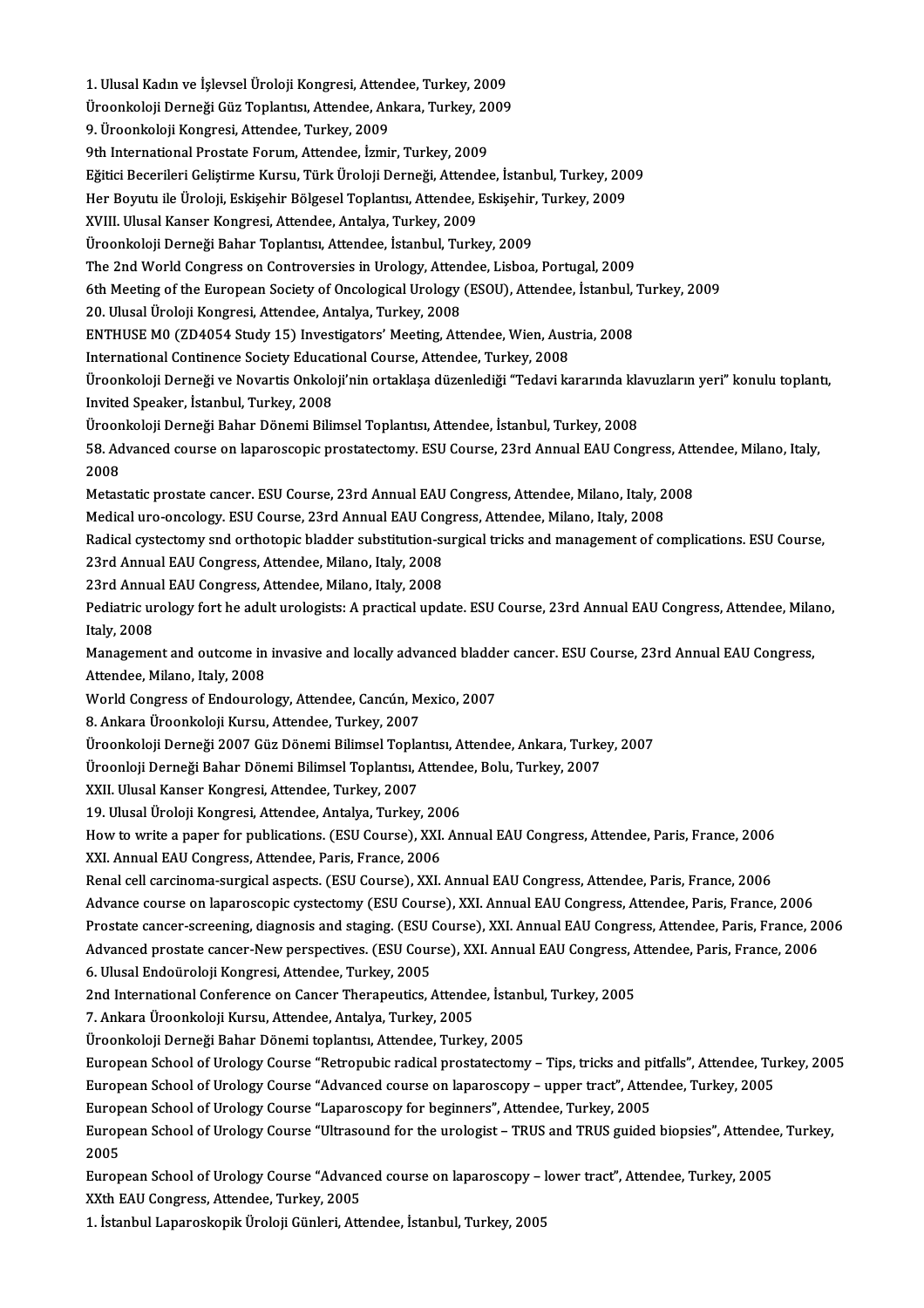Uygulamalı Laparoskopi Kursu, Attendee, Turkey, 2005 Uygulamalı Laparoskopi Sempozyumu, Attendee, Turkey, 2005 22nd World Congress on Endourology & SWL, 20th Basic Research Symposium, Attendee, Mumbai, India, 2004 Uygulamalı Laparoskopi Sempozyumu, Attendee, Turkey, 2005<br>22nd World Congress on Endourology & SWL, 20th Basic Research Symposium, Atter<br>Üroonkoloji Derneği Güz Dönemi Bilimsel Toplantısı, Attendee, Ankara, Turkey, 2004<br>18 22nd World Congress on Endourology & SWL, 20th Basic Re<br>Üroonkoloji Derneği Güz Dönemi Bilimsel Toplantısı, Attende<br>18. Ulusal Üroloji Kongresi, Attendee, Antalya, Turkey, 2004<br>İnkontinans Kursu, Attendee, Ankara, Turkey, Üroonkoloji Derneği Güz Dönemi Bilimsel Toplantısı<br>18. Ulusal Üroloji Kongresi, Attendee, Antalya, Turke<br>İnkontinans Kursu, Attendee, Ankara, Turkey, 2004<br>Tamel İstatistik Programı, Attandee, İstanbul, Turkey 18. Ulusal Üroloji Kongresi, Attendee, Antalya, Turkey, 2004<br>İnkontinans Kursu, Attendee, Ankara, Turkey, 2004<br>Temel İstatistik Programı, Attendee, İstanbul, Turkey, 2004 İnkontinans Kursu, Attendee, Ankara, Turkey, 2004<br>Temel İstatistik Programı, Attendee, İstanbul, Turkey, 2004<br>Ankara Üroloji Günleri, Uygulamalı Laparoskopi Kursu, Attendee, Ankara, Turkey, 2004<br>Selayk Üniversitesi II. Üro Temel İstatistik Programı, Attendee, İstanbul, Turkey, 2004<br>Ankara Üroloji Günleri, Uygulamalı Laparoskopi Kursu, Attendee, Ank<br>Selçuk Üniversitesi II. Üroloji Günleri, Attendee, Konya, Turkey, 2003<br>6. Ankara Üroonkaleji K Selçuk Üniversitesi II. Üroloji Günleri, Attendee, Konya, Turkey, 2003<br>6. Ankara Üroonkoloji Kursu, Attendee, Antalya, Turkey, 2003 Selçuk Üniversitesi II. Üroloji Günleri, Attendee, Konya, Turkey, 2003<br>6. Ankara Üroonkoloji Kursu, Attendee, Antalya, Turkey, 2003<br>IV. Deneysel ve Klinik Araştırmalar Kongresi, Attendee, Kayseri, Turkey, 2003<br>Deneysel Tüm Deneysel Tümör Oluşturma ve Hücre Kültür Teknikleri Kursu, Attendee, Turkey, 2003<br>Mezuniyet Sonrası Eğitim Kursu, Ürojinekoloji, Attendee, Turkey, 2003 IV. Deneysel ve Klinik Araştırmalar Kongresi, Attendee, Kayseri, Turkey<br>Deneysel Tümör Oluşturma ve Hücre Kültür Teknikleri Kursu, Attendee<br>Mezuniyet Sonrası Eğitim Kursu, Ürojinekoloji, Attendee, Turkey, 2003<br>Frkek İnfort Deneysel Tümör Oluşturma ve Hücre Kültür Teknikleri Kursu, Attendee, Turkey, 2003<br>Mezuniyet Sonrası Eğitim Kursu, Ürojinekoloji, Attendee, Turkey, 2003<br>Erkek İnfertilitesinde Varikosel (Mezuniyet Sonrası Eğitim Kursu), Att Mezuniyet Sonrası Eğitim Kursu, Ürojinekoloji, Attendee, Tur<br>Erkek İnfertilitesinde Varikosel (Mezuniyet Sonrası Eğitim Kı<br>17. Ulusal Üroloji Kongresi, Attendee, Antalya, Turkey, 2002<br>Cinsel Fonksiven Beruklukları ve İnfer Erkek İnfertilitesinde Varikosel (Mezuniyet Sonrası Eğitim Kursu), Attendee, İstanbul, Tur<br>17. Ulusal Üroloji Kongresi, Attendee, Antalya, Turkey, 2002<br>Cinsel Fonksiyon Bozuklukları ve İnfertilite Kongresi-1, Attendee, İst 17. Ulusal Üroloji Kongresi, Attendee, Antalya, Turkey, 2002<br>Cinsel Fonksiyon Bozuklukları ve İnfertilite Kongresi-1, Attendee, İstanbul, Turkey, 2002<br>Annual Meeting of the American Urological Association, Attendee, Florid Cinsel Fonksiyon Bozuklukları ve İnfertilite Kongresi-1, Attendee, İstanbul, Turkey, 2002<br>Annual Meeting of the American Urological Association, Attendee, Florida, United States<br>Üroradyoloji Sempozyumu, Attendee, İzmir, Tu Annual Meeting of the American Urological Association, Attendee, Florida, Un<br>Üroradyoloji Sempozyumu, Attendee, İzmir, Turkey, 2002<br>6. Akdeniz Video-Endoskopik Üroloji Kursu, Attendee, Antalya, Turkey, 2002<br>YUHb EAU (Europ Üroradyoloji Sempozyumu, Attendee, İzmir, Turkey, 2002<br>6. Akdeniz Video-Endoskopik Üroloji Kursu, Attendee, Antalya, Turkey, 2002<br>XVIIth EAU (European Association of Urology) Congress, Attendee, Birmingham, United Kingdom, 6. Akdeniz Video-Endoskopik Üroloji Kursu, Attendee, Antalya, Turkey, 2002<br>XVIIth EAU (European Association of Urology) Congress, Attendee, Birmingł<br>5. Ankara Üroonkoloji Kursu, Attendee, Antalya, Turkey, 2001<br>Üreteroskopi XVIIth EAU (European Association of Urology) Congre<br>5. Ankara Üroonkoloji Kursu, Attendee, Antalya, Turke<br>Üreteroskopi Kursu, Attendee, İstanbul, Turkey, 2001<br>Üredinami Saminari, Attendee, Dürce, Turkey, 2001 Ürodinami Semineri, Attendee, Düzce, Turkey, 2001 Üreteroskopi Kursu, Attendee, İstanbul, Turkey, 2001<br>Ürodinami Semineri, Attendee, Düzce, Turkey, 2001<br>15th European Society for Urological Research Congress, Attendee, Turkey, 2000<br>16 Hlugal Üroloji Kongresi, Attendee, İz Ürodinami Semineri, Attendee, Düzce, Turkey, 2001<br>15th European Society for Urological Research Congress, .<br>16. Ulusal Üroloji Kongresi, Attendee, İzmir, Turkey, 2000<br>"Prestat Kanseri Tedavisi" Meruniyat Sonresı Fğitim Kur 16. Ulusal Üroloji Kongresi, Attendee, İzmir, Turkey, 2000<br>"Prostat Kanseri Tedavisi" Mezuniyet Sonrası Eğitim Kursu, Attendee, İstanbul, Turkey, 2000 Antibiyotik ve Kemoterapi (ANKEM) Kongresi, Attendee, Antalya, Turkey, 1998

#### **Citations**

Total Citations (WOS):558 h-index (WOS):11

#### Awards

**Awards**<br>Tinay İ., Aslan G., Kural A. R. , Özen A. H. , Akdoğan B., Yıldırım A., Ongün Ş., Özkan A., Üroonkoloji Araştırma Ödülü<br>(Urologia Internationalis'de yayınlanan "Pathologia autsomas of sandidates for astiye suryeil rrwar as<br>Tinay İ., Aslan G., Kural A. R. , Özen A. H. , Akdoğan B., Yıldırım A., Ongün Ş., Özkan A., Üroonkoloji Araştırma Ödülü<br>(Urologia Internationalis'de yayınlanan "Pathologic outcomes of candidates for active surveil Tinay İ., Aslan G., Kural A. R. , Özen A. H. , Akdoğan B., Yıldırım A., Ongün Ş., Özkan A., Üroonkoloji Araştırma Ödülü<br>(Urologia Internationalis'de yayınlanan "Pathologic outcomes of candidates for active surveillance und (Urologia Interna)<br>prostatectomy: R<br>November 2019<br>VILDIM A. Pro prostatectomy: Results from a contemporary Turkish patients cohort" başlıklı araştırması ile), Üroonkoloji Derneğ<br>November 2019<br>YILDIRIM A., Prospective and randomized study of the effects of shock wave lithotripsy and ret

November 2019<br>YILDIRIM A., Prospective and randomized study of the effects of shock wave lithotripsy and retrograde intrarenal<br>surgery on renal function, European Association of Urology, March 2018<br>YILDIRIM A., En iyi bild YILDIRIM A., Prospective and randomized study of the effects of shock wave lithotripsy and retrograde intrarenal

Sistatin C ile prospektif randomize değerlendirilmesi", 5. Ürolithiyazis Günleri Bilimsel Komitesi, December 2017 YILDIRIM A., En iyi bildiri ödülü "Böbrek taşı nedeniyle RIRC ve ESWL yapılan hastalarda işlem sonrası böbrek hasarının<br>Sistatin C ile prospektif randomize değerlendirilmesi", 5. Ürolithiyazis Günleri Bilimsel Komitesi, De Sistatin C ile prospektif randomize değerlendirilmesi", 5. Ürolithiyazis Gün<br>YILDIRIM A., Certificate of Merit ''Impact of ROI placement on ADC values<br>clear cell renal carcinomas'', European Society of Radiology, March 201 YILDIRIM A., Certificate of Merit "Impact of ROI placement on ADC values in differentiating between low and high gra<br>clear cell renal carcinomas'', European Society of Radiology, March 2017<br>YILDIRIM A., Endoüroloji alanınd

clear cell renal carcinomas'', European Society of Radiology, March 2017<br>YILDIRIM A., Endoüroloji alanında en iyi bildiri ödülü "Sıfır-iskemi parsiyel nefrektomi modelinde 3 farklı hemostatik<br>ajanın etkinlik ve güvenilirli YILDIRIM A., Endoüroloji alanında en iyi bildiri ödülü "Sıfır-iskemi parsiyel nefrektomi modelinde 3 farklı hemostatik<br>ajanın etkinlik ve güvenilirlik açısından karşılaştırılması"., Türk Üroloji Derneği, October 2016<br>YILDI

ajanın etkinlik ve güvenilirlik açısından karşılaştırılması"., Türk Üroloji Derneği, October 2016<br>YILDIRIM A., Üroonkoloji Araştırma Üçüncülük ödülü, Can we predict the surgical margin positivity in patients t<br>with radical